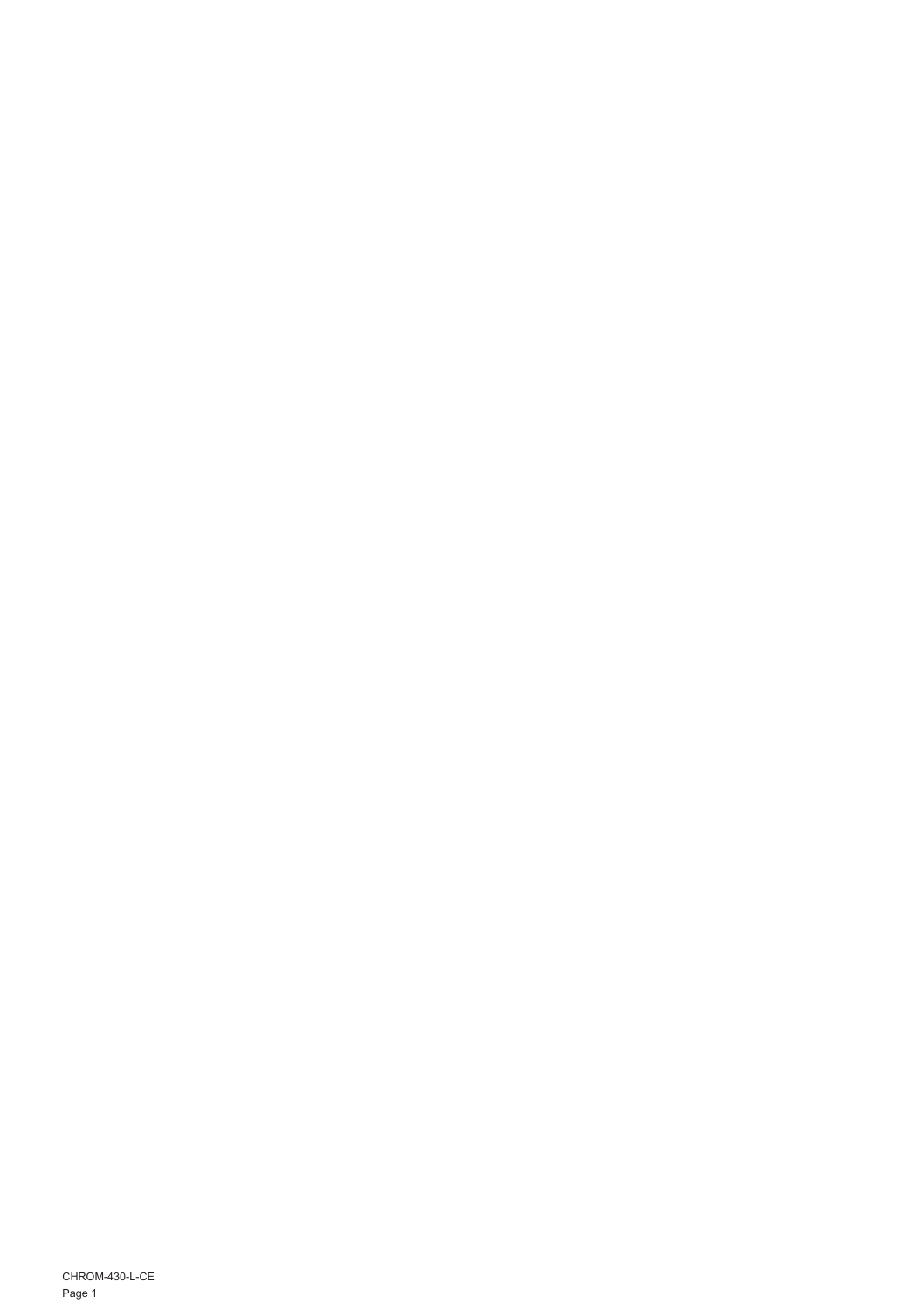# <span id="page-2-0"></span>**Novocastra™ Liquid Mouse Monoclonal Antibody Chromogranin A Product Code: NCL-L-CHROM-430**

# **Intended Use**

## *For in vitro diagnostic use.*

NCL-L-CHROM-430 is intended for the qualitative identification by light microscopy of chromogranin A molecules in paraffin sections. The clinical interpretation of any staining or its absence should be complemented by morphological studies using proper controls and should be evaluated within the context of the patient's clinical history and other diagnostic tests by a qualified pathologist.

## **Principle of Procedure**

Immunohistochemical (IHC) staining techniques allow for the visualization of antigens via the sequential application of a specific antibody to the antigen (primary antibody), a secondary antibody to the primary antibody and an enzyme complex with a chromogenic substrate with interposed washing steps. The enzymatic activation of the chromogen results in a visible reaction product at the antigen site. The specimen may then be counterstained and coverslipped. Results are interpreted using a light microscope and aid in the differential diagnosis of pathophysiological processes, which may or may not be associated with a particular antigen.

#### **Clone**

5H7

## **Immunogen**

Prokaryotic recombinant fusion protein corresponding to part of the central region of the chromogranin A molecule.

## **Specificity**

Human chromogranin A.

## **Reagent Composition**

NCL-L-CHROM-430 is a liquid tissue culture supernatant containing sodium azide as a preservative.

# **Ig Class**

IgG1

# **Total Protein Concentration Total Protein**

Refer to vial label for lot specific total protein concentration.

## **Antibody Concentration**

Greater than or equal to 13 mg/L as determined by ELISA. Refer to vial label for lot specific Ig concentration.

# **Recommendations On Use**

Immunohistochemistry on paraffin sections.

**Heat Induced Epitope Retrieval (HIER):** Please follow the instructions for use in Novocastra Epitope Retrieval Solution pH 6.

**Suggested dilution:** 1:100 for 30 minutes at 25 °C. This is provided as a guide and users should determine their own optimal working dilutions.

**Visualization:** Please follow the instructions for use in the Novolink™ Polymer Detection Systems. For further product information or support, contact your local distributor or regional office of Leica Biosystems, or alternatively, visit the Leica Biosystems Web site, www.LeicaBiosystems.com

The performance of this antibody should be validated when utilized with other manual staining systems or automated platforms.

## **Storage and Stability**

Store at 2 °C – 8 °C. Do not freeze. Return to 2 °C – 8 °C immediately after use. Do not use after expiration date indicated on the vial label. Storage conditions other than those specified above must be verified by the user.

## **Specimen Preparation**

The recommended fixative is 10% neutral-buffered formalin for paraffin-embedded tissue sections.

## **Warnings and Precautions**

This reagent has been prepared from the supernatant of cell culture. As it is a biological product, reasonable care should be taken when handling it.

This reagent contains sodium azide. A Material Safety Data Sheet is available upon request or available from www.LeicaBiosystems.com Consult federal, state or local regulations for disposal of any potentially toxic components.

Specimens, before and after fixation, and all materials exposed to them, should be handled as if capable of transmitting infection and disposed of with proper precautions.1 Never pipette reagents by mouth and avoid contacting the skin and mucous membranes with reagents and specimens. If reagents or specimens come in contact with sensitive areas, wash with copious amounts of water. Seek medical advice.

Minimize microbial contamination of reagents or an increase in non-specific staining may occur.

Incubation times or temperatures, other than those specified, may give erroneous results. Any such changes must be validated by the user.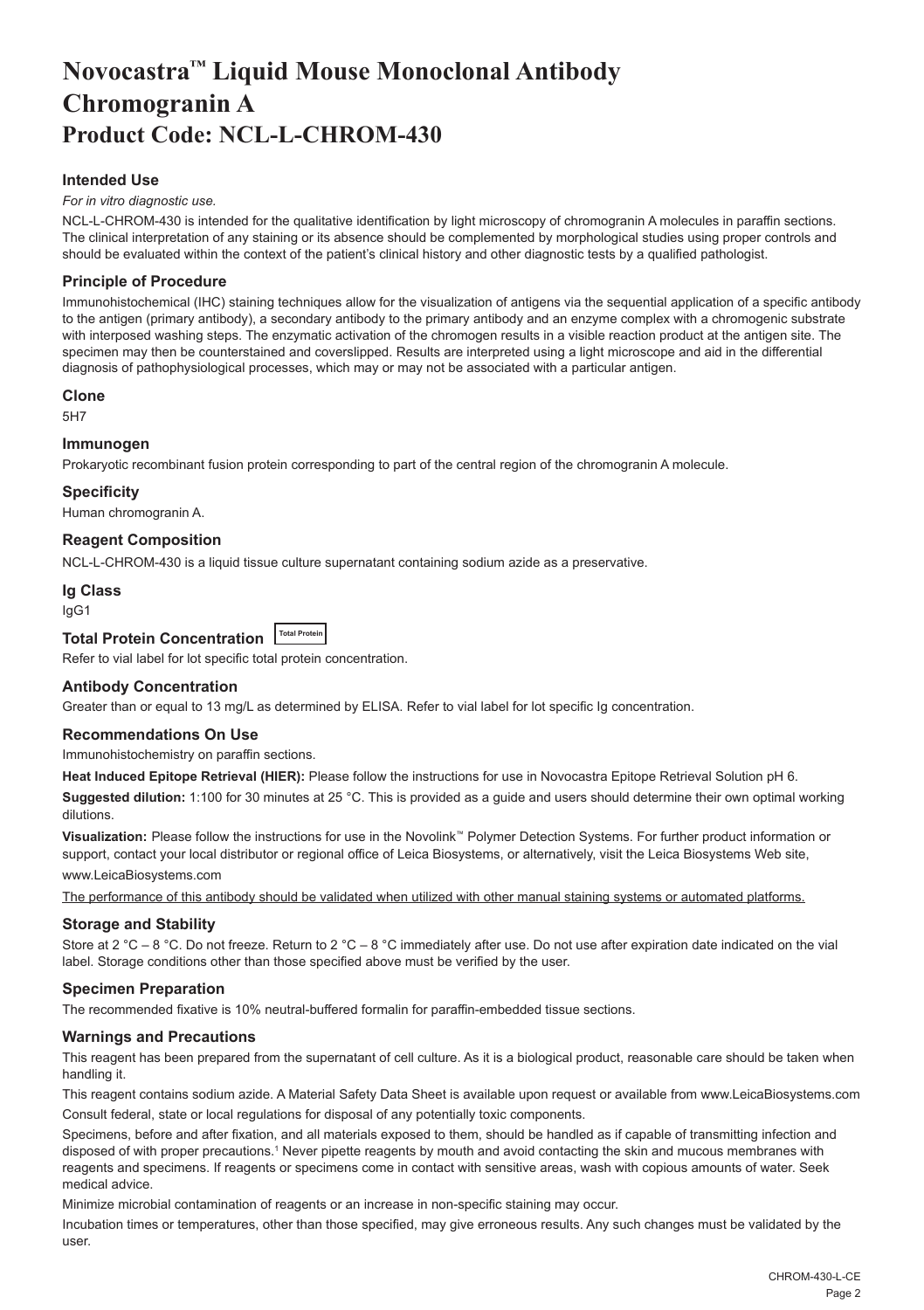# **Quality Control**

Differences in tissue processing and technical procedures in the user's laboratory may produce significant variability in results, necessitating regular performance of in-house controls in addition to the following procedures.

Controls should be fresh autopsy/biopsy/surgical specimens, formalin-fixed, processed and paraffin wax-embedded as soon as possible in the same manner as the patient sample(s).

# **Positive Tissue Control**

Used to indicate correctly prepared tissues and proper staining techniques.

One positive tissue control should be included for each set of test conditions in each staining run.

A tissue with weak positive staining is more suitable than a tissue with strong positive staining for optimal quality control and to detect minor levels of reagent degradation.<sup>2</sup>

Recommended positive control tissue is appendix.

If the positive tissue control fails to demonstrate positive staining, results with the test specimens should be considered invalid.

## **Negative Tissue Control**

Should be examined after the positive tissue control to verify the specificity of the labeling of the target antigen by the primary antibody. Recommended negative control tissue is skeletal muscle.

Alternatively, the variety of different cell types present in most tissue sections frequently offers negative control sites, but this should be verified by the user.

Non-specific staining, if present, usually has a diffuse appearance. Sporadic staining of connective tissue may also be observed in sections from excessively formalin-fixed tissues. Use intact cells for interpretation of staining results. Necrotic or degenerated cells often stain non-specifically.<sup>3</sup> False-positive results may be seen due to non-immunological binding of proteins or substrate reaction products. They may also be caused by endogenous enzymes such as pseudoperoxidase (erythrocytes), endogenous peroxidase (cytochrome C), or endogenous biotin (eg. liver, breast, brain, kidney) depending on the type of immunostain used. To differentiate endogenous enzyme activity or non-specific binding of enzymes from specific immunoreactivity, additional patient tissues may be stained exclusively with substrate chromogen or enzyme complexes (avidin-biotin, streptavidin, labeled polymer) and substrate-chromogen, respectively. If specific staining occurs in the negative tissue control, results with the patient specimens should be considered invalid.

# **Negative Reagent Control**

Use a non-specific negative reagent control in place of the primary antibody with a section of each patient specimen to evaluate nonspecific staining and allow better interpretation of specific staining at the antigen site.

## **Patient Tissue**

Examine patient specimens stained with NCL-L-CHROM-430 last. Positive staining intensity should be assessed within the context of any non-specific background staining of the negative reagent control. As with any immunohistochemical test, a negative result means that the antigen was not detected, not that the antigen was absent in the cells/tissue assayed. If necessary, use a panel of antibodies to identify false-negative reactions.

# **Results Expected**

# Normal Tissues

Clone 5H7 detected the chromogranin A protein in the cytoplasm of cells of neuronal and endocrine origin, including those in the appendix, parathyroid gland, cerebrum, pituitary gland, adrenal gland, gastrointestinal tract, prostate and islets of the pancreas. (Total number of normal cases evaluated = 106).

# Abnormal Tissues

Clone 5H7 stained 23/25 neuroblastomas, 1/2 renal cell carcinomas, 1/1 pheochromocytoma and 1/1 atypical carcinoid of the thymus. No staining was detected in brain tumors (0/27), liver tumors (0/4), ovarian tumors (0/4), lung tumors (0/4), bowel tumors (0/4), thyroid tumors (0/3), tumors of the esophagus (0/2), stomach tumors (0/2), soft tissue tumors (0/2), breast tumors (0/2), tumors of the tongue (0/2), cervical tumors (0/2), seminomas (0/2), metastatic tumors of unknown origin (0/2), skin tumors (0/2) and a tumor of the larynx  $(0/1)$ . (Total number of abnormal cases evaluated = 94).

## **NCL-L-CHROM-430 is recommended for the detection of Chromogranin A antigen in normal and neoplastic tissues, as an adjunct to conventional histopathology using non-immunologic histochemical stains.**

## **General Limitations**

Immunohistochemistry is a multistep diagnostic process that consists of specialized training in the selection of the appropriate reagents; tissue selection, fixation, and processing; preparation of the IHC slide; and interpretation of the staining results.

Tissue staining is dependent on the handling and processing of the tissue prior to staining. Improper fixation, freezing, thawing, washing, drying, heating, sectioning or contamination with other tissues or fluids may produce artifacts, antibody trapping, or false negative results. Inconsistent results may be due to variations in fixation and embedding methods, or to inherent irregularities within the tissue.<sup>4</sup> Excessive or incomplete counterstaining may compromise proper interpretation of results.

The clinical interpretation of any staining or its absence should be complemented by morphological studies using proper controls and should be evaluated within the context of the patient's clinical history and other diagnostic tests by a qualified pathologist.

Antibodies from Leica Biosystems Newcastle Ltd are for use, as indicated, on either frozen or paraffin-embedded sections with specific fixation requirements. Unexpected antigen expression may occur, especially in neoplasms. The clinical interpretation of any stained tissue section must include morphological analysis and the evaluation of appropriate controls.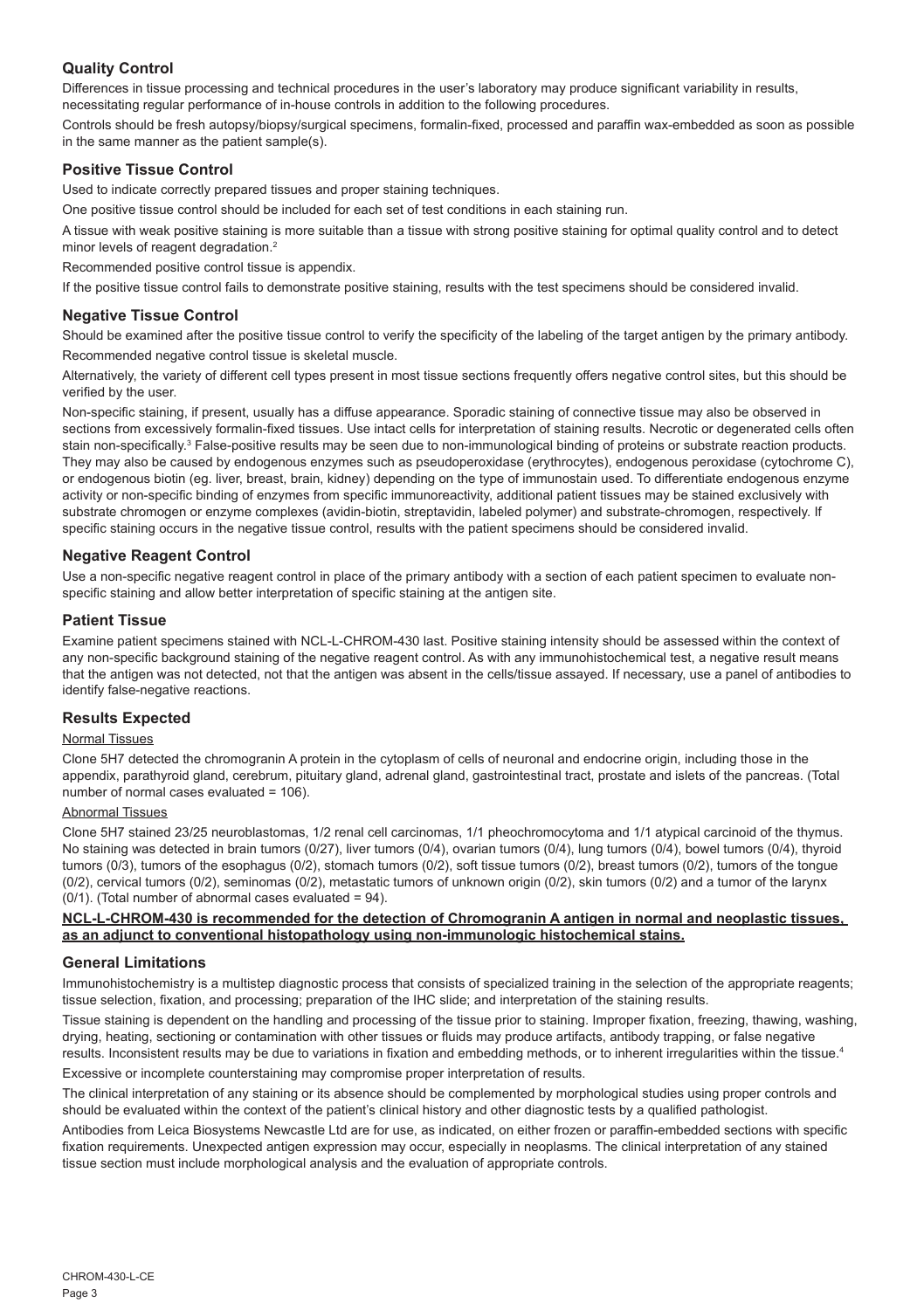# **Bibliography - General**

- 1. National Committee for Clinical Laboratory Standards (NCCLS). Protection of laboratory workers from infectious diseases transmitted by blood and tissue; proposed guideline. Villanova, P.A. 1991; 7(9). Order code M29-P.
- 2. Battifora H. Diagnostic uses of antibodies to keratins: a review and immunohistochemical comparison of seven monoclonal and three polyclonal antibodies. Progress in Surgical Pathology. 6:1–15. eds. Fenoglio-Preiser C, Wolff CM, Rilke F. Field & Wood, Inc., Philadelphia.
- 3. Nadji M, Morales AR. Immunoperoxidase, part I: the techniques and pitfalls. Laboratory Medicine. 1983; 14:767.
- 4. Omata M, Liew CT, Ashcavai M, Peters RL. Nonimmunologic binding of horseradish peroxidase to hepatitis B surface antigen: a possible source of error in immunohistochemistry. American Journal of Clinical Pathology. 1980; 73:626.
- 5. Khandeparker S.G.S, Deshmukh S.D, Naik A.M, et al. Primary congenital sacrococcygeal neuroblastoma: A case report with immunohistochemical study and review of literature. Journal of Pediatric Neurosciences. 2013; 8(3): 239-242.
- 6. Marcu M, Radu E, Sajin M. Neuroendocrine differentiation in prostate adenocarcinoma biopsies and its correlation to histological grading. Current Health Sciences Journal. 2010; 32: 37-42.
- 7. Ferrari L, Seregni E, Bajetta E, et al. The biological characteristics of chromogranin A and its role as a circulating marker in neuroendocrine tumours. Anticancer Research. 1999; 19: 3415-3428.

# **Amendments to Previous Issue**

Not applicable.

# **Date of Issue**

07 November 2018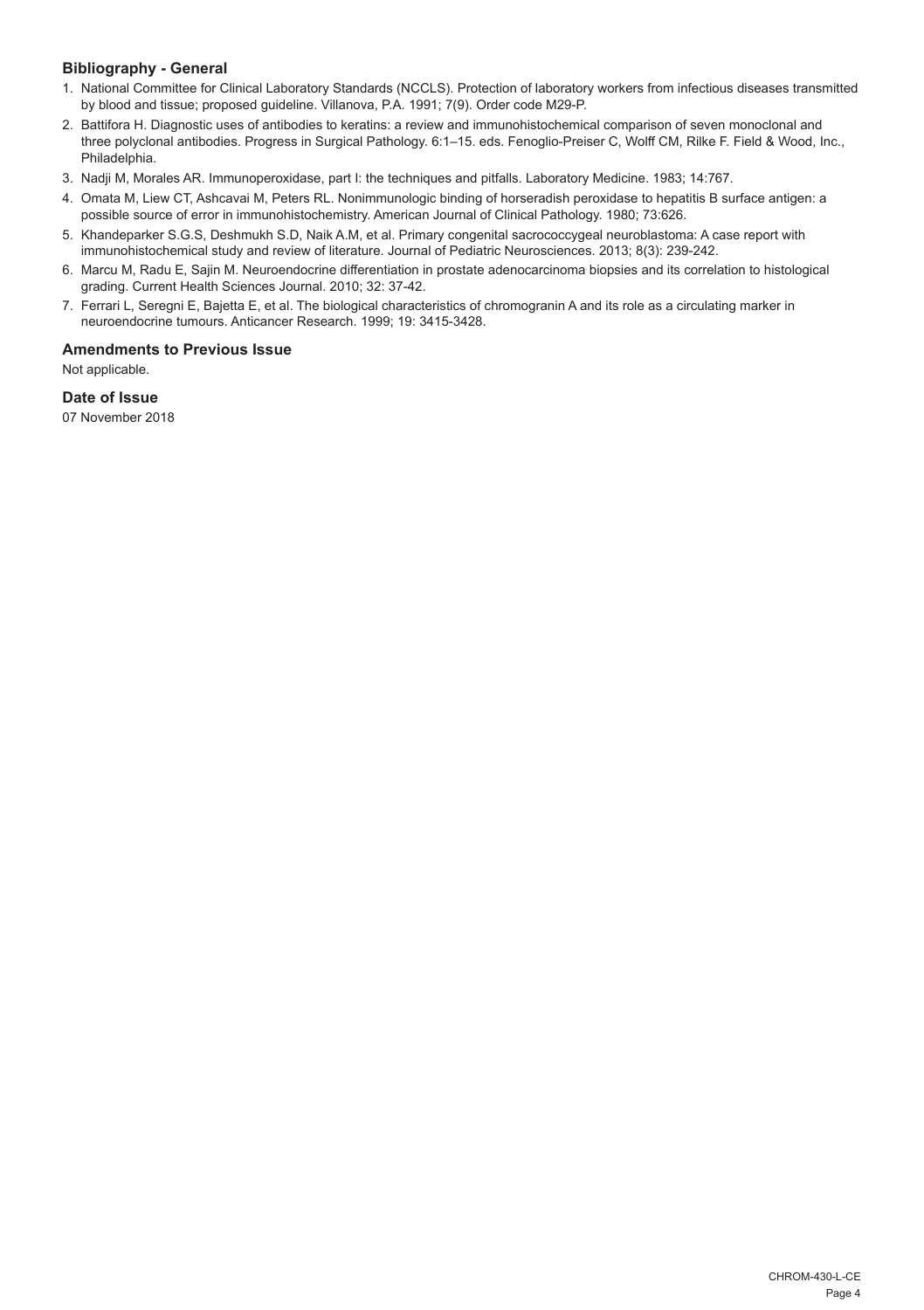# <span id="page-5-0"></span>**Anticorps monoclonal de souris liquide Novocastra™ Chromogranin A Référence du Produit: NCL-L-CHROM-430**

# **Utilisation Prévue**

### *Diagnostic in vitro*.

Le NCL-L-CHROM-430 est destiné à l'identification qualitative par microscopie optique des molécules de chromogranine A sur coupes en paraffine. L'interprétation clinique de tout marquage, ou absence de marquage, doit être complétée par des études morphologiques utilisant des contrôles appropriés et doit être évaluée par un pathologiste qualifié à la lumière des antécédents cliniques du patient et d'autres analyses diagnostiques.

# **Principe de la Procédure**

Les techniques de marquage immunohistochimique (IHC) permettent la visualisation des antigènes via l'application séquentielle d'un anticorps spécifique sur un antigène (anticorps primaire), d'un anticorps secondaire sur l'anticorps primaire et d'un complexe enzymatique comportant un substrat chromogène, avec des étapes de lavage intercalées. L'activation enzymatique du chromogène se traduit par la présence d'un produit de réaction visible au niveau du site de l'antigène. Le spécimen peut ensuite faire l'objet d'une coloration de contraste et être placé sous une lamelle. Les résultats sont interprétés à l'aide d'un microscope optique et participent au diagnostic différentiel des processus physiopathologiques, susceptibles, ou non, d'être associés à un antigène particulier.

## **Clone**

 $5H7$ 

## **Immunogène**

Protéine de fusion recombinante procaryotique correspondant à une partie de la région centrale de la molécule de chromogranine A.

## **Spécificité**

Chromogranine A humaine.

## **Composition du Réactif**

Le NCL-L-CHROM-430 est un surnageant de culture tissulaire liquide contenant un conservateur constitué d'azoture de sodium.

# **Classe d'Ig**

IgG1

# **Concentration Totale en Protéines Total Protein**

La concentration totale en protéines, spécifique du lot, figure sur l'étiquette du flacon.

# **Concentration en Anticorps**

Supérieur ou égal à 13 mg/l tel que déterminé par ELISA. La concentration totale en Ig, spécifique du lot, figure sur l'étiquette du flacon.

## **Recommandations d'utilisation**

Immunohistochimie sur coupes en paraffine.

**Récupération des épitopes induite par la chaleur (HIER, Heat Induced Epitope Retrieval) :** Veuillez respecter le mode d'emploi de la Novocastra Epitope Retrieval Solution pH 6.

**Dilution préconisée:** 1:100 durant 30 minutes à 25 °C. Ceci n'est donné qu'à titre indicatif et les utilisateurs doivent déterminer leurs propres dilutions de travail optimales.

**Visualisation:** Veuillez respecter le mode d'emploi des Novolink™ Polymer Detection Systems. Pour plus d'informations sur le produit ou pour toute assistance, contactez votre représentant local ou le bureau régional de Leica Biosystems, ou sinon rendez vous sur le site www.LeicaBiosystems.com de Leica Biosystems.

Les performances de cet anticorps devront être validées lorsqu'il est utilisé avec d'autres systèmes de coloration manuels ou platesformes automatisées.

# **Conservation et Stabilité**

Conserver à 2 °C – 8 °C. Ne pas congeler. Remettre immédiatement à 2 °C – 8 °C après utilisation. Ne pas utiliser après la date de péremption indiquée sur l'étiquette du récipient. Les conditions de conservation autres que celles qui sont spécifiées ci-dessus doivent faire l'objet d'une vérification par l'utilisateur.

## **Préparation des Spécimens**

Le fixateur recommandé est le formol à 10%, tamponné, neutre, pour coupes tissulaires incluses en paraffine.

## **Mises en Garde et Précautions**

Ce réactif a été préparé à partir du surnageant d'une culture cellulaire. Du fait de sa nature de produit biologique, sa manipulation doit faire l'objet du plus grand soin.

Ce réactif contient de l'azide de sodium. Une Fiche de données de sécurité est disponible sur demande ou sur le site www.LeicaBiosystems.com

Consulter les réglementations nationales, régionales ou locales en vigueur relatives à l'élimination de tous les éléments potentiellement toxiques.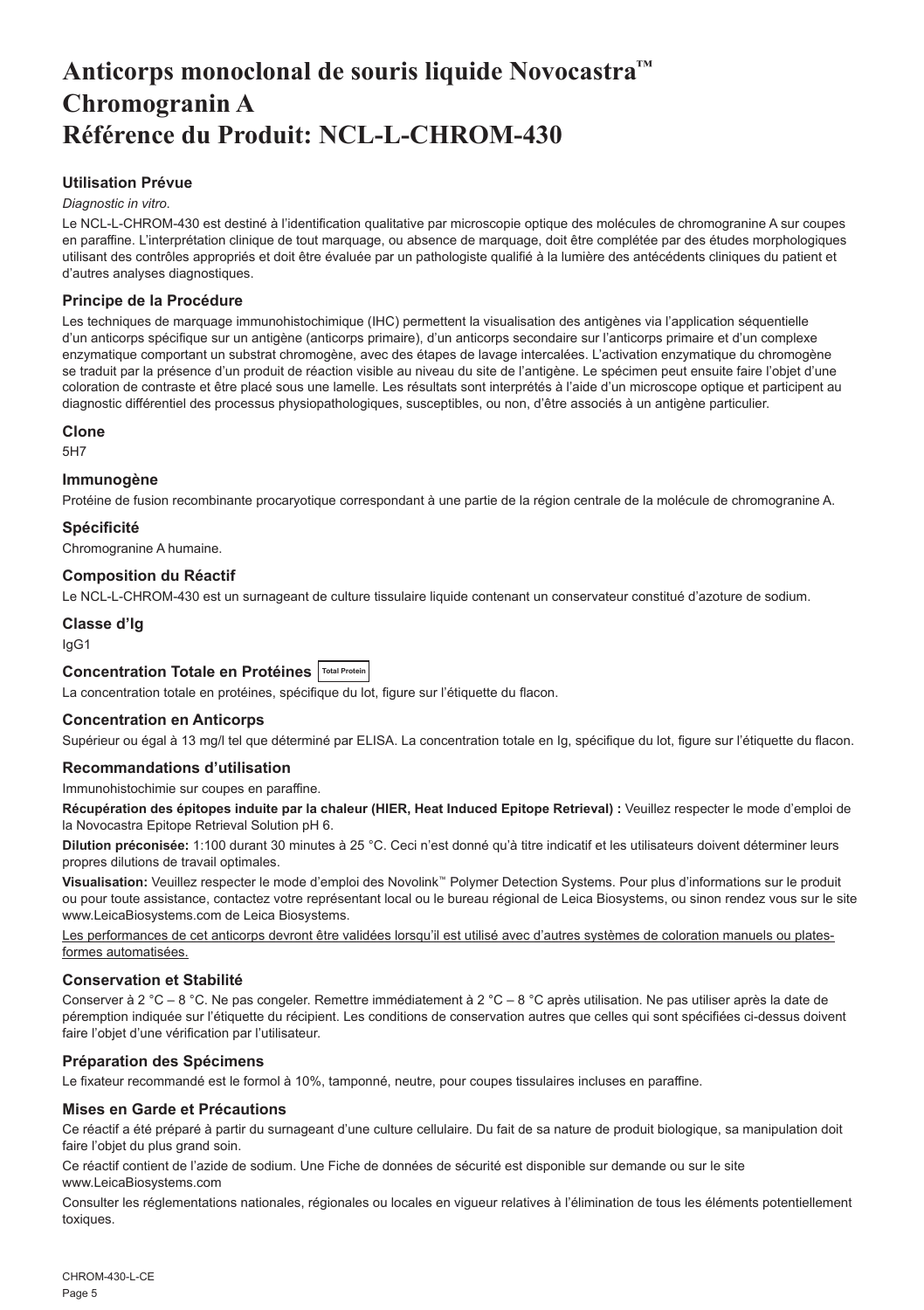Les spécimens, avant et après fixation, ainsi que toutes les matières ayant été en contact avec eux, doivent être manipulés comme s'ils étaient susceptibles de transmettre une infection et être éliminés en respectant les précautions appropriées.<sup>1</sup>Ne jamais pipeter les réactifs avec la bouche et éviter tout contact des réactifs et des spécimens avec la peau et les membranes muqueuses. Rincer avec de grandes quantités d'eau en cas de contact des réactifs ou des spécimens avec des zones sensibles. Consulter un médecin.

Minimiser la contamination microbienne des réactifs sinon un accroissement du marquage non spécifique est susceptible de se produire. Des durées et des températures d'incubation différentes de celles qui ont été spécifiées sont susceptibles de conduire à des résultats erronés. Toutes les modifications doivent être validées par l'utilisateur.

# **Contrôle de Qualité**

Des différences de traitement des tissus et de procédures techniques du laboratoire de l'utilisateur sont susceptibles de conduire à une variabilité significative des résultats, ce qui rend nécessaire la mise en œuvre de contrôles en interne en plus des procédures suivantes.

Les contrôles doivent être des spécimens frais provenant d'autopsies, de biopsies ou d'interventions chirurgicales, fixés au formol, traités et inclus en cire de paraffine dès que possible, de la même façon que le(s) échantillon(s) de patient.

# **Tissu de Contrôle Positif**

Il est utilisé pour indiquer que les tissus ont été préparés correctement et que les techniques de marquage étaient appropriées. Un contrôle tissulaire positif doit être inclus dans toute opération de marquage pour chaque ensemble de conditions d'analyse. Un tissu présentant un marquage faiblement positif est plus adapté à un contrôle de qualité optimal qu'un tissu présentant un marquage fortement positif et il permet de détecter de moindres niveaux de dégradation du réactif.<sup>2</sup>

L'appendice constitue le tissu de contrôle positif recommandé.

Si le tissu de contrôle positif ne présente pas de marquage positif, les résultats des spécimens analysés doivent être considérés comme invalides.

# **Tissu de Contrôle Négatif**

Il doit être examiné après le tissu de contrôle positif afin de vérifier la spécificité du marquage de l'antigène cible par l'anticorps primaire. Le muscle squelettique constitue le tissu de contrôle négatif recommandé.

Sinon, la diversité des types cellulaires présents dans la plupart des tissus permet de disposer fréquemment de sites de contrôle négatif, mais ils doivent être vérifiés par l'utilisateur.

S'il est présent, le marquage non spécifique prend habituellement une apparence diffuse. Un marquage sporadique du tissu conjonctif peut également être observé sur des coupes de tissus qui ont été fixées par un excès de formol. Utiliser des cellules intactes pour l'interprétation des résultats du marquage. Les cellules nécrotiques ou dégénérées sont souvent marquées de façon non spécifique.<sup>3</sup> Des résultats faussement positifs peuvent être observés en raison d'une liaison non immunologique à des protéines ou à des produits de réaction du substrat. Ils peuvent également être provoqués par des enzymes endogènes comme la pseudoperoxydase (érythrocytes), la peroxydase endogène (cytochrome C), ou la biotine endogène (foie, sein, cerveau, rein, par exemple) selon le type d'immunomarquage utilisé. Pour différencier l'activité des enzymes endogènes ou la liaison non spécifique d'enzymes de l'immunoréactivité spécifique, des tissus supplémentaires du patient peuvent être marqués exclusivement avec le substrat chromogène ou par des complexes enzymatiques (avidine-biotine, streptavidine, polymère marqué) et le substrat chromogène respectivement. Si un marquage spécifique se produit dans le tissu de contrôle négatif, les résultats des spécimens du patient doivent être considérés comme invalides.

# **Réactif de Contrôle Négatif**

Utiliser un réactif de contrôle négatif non spécifique à la place de l'anticorps primaire avec une coupe de chaque spécimen du patient afin d'évaluer le marquage non spécifique et de permettre une meilleure interprétation du marquage spécifique au niveau du site antigénique.

# **Tissu du Patient**

Examinez les spécimens de patient marqués avec le NCL-L-CHROM-430 en dernier. L'intensité du marquage positif doit être évaluée à la lumière du bruit de fond du marquage non spécifique du réactif de contrôle négatif. Comme pour toutes les analyses immunohistochimiques, un résultat négatif signifie que l'antigène n'a pas été détecté mais ne signifie pas qu'il est absent des cellules/ tissus testés. Si nécessaire, employer un panel d'anticorps pour identifier les réactions faussement négatives.

# **Résultats Attendus**

## Tissus normaux

Le clone 5H7 a détecté la protéine chromogranine A dans le cytoplasme des cellules d'origine neurale et endocrine, y compris celles de l'appendice, de la parathyroïde, du cerveau, de l'hypophyse, de la glande surrénale, de la voie gastro-intestinale, de la prostate et des îlots du pancréas. (Nombre total de cas normaux évalués = 106).

## Tissus anormaux

Le clone 5H7 a marqué 23/25 neuroblastomes, 1/2 carcinomes cellulaires rénaux, 1/1 phéochromocytomes et 1/1 carcinoïde atypique du thymus. Aucun marquage n'a été détecté dans les tumeurs du cerveau (0/27), les tumeurs du foie (0/4), les tumeurs ovariennes (0/4), les tumeurs du poumon (0/4), les tumeurs de l'intestin (0/4), les tumeurs de la thyroïde (0/3), les tumeurs de l'œsophage (0/2), les tumeurs de l'estomac (0/2), les tumeurs des tissus mous (0/2), les tumeurs du sein (0/2), les tumeurs de la langue (0/2), les tumeurs du col de l'utérus (0/2), les séminomes (0/2), les tumeurs métastatiques d'origine inconnue (0/2), les tumeurs cutanées (0/2) et une tumeur du larynx (0/1). (Nombre total de cas anormaux évalués = 94).

# **Le NCL-L-CHROM-430 est recommandé pour la détection de l'antigène de la chromogranine A dans les tissus normaux et néoplasiques, en complément à l'histopathologie traditionnelle utilisant des marqueurs histochimiques non immunologiques.**

# **Limites Générales**

L'immunohistochimie est un processus diagnostique constitué de plusieurs étapes qui nécessite une formation spécialisée relative au choix des réactifs appropriés ; au choix, à la fixation et au traitement des tissus ; à la préparation des lames IHC ; et à l'interprétation des résultats du marquage.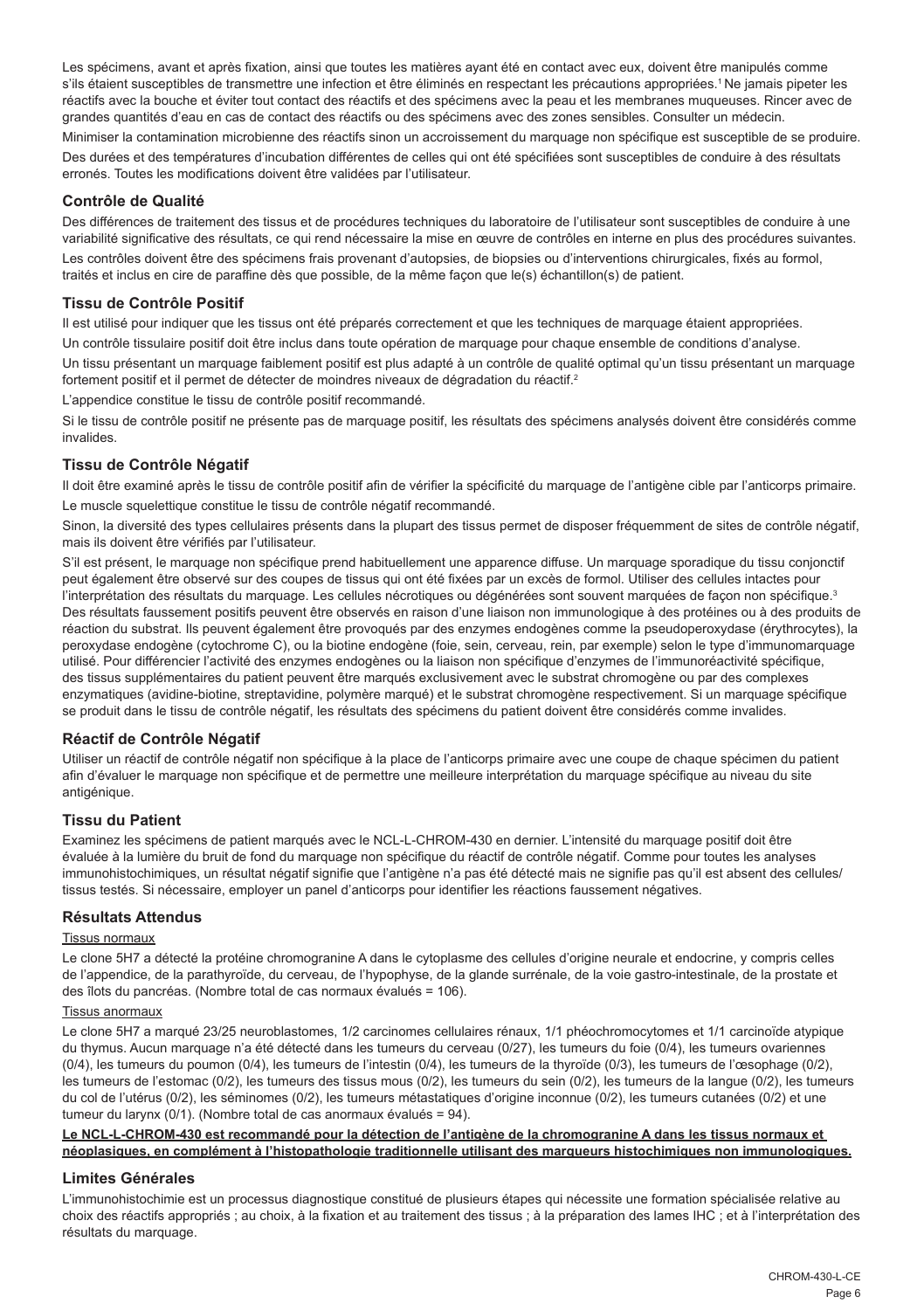Le marquage des tissus dépend de leur manipulation et de leur traitement avant le marquage. Une fixation, une congélation, une décongélation, un lavage, un séchage, un chauffage, une coupe, incorrects ou une contamination par d'autres tissus ou d'autres liquides sont susceptibles de conduire à la production d'artefacts, au piégeage de l'anticorps ou à des résultats faussement négatifs. Des variations dans les méthodes de fixation et d'inclusion, ainsi que des irrégularités propres au tissu, peuvent conduire à des résultats incohérents.<sup>4</sup>

Une coloration de contraste excessive ou incomplète peut gêner l'interprétation correcte des résultats.

L'interprétation clinique de tout marquage, ou absence de marquage, doit être complétée par des études morphologiques utilisant des contrôles appropriés et doit être évaluée par un pathologiste qualifié à la lumière des antécédents cliniques du patient et d'autres analyses diagnostiques.

Les anticorps de Leica Biosystems Newcastle Ltd sont destinés, selon les besoins, à être utilisés sur des coupes incluses en paraffine ou des coupes congelées, et conformément à des exigences particulières en matière de fixation. Une expression antigénique inattendue est susceptible de se produire, en particulier au niveau des néoplasmes. L'interprétation clinique de toute coupe tissulaire marquée doit comporter une analyse morphologique et l'évaluation des contrôles appropriés.

# **Bibliographie Générale**

- 1. National Committee for Clinical Laboratory Standards (NCCLS). Protection of laboratory workers from infectious diseases transmitted by blood and tissue; proposed guideline. Villanova, P.A. 1991; 7(9). Order code M29-P.
- 2. Battifora H. Diagnostic uses of antibodies to keratins: a review and immunohistochemical comparison of seven monoclonal and three polyclonal antibodies. Progress in Surgical Pathology. 6:1–15. eds. Fenoglio-Preiser C, Wolff CM, Rilke F. Field & Wood, Inc., Philadelphia.
- 3. Nadji M, Morales AR. Immunoperoxidase, part I: the techniques and pitfalls. Laboratory Medicine. 1983; 14:767.
- 4. Omata M, Liew CT, Ashcavai M, Peters RL. Nonimmunologic binding of horseradish peroxidase to hepatitis B surface antigen: a possible source of error in immunohistochemistry. American Journal of Clinical Pathology. 1980; 73:626.
- 5. Khandeparker S.G.S, Deshmukh S.D, Naik A.M, et al. Primary congenital sacrococcygeal neuroblastoma: A case report with immunohistochemical study and review of literature. Journal of Pediatric Neurosciences. 2013; 8(3): 239-242.
- 6. Marcu M, Radu E, Sajin M. Neuroendocrine differentiation in prostate adenocarcinoma biopsies and its correlation to histological grading. Current Health Sciences Journal. 2010; 32: 37-42.
- 7. Ferrari L, Seregni E, Bajetta E, et al. The biological characteristics of chromogranin A and its role as a circulating marker in neuroendocrine tumours. Anticancer Research. 1999; 19: 3415-3428.

# **Amendements Apportés à la Version Précédente**

Non applicable.

# **Date de Publication**

07 novembre 2018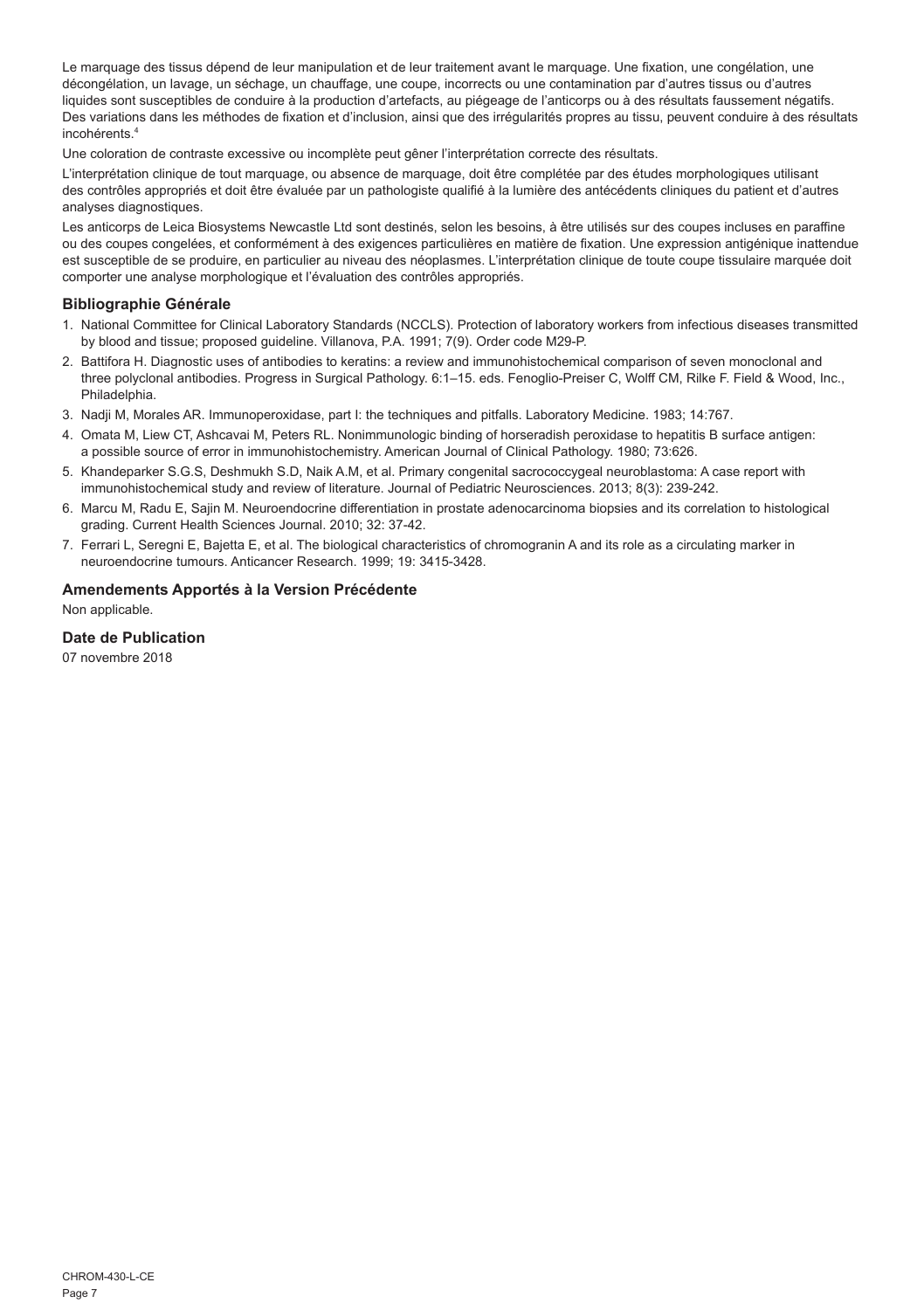# <span id="page-8-0"></span>**Novocastra™ Anticorpo Monoclonale Murino Liquido Chromogranin A Codice Del Prodotto: NCL-L-CHROM-430**

# **Uso Previsto**

### *Per uso diagnostico in vitro*.

NCL-L-CHROM-430 è destinato all'identificazione qualitativa in microscopia ottica di molecole di cromogranina A in sezioni in paraffina. L'interpretazione clinica di ogni colorazione o della sua assenza va integrata da studi morfologici che utilizzino i controlli appropriati e deve essere valutata da un patologo qualificato, nel contesto della storia clinica del paziente e delle altre metodiche diagnostiche adoperate.

## **Principio Della Procedura**

Le tecniche di colorazione immunoistochimica (IHC) consentono la visualizzazione degli antigeni mediante l'applicazione sequenziale di un anticorpo specifico per l'antigene (anticorpo primario), di un anticorpo secondario che lega l'anticorpo primario e di un complesso enzimatico con un substrato cromogeno; l'applicazione dei tre reagenti è intervallata da fasi di lavaggio. L'attivazione enzimatica del cromogeno produce una reazione visibile in corrispondenza del sito antigenico. Il campione biologico può, quindi, essere controcolorato e montato. I risultati vengono interpretati mediante un microscopio ottico e sono utili nella diagnosi differenziale di processi fisiopatologici, che possono essere più o meno associati ad un particolare antigene.

## **Clone**

5H7

# **Immunogeno**

Proteina di fusione ricombinante in procarioti corrispondente a una parte della regione centrale della molecola di cromogranina A.

## **Specificità**

Cromogranina A umana

## **Composizione Del Reagente**

NCL-L-CHROM-430 è un supernatante liquido di coltura tissutale, contenente sodio azide come conservante.

# **Classe Ig**

IgG1

# **Concentrazione Proteica Totale Total Protein**

Consultare l'etichetta del flacone per la concentrazione proteica totale specifica del lotto.

# **Concentrazione Anticorpale**

Superiore o uguale a 13 mg/L, come determinato mediante test ELISA. Consultare l'etichetta del flacone per la concentrazione di Ig specifica del lotto.

# **Raccomandazioni Per L'uso**

Immunoistochimica su sezioni incluse in paraffina.

**Recupero dell'epitopo mediante calore (Heat Induced Epitope Retrieval, HIER):** seguire le istruzioni per l'uso accluse a Novocastra Epitope Retrieval Solution pH 6.

**Diluizione raccomandata:** 1:100 per 30 minuti a 25 °C. Queste raccomandazioni costituiscono delle semplici linee guida; spetta al singolo utente stabilire le diluizioni di lavoro ottimali.

**Visualizzazione:** Si raccomanda di seguire le istruzioni per l'uso dei Novolink™ Polymer Detection Systems. Per ulteriori informazioni sui prodotti o assistenza, contattare il distributore di zona o la sede regionale di Leica Biosystems, oppure visitare il sito internet di Leica Biosystems, www.LeicaBiosystems.com

La resa di questo anticorpo deve essere validata quando viene utilizzato con altri metodi di colorazione manuale o piattaforme automatizzate.

# **Conservazione E Stabilità**

Conservare a 2 °C – 8 °C. Non congelare. Immediatamente dopo l'uso, raffreddare di nuovo a 2 °C – 8 °C. Non usare dopo la data di scadenza, indicata sull'etichetta del flacone. Condizioni di conservazione diverse da quelle sopra specificate vanno verificate dall'utente.

# **Preparazione Del Campione Biologico**

Il fissativo raccomandato è la formalina tamponata neutra al 10% per sezioni tissutali incluse in paraffina.

# **Avvertenze E Precauzioni**

Questo reagente è stato preparato dal supernatante di coltura cellulare. Trattandosi di un prodotto biologico, va maneggiato con cautela. Questo reagente contiene sodio azide. Una scheda di sicurezza del prodotto (MSDS) è disponibile su richiesta o dal sito www.LeicaBiosystems.com

Fare riferimento alla normativa federale, statale o locale per lo smaltimento dei componenti potenzialmente tossici.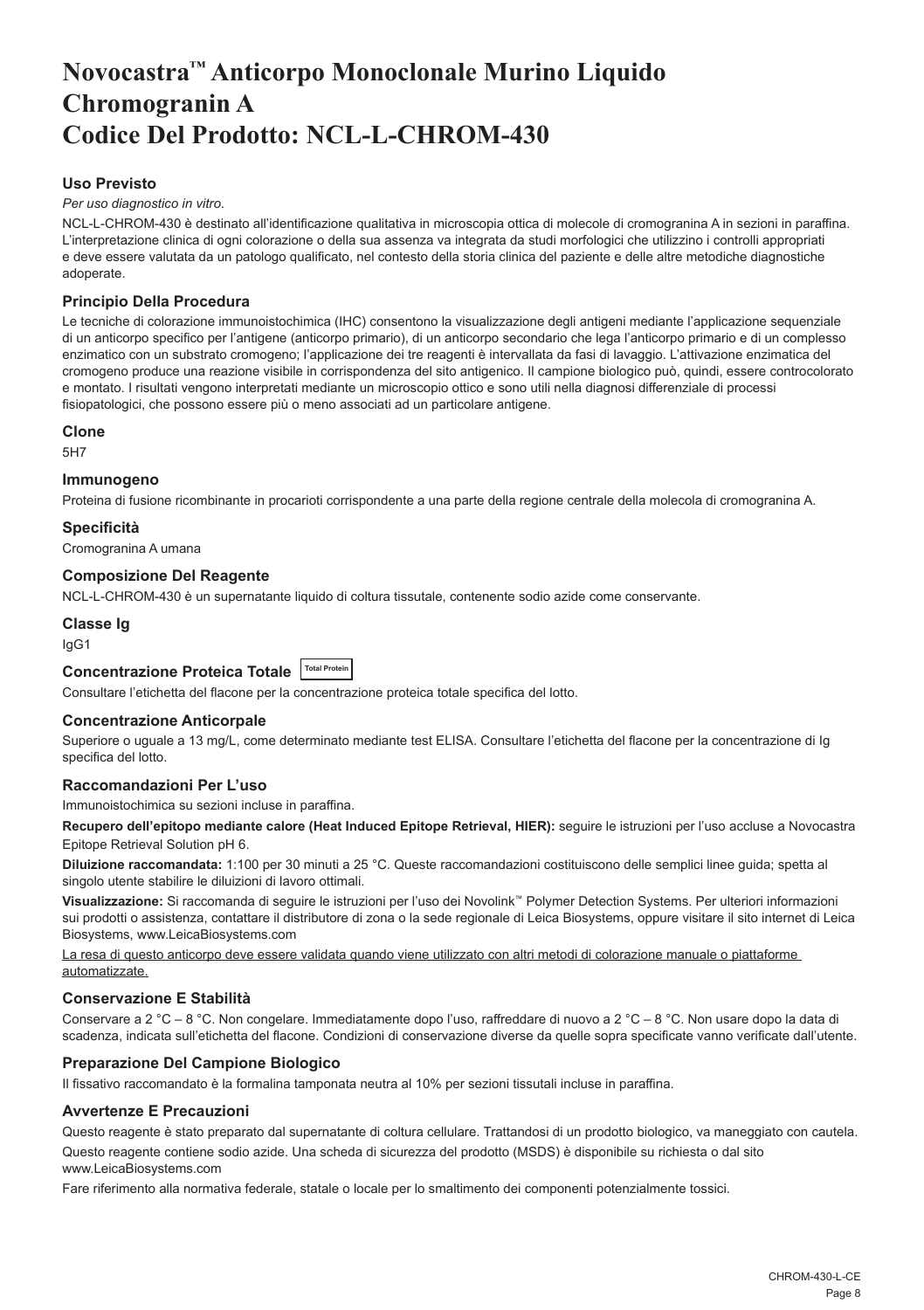Prima e dopo la fissazione, i campioni biologici e tutti i materiali ad essi esposti vanno trattati come potenzialmente infettanti e smaltiti con le appropriate precauzioni.<sup>1</sup> Non pipettare i reagenti con la bocca ed evitare il contatto dei reagenti e dei campioni biologici con la pelle e con le mucose. Se i reagenti o i campioni biologici vengono a contatto con zone sensibili, sciacquare abbondantemente le parti interessate. Consultare il medico.

Ridurre al minimo la contaminazione microbica dei reagenti, allo scopo di evitare un aumento di colorazione aspecifica.

Tempi o temperature d'incubazione diversi da quelli specificati possono condurre a risultati non veritieri. Tali variazioni devono essere convalidate dall'utente.

# **Controllo Qualità**

Differenze nella processazione del tessuto e nelle tecniche in uso presso il laboratorio dell'utente possono produrre una discrepanza significativa nei risultati, rendendo necessaria la regolare esecuzione di controlli interni, in aggiunta alle procedure descritte di seguito.

I controlli devono essere costituiti da campioni biologici freschi autoptici/bioptici/chirurgici e devono essere il più rapidamente possibile fissati in formalina, processati ed inclusi in paraffina, allo stesso modo dei campioni biologici ottenuti dal paziente.

# **Controllo Positivo Del Tessuto**

È usato per indicare tessuti correttamente preparati e tecniche di colorazione appropriate.

Per ogni gruppo di condizioni del test e ogni volta che viene eseguita la colorazione, deve essere incluso un controllo positivo del tessuto.

Un tessuto a debole colorazione positiva è più adatto di uno a colorazione positiva intensa per un ottimale controllo qualità e per mettere in evidenza anche minimi livelli di degradazione del reagente.<sup>2</sup>

Il tessuto raccomandato per il controllo positivo è l'appendice.

Se il controllo positivo del tessuto non dimostra colorazione positiva, i risultati con i campioni biologici del test vanno considerati non validi.

# **Controllo Negativo Del Tessuto**

Va esaminato dopo il controllo positivo, per verificare la specificità nei confronti dell'antigene bersaglio da parte dell'anticorpo primario. Il tessuto raccomandato per il controllo negativo è il muscolo scheletrico.

In alternativa, la varietà dei tipi cellulari presenti nella maggior parte delle sezioni tissutali offre spesso siti di controllo negativo, ma questo va verificato dall'utente.

La colorazione aspecifica, se presente, assume di solito aspetto diffuso. La colorazione sporadica del tessuto connettivo può anche manifestarsi in seguito ad iperfissazione di sezioni di tessuto in formalina. Per l'interpretazione dei risultati della colorazione, usare cellule intatte. Le cellule necrotiche o degenerate si colorano spesso in maniera aspecifica<sup>3</sup>. Si possono osservare risultati falsamente positivi, dovuti a legame non immunologico delle proteine o a prodotti di reazione del substrato. Tali falsi positivi possono essere anche causati da enzimi endogeni quali la pseudoperossidasi (eritrociti), la perossidasi endogena (citocromo C) o la biotina endogena

(es. fegato, mammella, cervello, rene), a seconda del tipo di immunocolorazione usato. Per differenziare l'attività enzimatica endogena o il legame enzimatico aspecifico dall'immunoreattività specifica, possono essere colorati ulteriori tessuti del paziente esclusivamente con substrato cromogeno o con complessi enzimatici (avidina-biotina, streptavidina, polimero marcato) e substrato cromogeno. Se nel controllo negativo del tessuto compare una colorazione specifica, i risultati sui campioni biologici ottenuti dal paziente devono essere considerati non validi.

# **Controllo Negativo Del Reagente**

Usare un controllo negativo aspecifico del reagente in luogo dell'anticorpo primario, con una sezione di ogni campione biologico del paziente, per valutare la colorazione aspecifica e per consentire una migliore interpretazione della colorazione specifica in corrispondenza del sito antigenico.

# **Tessuto Del Paziente**

Successivamente, esaminare i campioni biologici del paziente colorati con NCL-L-CHROM-430. L'intensità della colorazione positiva va analizzata nel contesto di qualsiasi colorazione aspecifica di fondo del controllo negativo del reagente. Come per tutti gli altri test immunoistochimici, un risultato negativo significa che l'antigene non è stato determinato, ma non necessariamente che fosse assente dalle cellule o dal tessuto esaminato. Se necessario, usare un pannello di anticorpi per identificare reazioni falsamente negative.

## **Risultati Attesi**

# Tessuti normali

Il clone 5H7 ha rilevato la proteina cromogranina A nel citoplasma di cellule di origine endocrina e neuronale, incluse quelle di appendice, ghiandola paratiroidea, cervello, ipofisi, ghiandola surrenale, tratto gastrointestinale, prostata e isole del pancreas. (Numero complessivo di casi normali valutati = 106).

# Abnorme dei tessuti

Il clone 5H7 ha colorato 23/25 neuroblastomi, 1/2 carcinomi delle cellule renali, 1/1 feocromocitoma e 1/1 carcinoma atipico del timo. Non è stata osservata alcuna colorazione in tumori cerebrali (0/27), tumori epatici (0/4), tumori ovarici (0/4), tumori del polmone (0/4), tumori intestinali (0/4), tumori della tiroide (0/3), tumori dell'esofago (0/2), tumori dello stomaco (0/2), tumori dei tessuti molli (0/2), tumori della mammella (0/2), tumori della lingua (0/2), tumori cervicali (0/2), seminomi (0/2), tumori metastatici di origine ignota (0/2), tumori della pelle (0/2) e un tumore della laringe (0/1). (Numero complessivo di casi anomali valutati = 94).

## **L'uso di NCL-L-CHROM-430 è consigliato per il rilevamento dell'antigene cromogranina A in tessuti normali e neoplastici, in aggiunta all'istopatologia convenzionale che si avvale delle colorazioni istochimiche non immunologiche.**

# **Limitazioni Generali**

L'immunoistochimica è un procedimento diagnostico a più passi (multistep) che richiede un'esperienza specifica nella selezione dei reagenti appropriati, nella selezione, fissazione e processazione dei tessuti, nella preparazione di vetrini IHC e nell'interpretazione dei risultati della colorazione.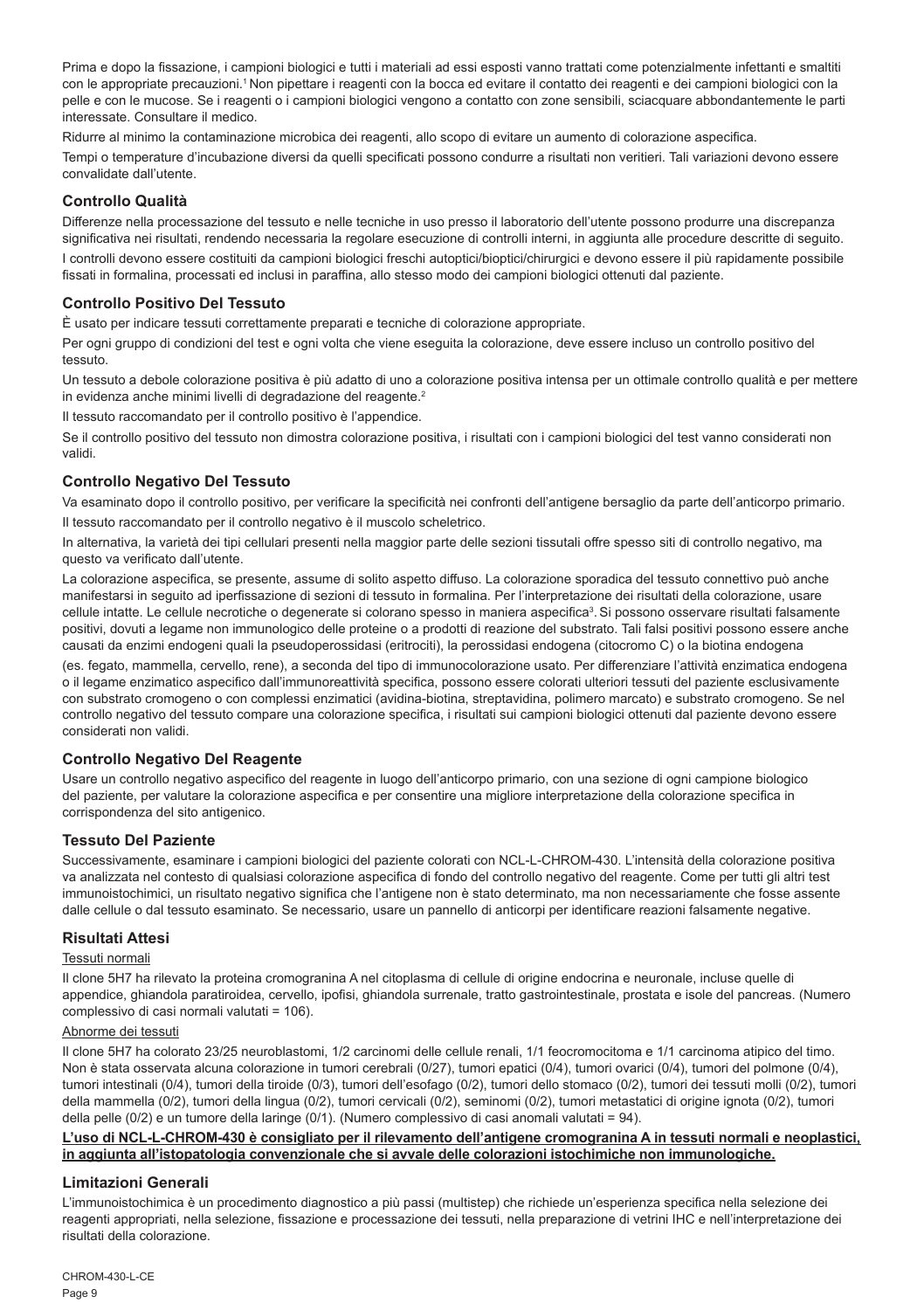La colorazione del tessuto dipende dalle modalità di manipolazione e di processazione del tessuto stesso, adottate prima della colorazione. La fissazione, il congelamento, lo scongelamento, il lavaggio, l'asciugatura, il riscaldamento o la sezione condotti in modo non corretto, o la contaminazione con altri tessuti o liquidi, possono produrre artefatti, intrappolamento (trapping) anticorpale o risultati falsi negativi. Risultati incompatibili possono essere dovuti a modifiche dei metodi di fissazione e di inclusione o ad irregolarità intrinseche al tessuto.<sup>4</sup>

Una controcolorazione eccessiva o incompleta può compromettere la corretta interpretazione dei risultati.

L'interpretazione clinica di ogni colorazione o della sua assenza va integrata da studi morfologici che utilizzino i controlli appropriati e deve essere valutata da un patologo qualificato, nel contesto della storia clinica del paziente e delle altre metodiche diagnostiche adoperate.

Gli anticorpi di Leica Biosystems Newcastle Ltd. sono destinati all'uso, quando indicato, su sezioni congelate o incluse in paraffina, con specifici requisiti di fissazione. Un'espressione antigenica inattesa può manifestarsi in particolare nelle neoplasie. L'interpretazione clinica di ogni sezione tissutale colorata deve includere l'analisi morfologica e la valutazione dei controlli appropriati.

# **Riferimenti Bibliografici Di Base**

- 1. National Committee for Clinical Laboratory Standards (NCCLS). Protection of laboratory workers from infectious diseases transmitted by blood and tissue; proposed guideline. Villanova, P.A. 1991; 7(9). Order code M29-P.
- 2. Battifora H. Diagnostic uses of antibodies to keratins: a review and immunohistochemical comparison of seven monoclonal and three polyclonal antibodies. Progress in Surgical Pathology. 6:1–15. eds. Fenoglio-Preiser C, Wolff CM, Rilke F. Field & Wood, Inc., Philadelphia.
- 3. Nadji M, Morales AR. Immunoperoxidase, part I: the techniques and pitfalls. Laboratory Medicine. 1983; 14:767.
- 4. Omata M, Liew CT, Ashcavai M, Peters RL. Nonimmunologic binding of horseradish peroxidase to hepatitis B surface antigen: a possible source of error in immunohistochemistry. American Journal of Clinical Pathology. 1980; 73:626.
- 5. Khandeparker S.G.S, Deshmukh S.D, Naik A.M, et al. Primary congenital sacrococcygeal neuroblastoma: A case report with immunohistochemical study and review of literature. Journal of Pediatric Neurosciences. 2013; 8(3): 239-242.
- 6. Marcu M, Radu E, Sajin M. Neuroendocrine differentiation in prostate adenocarcinoma biopsies and its correlation to histological grading. Current Health Sciences Journal. 2010; 32: 37-42.
- 7. Ferrari L, Seregni E, Bajetta E, et al. The biological characteristics of chromogranin A and its role as a circulating marker in neuroendocrine tumours. Anticancer Research. 1999; 19: 3415-3428.

# **Modifiche Alla Pubblicazione Precedente**

Non applicabile.

# **Data Di Pubblicazione**

07 novembre 2018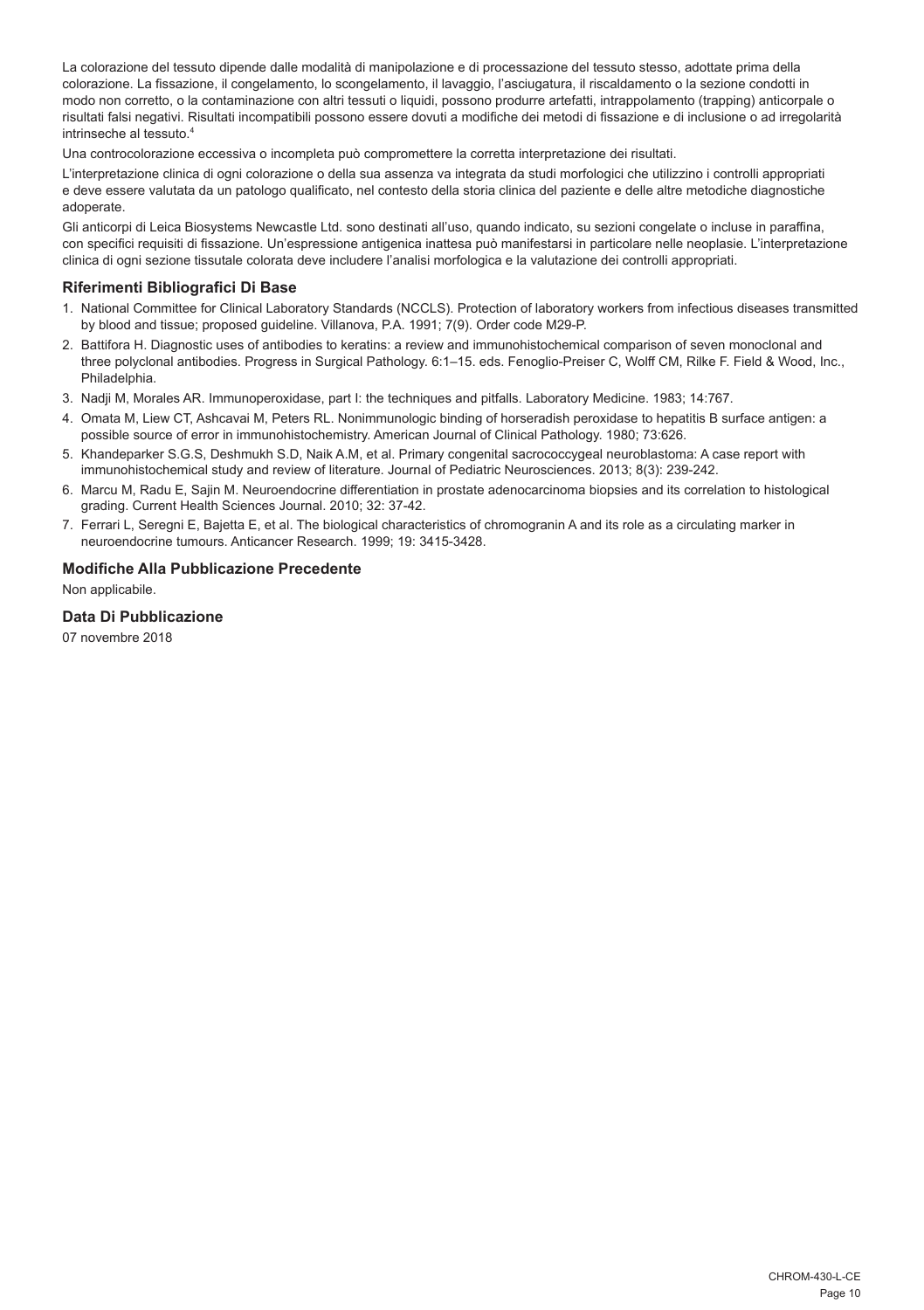# <span id="page-11-0"></span>**Novocastra™ flüssiger monoklonaler Maus-Antikörper Chromogranin A Produkt-Nr.: NCL-L-CHROM-430**

## **Verwendungszweck**

#### *Für in-vitro-Diagnostik*.

NCL-L-CHROM-430 ist für den qualitativen Nachweis von Chromogranin-A-Molekülen in Paraffinschnitten mittels Lichtmikroskopie vorgesehen. Die klinische Bewertung einer vorliegenden bzw. fehlenden Färbung sollte durch morphologische Studien mit entsprechenden Kontrollen ergänzt und im Kontext der Krankengeschichte des Patienten und anderer diagnostischer Tests von einem qualifizierten Pathologen vorgenommen werden.

## **Verfahrensgrundlage**

Immunhistochemische (IHC) Färbetechniken gestatten die optische Darstellung von Antigenen mittels sequentieller Anwendung eines spezifischen Antikörpers zum Antigen (primärer Antikörper), eines sekundären Antikörpers zum primären Antikörper und eines Enzymkomplexes mit einem chromogenen Substrat, jeweils getrennt durch dazwischen liegende Waschschritte. Die enzymatische Aktivierung des Chromogens führt zu einem sichtbaren Reaktionsprodukt am Ort des Antigens. Die Probe kann dann gegengefärbt und mit einem Deckglas versehen werden. Die Ergebnisse werden mithilfe eines Lichtmikroskops interpretiert und unterstützen die Differentialdiagnose pathophysiologischer Prozesse, die mit einem bestimmten Antigen assoziiert sein könnten.

## **Klon**

5H7

## **Immunogen**

Prokaryotisches rekombinantes Fusionsprotein, das einem Teil der zentralen Region des Chromogranin-A-Moleküls entspricht.

## **Spezifität**

Humanes Chromogranin A

## **Reagenzzusammensetzung**

NCL-L-CHROM-430 ist ein flüssiger Gewebekulturüberstand mit Natriumazid als Konservierungsmittel.

# **Ig-Klasse**

IgG1

#### **Gesamtproteinkonzentration Total Protein**

Siehe Angaben auf dem Produktetikett bezüglich der chargenspezifischen Gesamtproteinkonzentration.

# **Antikörperkonzentration**

Größer als oder gleich 13 mg/L gemäß ELISA-Bestimmung. Hinsichtlich der chargenspezifischen Ig-Konzentration siehe Angaben auf dem Produktetikett.

# **Gebrauchsempfehlungen**

Immunhistochemie in Paraffinschnitten.

**Hitzeinduzierte Epitopdemaskierung (Heat Induced Epitope Retrieval, HIER):** Bitte die Gebrauchsanweisung für Novocastra Epitope Retrieval Solution pH 6 befolgen.

**Empfohlene Verdünnung:** 1:100 über einen Zeitraum von 30 Minuten bei 25 °C. Dies ist nur eine Empfehlung, und die Benutzer sollten ihre eigenen optimalen Arbeitsverdünnungen bestimmen.

**Visualisierung:** Bitte Gebrauchsanweisung für Novolink™ Polymer Detection Systems befolgen. Wenn Sie weitere Produktinformationen oder Unterstützung wünschen, setzen Sie sich bitte mit ihrem Händler vor Ort oder mit der Zweigniederlassung von Leica Biosystems in Verbindung beziehungsweise besuchen Sie die Internetseite von Leica Biosystems, www.LeicaBiosystems.com

Die Leistungsfähigkeit dieses Antikörpers sollte bestätigt werden, wenn er mit anderen manuellen Färbesystemen oder automatisierten Plattformen eingesetzt wird.

# **Lagerung und Stabilität**

Bei 2 °C – 8 °C lagern. Nicht einfrieren. Nach Gebrauch sofort wieder bei 2 °C – 8 °C lagern. Nach Ablauf des Verfallsdatums (auf dem Behälteretikett) darf das Produkt nicht mehr verwendet werden. Lagerbedingungen, die von den oben genannten Bedingungen abweichen, müssen vom Benutzer verifiziert werden.

# **Probenvorbereitung**

Für paraffineingebettete Gewebeschnitte ist das empfohlene Fixativ 10% neutral gepuffertes Formalin.

# **Warnhinweise und Sicherheitsmaßnahmen**

Dieses Reagenz wurde aus Zellkulturüberstand zubereitet. Das Reagenz ist ein biologisches Produkt und sollte mit entsprechender Vorsicht gehandhabt werden.

Dieses Reagenz enthält Natriumazid. Ein Materialsicherheits-Datenblatt ist auf Anfrage von www.LeicaBiosystems.com erhältlich. Die entsprechenden nationalen und lokalen Bestimmungen und Vorschriften zur Entsorgung potentiell giftiger Komponenten sind einzuhalten.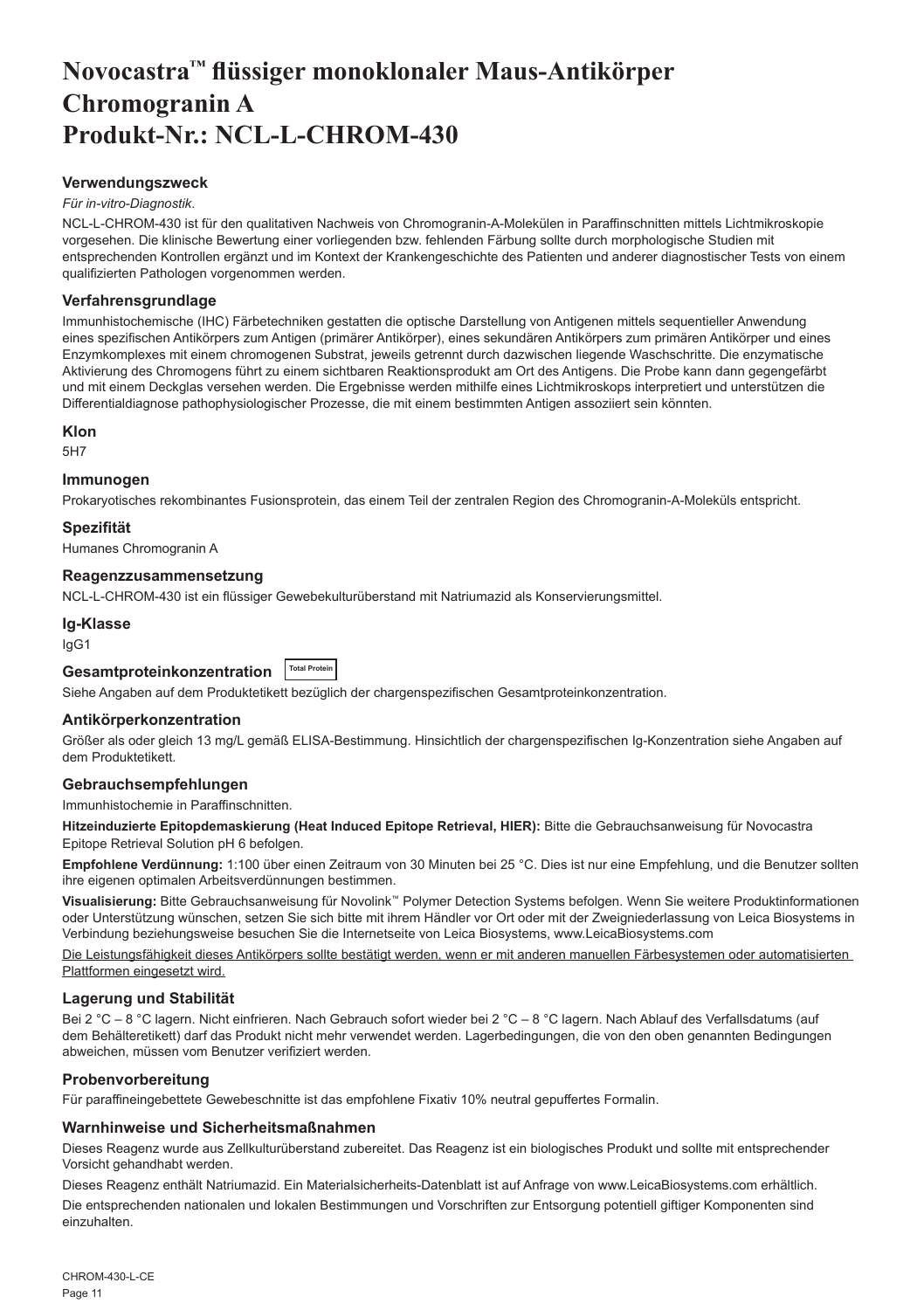Vor und nach der Fixierung sind die Proben sowie alle Materialien, die mit ihnen in Kontakt gekommen sind, als potentiell infektiös zu behandeln und daher mit entsprechender Vorsicht zu entsorgen.' Reagenzien dürfen niemals mit dem Mund pipettiert werden, und jeglicher Kontakt der Reagenzien und Proben mit Haut und Schleimhäuten ist zu vermeiden. Falls Reagenzien oder Proben mit empfindlichen Bereichen in Kontakt gekommen sind, müssen diese mit reichlich Wasser gespült werden. Ärztlichen Rat einholen.

Die mikrobielle Verunreinigung von Reagenzien ist zu minimieren, da ansonsten eine erhöhte unspezifische Färbung auftreten kann. Falls die spezifizierten Inkubationszeiten oder –temperaturen nicht eingehalten werden, kann es zu fehlerhaften Ergebnissen kommen. Jegliche Abweichungen von den angegebenen Werten müssen vom Benutzer verifiziert werden.

# **Qualitätskontrolle**

Unterschiede bei der Gewebebearbeitung und den technischen Verfahren im Labor des Benutzers können zu signifikanten Schwankungen bei den Ergebnissen führen. Daher ist es wichtig, zusätzlich zu den folgenden Verfahren regelmäßige laborinterne Kontrollen durchzuführen.

Die Kontrollen sollten mit frischen Autopsie-/Biopsie-/chirurgischen Proben vorgenommen werden, die so bald wie möglich und auf dieselbe Weise wie die Patientenprobe(n) in Formalin fixiert, behandelt und in Paraffin eingebettet worden sind.

# **Positive Gewebekontrolle**

Zeigt korrekt vorbereitete Gewebe und korrekte Färbetechniken an.

In jedem Färbelauf sollte für jeden Satz Testbedingungen eine positive Gewebekontrolle durchgeführt werden.

Gewebe mit schwach positiver Färbung ist für die optimale Qualitätskontrolle und den Nachweis kleiner Minderungen in der Reagenzleistung besser geeignet als ein Gewebe mit stark positiver Färbung.<sup>2</sup>

Als positive Gewebekontrolle wird Blinddarm empfohlen.

Falls das positive Kontrollgewebe keine positive Färbung nachweisen kann, sollten die mit den Testproben erzielten Ergebnisse als ungültig betrachtet werden.

# **Negative Gewebekontrolle**

Die negative Gewebekontrolle sollte nach der positiven Gewebekontrolle erfolgen, um die Spezifität der Zielantigenmarkierung durch den primären Antikörper zu verifizieren.

Als negative Gewebekontrolle wird Skelettmuskulatur empfohlen.

Alternativ bietet die Vielfalt unterschiedlicher Zelltypen, die in den meisten Gewebeschnitten vorliegen, häufig Stellen für eine negative Kontrolle. Jedoch sollte dies vom Benutzer verifiziert werden.

Liegt eine unspezifische Färbung vor, hat diese gewöhnlich ein diffuses Erscheinungsbild. Eine sporadische Färbung des Bindegewebes kann ebenfalls in Schnitten von übermäßig formalinfixierten Geweben beobachtet werden. Zur Bewertung der Färbeergebnisse intakte Zellen verwenden. Nekrotische oder degenerierte Zellen werden oft unspezifisch gefärbt.<sup>3</sup> Falsch-positive Ergebnisse können aufgrund einer nichtimmunologischen Bindung von Proteinen oder Substratreaktionsprodukten beobachtet werden. In Abhängigkeit von der Art der verwendeten Immunfärbung können solche Ergebnisse auch durch endogene Enzyme wie Pseudoperoxidase (Erythrozyten), endogene Peroxidase (Zytochrom C) oder endogenes Biotin (beispielsweise Leber, Mamma, Gehirn, Niere) hervorgerufen werden. Um eine endogene Enzymaktivität bzw. eine unspezifische Enzymbindung von einer spezifischen Immunreaktivität zu unterscheiden, können zusätzliche Patientengewebe ausschließlich mit Substratchromogen bzw. mit Enzymkomplexen (Avidin-Biotin, Streptavidin, markiertes Polymer) plus Substratchromogen gefärbt werden. Falls im negativen Kontrollgewebe eine spezifische Färbung auftritt, sollten die Ergebnisse mit den Patientenproben als ungültig betrachtet werden.

# **Negative Reagenzkontrolle**

Zur Beurteilung einer unspezifischen Färbung und zur besseren Bewertung einer spezifischen Färbung an der Antigenstelle ist mit einem Schnitt jedes Patientenpräparates anstelle des primären Antikörpers eine unspezifische negative Reagenzkontrolle zu verwenden.

# **Patientengewebe**

Mit NCL-L-CHROM-430 angefärbte Patientenproben zuletzt untersuchen. Eine positive Färbeintensität ist im Kontext einer unspezifischen Hintergrundfärbung der negativen Reagenzkontrolle zu bewerten. Wie bei jedem immunhistochemischen Test bedeutet ein negatives Ergebnis, dass das Antigen nicht nachgewiesen wurde. Ein negatives Ergebnis bedeutet jedoch nicht notwendigerweise, dass das Antigen in den getesteten Zellen / im getesteten Gewebe nicht vorlag. Bei Bedarf sollte zur Identifizierung falsch-negativer Reaktionen eine Gruppe von Antikörpern verwendet werden.

# **Erwartete Ergebnisse**

# Normale Gewebe

Klon 5H7 wies das Chromogranin-A-Protein im Zytoplasma von Zellen neuronalen und endokrinen Ursprungs nach, einschließlich Zellen im Blinddarm, in der Nebenschilddrüse, im Großhirn, in der Hypophyse, der Nebenniere, dem Magen-Darm-Trakt, der Prostata und den Pankreasinseln. (Gesamtzahl der untersuchten Normalgewebeproben = 106).

# Anomale Gewebe

Klon 5H7 färbte 23/25 Neuroblastome, 1/2 Nierenzellkarzinome, 1/1 Phäochromozytom und 1/1 atypischen Thymuskarzinoid. Bei Hirntumoren (0/27), Lebertumoren (0/4), Ovarialtumoren (0/4), Lungentumoren (0/4), Darmtumoren (0/4), Schilddrüsentumoren (0/3), Tumoren der Speiseröhre (0/2), Magentumoren (0/2), Weichgewebetumoren (0/2), Brusttumoren (0/2), Zungentumoren (0/2), Zervixtumoren (0/2), Seminomen (0/2), Tumormetastasen unbekannten Ursprungs (0/2), Hauttumoren (0/2) und einem Kehlkopftumor (0/1) wurde keine Färbung nachgewiesen. (Gesamtzahl der untersuchten pathologischen Gewebeproben = 94).

## **NCL-L-CHROM-430 wird für den Nachweis des Chromogranin-A-Antigens in normalem und neoplastischem Gewebe als zusätzliches Hilfsmittel zur herkömmlichen Histopathologie unter Verwendung nicht-immunologischer histochemischer Färbemittel empfohlen.**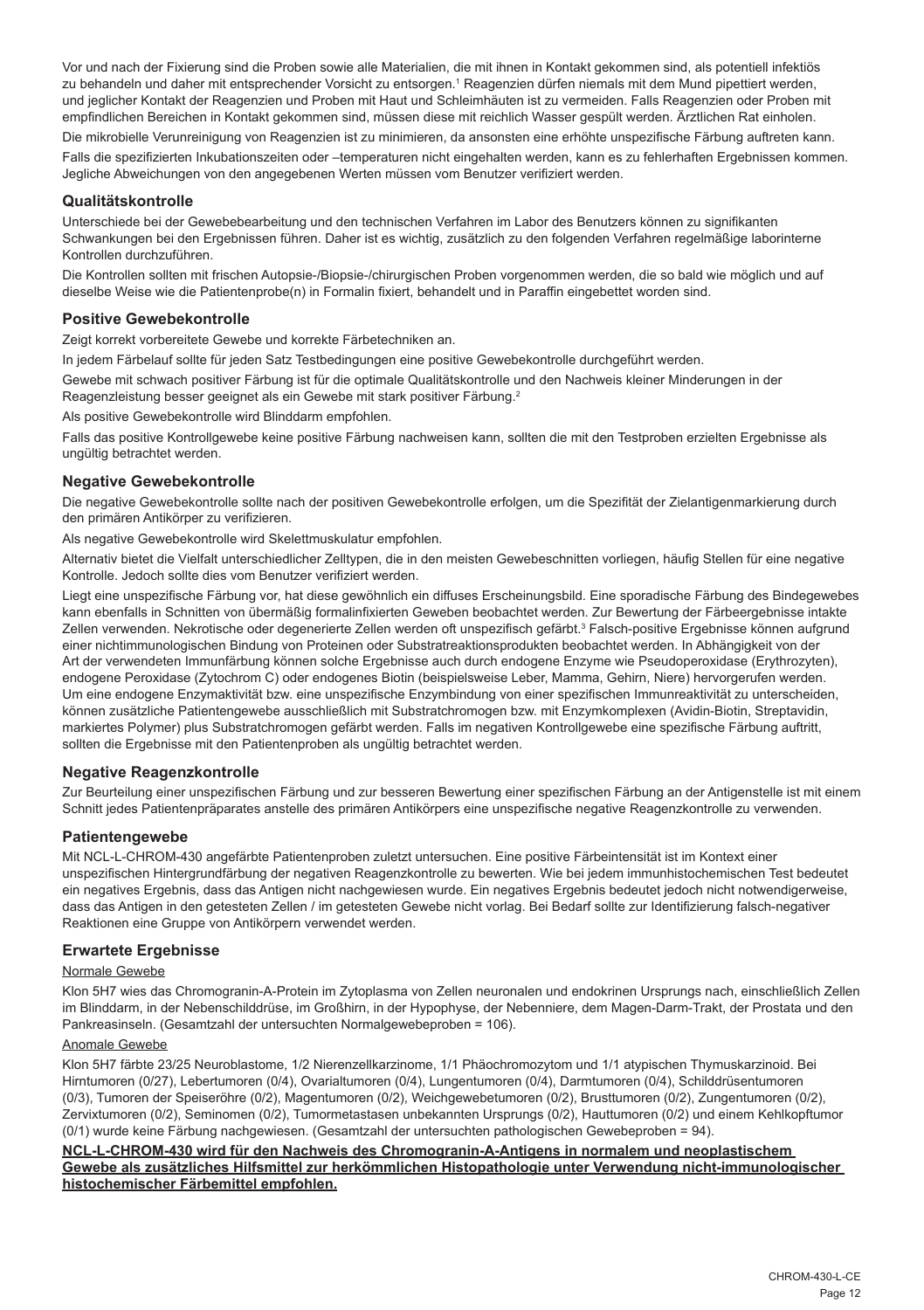# **Allgemeine Beschränkungen**

Die Immunhistochemie ist ein mehrstufiger diagnostischer Prozess, der eine spezialisierte Ausbildung auf den folgenden Gebieten erfordert: Auswahl der entsprechenden Reagenzien; Gewebeauswahl, -fixierung und -verarbeitung; Vorbereitung des IHC-Objektträgers sowie Bewertung der Färbeergebnisse.

Die Gewebefärbung hängt von der Handhabung und Verarbeitung des Gewebes vor dem Färben ab. Unsachgemäßes Fixieren, Einfrieren, Auftauen, Waschen, Trocknen, Erwärmen, Schneiden oder eine Kontamination mit anderen Geweben oder Flüssigkeiten kann zu Artefakten, Antikörper-Trapping oder falsch-negativen Ergebnissen führen. Abweichende Ergebnisse können aufgrund von Unterschieden bei der Fixierung und Einbettung oder intrinsischen Unregelmäßigkeiten im Gewebe selbst entstehen.<sup>4</sup>

Eine exzessive oder unvollständige Gegenfärbung kann die korrekte Bewertung von Ergebnissen gefährden.

Die klinische Bewertung einer vorliegenden bzw. fehlenden Färbung sollte durch morphologische Studien mit entsprechenden Kontrollen ergänzt und im Kontext der Krankengeschichte des Patienten und anderer diagnostischer Tests von einem qualifizierten Pathologen vorgenommen werden.

Antikörper von Leica Biosystems Newcastle Ltd sind wo angezeigt für die Verwendung entweder auf gefrorenen oder in Paraffin eingebetteten Schnitten mit spezifischen Fixierungsanforderungen bestimmt. Es kann insbesondere bei Neoplasmen zu einer unerwarteten Antigenexpression kommen. Die klinische Bewertung eines gefärbten Gewebeschnitts muss eine morphologische Analyse und die Auswertung der entsprechenden Kontrollen einschließen.

# **Literatur - Allgemein**

- 1. National Committee for Clinical Laboratory Standards (NCCLS). Protection of laboratory workers from infectious diseases transmitted by blood and tissue; proposed guideline. Villanova, P.A. 1991;7(9). Order code M29-P.
- 2. Battifora H. Diagnostic uses of antibodies to keratins: a review and immunohistochemical comparison of seven monoclonal and three polyclonal antibodies. Progress in Surgical Pathology. 6:1–15. eds. Fenoglio-Preiser C, Wolff CM, Rilke F. Field & Wood, Inc., Philadelphia.
- 3. Nadji M, Morales AR. Immunoperoxidase, part I: the techniques and pitfalls. Laboratory Medicine. 1983; 14:767.
- 4. Omata M, Liew CT, Ashcavai M, Peters RL. Nonimmunologic binding of horseradish peroxidase to hepatitis B surface antigen: a possible source of error in immunohistochemistry. American Journal of Clinical Pathology. 1980; 73:626.
- 5. Khandeparker S.G.S, Deshmukh S.D, Naik A.M, et al. Primary congenital sacrococcygeal neuroblastoma: A case report with immunohistochemical study and review of literature. Journal of Pediatric Neurosciences. 2013; 8(3): 239-242.
- 6. Marcu M, Radu E, Sajin M. Neuroendocrine differentiation in prostate adenocarcinoma biopsies and its correlation to histological grading. Current Health Sciences Journal. 2010; 32: 37-42.
- 7. Ferrari L, Seregni E, Bajetta E, et al. The biological characteristics of chromogranin A and its role as a circulating marker in neuroendocrine tumours. Anticancer Research. 1999; 19: 3415-3428.

# **Änderungen zur vorhergehenden Ausgabe**

Keine.

# **Ausgabedatum**

07 November 2018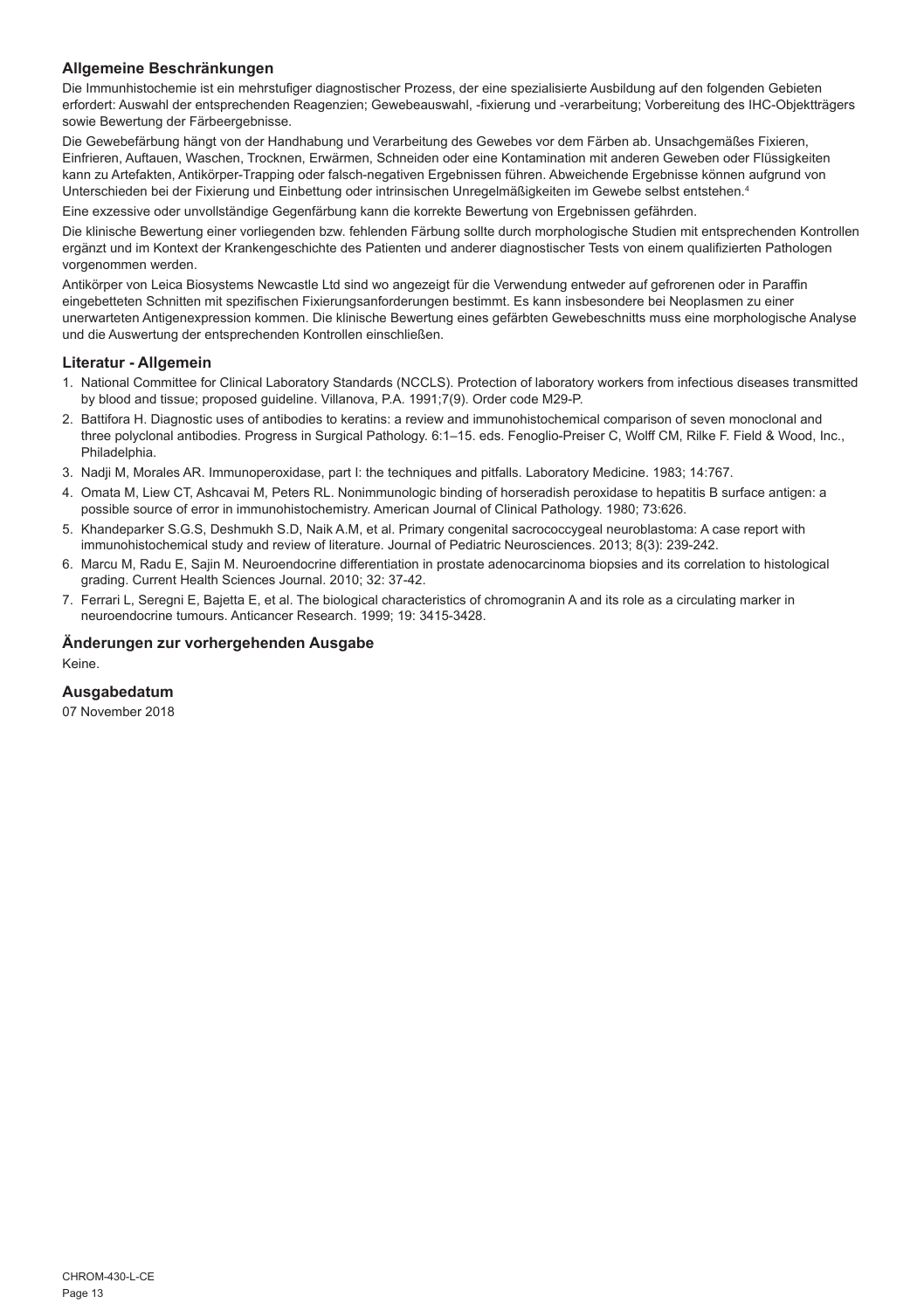# <span id="page-14-0"></span>**Anticuerpo monoclonal líquido de ratón Novocastra™ Chromogranin A Código De Producto: NCL-L-CHROM-430**

# **Indicaciones De Uso**

## *Para uso diagnóstico in vitro*.

NCL-L-CHROM-430 está indicado para la identificación cualitativa en secciones de parafina, mediante microscopía óptica, de moléculas de cromogranina A. La interpretación clínica de cualquier tinción o de su ausencia debe complementarse con estudios morfológicos, con el uso de los controles adecuados, y un anatomopatólogo cualificado debe evaluarla en el contexto del historial clínico del paciente y de otras pruebas diagnósticas.

# **Principio Del Procedimiento**

Las técnicas de tinción inmunohistocitoquímica (IHQ) permiten la visualización de antígenos mediante la aplicación secuencial de un anticuerpo específico dirigido contra el antígeno (anticuerpo primario), un anticuerpo secundario dirigido contra el anticuerpo primario y un complejo enzimático con un sustrato cromogénico, con pasos de lavado intercalados. La activación enzimática del cromógeno produce una reacción visible en el lugar en que se encuentra el antígeno. Luego se puede contrateñir la muestra y cubrirla con un cubreobjeto. Los resultados se interpretan utilizando un microscopio óptico y son de ayuda en el diagnóstico diferencial de los procesos fisiopatológicos, que pueden estar o no vinculados a un determinado antígeno.

## **Clon**

 $5H7$ 

## **Inmunógeno**

Proteína de fusión procariótica recombinante, correspondiente a parte de la región central de la molécula de cromogranina A.

## **Especificidad**

Cromogranina A humana.

## **Composición Del Reactivo**

NCL-L-CHROM-430 es un sobrenadante de cultivo tisular líquido que contiene azida sódica como conservante.

# **Clase de Ig**

IgG1

# **Concentración Total De Proteína Total Protein**

Consulte la etiqueta del vial para ver la concentración total de proteína específica del lote.

# **Concentración De Anticuerpo**

Igual o superior a 13 mg/L, según se ha determinado mediante ELISA. Consulte en la etiqueta del vial la concentración de Ig específica del lote.

# **Recomendaciones De Uso**

Inmunohistocitoquímica con secciones de parafina.

**Recuperación de epítopos termoinducida (Heat Induced Epitope Retrieval, HIER):** Siga las instrucciones de uso de Novocastra Epitope Retrieval Solution pH 6.

**Dilución sugerida:** 1:100 durante 30 minutos a 25 °C. Esta es tan solo una pauta y cada usuario debe determinar sus propias diluciones de trabajo óptimas.

**Visualización:** Por favor, siga las instrucciones de uso de Novolink™ Polymer Detection Systems. Para obtener más información sobre el producto o para recibir soporte, póngase en contacto con su distribuidor local o con la oficina regional de Leica Biosystems, o bien visite el sitio web de Leica Biosystems, www.LeicaBiosystems.com

El rendimiento de este anticuerpo se debe validar cuando se utiliza con otros sistemas manuales de tinción o plataformas automatizadas.

# **Almacenamiento Y Estabilidad**

Almacénelo a una temperatura de 2 °C – 8 °C. No lo congele. Devuélvalo a 2 °C – 8 °C inmediatamente después de su uso. No lo utilice después de la fecha de caducidad indicada en la etiqueta del vial. Cualesquiera condiciones de almacenamiento que no sean las arriba especificadas deben ser verificadas por el usuario.

# **Preparación De Las Muestras**

El fijador recomendado para secciones de tejido incluidos en parafina es formol tamponado neutro al 10 %.

## **Advertencias Y Precauciones**

Este reactivo se ha preparado a partir del sobrenadante de un cultivo celular. Como se trata de un producto de origen biológico, debe manipularse con precaución.

Este reactivo contiene azida sódica. Está disponible una Hoja de información sobre la seguridad del material, previa petición, o en www.LeicaBiosystems.com

Consulte las normativas nacionales, estatales, provinciales o municipales acerca de cómo desechar cualquier componente potencialmente tóxico.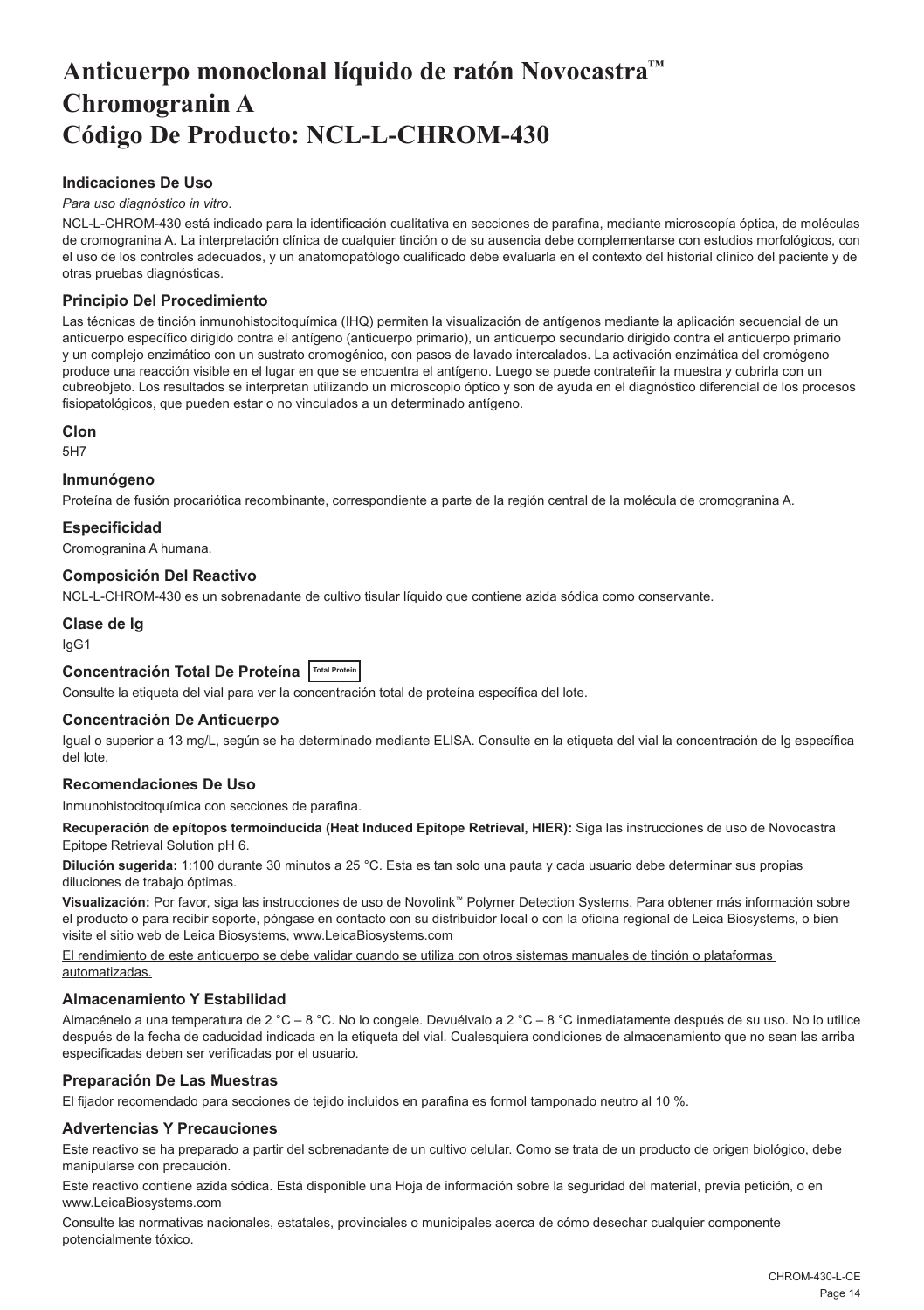Las muestras, antes y después de ser fijadas, así como todos los materiales expuestos a ellas, deben manipularse como susceptibles de transmitir una infección, y se deben desechar tomando las precauciones adecuadas.<sup>1</sup> No pipetee nunca los reactivos con la boca, y evite el contacto de la piel y de las membranas mucosas con los reactivos y las muestras. Si los reactivos o las muestras entran en contacto con zonas delicadas, lave éstas con abundante agua. Acuda inmediatamente al médico.

Reduzca al mínimo la contaminación microbiana de los reactivos; de lo contrario, podría producirse un aumento de la tinción no específica.

Cualquier tiempo o temperatura de incubación que no sean los aquí especificados pueden conducir a resultados erróneos. Cualquier cambio de tal naturaleza debe ser validado por el usuario.

## **Control De Calidad**

Las diferencias en el procesamiento de los tejidos y en los procedimientos técnicos del laboratorio del usuario pueden producir una variabilidad significativa en los resultados; por ello, es necesario que éste lleve a cabo regularmente los controles de su propio laboratorio, además de los siguientes procedimientos.

Los controles deben ser muestras frescas de autopsia, biopsia o quirúrgicas fijadas en formol, procesadas e incluidas en parafina, lo antes posible, de manera idéntica a la utilizada para la muestra o muestras del paciente o pacientes.

# **Control Tisular Positivo**

Se utiliza para indicar la preparación correcta de los tejidos y las técnicas de tinción adecuadas.

Debe incluirse un control tisular positivo por cada conjunto de condiciones de ensayo en cada tinción o serie de tinciones realizada. Un tejido con una tinción positiva débil es más adecuado que un tejido con una tinción positiva intensa para lograr un control de calidad óptimo y para detectar niveles bajos de degradación del reactivo.<sup>2</sup>

El tejido de control positivo recomendado es apéndice.

Si el tejido de control positivo no muestra tinción positiva, los resultados de las muestras analizadas deben considerarse no válidos.

# **Control Tisular Negativo**

Debe examinarse después del control de tejido positivo, a fin de verificar la especificidad del marcado del antígeno diana por el anticuerpo primario.

El tejido de control negativo recomendado es músculo esquelético.

O bien, la variedad de diferentes tipos de células presentes en la mayoría de los cortes de tejido ofrece con frecuencia lugares de control negativo, pero esto debe ser verificado por el usuario.

Si aparece una tinción no específica, ésta tiene generalmente aspecto difuso. En cortes de tejido fijados excesivamente con formol puede observarse también una tinción esporádica del tejido conectivo. Utilice células intactas para la interpretación de los resultados de la tinción. A menudo, las células necróticas o degeneradas quedan teñidas de forma no específica.<sup>3</sup> También pueden observarse falsos positivos causados por la unión no inmunológica a proteínas o a productos de reacción del sustrato. Estos falsos positivos pueden estar causados también por enzimas endógenas tales como la pseudoperoxidasa (eritrocitos), la peroxidasa endógena (citocromo C), o la biotina endógena (por ejemplo, de hígado, mama, cerebro, riñón), en función del tipo de inmunotinción utilizada. Para diferenciar la actividad de las enzimas endógenas o los enlaces no específicos de las enzimas de la inmunorreactividad específica, pueden teñirse otros tejidos del paciente exclusivamente con cromógeno sustrato o con complejos enzimáticos (avidina-biotina, estreptavidina, polímeros marcados) y cromógeno sustrato respectivamente. Si se produce una tinción específica del control tisular negativo, los resultados de las muestras de los pacientes deben considerarse no válidos.

## **Control De Reactivo Negativo**

Utilice un control de reactivo negativo no específico en lugar del anticuerpo primario con un corte de cada muestra del paciente a fin de evaluar la tinción no específica y obtener una mejor interpretación de la tinción específica en el lugar en que se encuentra el antígeno.

# **Tejido Del Paciente**

Examine las muestras de pacientes teñidas con NCL-L-CHROM-430 al final. La intensidad de la tinción positiva debe valorarse en el contexto de cualquier tinción de fondo no específica del control de reactivo negativo. Como con cualquier prueba inmunohistocitoquímica, un resultado negativo significa que no se ha detectado antígeno, y no que el antígeno esté ausente en las células o tejido probados. Si es necesario, use un panel de anticuerpos para identificar falsas reacciones negativas.

## **Resultados esperados**

## Teiidos normales

El clon 5H7 detectó la proteína cromogranina A en el citoplasma de células de origen neuronal y endocrino, incluidas las de apéndice, glándula paratiroides, cerebro, glándula pituitaria, glándula suprarrenal, tubo gastrointestinal, próstata e islotes pancreáticos. (Cifra total de casos normales evaluados = 106).

## Anormal del tejido

El clon 5H7 tiñó 23/25 neuroblastomas, 1/2 carcinomas de celulares renales, 1/1 feocromocitoma y 1/1 carcinoide atípico del timo. No se detectó tinción en tumores cerebrales (0/27), tumores hepáticos (0/4), tumores ováricos (0/4), tumores pulmonares (0/4), tumores intestinales (0/4), tumores tiroideos (0/3), tumores esofágicos (0/2), tumores gástricos (0/2), tumores de tejidos blandos (0/2), tumores mamarios (0/2), tumores de lengua (0/2), tumores de cuello de útero (0/2), seminomas (0/2), tumores metastásicos de origen desconocido (0/2), tumores cutáneos (0/2) ni en un tumor de laringe (0/1). (Cifra total de casos anormales evaluados = 94).

**NCL-L-CHROM-430 está recomendado para la detección de antígeno cromogranina A en tejidos normales y neoplásicos, como complemento de la histopatología tradicional con tinciones histoquímicas no inmunológicas.**

# **Limitaciones Generales**

La inmunohistocitoquímica es un proceso de diagnóstico en varias fases que abarca: la formación especializada en la selección de los reactivos apropiados, la selección, fijación y procesamiento de tejidos, la preparación del portaobjeto para IHQ, y la interpretación de los resultados de la tinción.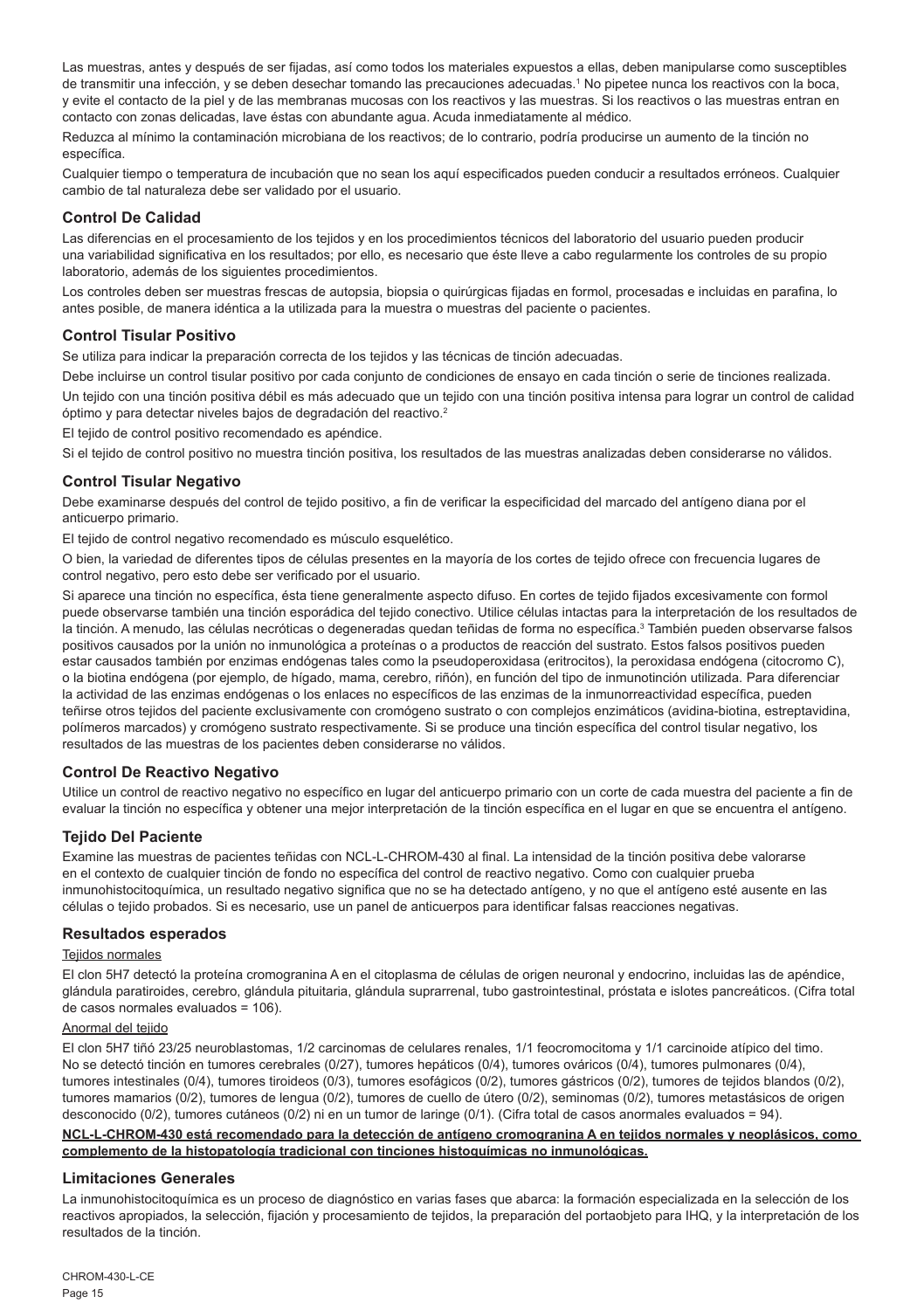La tinción de los tejidos depende de la manipulación y el procesamiento del tejido previos a la tinción. Una fijación, congelación, descongelación, lavado, secado, calentamiento o seccionamiento incorrectos, o la contaminación con otros tejidos o líquidos pueden generar artefactos, atrapamiento del anticuerpo o falsos negativos. La aparición de resultados incoherentes puede deberse a variaciones en los métodos de fijación y de inclusión, o a irregularidades inherentes al tejido.<sup>4</sup>

Una contratinción excesiva o incompleta puede poner en peligro la interpretación correcta de los resultados.

La interpretación clínica de cualquier tinción o de su ausencia debe complementarse con estudios morfológicos, con el uso de los controles adecuados, y un anatomopatólogo cualificado debe evaluarla en el contexto del historial clínico del paciente y de otras pruebas diagnósticas.

Los anticuerpos de Leica Biosystems Newcastle Ltd son para utilizarlos, según se indique, con secciones congeladas o incluidas en parafina, con requisitos de fijación específicos. Puede producirse una expresión inesperada del antígeno, especialmente en las neoplasias. La interpretación clínica de cualquier sección de tejido teñida debe incluir un análisis morfológico y la evaluación de los controles apropiados.

# **Bibliografía - General**

- 1. National Committee for Clinical Laboratory Standards (NCCLS). Protection of laboratory workers from infectious diseases transmitted by blood and tissue; proposed guideline. Villanova, P.A. 1991; 7(9). Order code M29-P.
- 2. Battifora H. Diagnostic uses of antibodies to keratins: a review and immunohistochemical comparison of seven monoclonal and three polyclonal antibodies. Progress in Surgical Pathology. 6:1–15. eds. Fenoglio-Preiser C, Wolff CM, Rilke F. Field & Wood, Inc., Philadelphia.
- 3. Nadji M, Morales AR. Immunoperoxidase, part I: the techniques and pitfalls. Laboratory Medicine. 1983; 14:767.
- 4. Omata M, Liew CT, Ashcavai M, Peters RL. Nonimmunologic binding of horseradish peroxidase to hepatitis B surface antigen: a possible source of error in immunohistochemistry. American Journal of Clinical Pathology. 1980; 73:626.
- 5. Khandeparker S.G.S, Deshmukh S.D, Naik A.M, et al. Primary congenital sacrococcygeal neuroblastoma: A case report with immunohistochemical study and review of literature. Journal of Pediatric Neurosciences. 2013; 8(3): 239-242.
- 6. Marcu M, Radu E, Sajin M. Neuroendocrine differentiation in prostate adenocarcinoma biopsies and its correlation to histological grading. Current Health Sciences Journal. 2010; 32: 37-42.
- 7. Ferrari L, Seregni E, Bajetta E, et al. The biological characteristics of chromogranin A and its role as a circulating marker in neuroendocrine tumours. Anticancer Research. 1999; 19: 3415-3428.

# **Correcciones A La Publicación Anterior**

No aplicable.

# **Fecha De Publicación**

07 de noviembre de 2018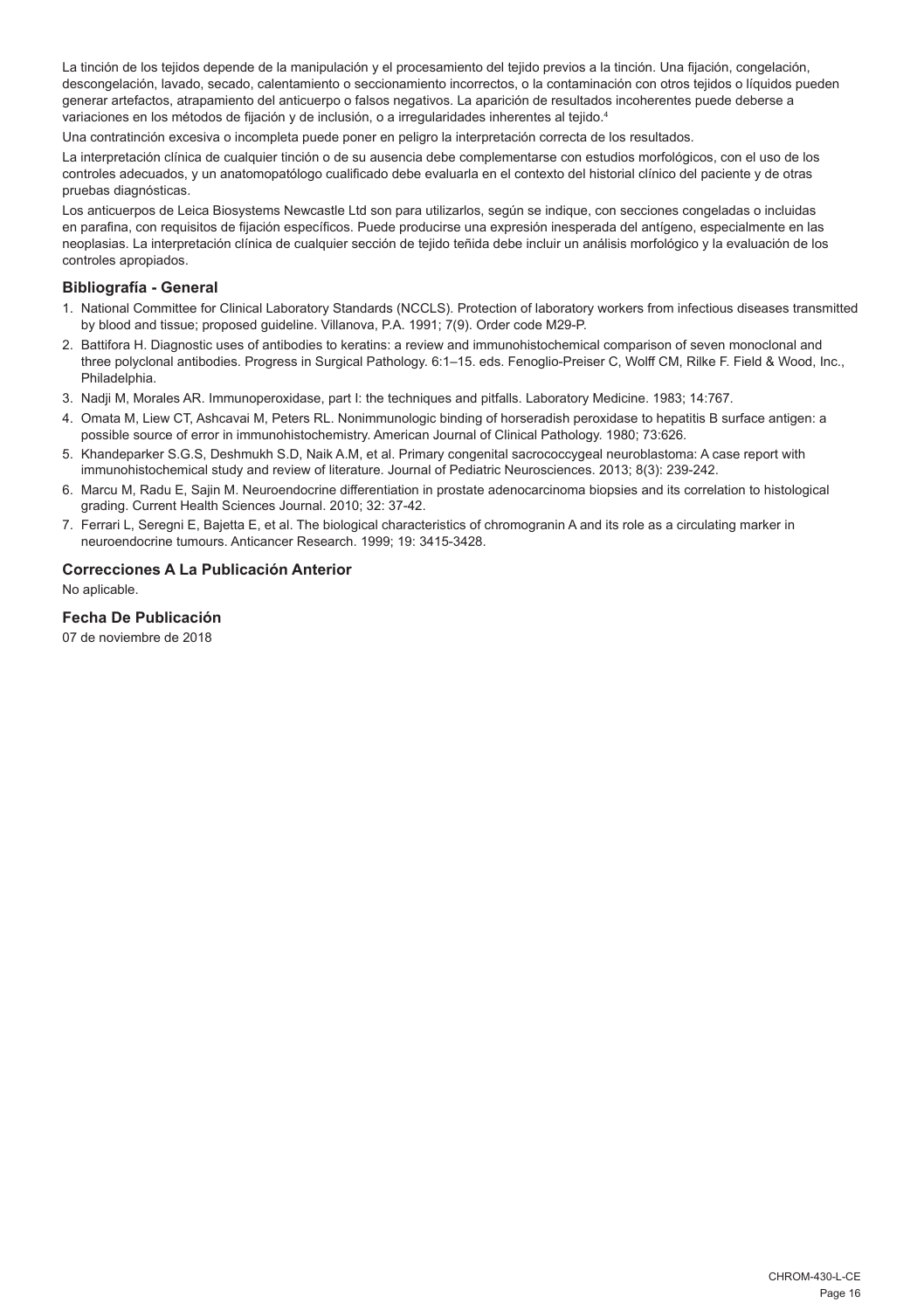# <span id="page-17-0"></span>**Anticorpo monoclonal de camundongo líquido Novocastra™ Chromogranin A Código Do Produto: NCL-L-CHROM-430**

# **Utilização prevista**

## *Para utilização em diagnósticos in vitro*.

O NCL-L-CHROM-430 destina-se à identificação qualitativa de moléculas de cromogranina A em cortes de parafina por microscopia óptica. A interpretação clínica de qualquer coloração ou da sua ausência deve ser complementada por estudos morfológicos empregando os devidos controlos e deve ser avaliada por um patologista qualificado, dentro do contexto do historial clínico do doente e de outros testes de diagnóstico.

# **Princípio Do Procedimento**

As técnicas de coloração imunohistoquímica (IHC) permitem que se faça a visualização de antígenos por meio da aplicação sequencial de um anticorpo específico do antígeno (o anticorpo primário), de um anticorpo secundário ao anticorpo primário, e de um complexo enzimático com um substrato cromogénico e etapas de lavagem de permeio. A activação enzimática do cromogénio resulta num produto de reacção visível no local do antígeno. A amostra pode então ser contrastada e coberta com uma lamela. Os resultados são interpretados por meio de um microscópio óptico, e ajudam a formular o diagnóstico diferencial dos processos fisiopatológicos, os quais podem ou não estar associados a antígenos específicos.

## **Clone**

5H7

# **Imunogénio**

Proteína de fusão procariótica recombinante correspondendo a parte da região central da molécula de cromogranina A.

# **Especificidade**

Cromogranina A humana

## **Composição Do Reagente**

NCL-L-CHROM-430 é um sobrenadante líquido de cultura tecidual contendo azida sódica como conservante.

# **Classe De Ig**

IgG1

# **Concentração Total De Proteína Total Protein**

Consultar a etiqueta da ampola para determinar a concentração total de proteína do lote específico.

# **Concentração De Anticorpo**

Maior ou igual a 13 mg/L, conforme determinado por ensaio enzimático imunoabsorvente (enzyme-linked immunosorbent assay, ELISA). Consultar a etiqueta da ampola para determinar a concentração de Ig do lote específico.

# **Recomendações Sobre A Utilização**

Imunohistoquímica em cortes de inclusões em parafina.

**Recuperação do epítopo induzida por calor (Heat Induced Epitope Retrieval, HIER):** Siga as instruções para uso em Novocastra Epitope Retrieval Solution pH 6.

**Diluição sugerida:** 1:100 durante 30 minutos a 25 °C. Esta recomendação serve apenas de orientação e os utilizadores devem determinar as suas diluições óptimas de trabalho.

**Visualização:** Queira seguir as instruções de utilização de Novolink™ Polymer Detection Systems. Para informação adicional do produto ou assistência, contactar o seu distribuidor local ou escritório regional de Leica Biosystems ou, alternativamente, visitar o sitio web de Leica Biosystems, www.LeicaBiosystems.com

O desempenho deste anticorpo deve ser validado quando utilizado com outros sistemas manuais de coloração ou plataformas automáticas.

# **Armazenamento E Estabilidade**

Armazenar a 2 °C – 8 °C. Não congelar. Retornar à temperatura de 2 °C – 8 °C imediatamente após a utilização. Não utilizar após o prazo de validade indicado no rótulo do recipiente. As condições de armazenamento que diferirem das que se encontram especificadas acima devem ser verificadas pelo utilizador.

# **Preparação Das Amostras**

O fixador recomendado é formol tamponado neutro a 10% para secções de tecido envolvidas em parafina.

# **Avisos E Precauções**

Este reagente foi preparado a partir do sobrenadante de cultura celular. Visto ser um produto biológico, deve ser manuseado com o devido cuidado.

Este reagente contém azida sódica. Encontra-se disponível uma Ficha de Dados de Segurança do Material, mediante pedido ou através do site www.LeicaBiosystems.com

Consultar a legislação aplicável em relação ao descarte de quaisquer componentes potencialmente tóxicos.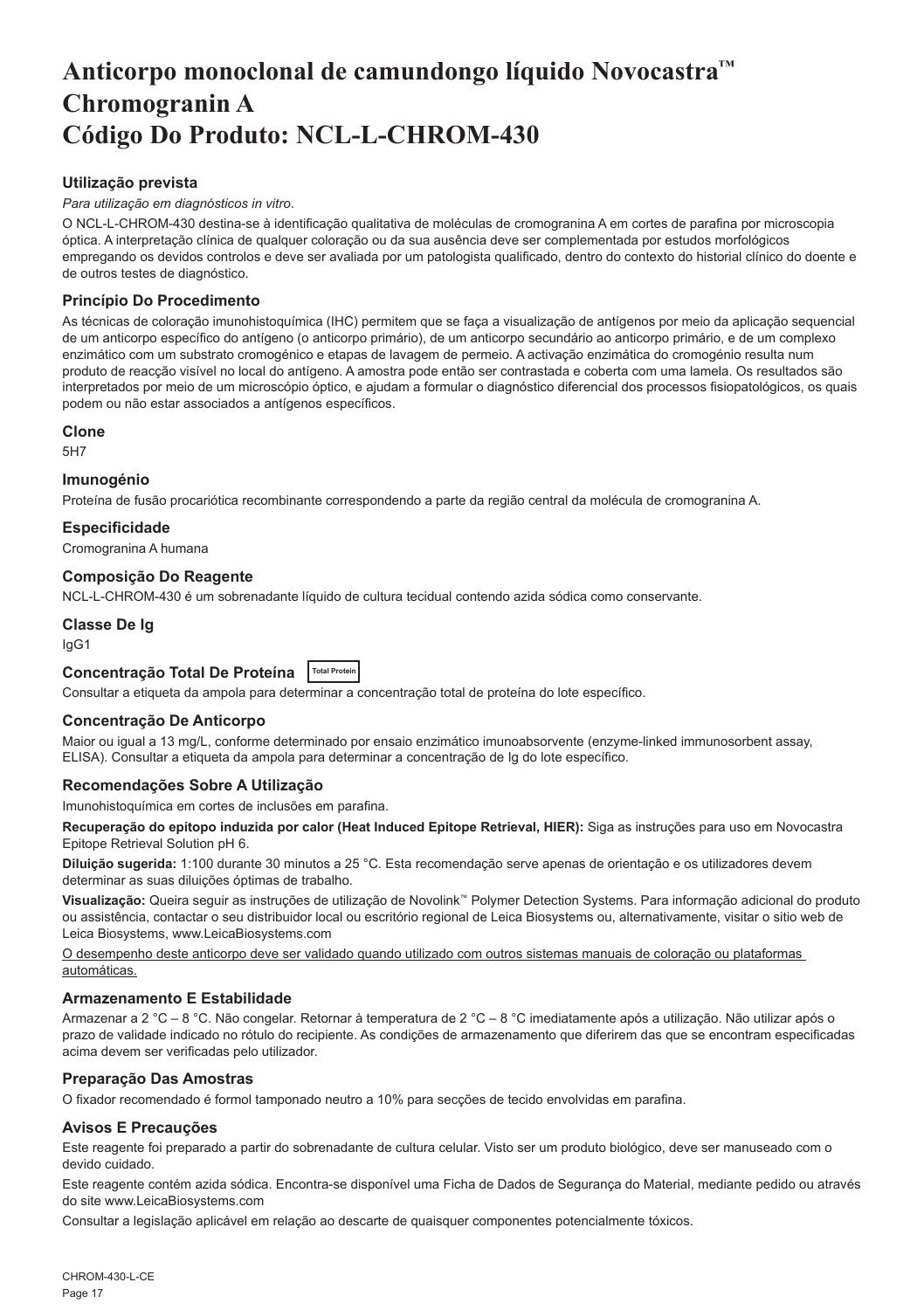As amostras, antes e depois da sua fixação, bem como todos os materiais expostos às mesmas, devem ser manipulados como se tivessem a capacidade de transmitir infecções e devem ser descartados com as devidas precauções.<sup>1</sup> Não pipetar nunca os reagentes com a boca e evitar o contacto entre a pele e membranas mucosas e os reagentes e amostras. Caso os reagentes ou amostras entrem em contacto com áreas sensíveis, lavar com grandes quantidades de água. Consultar um médico.

Minimizar a contaminação microbiana dos reagentes para evitar a possibilidade do aumento da coloração não específica. Os períodos de incubação ou temperaturas diferentes dos que foram especificados poderão dar azo a resultados errados. Todas as alterações desse tipo devem ser validadas pelo utilizador.

# **Controlo Da Qualidade**

As diferenças entre os diferentes métodos e técnicas de processamento de tecidos no laboratório do utilizador podem causar uma grande variabilidade de resultados, requerendo a realização frequente de controlos internos suplementares aos procedimentos que se seguem.

Os controlos devem ser amostras de autópsia/biopsia/cirurgia frescas, fixadas em formol, processadas e envolvidas em cera parafínica logo que possível, da mesma maneira que a(s) amostra(s) do(s) doente(s).

## **Controlo De Tecido Positivo**

Usado para assinalar os tecidos correctamente preparados e as técnicas de coloração indicadas.

Cada conjunto de condições de testes, em cada processo de coloração, deve incluir um controlo de tecido positivo.

Os tecidos com uma coloração positiva fraca são mais indicados do que os têm uma coloração positiva forte para proporcionarem um controlo de qualidade óptimo, bem como para detectar níveis reduzidos de degradação dos reagentes.<sup>2</sup>

O tecido recomendado para controle positivo é apêndice.

Se o controlo de tecido positivo não demonstrar uma coloração positiva, os resultados obtidos com as amostras de testes devem ser considerados inválidos.

## **Controlo De Tecido Negativo**

Este deve ser examinado depois do controlo de tecido positivo para verificar a especificidade da marcação do antígeno objectivado pelo anticorpo primário.

O tecido recomendado para controle negativo é músculo esquelético.

Alternativamente, a variedade de diferentes tipos de células presentes na maioria das secções de tecidos oferece muitas vezes locais de controlo negativo, mas isto deve ser verificado pelo utilizador.

A coloração não específica, caso ocorra, tem geralmente um aspecto difuso. A coloração esporádica do tecido conjuntivo pode também ter lugar em secções de tecido excessivamente fixado em formol. Devem utilizar-se células intactas para a interpretação dos resultados da coloração. As células necróticas ou degeneradas causam muitas vezes uma coloração não específica.<sup>3</sup> Podem

verificar-se resultados positivos falsos devido à ligação não imunológica de proteínas ou de produtos da reacção do substrato. Esses resultados podem também ser causados por enzimas endógenas tais como a pseudoperoxidase (eritrócitos), a peroxidase endógena (citocromo C), ou a biotina endógena (ex. no fígado, mama, cérebro ou rim) dependendo do tipo de imunocoloração utilizado. Para diferenciar entre a actividade das enzimas endógenas e as ligações não específicas de enzimas de imunoreactividade específica, podem colorir-se tecidos adicionais dos doentes exclusivamente com substrato cromogénio ou com complexos de enzimas

(avidina-biotina, estreptavidina, polímero marcado) e substrato-cromogénio, respectivamente. Se ocorrer a coloração específica no controlo de tecido negativo, os resultados dos testes feitos com as amostras do doente devem ser considerados inválidos.

## **Controlo De Reagente Negativo**

Utilizar um controlo de reagente negativo não específico em vez do anticorpo primário com uma secção de cada amostra de doente para avaliar a coloração não específica e permitir uma melhor interpretação da coloração específica no local do antígeno.

## **Tecido Do Doente**

Analise por último as amostras biológicas de pacientes coradas com NCL-L-CHROM-430. A intensidade da coloração positiva deve ser avaliada dentro do contexto de qualquer coloração não específica de fundo do controlo de reagente negativo. Tal como com qualquer teste imunohistoquímico, um resultado negativo significa que o antígeno não foi detectado, e não que o antígeno se encontrava ausente das células ou tecido analisados. Se necessário, deve utilizar-se um painel de anticorpos para identificar reacções falso-negativas.

# **Resultados Previstos**

### Tecidos normais

O clone 5H7 detectou a proteína cromogranina A no citoplasma de células de origem neuronal e endócrina, incluindo de apêndice, glândula paratireoide, cérebro, hipófise, glândula adrenal, trato gastrointestinal, próstata e ilhotas pancreáticas. (número total de casos avaliados = 106).

#### Tecidos anormal

O clone 5H7 corou 23/25 neuroblastomas, 1/2 carcinomas de células renais, 1/1 feocromocitoma e 1/1 carcinoide atípico do timo. Não foi detectada coloração em tumores cerebrais (0/27), tumores hepáticos (0/4), tumores ovarianos (0/4), tumores pulmonares (0/4), tumores intestinais (0/4), tumores tireoidianos (0/3), tumores esofágicos (0/2), tumores gástricos (0/2), tumores de tecido mole (0/2), tumores mamários (0/2), tumores da língua (0/2), tumores cervicais (0/2), seminomas (0/2), tumores metastáticos de origem desconhecida (0/2), tumores cutâneos (0/2) e um tumor de laringe (0/1). (número total de casos anormais avaliados = 94).

## **NCL-L-CHROM-430 é recomendado para a detecção do antígeno cromogranina A em tecidos normais e neoplásicos como um adjunto à histopatologia convencional, utilizando-se corantes histoquímicos não imunológicos.**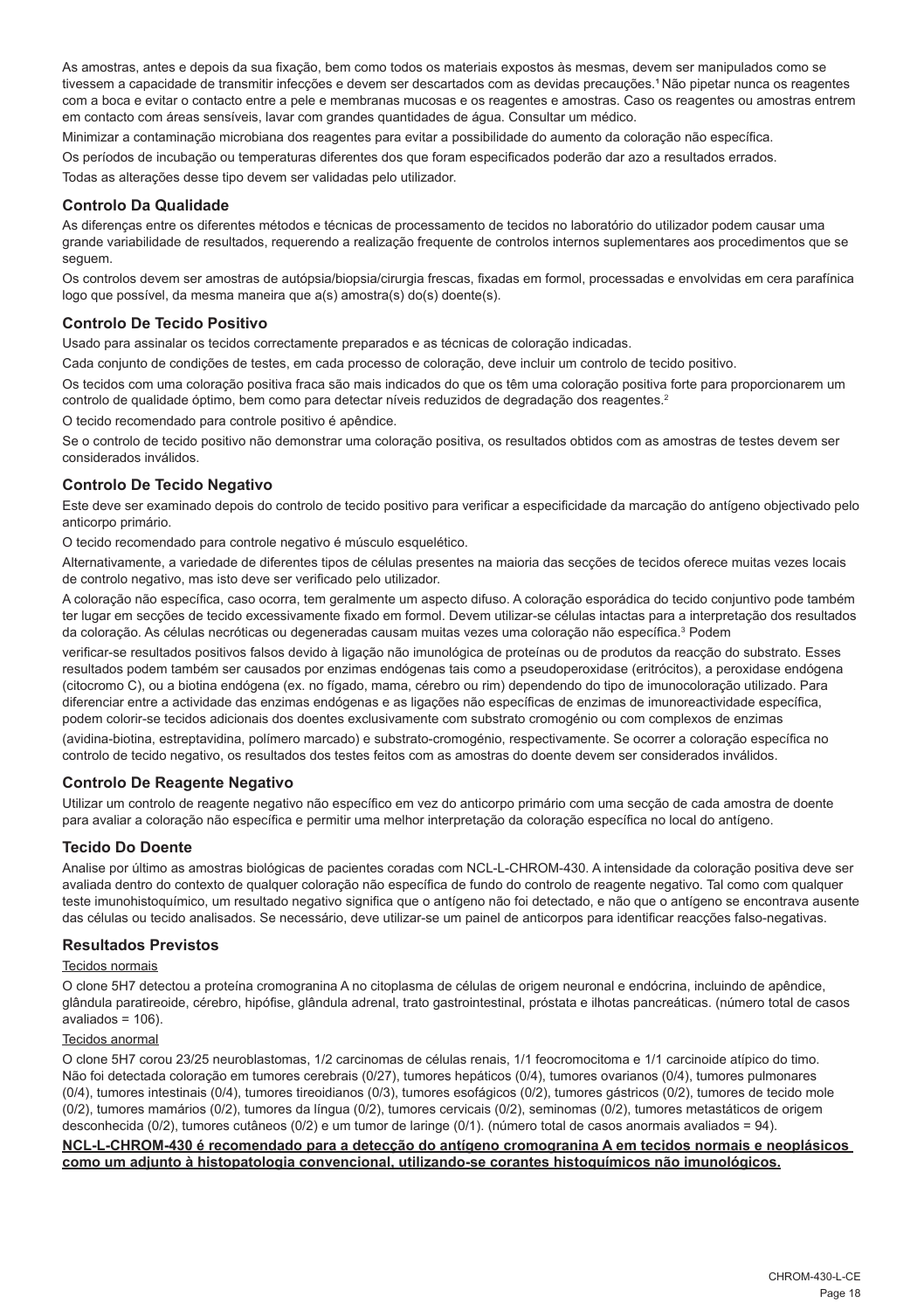# **Limitações Gerais**

A imunohistoquímica é um processo diagnóstico em múltiplas etapas que consta de: uma formação especializada na selecção dos reagentes apropriados, selecção, fixação e processamento de tecidos, preparação das lâminas de IHQ e interpretação dos resultados das colorações.

A coloração de tecidos depende do seu manuseamento e processamento antes da sua coloração. A fixação, congelação, descongelação, lavagem, secagem, aquecimento ou corte incorrectos das amostras, ou a sua contaminação com outros tecidos ou fluidos, podem produzir artefactos, retenção de anticorpos, ou resultados falso-negativos. Os resultados inconsistentes podem dever-se a variações nos métodos de fixação e envolvimento ou a irregularidades inerentes ao tecido.<sup>4</sup>

Uma contrastação excessiva ou incompleta pode comprometer a correcta interpretação dos resultados.

A interpretação clínica de qualquer coloração ou da sua ausência deve ser complementada por estudos morfológicos empregando os devidos controlos e deve ser avaliada por um patologista qualificado, dentro do contexto do historial clínico do doente e de outros testes de diagnóstico.

Os anticorpos da Leica Biosystems Newcastle Ltd destinam-se a serem utilizados, conforme indicado, em secções de tecido ou congeladas ou envolvidas em parafina, com requisitos de fixação específicos. Pode ocorrer uma expressão inesperada de antígeno, especialmente em neoplasmas. A interpretação clínica de qualquer secção de tecido colorido deverá incluir a análise morfológica e a avaliação de controlos apropriados.

## **Bibliografia - Geral**

- 1. National Committee for Clinical Laboratory Standards (NCCLS). Protection of laboratory workers from infectious diseases transmitted by blood and tissue; proposed guideline. Villanova, P.A. 1991; 7(9). Order code M29-P.
- 2. Battifora H. Diagnostic uses of antibodies to keratins: a review and immunohistochemical comparison of seven monoclonal and three polyclonal antibodies. Progress in Surgical Pathology. 6:1–15. eds. Fenoglio-Preiser C, Wolff CM, Rilke F. Field & Wood, Inc., Philadelphia.
- 3. Nadji M, Morales AR. Immunoperoxidase, part I: the techniques and pitfalls. Laboratory Medicine. 1983; 14:767.
- 4. Omata M, Liew CT, Ashcavai M, Peters RL. Nonimmunologic binding of horseradish peroxidase to hepatitis B surface antigen: a possible source of error in immunohistochemistry. American Journal of Clinical Pathology. 1980; 73:626.
- 5. Khandeparker S.G.S, Deshmukh S.D, Naik A.M, et al. Primary congenital sacrococcygeal neuroblastoma: A case report with immunohistochemical study and review of literature. Journal of Pediatric Neurosciences. 2013; 8(3): 239-242.
- 6. Marcu M, Radu E, Sajin M. Neuroendocrine differentiation in prostate adenocarcinoma biopsies and its correlation to histological grading. Current Health Sciences Journal. 2010; 32: 37-42.
- 7. Ferrari L, Seregni E, Bajetta E, et al. The biological characteristics of chromogranin A and its role as a circulating marker in neuroendocrine tumours. Anticancer Research. 1999; 19: 3415-3428.

# **Emendas Da Edição Anterior**

Não aplicável.

# **Data De Emissão**

07 de Novembro de 2018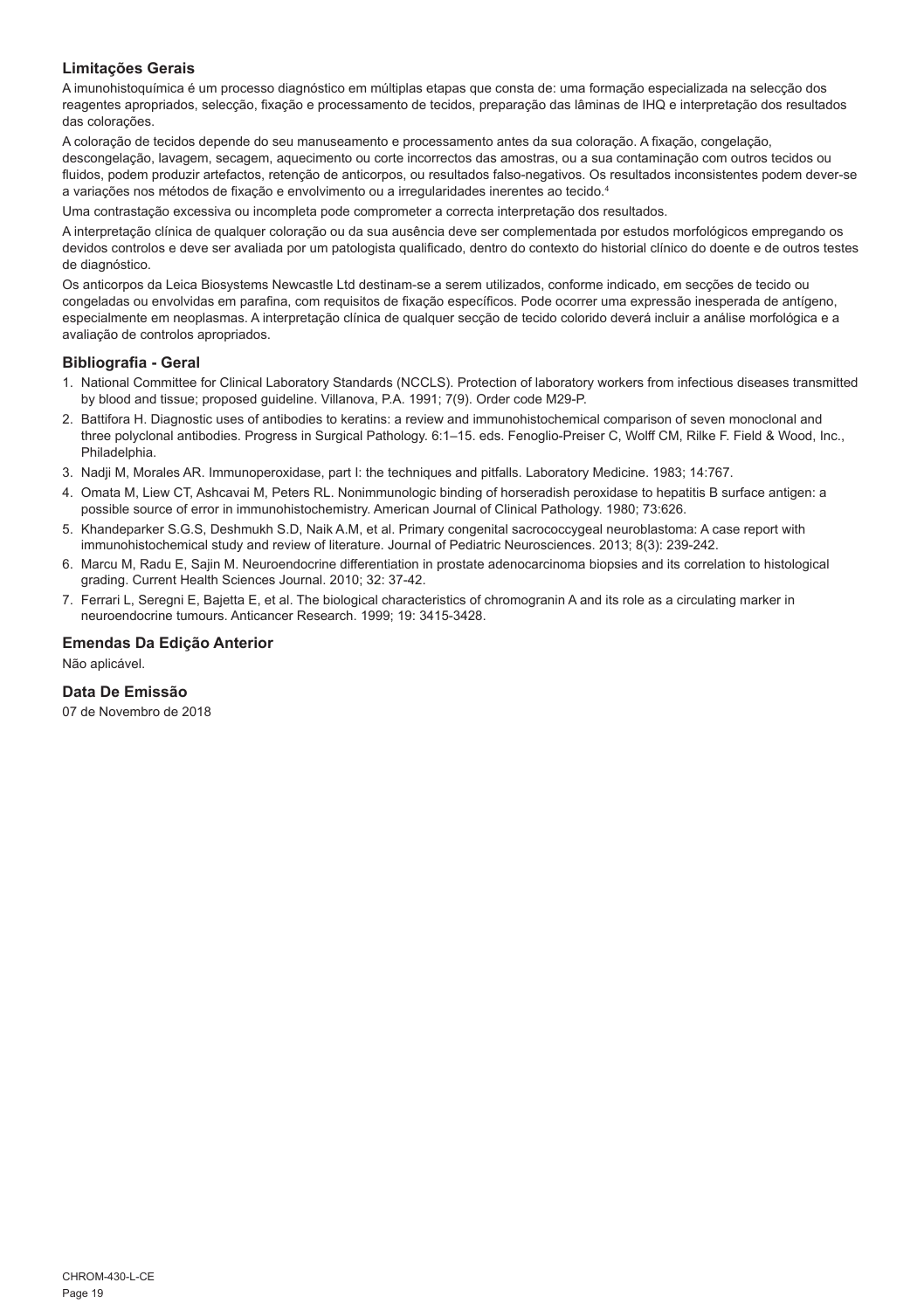# <span id="page-20-0"></span>**Novocastra™ flytande monoklonal musantikropp Chromogranin A Produktkod: NCL-L-CHROM-430**

# **Avsedd Användning**

# *För in vitro diagnostisk användning*.

NCL-L-CHROM-430 är avsedd för kvalitativ identifiering med ljusmikroskopi av kromogranin A-molekyler i paraffinsnitt. Den kliniska tolkningen av all färgning eller dess frånvaro bör kompletteras med morfologiska undersökningar som använder korrekta kontroller och utvärderas av kvalificerad patolog inom ramen för patientens kliniska anamnes och andra diagnostiska tester.

# **Metodens Princip**

Immunhistokemiska (IHC) färgningstekniker tillåter visualisering av antigener genom sekvenstillämpning av en specifik antikropp till antigenet (primär antikropp), en sekundär antikropp till den primära antikroppen och ett enzymkomplex med ett kromogent substrat med inlagda tvättsteg. Den enzymatiska aktiveringen av kromogenet resulterar i en synlig reaktionsprodukt på antigenområdet. Proverna kan då kontrastfärgas och förses med täckglas. Resultaten tolkas med ljusmikroskop och bidrar till differentialdiagnosen av patofysiologiska processer som eventuellt kan associeras till ett särskilt antigen.

# **Klon**

5H7

# **Immunogen**

Prokaryotiskt rekombinant fusionsprotein motsvarande en del av den centrala regionen i kromogranin A molekylen.

# **Specificitet**

Humant kromogranin A.

# **Reagensinnehåll**

NCL-L-CHROM-430 är en flytande supernatant från vävnadskultur innehållande natriumazid som konserveringsmedel.

## **Ig-klass**

IgG1

# **Total Proteinkoncentration Total Protein**

Se flaskans etikett för total specifik proteinkoncentration för satsen.

## **Antikroppskoncentration**

Större än eller lika med 13 mg/l enligt bestämning med ELISA. Se flaskans etikett för specifik Ig-koncentration för satsen.

# **Rekommendationer Vid Användning**

Immunhistokemi på paraffinsnitt.

**Värmeinducerad epitopåtervinning (Heat Induced Epitope Retrieval, HIER):** Följ bruksanvisningen för Novocastra Epitope Retrieval Solution pH 6.

**Föreslagen spädning:** 1:100 i 30 minuter vid 25 °C. Detta är endast en riktlinje och användare bör själva fastställa den optimala bruksspädningen.

**Visualisering:** Vänligen följ instruktionerna för användning i Novolink™ Polymer Detection Systems. Om ytterligare produktinformation eller stöd behövs, kontakta då din lokala distributör eller Leica Biosystems regionalkontor, alternativt in på Leica Biosystems webbplats, www.LeicaBiosystems.com

Denna antikropps prestanda ska valideras när den används med andra manuella infärgningssystem eller automatiserade plattformar.

## **Förvaring Och Stabilitet**

Förvara vid 2 °C – 8 °C. Frys ej. Återgå till 2 °C – 8 °C direkt efter användning. Använd ej efter det utgångsdatum som anges på flaskans etikett. Förvaringsförhållanden som skiljer sig från de ovannämnda måste kontrolleras av användaren.

# **Preparation Av Prov**

Rekommenderat fixeringsmedel för paraffininbäddade vävnadssnitt är 10% neutralbuffrat formalin.

# **Varningar Och Försiktighetsåtgärder**

Reagenset har förberetts från supernatanten av vävnadsodlingar. Eftersom det är en biologisk produkt bör skälig försiktighet iakttas vid hantering.

Detta reagens innehåller natriumazid. Materialsäkerhetsdatablad finns att få på begäran eller från www.LeicaBiosystems.com

För kassering av potentiellt toxiska komponenter hänvisas till nationella eller lokala bestämmelser.

Före och efter fixering bör prover och alla material som har varit utsatta för dem hanteras som om det finns risk för att de kan överföra infektioner och kasseras med iakttagande av försiktighet.<sup>1</sup> Pipettera aldrig reagenser med munnen och se till att huden och slemhinnorna inte kommer i kontakt med reagens och prover. Om reagens eller prover kommer i kontakt med känsliga områden, tvätta med rikliga mängder vatten. Rådgör med läkare.

Minimera mikrobisk kontaminering av reagens annars kan en ökning av ospecifik färgning ske.

Inkubationstider eller temperaturer som skiljer sig från dem som specificeras kan ge felaktiga resultat. Alla sådana förändringar måste kontrolleras av användaren.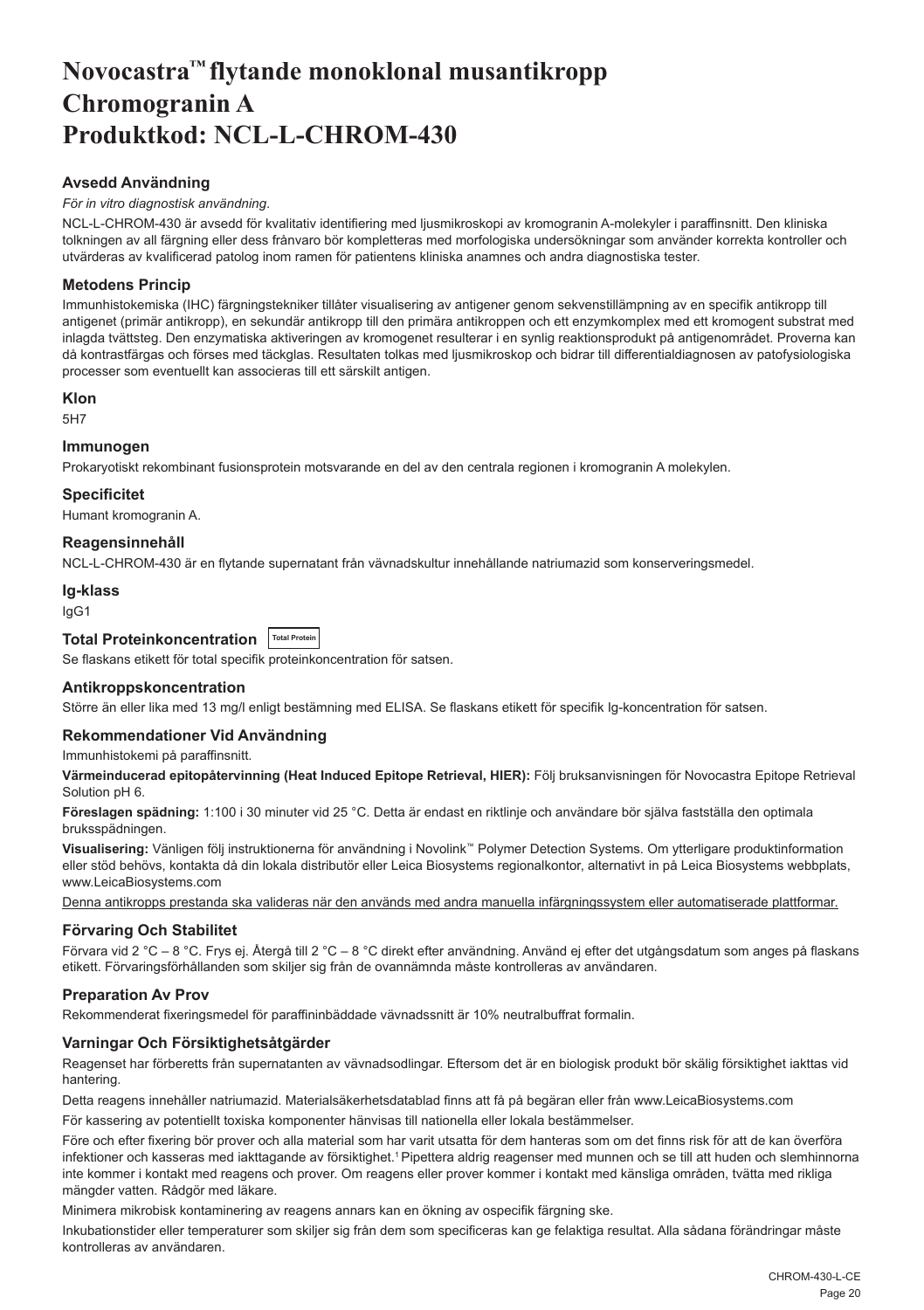# **Kvalitetskontroll**

Skillnader i vävnadsbehandling och tekniska metoder i användarens laboratorium kan ge stor variation i resultaten vilket kan göra det nödvändigt att genomföra regelbundna interna kontroller utöver följande metoder.

Kontroller bör vara färska obduktions-/biopsi-/kirurgiprover som snarast möjligt formalinfixeras, bearbetas och paraffininbäddas på samma sätt som patientprover.

# **Positiv Vävnadskontroll**

Används för att ange korrekt förberedda vävnader och rätt färgningstekniker.

En positiv vävnadskontroll bör ingå i varje uppsättning av testförhållanden vid varje färgningskörning.

En vävnad med svag positiv färgning är mer lämplig för optimal kvalitetskontroll och för att upptäcka låga nivåer av reagensdegradering än en vävnad med stark positiv färgning.<sup>2</sup>

Rekommenderad positiv kontrollvävnad är appendix.

Om den positiva vävnadskontrollen inte uppvisar positiv färgning bör resultat med testproverna anses vara ogiltiga.

## **Negativ Vävnadskontroll**

Bör undersökas efter den positiva vävnadskontrollen för att fastställa specificiteten för märkningen av målantigenet med den primära antikroppen

Rekommenderad negativ kontrollvävnad är skelettmuskulatur.

Alternativt ger ofta en mängd olika celltyper som finns i de flesta vävnadssnitt negativa kontrollområden men detta bör kontrolleras av användaren.

Ospecifik färgning, om det förekommer, har ofta ett diffust utseende. Sporadisk färgning av bindväv kan också observeras i snitt från överflödigt formalinfixerade vävnader. Använd intakta celler för tolkning av färgningsresultat. Nekrotiska eller degenererade celler färgar ofta ospecifikt.<sup>s</sup> Falskt positiva resultat kan uppstå p.g.a. icke-immunologisk bindning av proteiner eller substratreaktionsprodukter. De kan också orsakas av endogena enzymer som pseudoperoxidas (erytrocyter), endogent peroxidas (cytokrom C) eller endogent biotin (t.ex. lever, bröst, hjärna, njure) beroende på typ av immunfärgning som används. För att skilja endogen enzymaktivitet eller ospecifik enzymbindning från specifik immunreaktivitet kan ytterligare patientvävnader färgas exklusivt med respektive substratkromogen eller enzymkomplex (avidin-biotin, streptavidin, märkt polymer) och substrat-kromogen. Om specifik färgning sker i den negativa vävnadskontrollen bör resultat med patientprover anses vara ogiltiga.

## **Negativ Reagenskontroll**

Använd en ospecifik negativ reagenskontroll istället för den primära antikroppen med ett snitt från varje patientprov för att utvärdera ospecifik färgning och tillåta bättre tolkning av specifik färgning på antigenområdet.

## **Patientvävnad**

Undersök patientprover färgade med NCL-L-CHROM-430 sist. Positiv färgningsintensitet bör utvärderas inom ramen för all ospecifik bakgrundsfärgning av den negativa reagenskontrollen. Som vid alla immunhistokemiska tester betyder ett negativt resultat att antigenet inte upptäcktes och inte att det inte förekom i de analyserade cellerna/vävnaderna. Använd vid behov en antikroppspanel för att identifiera falskt negativa reaktioner.

# **Förväntade Resultat**

## Normal vävnad

Klon 5H7 detekterade kromogranin A protein i cytoplasma hos celler av neuronalt och endokrint ursprung, inklusive de i appendix, paratyroidea, cerebrum, hypofysen, binjure, mag-tarmkanalen, prostata och pankreatiska öar. (Totalt antal utvärderade normala fall = 106).

# Onormal vävnad

Klon 5H7 färgade 23/25 neuroblastom, 1/2 njurcellkarcinom, 1/1 feokromocytom och 1/1 atypiska karcinoider i brässen. Ingen infärgning observerades i hjärntumörer (0/27), levertumörer (0/4), äggstockstumörer (0/4), lungtumörer (0/4), tarmtumörer (0/4), sköldkörteltumörer (0/3), tumörer i matstrupen (0/2), magsäckstumörer (0/2), mjukvävnadstumörer (0/2), brösttumörer (0/2), tumörer i tungan (0/2), livmoderhalstumörer (0/2), seminom (0/2), metastatiska tumörer av okänt ursprung (0/2), hudtumörer (0/2) och en tumör i luftstrupen (0/1). (Totalt antal utvärderade onormala fall = 94).

## **NCL-L-CHROM-430 rekommenderas för detektering av kromogranin A antigen i normal eller neoplastisk vävnad, som tillägg till konventionell histopatologi med användande av icke-immunologiska histokemiska färgstoffer.**

## **Allmänna Begränsningar**

Immunhistokemi är en diagnostisk process i flera steg som kräver specialiserad utbildning i urvalet av lämpliga reagens, val av vävnad, fixering och bearbetning, förberedelse av IHC-objektglaset samt tolkning av färgningsresultaten.

Vävnadsfärgning påverkas av hantering och bearbetning av vävnaden före färgningen. Felaktig fixering, nedfrysning, upptining, tvättning, torkning, uppvärmning, snittning eller kontaminering av andra vävnader eller vätskor kan framställa artefakter, infångande av antikroppar eller falskt negativa resultat. Motsägelsefulla resultat kan bero på variationer av fixerings- och inbäddningsmetoder eller på naturliga oregelbundenheter i vävnaden.<sup>4</sup>

Överflödig eller ofullständig kontrastfägning kan försvåra en korrekt tolkning av resultatet.

Den kliniska tolkningen av all färgning eller dess frånvaro bör kompletteras med morfologiska undersökningar som använder korrekta kontroller och utvärderas av kvalificerad patolog inom ramen för patientens kliniska anamnes och andra diagnostiska tester.

Antikroppar från Leica Biosystems Newcastle Ltd är till för användning så som anges på antingen frysta eller paraffininbäddade snitt med specifika fixeringskrav. Oväntat antigenuttryck kan ske, speciellt i neoplasmer. Morfologisk analys och utvärdering av lämpliga kontroller måste ingå i den kliniska tolkningen av alla färgade vävnadssnitt.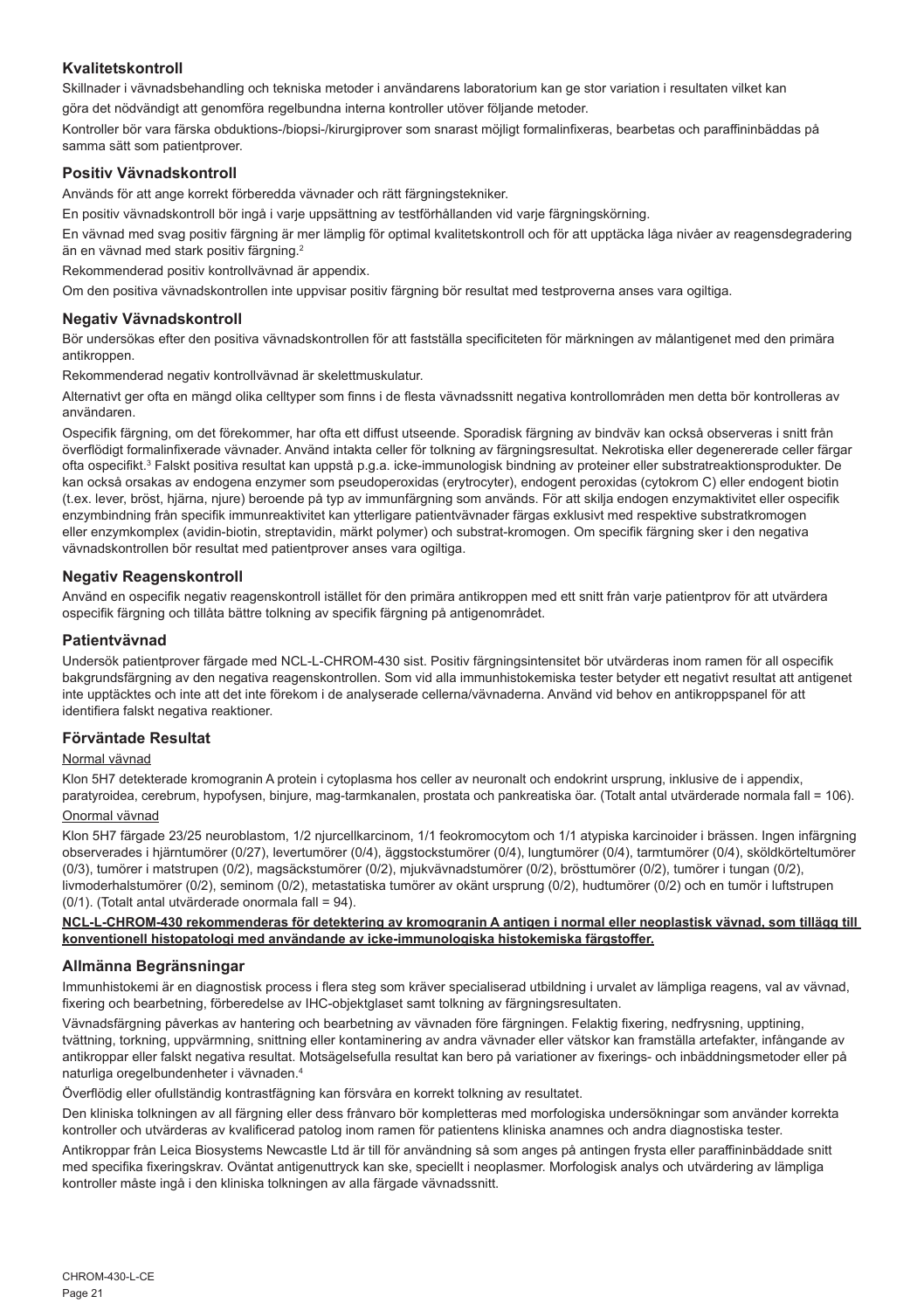# **Bibliografi - Allmän**

- 1. National Committee for Clinical Laboratory Standards (NCCLS). Protection of laboratory workers from infectious diseases transmitted by blood and tissue; proposed guideline. Villanova, P.A. 1991; 7(9). Order code M29-P.
- 2. Battifora H. Diagnostic uses of antibodies to keratins: a review and immunohistochemical comparison of seven monoclonal and three polyclonal antibodies. Progress in Surgical Pathology. 6:1–15. eds. Fenoglio-Preiser C, Wolff CM, Rilke F. Field & Wood, Inc., Philadelphia.
- 3. Nadji M, Morales AR. Immunoperoxidase, part I: the techniques and its pitfalls. Laboratory Medicine. 1983; 14:767.
- 4. Omata M, Liew CT, Ashcavai M, Peters RL. Nonimmunologic binding of horseradish peroxidase to hepatitis B surface antigen: a possible source of error in immunohistochemistry. American Journal of Clinical Pathology. 1980; 73:626.
- 5. Khandeparker S.G.S, Deshmukh S.D, Naik A.M, et al. Primary congenital sacrococcygeal neuroblastoma: A case report with immunohistochemical study and review of literature. Journal of Pediatric Neurosciences. 2013; 8(3): 239-242.
- 6. Marcu M, Radu E, Sajin M. Neuroendocrine differentiation in prostate adenocarcinoma biopsies and its correlation to histological grading. Current Health Sciences Journal. 2010; 32: 37-42.
- 7. Ferrari L, Seregni E, Bajetta E, et al. The biological characteristics of chromogranin A and its role as a circulating marker in neuroendocrine tumours. Anticancer Research. 1999; 19: 3415-3428.

# **Rättelser Av Tidigare Utgivning**

Gäller inte.

## **Utgivningsdatum**

07 november 2018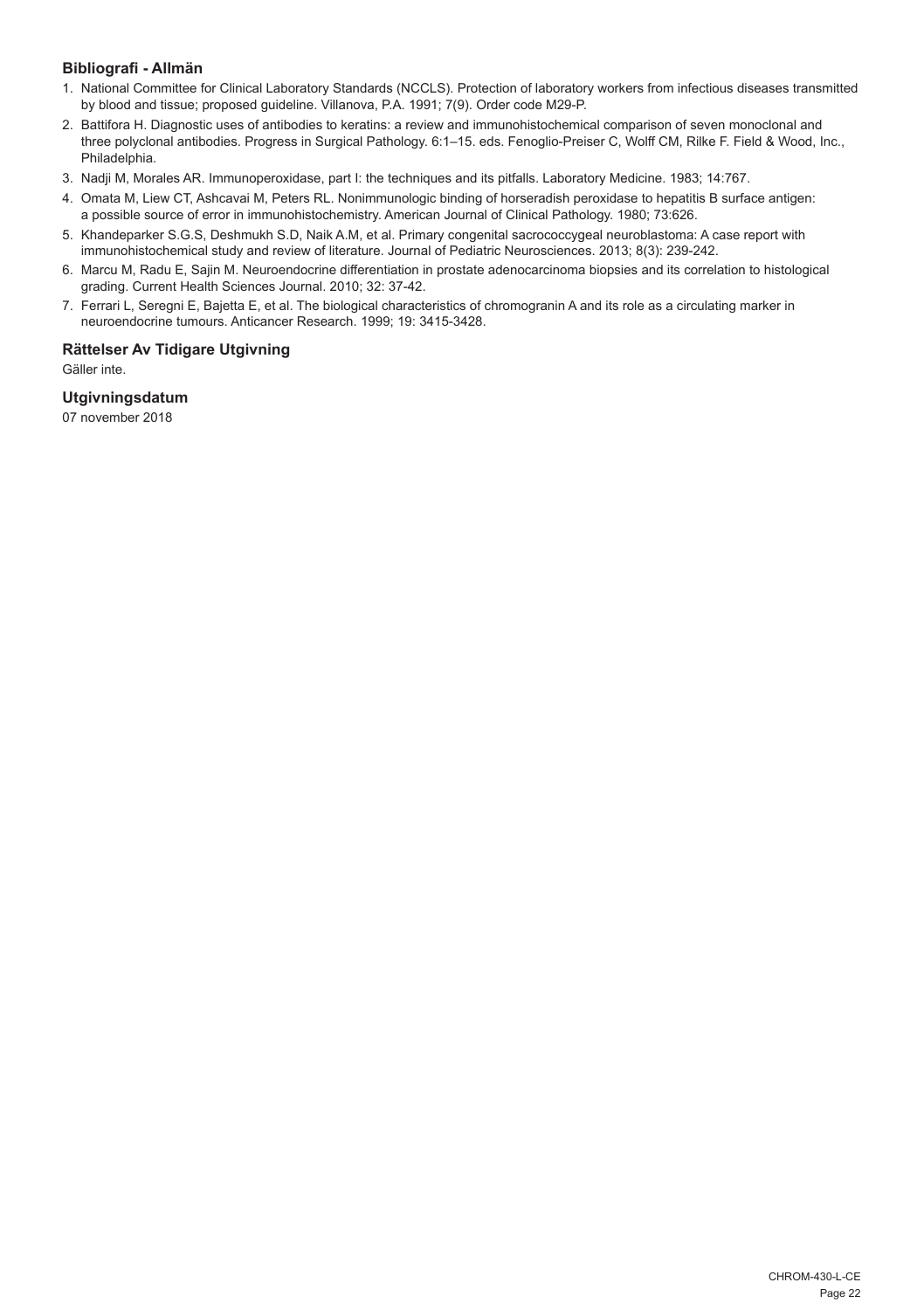# <span id="page-23-0"></span>**Υγρό μονοκλωνικό αντίσωμα ποντικού Novocastra™ Chromogranin A Κωδικός είδους: NCL-L-CHROM-430**

# **Χρήση Για Την Οποία Προορίζεται**

## *Για in vitro διαγνωστική χρήση*.

Το NCL-L-CHROM-430 προορίζεται για την ποιοτική ταυτοποίηση με μικροσκοπία φωτός των μορίων της ανθρώπινης χρωμογρανίνης Α σε τομές παραφίνης. Η κλινική ερμηνεία οποιασδήποτε χρώσης ή της απουσίας της θα πρέπει να συμπληρώνεται με μορφολογικές μελέτες που χρησιμοποιούν σωστούς μάρτυρες και θα πρέπει να αξιολογείται στα πλαίσια του κλινικού ιστορικού του ασθενούς και άλλων διαγνωστικών εξετάσεων από ειδικευμένο παθολογοανατόμο.

# **Αρχή Της Διαδικασίας**

Οι τεχνικές ανοσοϊστοχημικής (IHC) χρώσης επιτρέπουν την οπτικοποίηση των αντιγόνων μέσω της διαδοχικής εφαρμογής ενός ειδικού αντισώματος στο αντιγόνο (πρωτοταγές αντίσωμα), ενός δευτεροταγούς αντισώματος στο πρωτοταγές αντίσωμα και ενός ενζυμικού συμπλόκου με χρωμογόνο υπόστρωμα με παρεμβαλλόμενα βήματα πλύσης. Η ενζυμική ενεργοποίηση του χρωμογόνου έχει ως αποτέλεσμα το σχηματισμό ενός ορατού προϊόντος αντίδρασης στη θέση του αντιγόνου. Το δείγμα μπορεί κατόπιν να υποβληθεί σε αντίχρωση και να καλυφθεί με καλυπτρίδα. Τα αποτελέσματα ερμηνεύονται με χρήση μικροσκοπίου φωτός και βοηθούν στη διαφορική διάγνωση παθοφυσιολογικών εξεργασιών, οι οποίες ενδέχεται ή όχι να σχετίζονται με ένα συγκεκριμένο αντιγόνο.

## **Κλώνος**

5H7

# **Ανοσογόνο**

Προκαρυωτική ανασυνδυασμένη πρωτεΐνη σύντηξης που αντιστοιχεί στο τμήμα της κεντρικής περιοχής του μορίου της χρωμογρανίνης Α.

## **Ειδικότητα**

Ανθρώπινη χρωμογρανίνη Α

## **Σύνθεση Αντιδραστηρίου**

Το NCL-L-CHROM-430 είναι ένα υγρό υπερκείμενο ιστοκαλλιέργειας που περιέχει αζίδιο του νατρίου ως συντηρητικό.

**Τάξη Ig** IgG1

# **Ολική Συγκέντρωση Πρωτεΐνης Total Protein**

Για την ολική συγκέντρωση πρωτεΐνης που είναι ειδική για την εκάστοτε παρτίδα, ανατρέξτε στην ετικέτα του φιαλιδίου.

# **Συγκέντρωση Αντισώματος**

Μεγαλύτερη ή ίση με 13 mg/L, όπως προσδιορίζεται με ELISA. Για τη συγκέντρωση Ig που είναι ειδική για την εκάστοτε παρτίδα, ανατρέξτε στην ετικέτα του φιαλιδίου.

# **Συστάσεις Για Τη Χρήση**

Ανοσοϊστοχημεία σε παρασκευάσματα παραφίνης.

**Ανάκτηση επιτόπου επαγόμενη με θερμότητα (Heat Induced Epitope Retrieval, HIER):** Ακολουθήστε τις οδηγίες χρήσης του Novocastra Epitope Retrieval Solution pH 6.

**Προτεινόμενη διάλυση:** 1:100 επί 30 λεπτά σε 25 °C. Παρέχεται ως οδηγός και οι χρήστε θα πρέπει να καθορίζουν τις δικές τους διαλύσεις εργασίας.

**Απεικόνιση:** Παρακαλούμε ακολουθήστε τις οδηγίες χρήσης στο Novolink™ Polymer Detection Systems. Για περισσότερες πληροφορίες για το προϊόν ή για υποστήριξη, επικοινωνήστε με τον τοπικό διανομέα ή το περιφερειακό γραφείο της Leica Biosystems ή εναλλακτικά επισκεφθείτε τον ιστότοπο της Leica Biosystems, www.LeicaBiosystems.com

Η απόδοση του συγκεκριμένου αντισώματος θα πρέπει να επικυρωθεί όταν χρησιμοποιηθεί μαζί με άλλα μη αυτόματα συστήματα χρώσης ή αυτοματοποιημένες πλατφόρμες.

## **Φύλαξη Και Σταθερότητα**

Φυλάσσετε στους 2 °C – 8 °C. Μην καταψύχετε. Επαναφέρετε στους 2 °C – 8 °C αμέσως μετά τη χρήση. Μη χρησιμοποιείτε μετά την ημερομηνία λήξης που αναγράφεται στην ετικέτα του φιαλιδίου. Τυχόν συνθήκες φύλαξης διαφορετικές από εκείνες που καθορίζονται παραπάνω πρέπει να επαληθεύονται από το χρήστη.

## **Παρασκευή Δείγματος**

Το συνιστώμενο μονιμοποιητικό είναι ουδέτερο ρυθμιστικό διάλυμα φορμόλης 10% για τομές ιστού εγκλεισμένες σε παραφίνη.

# **Προειδοποιήσεις Και Προφυλάξεις**

Το αντιδραστήριο αυτό έχει παρασκευαστεί από το υπερκείμενο κυτταροκαλλιέργειας. Επειδή είναι βιολογικό προϊόν, θα πρέπει να δίνεται εύλογη προσοχή κατά το χειρισμό του.

Αυτό το αντιδραστήριο περιέχει αζίδιο του νατρίου. Δελτίο δεδομένων ασφαλείας υλικού διατίθεται κατόπιν αιτήματος ή από τη διεύθυνση www.LeicaBiosystems.com

Συμβουλευτείτε τους ομοσπονδιακούς, πολιτειακούς ή τοπικούς κανονισμούς για απόρριψη τυχόν δυνητικώς τοξικών συστατικών. Ο χειρισμός δειγμάτων, πριν και μετά τη μονιμοποίηση, καθώς και όλων των υλικών που έχουν εκτεθεί σε αυτά, θα πρέπει να γίνεται ως εάν ήταν δυνητικά μετάδοσης λοίμωξης και η απόρριψή τους να πραγματοποιείται λαμβάνοντας τις σωστές προφυλάξεις.<sup>1</sup>Μην αναρροφάτε ποτέ με πιπέτα αντιδραστήρια με το στόμα και αποφύγετε την επαφή του δέρματος και των βλεννογόνων με αντιδραστήρια και δείγματα. Εάν τα αντιδραστήρια ή τα δείγματα έλθουν σε επαφή με ευαίσθητες περιοχές, πλύνετε με άφθονες ποσότητες νερού. Ζητήστε τη συμβουλή ιατρού.

Ελαχιστοποιήστε τη μικροβιακή μόλυνση των αντιδραστηρίων, διότι ενδέχεται να συμβεί αύξηση μη ειδικής χρώσης.

CHROM-430-L-CE Page 23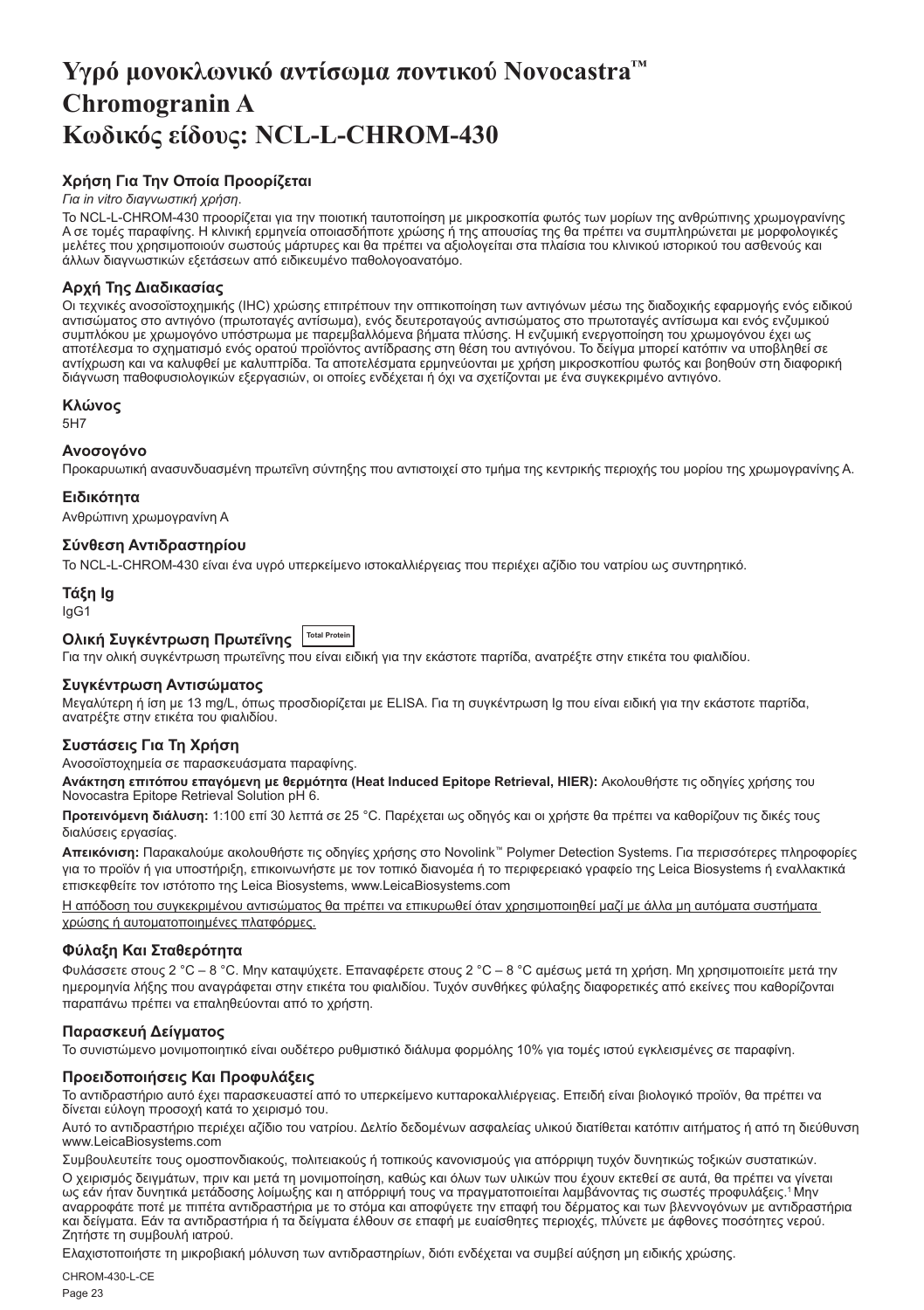Χρόνοι ή θερμοκρασίες επώασης διαφορετικές από εκείνες που καθορίζονται ενδέχεται να δώσουν εσφαλμένα αποτελέσματα. Τυχόν τέτοιες μεταβολές πρέπει να επικυρώνονται από το χρήστη.

# **Ποιοτικός Έλεγχος**

Τυχόν διαφορές στην επεξεργασία των ιστών και τις τεχνικές διαδικασίες στο εργαστήριο του χρήστη ενδέχεται να προκαλέσουν σημαντική μεταβλητότητα στα αποτελέσματα, καθιστώντας αναγκαία την τακτική εκτέλεση εσωτερικών ελέγχων επιπλέον των ακόλουθων διαδικασιών.

Οι μάρτυρες θα πρέπει να είναι φρέσκα δείγματα νεκροψίας/βιοψίας/χειρουργικά δείγματα, τα οποία είναι μονιμοποιημένα σε φορμόλη, επεξεργασμένα και εγκλεισμένα σε κηρό παραφίνης, το συντομότερο δυνατό με τον ίδιο τρόπο με το(α) δείγμα(τα) του ασθενούς.

# **Θετικός Μάρτυρας Ιστού**

Χρησιμοποιείται για να υποδεικνύει σωστά παρασκευασμένους ιστούς και σωστές τεχνικές χρώσης.

Θα πρέπει να περιλαμβάνεται ένας θετικός μάρτυρας ιστού για κάθε σύνολο συνθηκών εξέτασης σε κάθε εκτέλεση χρώσης.

Ένας ιστός με ασθενή θετική χρώση είναι πιο κατάλληλος από έναν ιστό με ισχυρή θετική χρώση για βέλτιστο έλεγχο ποιότητας και για την ανίχνευση πολύ μικρών επιπέδων τυχόν αποδόμησης των αντιδραστηρίων.<sup>2</sup>

Συνιστώμενος ιστός θετικού μάρτυρα είναι η σκωληκοειδής απόφυση.

Εάν ο θετικός μάρτυρας ιστού δεν παρουσιάζει θετική χρώση, τα αποτελέσματα με τα δείγματα της εξέτασης θα πρέπει να θεωρούνται άκυρα.

# **Αρνητικός Μάρτυρας Ιστού**

Θα πρέπει να εξετάζεται μετά τον θετικό μάρτυρα ιστού για την επαλήθευση της ειδικότητας της επισήμανσης του αντιγόνου-στόχου από το πρωτοταγές αντίσωμα.

Συνιστώμενος ιστός αρνητικού μάρτυρα είναι οι σκελετικοί μύες.

Εναλλακτικά, η ποικιλία διαφόρων κυτταρικών τύπων που υπάρχουν στις περισσότερες τομές ιστών παρέχει συχνά θέσεις αρνητικού μάρτυρα, αλλά αυτό πρέπει να επαληθεύεται από το χρήστη.

Μη ειδική χρώση, εάν υπάρχει, έχει συνήθως διάχυτη εμφάνιση. Ενδέχεται επίσης να παρατηρηθεί σποραδική χρώση του συνδετικού ιστού σε τομές από ιστούς που έχουν μονιμοποιηθεί με υπερβολική ποσότητα φορμόλης. Χρησιμοποιείτε άθικτα κύτταρα για την<br>ερμηνεία των αποτελεσμάτων της χρώσης. Νεκρωτικά ή εκφυλισμένα κύτταρα παρουσιάζουν συχνά μη ειδική παρατηρηθούν ψευδώς θετικά αποτελέσματα λόγω μη ανοσολογικής δέσμευσης των πρωτεϊνών ή των προϊόντων αντίδρασης του υποστρώματος. Ενδέχεται επίσης να προκληθούν από ενδογενή ένζυμα, όπως η ψευδοϋπεροξειδάση (ερυθροκύτταρα), η ενδογενής<br>υπεροξειδάση (κυτόχρωμα C) ή η ενδογενής βιοτίνη (π.χ. ήπαρ, μαστός, εγκέφαλος, νεφρός) ανάλογα με το χρησιμοποιείται. Για τη διαφοροποίηση της ενδογενούς ενζυμικής δραστικότητας ή της μη ειδικής δέσμευσης των ενζύμων από ειδική ανοσοαντιδραστικότητα, είναι δυνατό να χρωματιστούν αποκλειστικά επιπλέον ιστοί ασθενών με χρωμογόνο υποστρώματος ή ενζυμικά σύμπλοκα (αβιδίνη-βιοτίνη, στρεπταβιδίνη, σημασμένο πολυμερές) και υπόστρωμα-χρωμογόνο, αντίστοιχα. Εάν παρουσιαστεί ειδική χρώση στον αρνητικό μάρτυρα ιστού, τα αποτελέσματα με τα δείγματα ασθενούς θα πρέπει να θεωρούνται άκυρα.

# **Αρνητικός Μάρτυρας Αντιδραστηρίου**

Χρησιμοποιείτε έναν μη ειδικό αρνητικό μάρτυρα αντιδραστηρίου αντί του πρωτοταγούς αντισώματος με μια τομή κάθε δείγματος ασθενούς για την αξιολόγηση μη ειδικής χρώσης και για να επιτρέπεται καλύτερη ερμηνεία της ειδικής χρώσης στη θέση του αντιγόνου.

# **Ιστός Ασθενούς**

Εξετάστε τα δείγματα ασθενών που έχουν υποβληθεί σε χρώση με NCL-L-CHROM-430 τελευταία. Η ένταση της θετικής χρώσης θα πρέπει να εκτιμάται στα πλαίσια τυχόν μη ειδικής χρώσης υποβάθρου του αρνητικού μάρτυρα αντιδραστηρίου. Όπως συμβαίνει με οποιαδήποτε ανοσοϊστοχημική εξέταση, ένα αρνητικό αποτέλεσμα σημαίνει ότι το αντιγόνο δεν ανιχνεύτηκε, όχι ότι το αντιγόνο δεν υπήρχε στα κύτταρα/στον ιστό που εξετάστηκε. Εάν είναι απαραίτητο, χρησιμοποιήστε μια σειρά αντισωμάτων για την αναγνώριση ψευδώς αρνητικών αντιδράσεων.

# **Αναμενόμενα Αποτελέσματα**

## Φυσιολογικοί ιστοί

Ο κλώνος 5H7 ανίχνευσε την πρωτεΐνη της χρωμογρανίνης Α στο κυτταρόπλασμα κυττάρων νευρωνικής και ενδοκρινούς προέλευσης, συμπεριλαμβανομένων των κυττάρων της σκωληκοειδούς απόφυσης, του παραθυρεοειδούς αδένα, του εγκεφάλου, της υπόφυσης, των επινεφριδίων, της γαστρεντερικής οδού, του προστάτη και των νησιδίων του παγκρέατος. (Συνολικός αριθμός φυσιολογικών περιστατικών που αξιολογήθηκαν = 106).

# Ανώμαλη ιστού

Ο κλώνος 5Η7 προκάλεσε χρώση σε 23/25 νευροβλαστώματα, 1/2 καρκινώματα νεφρικών κυττάρων, 1/1 φαιοχρωμοκύττωμα και<br>1/1 άτυπα καρκινοειδή του θύμου. Δεν παρατηρήθηκε χρώση σε όγκους του εγκεφάλου (0/27), όγκους του ήπατος ωοθηκών (0/4), όγκους των πνευμόνων (0/4), όγκους του εντέρου (0/4), όγκους του θυρεοειδούς (0/3), όγκους του οισοφάγου (0/2), όγκους του στομάχου (0/2), όγκους των μαλακών μορίων (0/2), όγκους του μαστού (0/2), όγκους της γλώσσας (0/2), όγκους του τραχήλου της μήτρας (0/2), σεμινώματα (0/2), μεταστατικούς όγκους άγνωστης προέλευσης (0/2), όγκους του δέρματος (0/2) και ένα όγκο του λάρυγγα (0/1). (Συνολικός αριθμός μη φυσιολογικών περιστατικών που αξιολογήθηκαν = 94).

## **Το NCL-L-CHROM-430 συνιστάται για την ανίχνευση του αντιγόνου χρωμογρανίνης Α σε φυσιολογικό και νεοπλασματικό ιστό, ως συμπλήρωμα της συμβατικής ιστοπαθολογίας χρησιμοποιώντας μη ανοσολογικές ιστοχημικές χρώσεις.**

## **Γενικοί Περιορισμοί**

Η ανοσοϊστοχημεία είναι μια διαγνωστική διεργασία πολλαπλών βημάτων, η οποία αποτελείται από ειδικευμένη εκπαίδευση στην επιλογή των κατάλληλων αντιδραστηρίων, επιλογή ιστού, μονιμοποίηση και επεξεργασία, προετοιμασία της πλάκας IHC και ερμηνεία των αποτελεσμάτων της χρώσης.

Η χρώση του ιστού εξαρτάται από το χειρισμό και την επεξεργασία του ιστού πριν από τη χρώση. Τυχόν εσφαλμένη μονιμοποίηση, κατάψυξη, απόψυξη, πλύση, στέγνωμα, θέρμανση, τομή ή μόλυνση με άλλους ιστούς ή υγρά ενδέχεται να παράγει μορφώματα, παγίδευση αντισώματος ή ψευδώς αρνητικά αποτελέσματα. Τυχόν ασυνεπή αποτελέσματα ενδέχεται να οφείλονται σε παραλλαγές των μεθόδων μονιμοποίησης και εγκλεισμού ή σε εγγενείς ανωμαλίες εντός του ιστού.<sup>4</sup>

Τυχόν υπερβολική ή ατελής αντίχρωση ενδέχεται να διακυβεύσει τη σωστή ερμηνεία των αποτελεσμάτων.

Η κλινική ερμηνεία οποιασδήποτε χρώσης ή της απουσίας της θα πρέπει να συμπληρώνεται με μορφολογικές μελέτες που χρησιμοποιούν σωστούς μάρτυρες και θα πρέπει να αξιολογείται στα πλαίσια του κλινικού ιστορικού του ασθενούς και άλλων διαγνωστικών εξετάσεων από ειδικευμένο παθολογοανατόμο.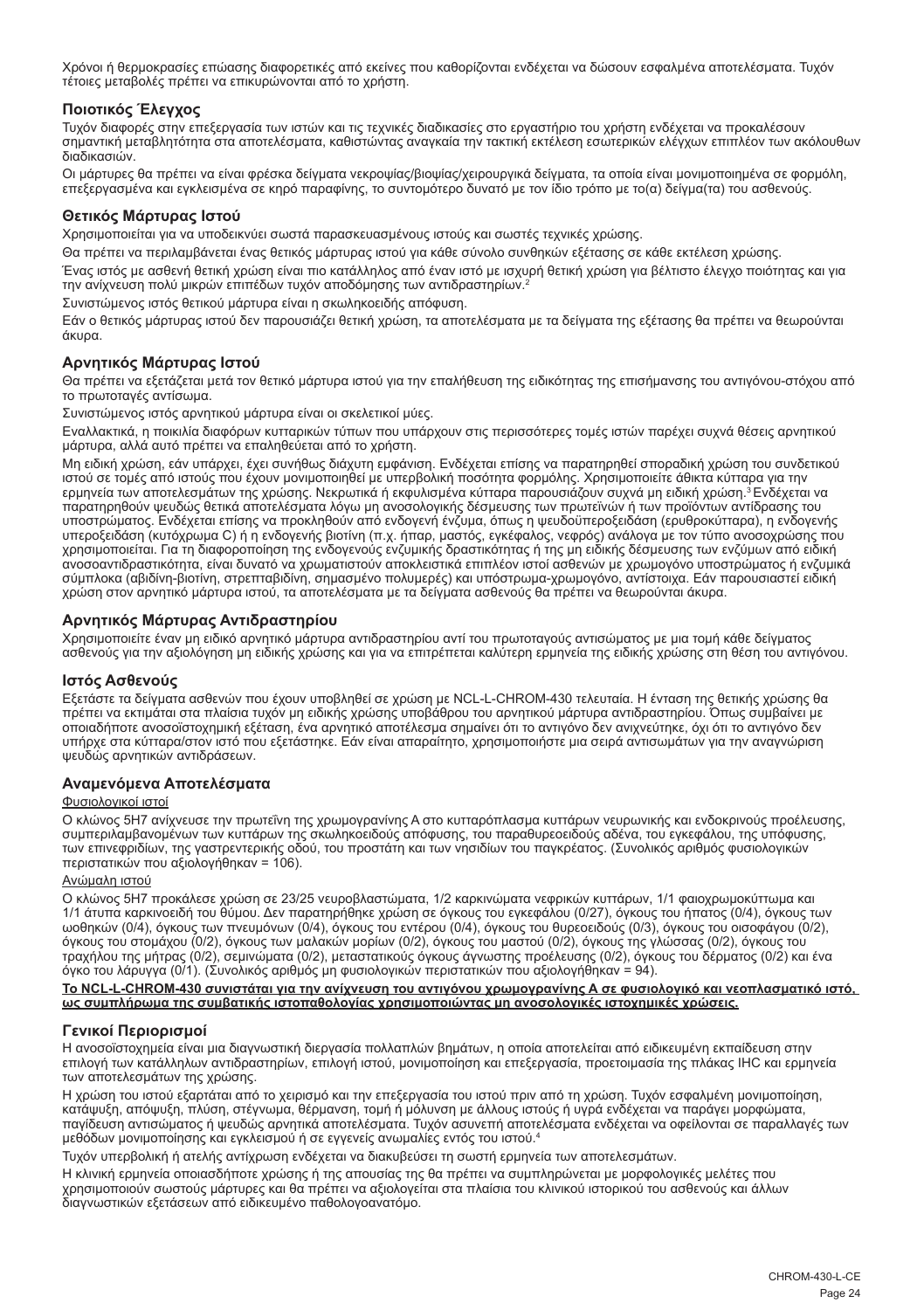Τα αντισώματα που παρέχονται από την Leica Biosystems Newcastle Ltd προορίζονται για χρήση, όπως υποδεικνύεται, είτε σε κατεψυγμένες είτε σε εγκλεισμένες σε παραφίνη τομές, με ειδικές απαιτήσεις μονιμοποίησης. Ενδέχεται να παρουσιαστεί μη<br>αναμενόμενη έκφραση αντιγόνου, ειδικά σε νεοπλάσματα. Η κλινική ερμηνεία οποιασδήποτε χρωματισμένης περιλαμβάνει μορφολογική ανάλυση και την αξιολόγηση των κατάλληλων μαρτύρων.

## **Βιβλιογραφία - Γενική**

- 1. National Committee for Clinical Laboratory Standards (NCCLS). Protection of laboratory workers from infectious diseases transmitted by blood and tissue; proposed guideline. Villanova, P.A. 1991; 7(9). Order code M29-P.
- 2. Battifora H. Diagnostic uses of antibodies to keratins: a review and immunohistochemical comparison of seven monoclonal and three polyclonal antibodies. Progress in Surgical Pathology. 6:1–15. eds. Fenoglio-Preiser C, Wolff CM, Rilke F. Field & Wood, Inc., Philadelphia.
- 3. Nadji M, Morales AR. Immunoperoxidase, part I: the techniques and pitfalls. Laboratory Medicine. 1983; 14:767.
- 4. Omata M, Liew CT, Ashcavai M, Peters RL. Nonimmunologic binding of horseradish peroxidase to hepatitis B surface antigen: a possible source of error in immunohistochemistry. American Journal of Clinical Pathology. 1980; 73:626.
- 5. Khandeparker S.G.S, Deshmukh S.D, Naik A.M, et al. Primary congenital sacrococcygeal neuroblastoma: A case report with immunohistochemical study and review of literature. Journal of Pediatric Neurosciences. 2013; 8(3): 239-242.
- 6. Marcu M, Radu E, Sajin M. Neuroendocrine differentiation in prostate adenocarcinoma biopsies and its correlation to histological grading. Current Health Sciences Journal. 2010; 32: 37-42.
- 7. Ferrari L, Seregni E, Bajetta E, et al. The biological characteristics of chromogranin A and its role as a circulating marker in neuroendocrine tumours. Anticancer Research. 1999; 19: 3415-3428.

# **Τροποποιήσεις Στην Προηγούμενη Έκδοση**

Δεν έχει εφαρμογή.

# **Ημερομηνία Έκδοσης**

07 Νοεμβρίου 2018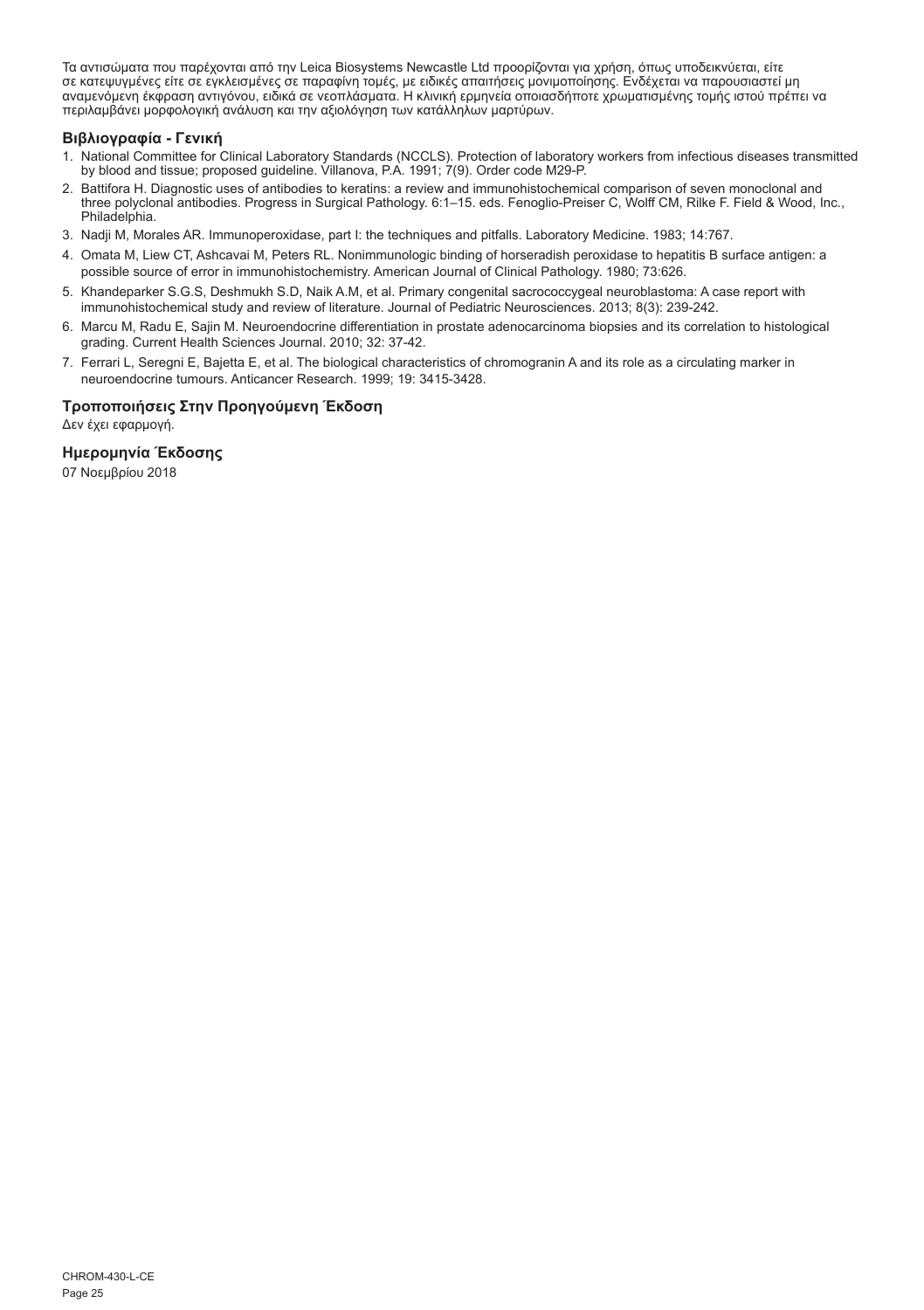# <span id="page-26-0"></span>**Novocastra™ flydende monoklonalt muse-antistof Chromogranin A Produktkode: NCL-L-CHROM-430**

# **Tilsigtet Anvendelse**

## *Til in vitro diagnostisk anvendelse*.

NCL-L-CHROM-430 er beregnet til kvalitativ identifikation med lysmikroskopi af chromogranin A molekyler i paraffinsnit. Klinisk fortolkning af farvning eller mangel derpå skal suppleres med morfologiske undersøgelser under anvendelse af passende kontroller og bør evalueres i sammenhæng med patientens kliniske historie og andre diagnostiske tests af en kvalificeret patolog.

# **Procedureprincip**

Immunhistokemiske (IHC) farvningsteknikker muliggør visualisering af antigener via sekventiel tilsætning af et specifikt antistof mod antigenet (primært antistof), et sekundært antistof mod det primære antistof og et enzym kompleksbundet til et kromogent substrat med indskudte vasketrin. Den enzymatiske aktivering af kromogenet resulterer i et synligt reaktionsprodukt på antigenstedet. Prøven kan derefter kontrastfarves og dækkes med et dækglas. Resultaterne fortolkes ved anvendelse af et lysmikroskop og medvirker til differentiel diagnose af patofysiologiske processer, som muligvis kan være associeret med et bestemt antigen.

# **Klon**

5H7

# **Immunogen**

Prokaryotisk rekombinant fusionsprotein svarende til en del af den centrale region af chromogranin A molekylet.

# **Specificitet**

Humant chromogranin A

# **Reagenssammensætning**

NCL-L-CHROM-430 er en flydende vævskultursupernatant, der indeholder natriumazid som konserveringsmiddel.

## **Ig-klasse**

IgG1

# **Totalproteinkoncentration Total Protein**

Se etiketten på hætteflasken for lotspecifik totalproteinkoncentration.

# **Antistofkoncentration**

Større end eller lig med 13 mg/l som bestemt med ELISA. Se etiketten på hætteflasken for lotspecifik Ig-koncentration.

# **Anbefalinger Vedrørende Anvendelse**

Immunhistokemi på paraffinsnit.

**Varmeinduceret epitopdemaskering (Heat Induced Epitope Retrieval, HIER):** Følg venligst brugsanvisningen til Novocastra Epitope Retrieval Solution pH 6.

**Foreslået fortynding:** 1:100 ved 30 minutter ved 25 °C. Disse retningslinjer er vejledende, og brugeren bør selv bestemme egne optimale brugsopløsninger.

**Visualisering:** Følg venligst vejledningen i Novolink™ Polymer Detection Systems. Yderligere produktinformation og support fås ved henvendelse til lokal forhandler eller Leica Biosystems regionskontor - samt på vores hjemmeside: www.LeicaBiosystems.com

Dette antistofs funktion bør valideres, når det anvendes med andre manuelle farvningssystemer eller automatiserede platforme.

# **Opbevaring Og Holdbarhed**

Opbevares ved 2 °C – 8 °C. Må ikke fryses. Sættes tilbage til 2 °C – 8 °C umiddelbart efter brug. Må ikke anvendes efter udløbsdatoen angivet på hætteflaskens etikette. Andre opbevaringsbetingelser end de ovenfor angivne skal verificeres af brugeren.

# **Prøveklargøring**

Det anbefalede fiksativ er 10 % neutralbufferjusteret formalin til paraffinindstøbte vævssnit.

# **Advarsler Og Forholdsregler**

Dette reagens er fremstillet ud fra supernatanten af en cellekultur. Da det er et biologisk produkt, skal der tages fornuftige sikkerhedsforanstaltninger ved dets håndtering.

Denne reagens indeholder natriumazid. Et datablad for materialesikkerhed kan fås efter anmodning eller er tilgængeligt på www.LeicaBiosystems.com

Konsulter landsdækkende og lokale love og regler vedrørende bortskaffelse af alle potentielt toksiske komponenter.

Prøver skal før og efter fiksering, lige som alle materialer eksponeret mod prøverne, håndteres som potentielt smittefarlige og bortskaffes under iagttagelse af passende forholdsregler.<sup>1</sup> Pipetter aldrig reagenser med munden og undgå, at reagenser og prøver kommer i kontakt med huden eller slimhinder. Hvis reagenser eller prøver kommer i kontakt med følsomme områder, skal der skylles efter med rigelige mængder vand. Søg læge.

Minimer mikrobiel kontaminering af reagenserne, da der ellers kan forekomme øget uspecifik farvning.

Inkubationstider eller -temperaturer andre end de specificerede kan give fejlagtige resultater. Alle sådanne ændringer skal valideres af brugeren.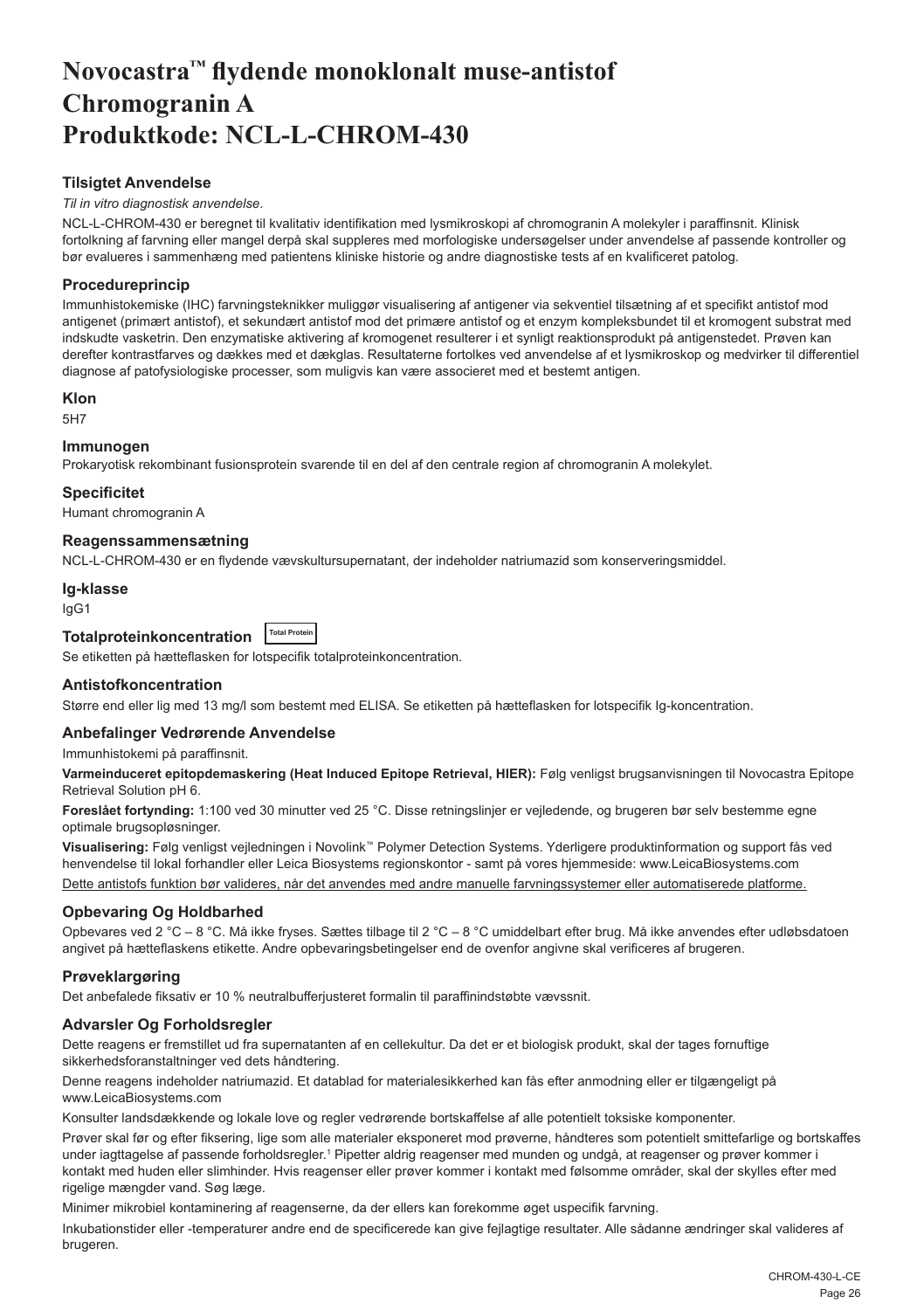# **Kvalitetskontrol**

Forskelle i behandlingen af væv og forskelle i tekniske procedurer i brugerens laboratorium kan frembringe betydeligt varierende resultater og nødvendiggøre regelmæssig udførelse af kontroller på stedet ud over nedenstående procedurer. Kontrollerne skal være friske autopsier/biopsier/kirurgiske prøver fikseret i formalin og behandlet og indstøbt i paraffin så hurtigt som muligt på samme måde som patientprøver.

# **Positiv Vævskontrol**

Anvendes til påvisning af, at vævet er fremstillet korrekt, og at der er anvendt korrekte farvningsteknikker.

Der bør inkluderes en positiv vævskontrol for hvert sæt testbetingelser i hver farvekørsel.

Svagt positivt farvet væv er mere egnet end kraftigt positivt farvet væv til optimal kvalitetskontrol og påvisning af små niveauer af reagensnedbrydning.<sup>2</sup>

Anbefalet væv til positiv kontrol er appendiks.

Hvis den positive vævskontrol ikke udviser positiv farvning, skal resultater af testprøverne kasseres.

## **Negativ Vævskontrol**

Skal undersøges efter den positive vævskontrol for at sikre, at det primære antistof mærker målantigenet specifikt.

Anbefalet negativt kontrolvæv er skeletmuskel.

Alternativt frembyder de mange forskellige celletyper, der er til stede i de fleste vævssnit, ofte negative kontrolsteder, men dette skal verificeres af brugeren.

Uspecifik farvning har, hvis til stede, ofte et diffust udseende. Sporadisk farvning af bindevæv kan ligeledes observeres i vævssnit af væv, der er fikseret for kraftigt i formalin. Anvend intakte celler til fortolkning af farvningsresultaterne. Nekrotiske eller degenererede celler farves ofte mere uspecifikt.<sup>3</sup>Der kan eventuelt ses falske positive resultater, der skyldes non-immunologisk binding af proteiner eller substratreaktionsprodukter. Dette kan ligeledes skyldes endogene enzymer, såsom pseudoperoxidase (erytrocytter), endogen peroxidase (cytochrom C) eller endogent biotin (f.eks. lever, bryst, hjerne, nyre) afhængigt af den anvendte type immunfarve. For at differentiere mellem endogen enzymaktivitet eller uspecifik enzymbinding og specifik immunreaktivitet kan yderligere patientvæv eventuelt farves udelukkende med henholdsvis substratkromogen eller enzymkomplekser (avidin-biotin, streptavidin, mærket polymer) og substratkromogen. Hvis der optræder specifik farvning i den negative vævskontrol, skal resultaterne af patientprøverne kasseres.

# **Negativ Reagenskontrol**

Anvend en uspecifik negativ reagenskontrol i stedet for det primære antistof på et vævssnit af hver patientprøve for at vurdere uspecifik farvning og muliggøre bedre fortolkning af specifik farvning på antigenstedet.

## **Patientvæv**

Undersøg patientpræparater farvet med NCL-L-CHROM-430 til sidst. Intensiteten af positiv farvning bør vurderes i sammenhæng med eventuel uspecifik baggrundsfarvning af den negative reagenskontrol. Som med alle immunhistokemiske tests betyder et negativt resultat, at antigenet ikke blev påvist. Ikke at antigenet var fraværende i de analyserede celler eller det analyserede væv. Om nødvendigt anvendes et panel af antistoffer til identifikation af falske negative reaktioner.

## **Forventede Resultater**

# Normalt væv

Klon 5H7 påviste chromogranin A protein i cytoplasmaet i celler af neuronal og endokrin oprindelse, inklusive celler i appendiks, parathyroideaglandel, cerebrum, bugspytkirtel, binyre, mavetarmkanalen, prostata og pancreas-øer. (Samlet antal normale tilfælde, der  $blev$  evalueret = 106).

# Abnormt væv

Klon 5H7 farvede 23/25 neuroblastomer, 1/2 renalcellekarcinomer, 1/1 fæokromocytomer og 1/1 atypisk karcinoid i thymus. Der blev ikke observeret farvning i hjernetumorer (0/27), levertumorer (0/4), ovarietumorer (0/4), lungetumorer (0/4), tumorer i tarmen (0/4), tumorer i thyroidea (0/3), tumorer i øsofagus (0/2), tumorer i maven (0/2), bløddelstumorer (0/2), tumorer i brystet (0/2), tumorer på tungen (0/2), cervikale tumorer (0/2), seminomer (0/2), metastatiske tumorer af ukendt oprindelse (0/2), hudtumorer (0/2) og tumor i larynx (0/1). (Samlet antal unormale tilfælde, der blev evalueret = 94).

**NCL-L-CHROM-430 anbefales til detektion af chromogranin A antigen i normale og neoplastiske væv, som et hjælpemiddel til traditionel histopatologi ved brug af ikke-immunologiske histokemiske farvninger.**

## **Generelle Begrænsninger**

Immunhistokemi er en diagnostisk proces bestående af mange trin, der omfatter specialiseret uddannelse i valg af passende reagenser, vævsselektion, -fiksering og -behandling samt fremstilling af IHC-objektglas og fortolkning af farvningsresultaterne.

Vævsfarvning er afhængig af håndteringen og behandlingen af vævet inden farvning. Forkert fiksering, frysning, optøning, vask, tørring, opvarmning, sektionering eller kontaminering med andet væv eller andre væsker kan frembringe artefakter, indfangning af antistof eller falske negative resultater. Inkonsistente resultater kan skyldes variationer i fikserings- og indstøbningsmetoder eller irregulariteter indeholdt i vævet.<sup>4</sup>

For kraftig eller ukomplet kontrastfarvning kan gøre korrekt fortolkning af resultaterne vanskelig.

Klinisk fortolkning af farvning eller mangel derpå skal suppleres med morfologiske undersøgelser under anvendelse af passende kontroller og bør evalueres i sammenhæng med patientens kliniske historie og andre diagnostiske tests af en kvalificeret patolog.

Antistoffer fra Leica Biosystems Newcastle Ltd er som angivet beregnet til anvendelse på enten frosne eller paraffinindstøbte vævssnit med specifikke krav til fiksering. Der kan forekomme uventet antigenekspression, navnlig i neoplasmer. Den kliniske fortolkning af alle farvede vævssnit skal indbefatte morfologisk analyse og evaluering af passende kontroller.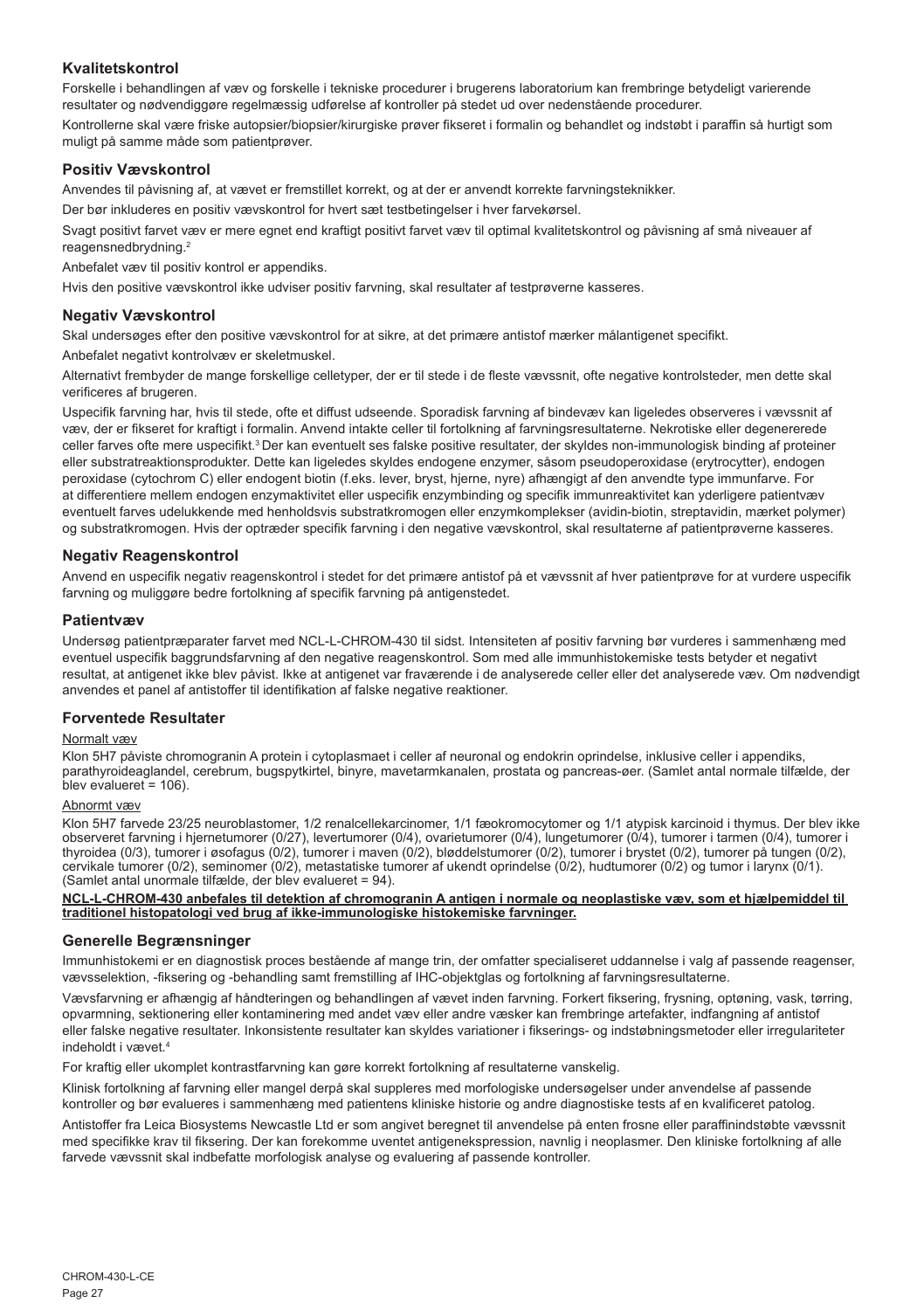# **Bibliografi - Generelt**

- 1. National Committee for Clinical Laboratory Standards (NCCLS). Protection of laboratory workers from infectious diseases transmitted by blood and tissue; proposed guideline. Villanova, P.A. 1991;7(9). Order code M29-P.
- 2. Battifora H. Diagnostic uses of antibodies to keratins: a review and immunohistochemical comparison of seven monoclonal and three polyclonal antibodies. Progress in Surgical Pathology. 6:1–15. eds. Fenoglio-Preiser C, Wolff CM, Rilke F. Field & Wood, Inc., Philadelphia.
- 3. Nadji M, Morales AR. Immunoperoxidase, part I: the techniques and pitfalls. Laboratory Medicine. 1983; 14:767.
- 4. Omata M, Liew CT, Ashcavai M, Peters RL. Nonimmunologic binding of horseradish peroxidase to hepatitis B surface antigen: a possible source of error in immunohistochemistry. American Journal of Clinical Pathology. 1980; 73:626.
- 5. Khandeparker S.G.S, Deshmukh S.D, Naik A.M, et al. Primary congenital sacrococcygeal neuroblastoma: A case report with immunohistochemical study and review of literature. Journal of Pediatric Neurosciences. 2013; 8(3): 239-242.
- 6. Marcu M, Radu E, Sajin M. Neuroendocrine differentiation in prostate adenocarcinoma biopsies and its correlation to histological grading. Current Health Sciences Journal. 2010; 32: 37-42.
- 7. Ferrari L, Seregni E, Bajetta E, et al. The biological characteristics of chromogranin A and its role as a circulating marker in neuroendocrine tumours. Anticancer Research. 1999; 19: 3415-3428.

# **Rettelser Til Tidligere Udgave**

Ingen rettelser.

# **Udgivelsesdato**

07 november 2018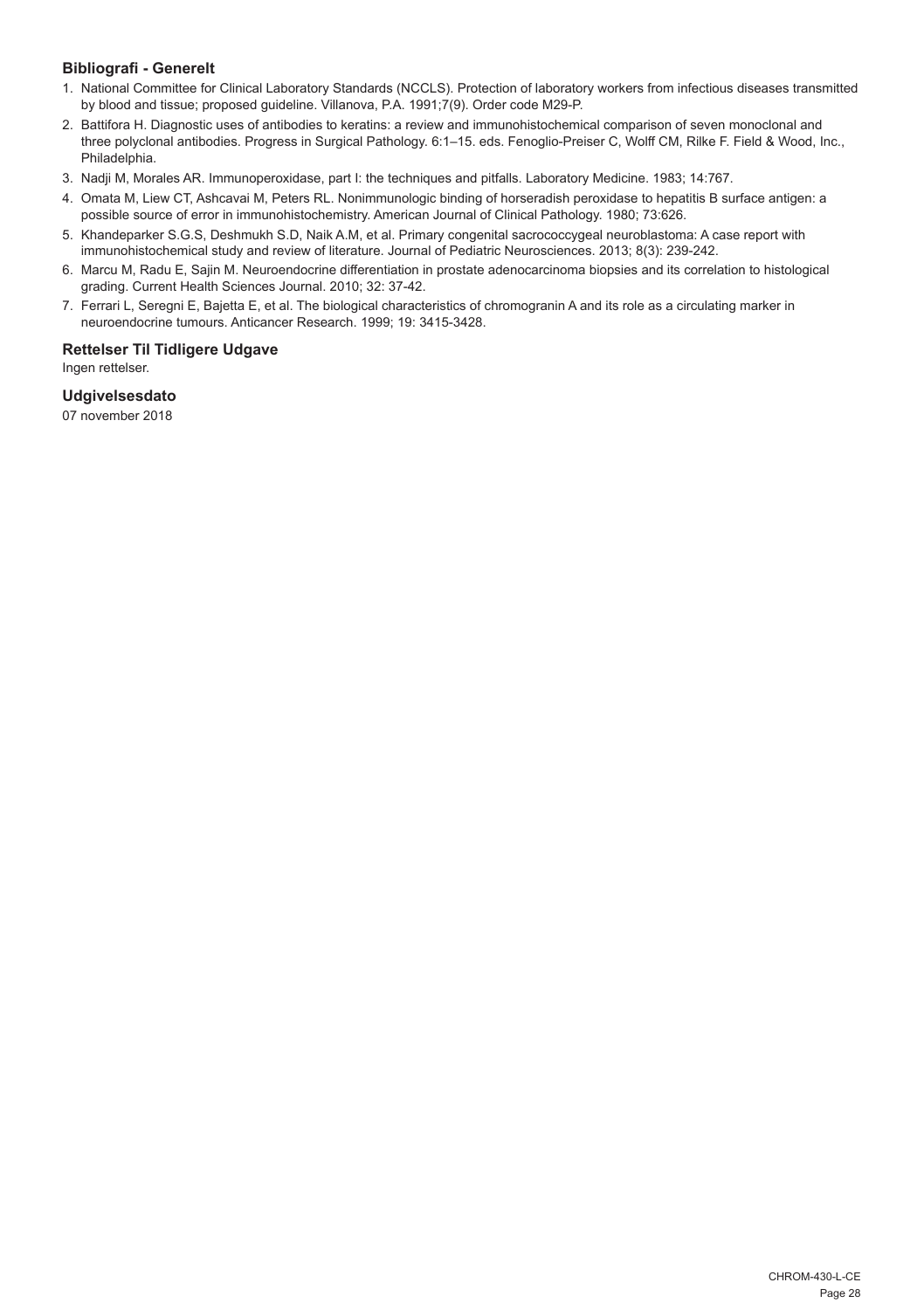# <span id="page-29-0"></span>**Novocastra™ vloeibaar monoklonaal muisantilichaam Chromogranin A Productcode: NCL-L-CHROM-430**

# **Beoogd Gebruik**

### *Voor gebruik bij in-vitro-diagnostiek.*

NCL-L-CHROM-430 is bedoeld voor de kwalitatieve identificatie, met behulp van lichtmicroscopie, van chromogranine A-moleculen in paraffinecoupes. De klinische interpretatie van iedere kleuring of de afwezigheid ervan moet worden aangevuld met morfologisch onderzoek en goede controles. De interpretatie moet worden geëvalueerd door een vakkundige patholoog binnen de context van de klinische geschiedenis van de patiënt en eventueel ander diagnostisch onderzoek.

## **Beginsel van de Procedure**

Immunohistochemische (IHC) kleuringstechnieken maken de visualisatie van antigenen mogelijk via de sequentiële toepassing van een specifiek antilichaam naar het antigen (primaire antilichaam), het secundaire antilichaam naar het primaire antilichaam en een enzymcomplex met een chromogeen substraat met ingevoegde wasstappen. De enzymatische activering van de chromogeenresultaten in een zichtbaar reactieproduct op de antigene plaats. De monsters kunnen dan tegengekleurd en afgedekt zijn. De resultaten worden geïnterpreteerd met een lichtmicroscoop en hulpmiddelen in de differentiële diagnose van pathofysiologische processen, die wel of niet met een specifiek antigen geassocieerd kunnen worden.

## **Kloon**

5H7

# **Immunogeen**

Prokaryotisch recombinant-fusie-eiwit dat overeenkomt met een deel van het centrale gebied van het chromogranine A-molecuul.

## **Specificiteit**

Humaan chromogranine A.

## **Reagentiasamenstelling**

NCL-L-CHROM-430 is een vloeibaar supernatant van weefselkweek dat natriumazide bevat als conserveringsmiddel.

# **Ig-klasse**

IgG1

# **Totale Proteïneconcentratie Total Protein**

Raadpleeg het etiket op de flacon voor de specifieke totale proteïneconcenstratie.

## **Antilichaamconcentratie**

Groter dan of gelijk aan 13 mg/l zoals bepaald door ELISA. Raadpleeg het etiket op de flacon voor de specifieke lg-concenstratie.

## **Aanbevelingen over het Gebruik**

Immunochemisch op paraffine coupes.

**Warmte-geïnduceerd epitoopherstel (Heat Induced Epitope Retrieval, HIER):** Volg de instructies voor het gebruik in Novocastra Epitope Retrieval Solution pH 6.

**Aangeranden verdunning:** 1:100 voor 30 minuten bij 25 °C. Dit wordt gezien als een richtlijn en gebruikers dienen hun eigen optimale werkverdunningen te bepalen.

**Visualisatie:** Volg a.u.b. de gebruiksinstructies in de Novolink™ Polymer Detection Systems. Voor meer productinformatie of ondersteuning dient u contact op te nemen uw lokale distributeur of het regionale kantoor van Leica Biosystems, of de website van Leica Biosystems te bezoeken, www.LeicaBiosystems.com

De prestatie van dit antilichaam dient gevalideerd te worden als het wordt gebruikt met andere handmatige kleuringssystemen of automatische platformen.

# **Opslag en Stabiliteit**

Opslaan bij temperaturen van 2 °C – 8 °C. Niet bevriezen. Laat het systeem direct na gebruik terugkeren naar een temperatuur van 2–8 °C. Gebruik het product niet meer na de expiratiedatum die op de flacon staat. Opslagcondities andere dan degene die hierboven gespecificeerd zijn, dienen door de gebruiker geverifieerd te.

# **Voorbereiding van Monsters**

De aanbevolen fixeerstof is 10% neutraal gebufferde formaline voor paraffine ingebedde weefselcoupes.

# **Waarschuwingen en Voorzorgsmaatregelen**

Deze reagens is voorbereid van het supernatant van de celkweek. Aangezien het biologisch product is, dient u bij het gebruik ervan voorzichtig te werk te gaan.

Deze reagens bevat natriumazide. Een materiaalveiligheidsblad is op verzoek verkrijgbaar bij www.LeicaBiosystems.com Raadpleeg de richtlijnen van de lokale of nationale overheid voor het afdanken van potentieel giftige componenten.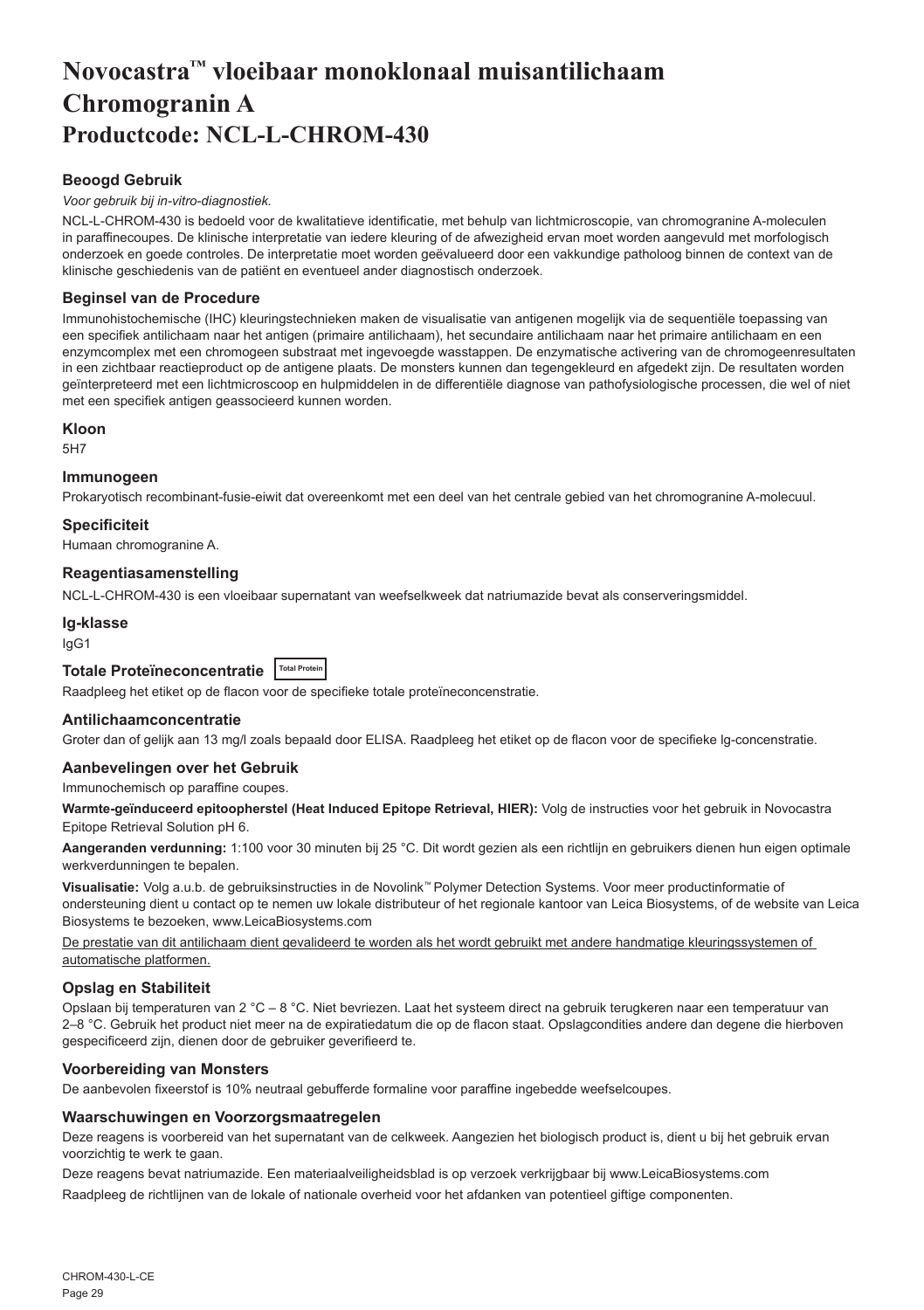Monsters moeten voor en na fixatie worden behandeld als potentiële overdragers van infecties en volgens de juiste voorzorgsmaatregelen worden afgedankt. Dit geldt tevens voor alle materialen die aan de monsters zijn blootgesteld.' Reagentia mogen nooit met de mond worden gepipetteerd. Daarnaast moet contact tussen de huid en het slijmvlies met reagentia en monsters worden vermeden. Als reagentia of monsters in contact komen met gevoelige gebieden, moet u deze gebieden wassen met een ruime hoeveelheid water. Neem contact op met een arts.

Minimaliseer de kans van microbacteriële contaminatie van reagentia. Als u dit niet doet, kan er een toename van niet-specifieke kleuring optreden.

Incubatietijden of temperaturen die afwijken van degenen die gespecificeerd zijn, kunnen tot onjuiste resultaten leiden. Iedere dergelijke verandering moet door de gebruiker gevalideerd worden.

## **Kwaliteitscontrole**

Verschillen in het verwerken van weefsel en technische procedures in het laboratorium van de gebruiker kunnen zorgen voor een aanzienlijke variabiliteit van de resultaten. Dit vereist een regulier gebruik van bedrijfseigen controles naast de volgende procedures. De controles moeten verse autopsie-, biopsie-, of chirurgische monsters omvatten, en zo snel mogelijk formaline gefixeerd en in paraffinewax ingebed worden, op dezelfde manier als de patiëntmonster(s).

## **Positieve Weefselcontrole**

Wordt gebruikt om correct voorbereide weefsels en goede kleuringstechnieken aan te duiden.

Er dient een positieve weefselcontrole opgenomen te worden voor iedere set testcondities in iedere kleuringsrun.

Voor een optimale kwaliteitscontrole en voor het detecteren van geringe niveaus van reagensdegredatie, is weefsel met zwakke positieve kleuring beter geschikt dan weefsel met sterke positieve kleuring.<sup>2</sup>

Aanbevolen positieve weefselcontrole is appendix.

Als de positieve weefselcontrole geen positieve kleuring vertoont, moeten de resultaten met de testmonsters als ongeldig worden beschouwd.

## **Negatieve Weefselcontrole**

Dient onderzocht te worden na de positieve weefselcontrole om de specificiteit te verifiëren van de labeling van het doelantigen door het primaire antilichaam.

Aanbevolen negatieve weefselcontrole is skeletspier.

Daarnaast leveren de verscheidenheid aan celtypen, die in de meeste weefselcoupes aanwezig zijn, regelmatig negatieve controlelocaties op, maar dit dient door de gebruiker geverifieerd te worden. Niet-specifieke kleuring, indien aanwezig, heeft meestal een diffuus uiterlijk.

Daarnaast kan in coupes sporadische kleuring van bindweefsel worden geobserveerd. Dit treedt op als gevolg van overdadig fixeren van weefsel met formaline. Maak voor de interpretatie van kleuringsresultaten gebruik van intacte cellen. Necrotische of gedegenereerde cellen kunnen vaak een niet-specifieke kleuring vertonen.<sup>3</sup>

Er kan sprake zijn van fout-positieven als gevolg van niet-immunologische binding van eiwitten of substraatreactieproducten. Zij kunnen ook veroorzaakt worden door endogene enzymen zoals pseudoperoxidase (erythrocyten), endogene peroxidase (cytochroom C), of endogene biotine (bijv. lever, borst, hersenen, nieren), afhankelijk van het type immunokleuring dat gebruikt wordt.

Om endogene enzymen of niet-specifieke binding van enzymen van specifieke immunoreactiviteit te differentiëren, kan het zijn dat extra patiëntweefsels exclusief gekleurd wordt met substraat chromogeen of enzymcomplexen (avidine-biotine, streptavidine, gelabeld polymeer) en respectievelijk substraat-chromogeen. Indien specifieke kleuring binnen het interne negatieve controleweefsel optreedt, moeten de resultaten die met de patiëntmonsters zijn verkregen als ongeldig worden beschouwd.

## **Negatieve Reagenscontrole**

Gebruik een niet-specifieke negatieve reagenscontrole in plaats van het primaire antilichaam met een coupe van ieder patiëntmonster, om een niet-specifieke kleuring te evalueren en een betere interpretatie te krijgen van de specifieke kleuring op de antigene plaats.

## **Patiëntweefsel**

Onderzoek de patiëntmonsters die met NCL-L-CHROM-430 zijn gekleurd, het laatst. De positieve kleuringsintensiteit moet worden geëvalueerd binnen de context van iedere niet-specifieke achtergrondkleuring van de negatieve reagenscontrole. Net zoals bij elke immunohistochemische test betekent een negatief resultaat dat het antigeen niet is gedetecteerd. Het betekent dus niet dat het antigeen afwezig was in de geanalyseerde cellen/het geanalyseerde weefsel. Gebruik een panel van antilichamen om de verkeerd-negatieve reacties te identificeren.

## **Verwachte Resultaten**

## Normale weefsels

Kloon 5H7 detecteerde het chromogranine A-eiwit in het cytoplasma van cellen van neuronale en endocriene oorsprong, inclusief cellen in de appendix, de bijschildklier, het cerebrum, de hypofyse, de bijnier, het maag-darmkanaal, de prostaat en de eilandjes van Langerhans. (Totaal aantal normale gevallen dat werd geëvalueerd = 106.)

## Abnormale weefsels

Kloon 5H7 kleurde 23/25 neuroblastomen, 1/2 niercelcarcinomen, 1/1 feochromocytoom en 1/1 atypisch thymuscarcinoïd. Er werd geen kleuring waargenomen in hersentumoren (0/27), levertumoren (0/4), eierstoktumoren (0/4), longtumoren (0/4), darmtumoren (0/4), schildkliertumoren (0/3), slokdarmtumoren (0/2), maagtumoren (0/2), wekedelentumoren (0/2), borsttumoren (0/2), tongtumoren(0/2), baarmoederhalstumoren (0/2), seminomen (0/2), gemetastaseerde tumoren van onbekende oorsprong (0/2), huidtumoren (0/2) en een larynxtumor (0/1). (Totaal aantal afwijkende gevallen dat werd geëvalueerd = 94).

**NCL-L-CHROM-430 wordt aanbevolen voor het detecteren van chromogranine A-antigeen in normale en neoplastische weefsels, als aanvulling op conventionele histopathologie waarbij niet-immunologische histochemische kleuringen worden gebruikt.**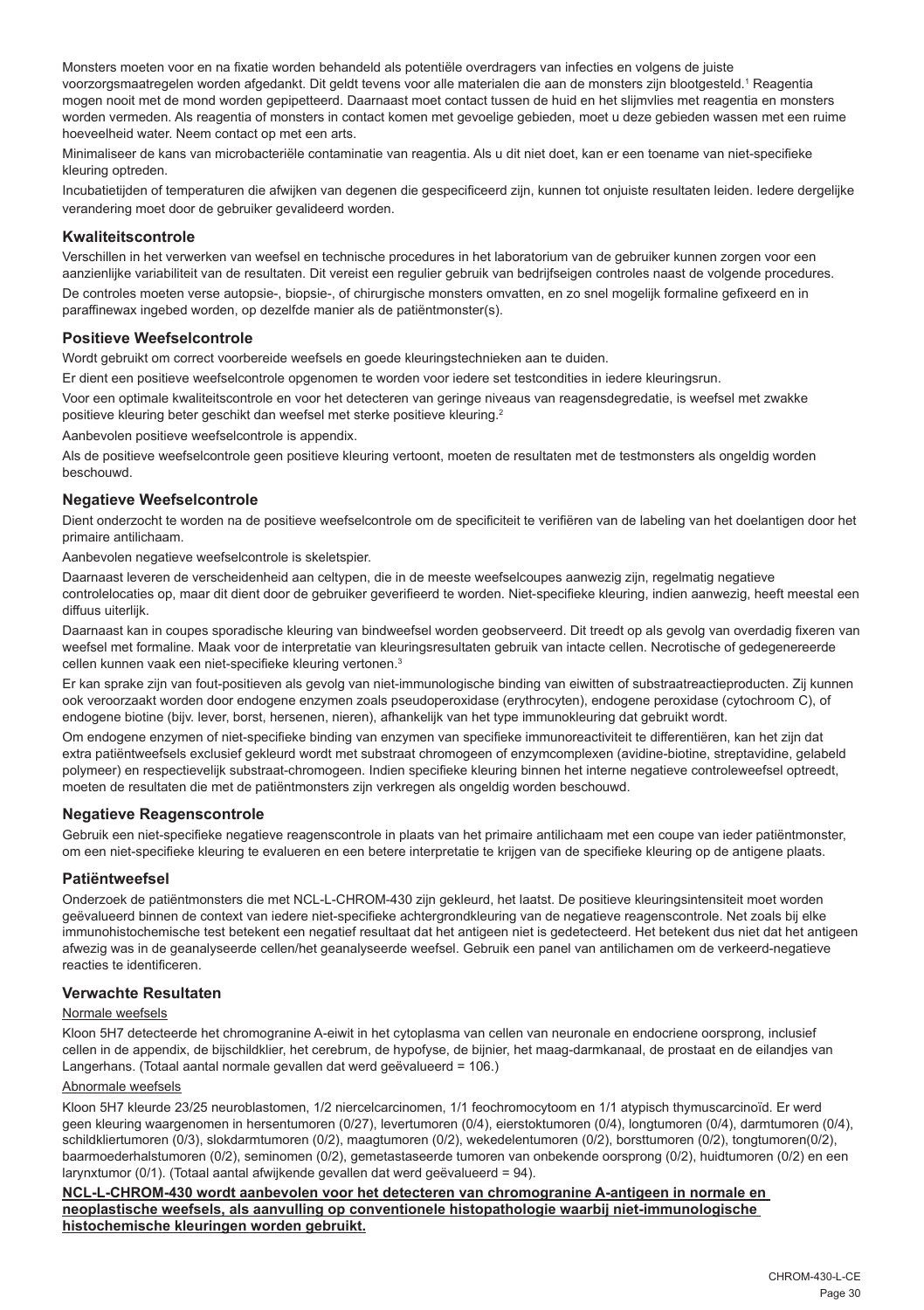# **Algemene Beperkingen**

Immunohistochemie is een diagnoseproces van meerdere stappen dat uit een gespecialiseerde training bestaat in het selecteren van de desbetreffende reagentia; weefselselectie, fixatie en verwerking; voorbereiding van de IHC-objectglaasjes; en de interpretatie van de kleuringsresultaten. Weefselkleuring is afhankelijk van het gebruik en de verwerking van het weefsel vóór het aanbrengen van de kleuring. Een onjuiste manier van fixeren, invriezen, ontdooien, wassen, drogen, verwarmen en opdelen of contaminatie met andere weefsels of vloeistoffen kunnen leiden tot artefacten, het vastzitten van antilichamen of fout-negatieven. Inconsistente resultaten kunnen het gevolg zijn variaties in de methoden die voor het fixeren en inbedden worden gebruikt of van inherente onregelmatigheden binnen het weefsel.<sup>4</sup>

Overmatige of onvolledige tegenkleuring kan een correcte interpretatie van de resultaten in te weg zitten.

De klinische interpretatie van iedere kleuring of de afwezigheid ervan moet worden aangevuld met morfologisch onderzoek en goede controles. De interpretatie moet worden geëvalueerd door een vakkundige patholoog binnen de context van de klinische geschiedenis van de patiënt en eventueel ander diagnostisch onderzoek.

Antilichamen van Leica Biosystems Newcastle Ltd zijn bedoeld voor gebruik, zoals aangegeven, op bevroren of paraffine ingebedde coupes met specifieke fixatie-eisen. Er kan een onverwachte antigenexpressie optreden, met name in neoplasma's. De klinische interpretatie van ieder gekleurde weefselcoupe moet morfologische analyses bevatten en de evaluatie van de juiste controles.

# **Algemene Literatuurlijst**

- 1. National Committee for Clinical Laboratory Standards (NCCLS). Protection of laboratory workers from infectious diseases transmitted by blood and tissue; proposed guideline. Villanova, P.A. 1991; 7(9). Order code M29-P.
- 2. Battifora H. Diagnostic uses of antibodies to keratins: a review and immunohistochemical comparison of seven monoclonal and three polyclonal antibodies. Progress in Surgical Pathology. 6:1–15. eds. Fenoglio-Preiser C, Wolff CM, Rilke F. Field & Wood, Inc., Philadelphia.
- 3. Nadji M, Morales AR. Immunoperoxidase, part I: the techniques and pitfalls. Laboratory Medicine. 1983; 14:767.
- 4. Omata M, Liew CT, Ashcavai M, Peters RL. Nonimmunologic binding of horseradish peroxidase to hepatitis B surface antigen: a possible source of error in immunohistochemistry. American Journal of Clinical Pathology. 1980; 73:626.
- 5. Khandeparker S.G.S, Deshmukh S.D, Naik A.M, et al. Primary congenital sacrococcygeal neuroblastoma: A case report with immunohistochemical study and review of literature. Journal of Pediatric Neurosciences. 2013; 8(3): 239-242.
- 6. Marcu M, Radu E, Sajin M. Neuroendocrine differentiation in prostate adenocarcinoma biopsies and its correlation to histological grading. Current Health Sciences Journal. 2010; 32: 37-42.
- 7. Ferrari L, Seregni E, Bajetta E, et al. The biological characteristics of chromogranin A and its role as a circulating marker in neuroendocrine tumours. Anticancer Research. 1999; 19: 3415-3428.

# **Aanpassingen ten opzichte van Vorige Editie**

Niet toepasbaar.

# **Publicatiedatum**

07 november 2018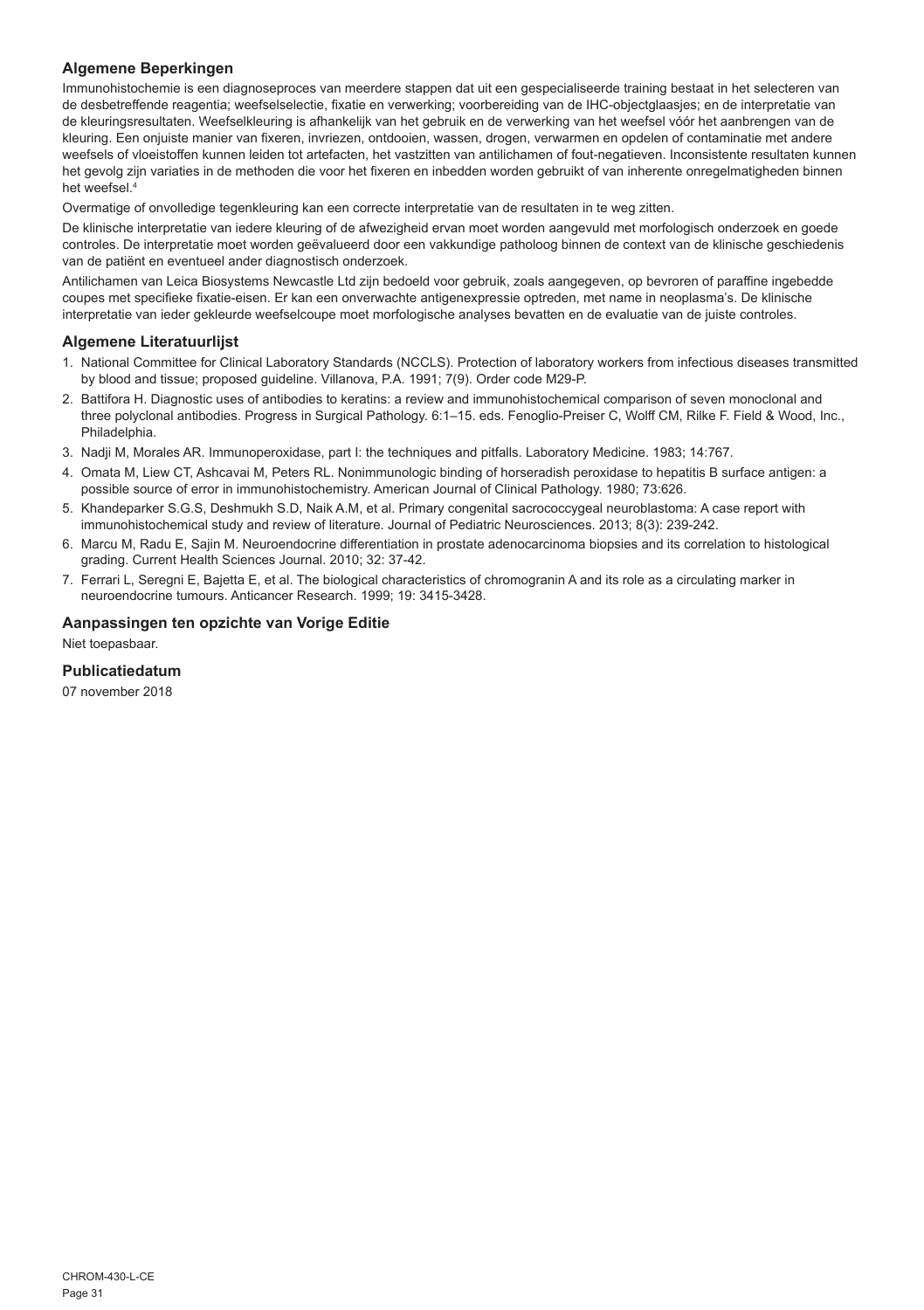# <span id="page-32-0"></span>**Novocastra™ flytende monoklonalt antistoff for mus Chromogranin A Produktkode: NCL-L-CHROM-430**

# **Tiltenkt bruk**

## *Til in vitro-diagnostisk bruk.*

NCL-L-CHROM-430 skal brukes til kvalitativ identifisering med lysmikroskopi av kromogranin A-molekyler i parafinsnitt. Den kliniske tolkningen av farge eller manglende farge skal suppleres med morfologiske undersøkelser og bruk av egnede kontroller, og bør evalueres av en kvalifisert patolog i lys av pasientens kliniske historie og eventuelle andre diagnostiske tester.

# **Prosedyreprinsipp**

Immunhistokjemiske (IHC) fargingsteknikker gjør det mulig å se antigener via en sekvensiell tilsetning av et bestemt antistoff mot antigenet (primært antistoff), et sekundært antistoff mot det primære antistoffet og et enzymkompleks med et kromogent substrat med innskutte vasketrinn. Den enzymatiske aktiveringen av kromogenet gir et synlig reaksjonsprodukt på antigenstedet. Prøven kan deretter kontrastfarges og dekkes med et dekkglass. Resultatene fortolkes ved hjelp av et lysmikroskop og medvirker til differensialdiagnose av patofysiologiske prosesser som muligens kan være assosiert med et bestemt antigen.

## **Klon**

5H7

# **Immunogen**

Prokaryotisk rekombinant fusjonsprotein svarende til en del av den sentrale regionen av kromogranin A-molekyl.

## **Spesifisitet**

Humant kromogranin A

## **Reagenssammensetning**

NCL-L-CHROM-430 er flytende vevkultur supernatant med natriumazid som et konserveringsmiddel.

## **Ig-klasse**

IgG1

#### **Totalproteinkonsentrasjon Total Protein**

Se etiketten på hetteglasset for lotspesifikk totalproteinkonsentrasjon.

## **Antistoffkonsentrasjon**

Større enn eller likt med 13 mg/l som fastslått av ELISA. Se etiketten på hetteglasset for lotspesifikk Ig-konsentrasjon.

## **Anbefalinger for Bruk**

Immunhistokjemi på parafinsnitt.

**Varmeindusert epitopgjenfinning (Heat Induced Epitope Retrieval, HIER):** Følg bruksanvisningen for Novocastra Epitope Retrieval Solution pH 6

**Foreslått fortynning:** 1:100 i 30 minutter ved 25 °C. Disse retningslinjene er veiledende, og brukeren bør selv bestemme egne optimale bruksfortynninger.

**Visualisering:** Følg bruksanvisningen for Novolink™ Polymer Detection Systems. Ønsker du ytterligere produktinformasjon eller -støtte, kan du ta kontakt med den lokale forhandleren eller regionkontoret til Leica Biosystems, eller på nettsidene til Leica Biosystems, www.LeicaBiosystems.com

Ytelsen til dette antistoffet bør valideres ved bruk av andre manuelle fargingssystemer eller automatiske systemer.

# **Oppbevaring og Stabilitet**

Oppbevares ved 2 °C – 8 °C. Må ikke fryses. Returneres til 2 °C – 8 °C umiddelbart etter bruk. Må ikke brukes etter utløpsdatoen angitt på produktetiketten. Andre oppbevaringsbetingelser må valideres av brukeren.

## **Klargjøring av Prøver**

Anbefalt fiksativ er 10 % nøytralbufret formalin for parafinlagrede vevssnitt.

# **Advarsler og Forholdsregler**

Denne reagensen er laget av supernatanten fra en cellekultur. Dette er et biologisk produkt som må behandles deretter.

Denne reagensen inneholder natriumazid. Dataark om materialsikkerhet (MSDS) er tilgjengelig på forespørsel eller kan lastes ned fra www.LeicaBiosystems.com

Følg nasjonale og lokale forskrifter for avhending av komponenter som kan være giftige.

Prøver (før og etter fiksering) og alt materiale som eksponeres for dem, skal behandles som potensielt smittefarlig og kasseres i samsvar med gjeldende forholdsregler.<sup>1</sup>

Hold aldri pipetter med reagens i munnen, og unngå at hud og slimhinner kommer i kontakt med reagenser og prøver.

Hvis reagenser eller prøver kommer i kontakt med følsomme områder, skal de skylles med rikelig vann. Kontakt lege.

Reduser mikrobiell kontaminering av reagensene til et minimum, ellers kan det forekomme økt uspesifisert farging.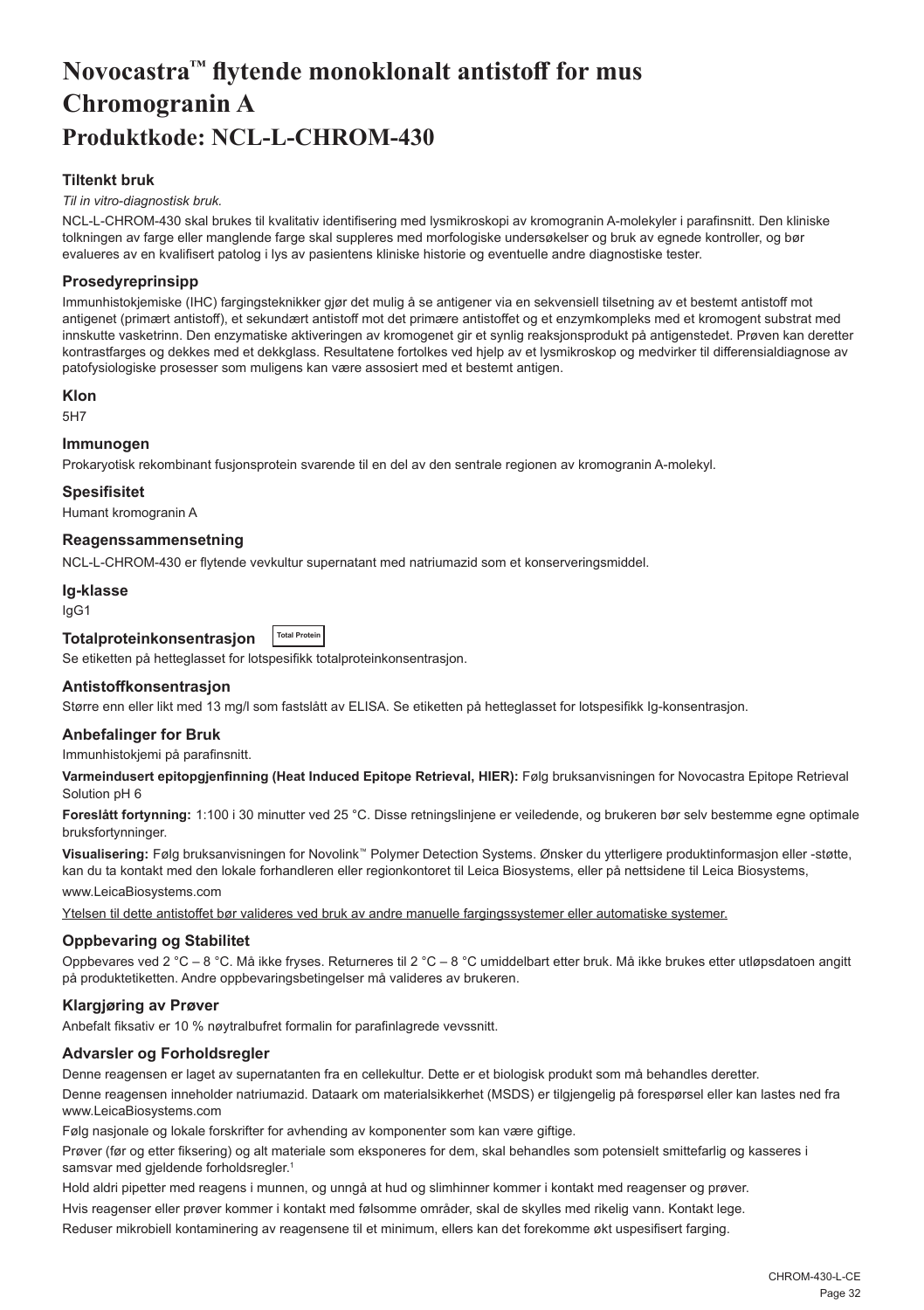Inkubasjonstider eller temperaturer som er annerledes enn det som er angitt, kan gi unøyaktige resultater. Slike endringer må valideres av brukeren.

# **Kvalitetskontroll**

Forskjeller i behandlingen av vev og forskjeller i tekniske prosedyrer i brukerens laboratorium kan gi signifikant varierte resultater, og det kan være nødvendig å foreta kontroller på stedet i tillegg til prosedyrene angitt nedenfor.

Kontrollene skal være nye autopsi-/biopsi-/kirurgiske prøver, formalinfikserte, behandlede og parafinlagrede så snart som mulig, på samme måte som pasientprøver.

## **Positiv Vevskontroll**

Brukes for å påvise korrekt vevspreparering og fargeteknikker.

Én positiv vevskontroll bør inkluderes for hvert sett med testbetingelser i hver fargerunde.

Svakt positivt farget vev er mer egnet enn kraftig positivt farget vev til optimal kvalitetskontroll og påvisning av små nivåer reagensnedbrytning.<sup>2</sup>

Anbefalt positivt kontrollvev er blindtarm.

Hvis den positive vevskontrollen ikke viser positiv farging, skal resultatene til testprøvene anses som ugyldige.

# **Negativ Vevskontroll**

Skal undersøkes etter den positive vevskontrollen for å sikre at det primære antistoffet merker målantigenet spesifikt.

Anbefalt negativt kontrollvev er skjelettmuskulatur.

Alternativt har de mange ulike celletypene som finnes i de fleste vevssnittene ofte negative kontrollsteder, men dette må verifiseres av brukeren. Uspesifikk farging, hvis dette er aktuelt, har ofte et diffust utseende.

Sporadisk farging av bindevev kan på samme måte observeres i snitt fra vev som er fiksert for kraftig i formalin. Bruk intakte celler for å tolke fargeresultatene. Nekrotiske eller degenererte celler kan ofte farges uspesifikt.<sup>3</sup>

Falske positive resultater kan skyldes ikke-immunologisk binding av proteiner eller substratreaksjonsprodukter. Dette kan også skyldes endogene enzymer som pseudoperoksidase (erytrocytter), endogen peroksidase (cytokrom C) eller endogent biotin (f.eks. lever, bryst, hjerne, nyre), avhengig av anvendt type immunfarge.

For å differensiere endogen enzymaktivitet eller uspesifikk enzymbinding og spesifikk immunreaktivitet kan ytterligere pasientvev eventuelt farges kun med henholdsvis substratkromogen eller enzymkomplekser (avidin-biotin, streptavidin, merket polymer) og substratkromogen. Hvis det skjer spesifikk farging i den negative vevskontrollen, må resultatene for pasientprøvene anses som ugyldige.

# **Negativ reagenskontroll**

Bruk en uspesifikk negativ reagenskontroll i stedet for det primære antistoffet på et snitt av hver pasientprøve for å vurdere uspesifikk farging og for å muliggjøre bedre fortolkning av spesifikk farging på antigenstedet.

## **Pasientvev**

Undersøk pasientprøver farget med NCL-L-CHROM-430 sist. Intensiteten av positiv farging bør vurderes i sammenheng med eventuell uspesifikk bakgrunnsfarging av den negative reagenskontrollen. Som med alle immunhistokjemiske tester, betyr et negativt resultat at antigenet ikke ble påvist, ikke at antigenet var fraværende i de analyserte cellene/vevet. Om nødvendig kan man bruke et panel av antistoffer for å identifisere falske negative reaksjoner.

# **Forventede Resultater**

## Normalt Vev

Klon 5H7 detekterte kromogranin A-proteinet i cytoplasma til celler av nevronisk og endokrin opprinnelse, inkludert de i blindtarm, paraskjoldbruskkjertel, cerebrum, hypofyse, binyre, fordøyelsessystemet, prostata og øyer i bukspyttkjertelen. (Totalt antall normale  $t$ ilfeller evaluert = 106.)

# Abnormalt Vev

Klon 5H7 farget 23/25 nevroblastomer, 1/2 nyrecellekarsinomer, 1/1 feokromocytomer og 1/1 atypisk carsinoid i tymus. Ingen farging ble observert i hjernetumorer (0/27), levertumorer (0/4), eggstokktumorer (0/4), lungetumorer (0/4), tarmtumorer (0/4), skjoldbruskkjerteltumorer (0/3), tumorer i spiserøret (0/2), magetumorer (0/2), bløtvevstumorer (0/2), brysttumorer (0/2), tumorer på tungen (0/2), livmorhalstumorer (0/2), seminomer (0/2), metastatiske tumorer av ukjent opprinnelse (0/2), hudtumorer (0/2), og en strupehodetumor (0/1). (Totalt antall unormale tilfeller evaluert = 94.)

## **NCL-L-CHROM-430 anbefales for deteksjon av kromogranin A-antigen i normale og neoplastiske vev, som tillegg til konvensjonell histopatologi med bruk av ikke-immunologiske histokjemiske farger.**

## **Generelle Begrensninger**

Immunhistokjemi er en diagnostisk prosess i flere trinn som omfatter spesialutdanning i valg av egnede reagenser, vevsseleksjon, -fiksering og -behandling samt preparering av IHC-objektglass og tolking av fargeresultater.Vevsfarging avhenger av håndteringen og behandlingen av vevet før fargingen. Feil fiksering, frysing, tining, vasking, tørking, oppvarming, snitting eller kontaminering med annet vev eller væsker kan gi artefakter, innfanging av antistoffer eller falske negative resultater. Inkonsekvente resultater kan skyldes variasjoner ved fiksering eller innstøpningsmetoder eller iboende uregelmessigheter i vevet.<sup>4</sup>

Overdreven eller ufullstendig motfarging kan også gjøre det vanskelig å tolke resultatene riktig.

Den kliniske tolkningen av farge eller manglende farge skal suppleres med morfologiske undersøkelser og bruk av egnede kontroller, og bør evalueres av en kvalifisert patolog i lys av pasientens kliniske historie og eventuelle andre diagnostiske tester.

Antistoffer fra Leica Biosystems Newcastle Ltd skal brukes, som angitt, på enten frosne eller parafinlagrede snitt med spesifikke krav til fiksering. Uventet antigenekspresjon kan forekomme, spesielt i neoplasma. Den kliniske tolkningen av fargede vevssnitt må omfatte morfologiske analyser og evaluering av egnede kontroller.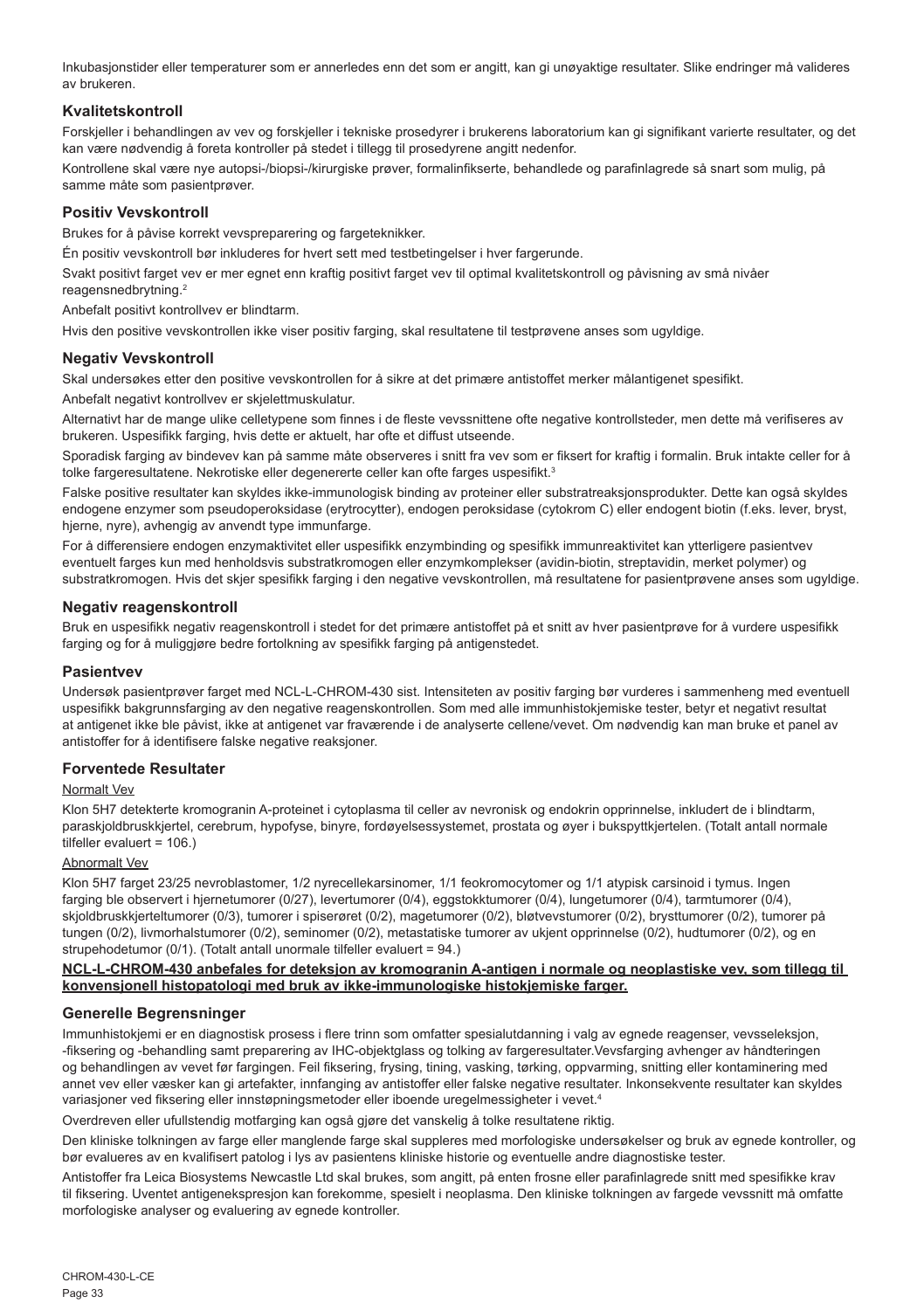# **Bibliografi – Generelt**

- 1. National Committee for Clinical Laboratory Standards (NCCLS). Protection of laboratory workers from infectious diseases transmitted by blood and tissue; proposed guideline. Villanova, P.A. 1991; 7(9). Order code M29-P.
- 2. Battifora H. Diagnostic uses of antibodies to keratins: a review and immunohistochemical comparison of seven monoclonal and three polyclonal antibodies. Progress in Surgical Pathology. 6:1–15. eds. Fenoglio-Preiser C, Wolff CM, Rilke F. Field & Wood, Inc., Philadelphia.
- 3. Nadji M, Morales AR. Immunoperoxidase, part I: the techniques and pitfalls. Laboratory Medicine. 1983; 14:767.
- 4. Omata M, Liew CT, Ashcavai M, Peters RL. Nonimmunologic binding of horseradish peroxidase to hepatitis B surface antigen: a possible source of error in immunohistochemistry. American Journal of Clinical Pathology. 1980; 73:626.
- 5. Khandeparker S.G.S, Deshmukh S.D, Naik A.M, et al. Primary congenital sacrococcygeal neuroblastoma: A case report with immunohistochemical study and review of literature. Journal of Pediatric Neurosciences. 2013; 8(3): 239-242.
- 6. Marcu M, Radu E, Sajin M. Neuroendocrine differentiation in prostate adenocarcinoma biopsies and its correlation to histological grading. Current Health Sciences Journal. 2010; 32: 37-42.
- 7. Ferrari L, Seregni E, Bajetta E, et al. The biological characteristics of chromogranin A and its role as a circulating marker in neuroendocrine tumours. Anticancer Research. 1999; 19: 3415-3428.

# **Endringer i forhold til Forrige Utgave**

Ikke aktuelt.

# **Utgivelsesdato**

07 november 2018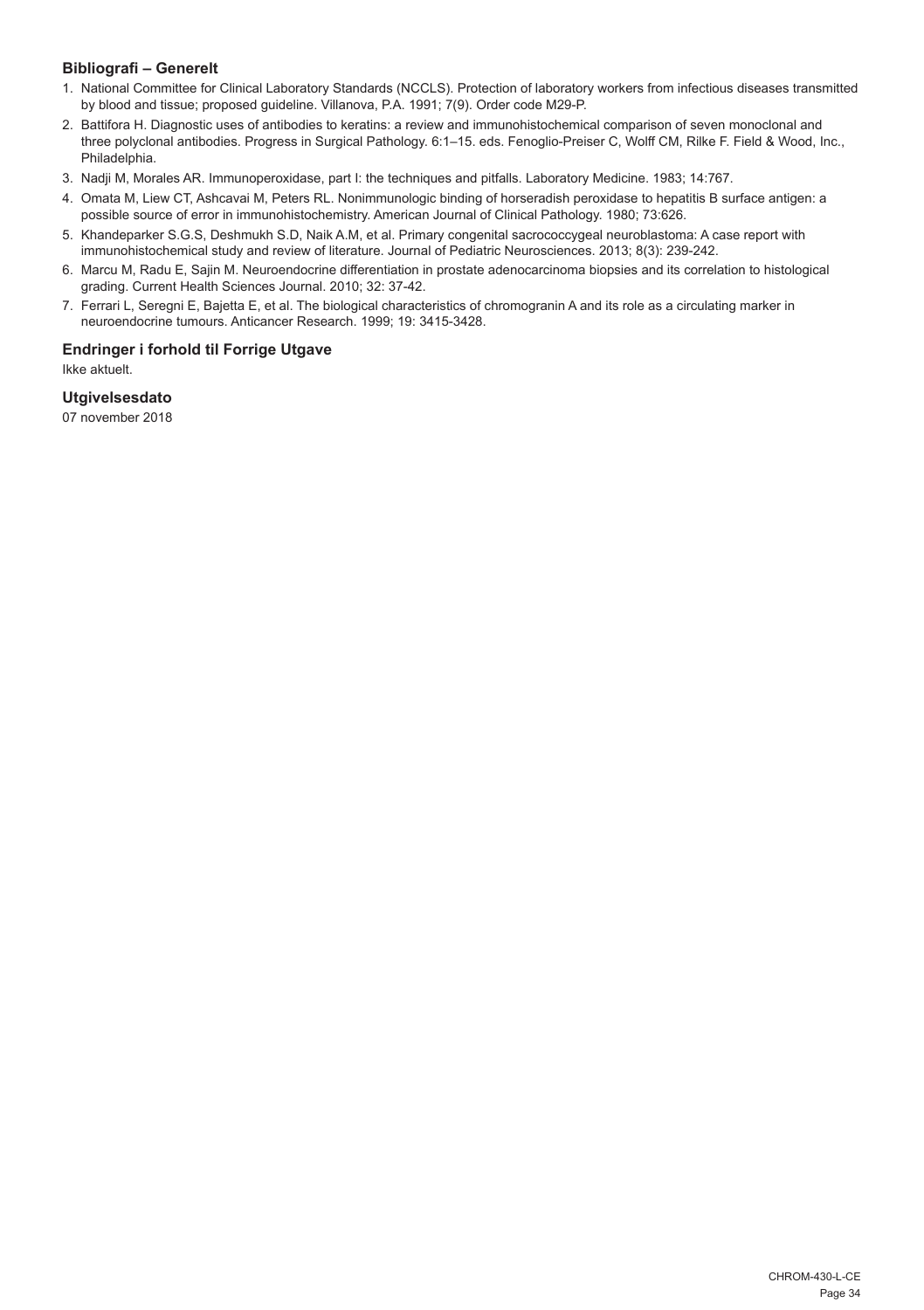# <span id="page-35-0"></span>**Novocastra™ Sıvı Fare Monoklonal Antikoru Chromogranin A Ürün Kodu: NCL-L-CHROM-430**

# **Kullanım Amacı**

## *In vitro diagnostik kullanımı için.*

NCL-L-CHROM-430, parafin seksiyonlarında kromogranin A molekülünün ışık mikroskopisi ile nitel belirlenmesi için amaçlanmıştır. Herhangi bir boyamanın mevcut olması veya olmaması ile ilgili klinik yorumlama, uygun kontroller kullanılarak morfolojik çalışmalarla tamamlanmalıdır ve hastanın klinik geçmişi ve diğer diagnostik testler kapsamında kalifiye bir patolojist tarafından değerlendirilmelidir.

## **Prosedür Prensibi**

İmmünohistokimyasal (IHC) boyama teknikleri, spesifik bir antikorun antijene (primer antikor), ikincil bir antikorun primer antikora ve bir enzim kompleksinin kromojenik bir substrat ile arada yıkama adımları olacak şekilde sekansiyel olarak uygulanmasıyla antijenlerin görselleştirilmesini sağlar. Kromojenin enzimatik aktivasyonu, antijen bölgede görünür bir reaksiyon prodüktü ile sonuçlanır. Numune bu durumda karşıt boyanabilir ve lamellenebilir. Sonuçlar, bir ışık mikroskopu kullanılarak yorumlanır ve özel bir antijenle birleştirilebilen veya birleştirilemeyen patofizyolojik işlemlerin ayırıcı tanısına yardımcı olur.

## **Clone**

5H7

# **İmmünojen**

Kromograin A molekülünün merkez bölgesi parçasına karşılık gelen prokaryotik rekombinant füzyon proteini.

## **Spesifite**

İnsan kromogranin A.

## **Reagent Kompozisyonu**

NCL-L-CHROM-430, prezervatif olarak sodyum azit içeren supernatant bir likit doku kültürüdür.

## **Ig Sınıfı**

IgG1

# **Toplam Protein Konsantrasyonu Total Protein**

Lota özel toplam protein konsantrasyonu için viyal etiketine başvurun.

## **Antikor Konsantrasyonu**

ELISA tarafından belirlendiği gibi 13 mg/L'ye eşit veya bu değerden yüksek. Lota özel lg konsantrasyonu için viyal etiketine başvurun.

# **Kullanım Tavsiyeleri**

Parafin seksiyonlarında immünohistokimya.

**Isı Etkisiyle Epitop Geri Kazanımı (Heat Induced Epitope Retrieval, HIER):** Lütfen, Novocastra Epitope Retrieval Solution pH 6 için kullanma talimatını izleyin.

**Önerilen dilüsyon:** 1:100 25 °C'de 30 dakika için. Bu bir kılavuz olarak verilmiştir; kullanıcılar, kendilerine özel optimal çalışma dilüsyonlarını belirlemelidirler.

**Görselleştirme:** Novolink™ Polymer Detection System kullanım talimatlarına uyun. Ürünle ilgili daha fazla bilgi veya destek için yerel distribütörünüze veya bölgesel Leica Biosystems ofisine başvurun veya alternatif olarak www.LeicaBiosystems.com Leica Biosystems internet sitesini ziyaret edin.

Bu antikorun performansı, diğer manuel boyama sistemleri veya otomatik platformlarla kullanıldığında doğrulanmalıdır.

## **Saklama ve Dayanıklılık**

2 °C – 8 °C'de saklayın. Dondurmayın. Kullanımdan hemen sonra 2 °C – 8 °C'ye dönün. Viyal etiketinin üzerinde belirtilen son kullanım tarihinden sonra kullanmayın. Yukarıda belirtilenlerin dışındaki saklama koşullarının, kullanıcı tarafından kontrol edilmesi gerekir.

## **Numune Hazırlığı**

Önerilen fiksatif, parafine gömülmüş doku seksiyonları için %10 nötr tamponlu formalindir.

# **Uyarılar ve Önlemler**

Bu reagent, hücre kültürünün supernatantından hazırlanmıştır. Bu bir biyolojik ürün olduğundan işlem yaparken özel dikkat gerektirir. Bu reagent, sodyum azit içerir. Talep üzerine veya www.LeicaBiosystems.com 'dan bir Material Safety Data Sheet (Malzeme Güvenlik Veri Sayfası) elde edilebilir

Potansiyel tüm toksik komponentlerin imhası için federal, ulusal veya lokal düzenlemelere başvurun.

Fikse etme işleminden önce ve sonra numuneler ve bunlara maruz kalan tüm materyaller, enfeksiyon yayabilecek gibi ele alınmalı ve doğru önlemler alınarak atığa çıkartılmalıdır.1 Reagent'lar asla ağızla pipetlenmemeli ve cildin ve muköz membranların reagent ve numunelerle temasından kaçınılmalıdır. Reagent veya numunelerin hassas alanlarla temas etmesi durumunda bu alanları bol su ile yıkayın. Doktora başvurun.

Reagent'ların mikrobiyal kontaminasyonunu minimize edin, aksi durumda nonspesifik boyamada bir artış ortaya çıkabilir.

Belirtilenlerin dışında inkübasyon süreleri veya sıcaklıkları, hatalı sonuçlara neden olabilir. Tüm değişiklikler, kullanıcı tarafından doğrulanmalıdır.

CHROM-430-L-CE Page 35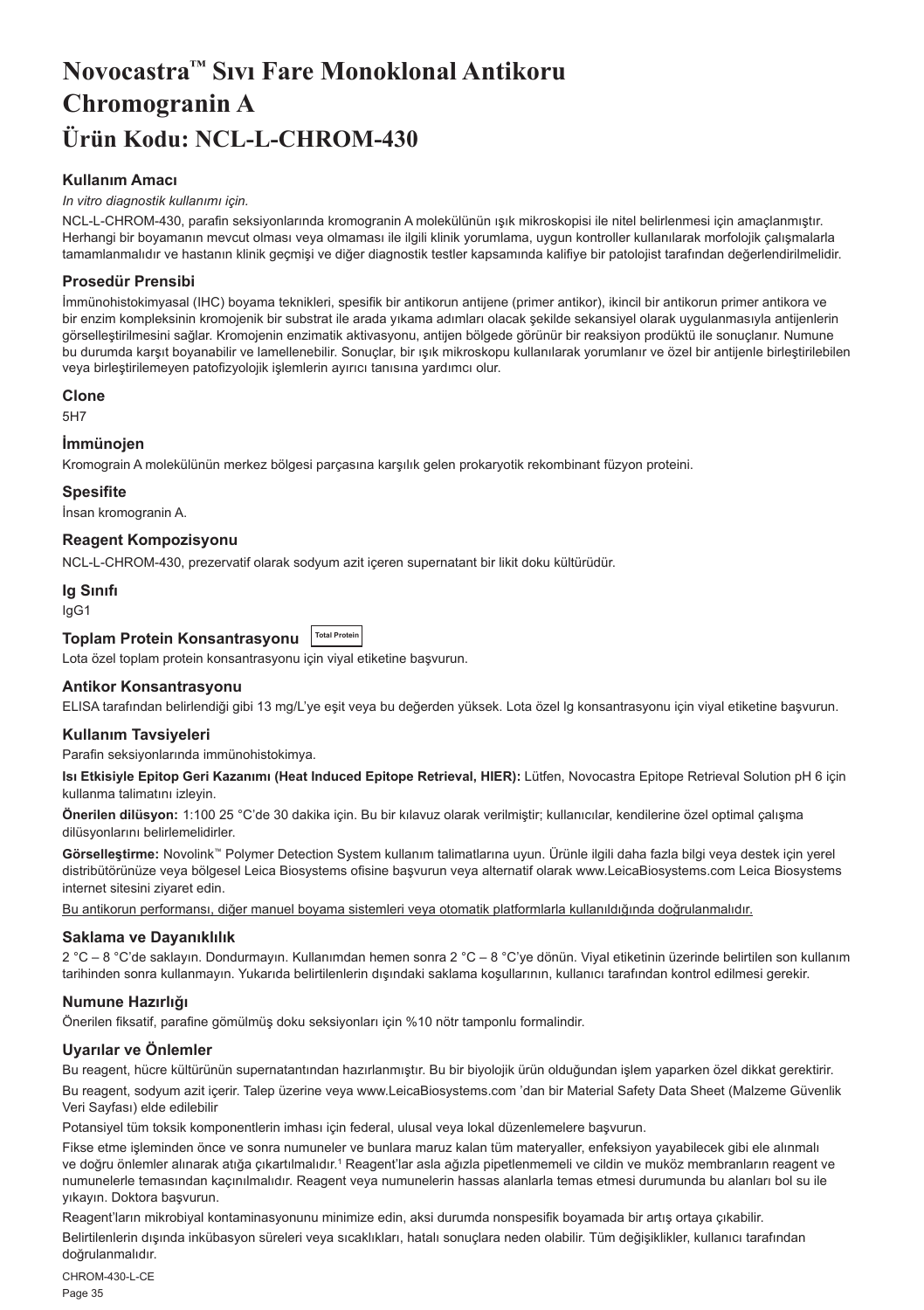# **Kalite Kontrol**

Kullanıcının laboratuvarındaki doku işleme ve teknik prosedürlerdeki değişiklikler, sonuçlarda önemli farklılıklara neden olabilir ve aşağıdaki prosedürlere ek olarak dahili kontrollerin düzenli şekilde yapılmasını gerektirir.

Kontroller, mümkün olan en kısa sürede ve hasta örneği (örnekleri) ile aynı şekilde formalinle fikse edilmiş, işlenmiş ve parafin mumuna gömülmüş taze otopsi/biyopsi/cerrahi numune olmalıdır.

## **Pozitif Doku Kontrolü**

Doğru hazırlanmış dokuları ve düzgün boyama tekniklerini belirtmek için kullanılır.

Bir pozitif doku kontrolü, her boyama çalıştırmasında test koşullarının her seti için dahil edilmelidir.

Optimal kalite kontrol için ve reagent degradasyonunun minör düzeylerini tespit etmek için zayıf pozitif boyamaya sahip bir doku, güçlü pozitif boyamaya sahip bir dokudan daha uygundur.<sup>2</sup>

Önerilen pozitif kontrol dokusu apandistir.

Pozitif doku kontrolü, pozitif boyamayı göstermezse test numuneleri ile elde edilen sonuçlar geçersiz olarak ele alınmalıdır.

## **Negatif Doku Kontrolü**

Pozitif doku kontrolünden sonra hedef antijenin etiketleme spesifitesini primer antikorla kontrol etmek için gerçekleştirilmelidir. Önerilen negatif kontrol dokusu iskelet kasıdır.

Pek çok doku seksiyonunda bulunan farklı hücre tiplerinin çeşitliliği, genelde negatif kontrol bölgeleri sağlar ancak bu, kullanıcı tarafından kontrol edilmelidir. Nonspesifik boyama, mevcutsa genelde difüz bir görünüme sahiptir.

Bağ dokusu sporadik boyama, aşırı formalinle fikse edilmiş dokulardan seksiyonlarda da gözlemlenebilir. Boyama sonuçlarının yorumlanması için intakt hücreler kullanın. Nekrotik veya dejenere hücreler, genelde belirsiz şekilde boyanabilir.<sup>3</sup>

Yanlış pozitif sonuçlar, substrat reaksiyon ürünleri veya proteinlerin immünolojik olmayan protein bağlanması nedeniyle görülebilir. Bunlar, kullanılan immüno boyamanın tipine bağlı olarak psödoperoksidaz (eritrositler), endojen peroksidaz (sitokrom C) veya endojen biotin (örn. karaciğer, meme, beyin, böbrek) gibi endojen enzimler nedeniyle de ortaya çıkabilir.

Endojen enzim aktivitesini veya enzimlerin nonspesifik bağlanmasını, spesifik immünreaktiviteden ayırt etmek için ilave hasta dokuları, sadece sırasıyla substrat kromojen veya enzim kompleksleriyle (avidin biotin, streptavidin, etiketli polimer) ve substrat kromojen ile boyanabilir. Spesifik boyamanın, negatif doku kontrolünde ortaya çıkması durumunda hasta numuneleri ile elde edilen sonuçlar geçersiz olarak ele alınmalıdır.

# **Negatif Reagent Kontrolü**

Antijen bölgede nonspesifik boyamanın değerlendirilmesi ve spesifik boyamanın daha iyi yorumlanmasını sağlamak amacıyla her hasta numunesinin bir seksiyonu ile primer antikorun yerine bir nonspesifik negatif reagent kontrolü kullanın.

## **Hasta Dokusu**

NCL-L-CHROM-430 ile boyanmış hasta örneklerini en son inceleyin. Pozitif boyama intensitesi, negatif reagent kontrolünün herhangi bir nonspesifik arka plan boyamasının kapsamında değerlendirilmelidir. Herhangi bir immünohistokimyasal test ile negatif bir sonuç, antijenin tespit edilmediği anlamına gelir; antijenin test edilen hücrelerde/dokuda mevcut olmadığı anlamına gelmez. Gerekiyorsa yanlış negatif reaksiyonları belirlemek için bir antikor paneli kullanın.

# **Öngörülen Sonuçlar**

## Normal Dokular

5H7 klonu, kromogranin A proteinini apandis, paratiroid bezi, beyin, hipofiz bezi, böbreküstü bezi, mide bağırsak yolu, prostate ve pancreas adacıklarındakiler olmak üzere nöronal ve endokrin orijinli hücrelerin sitoplamazında tespit etmiştir. (Değerlendirilen toplam normal olgu sayısı = 106).

## Abnormal Dokular

5H7 klonu, 23/25 nöroblastom, 1/2 böbrek hücresi karsinomu, 1/1 feokromositom ve 1/1 atipik timus karsinoidi boyamıştır. Beyin tümörleri (0/27), karaciğer tümörleri (0/4), over tümörleri (0/4), akciğer tümörleri (0/4), bağırsak tümörleri (0/4), tiroid tümörleri (0/3), yemek borusu tümörleri (0/2), mide tümörleri (0/2), yumuşa doku tümörleri (0/2), meme tümörleri (0/2), dil tümörleri (0/2), servikal tümörler (0/2), seminomlar (0/2), bilinmeyen orijinli metastatik tümörler (0/2), cilt tümörleri (0/2) ve bir larinks tümöründe (0/1) boyanma gözlenmedi. Değerlendirilen toplam anormal olgu sayısı = 94).

**NCL-L-CHROM-430, immünolojik olmayan histokimyasal boyamalar kullanılarak yapılan geleneksel histopatolojiye ek olarak normal ve neoplastik dokularda Kromogranin A antijeninin saptanması için önerilir.**

## **Genel Sınırlamalar**

İmmünohistokimya uygun reagent'ların seçilmesinde; dokunun seçilmesi, fikse edilmesi ve işlenmesinde; IHC lamının hazırlanmasında ve boyama sonuçlarının yorumlanmasında uzmanlık eğitimi gerektiren çok adımlı bir diagnostik işlemidir. Doku boyama, boyamadan önce dokunun ele alınması ve işlenmesine bağlıdır. Diğer dokularla veya akışkanlarla hatalı fikse etme, dondurma, eritme, yıkama, kurutma, ısıtma, seksiyonlama veya kontaminasyon artefakt, antikor trapping veya yanlış negatif sonuçlar oluşturabilir. Doku içerisinde fikse etme ve gömme yöntemleri veya inherent aksaklıklar nedeniyle tutarsız sonuçlar ortaya çıkabilir. 4

Aşırı veya inkomplet karşıt boya, sonuçların doğru yorumlanmasına engel olabilir.

Herhangi bir boyamanın mevcut olması veya olmaması ile ilgili klinik yorumlama, uygun kontroller kullanılarak morfolojik çalışmalarla tamamlanmalıdır ve hastanın klinik geçmişi ve diğer diagnostik testler kapsamında kalifiye bir patolojist tarafından değerlendirilmelidir.

Leica Biosystems Newcastle Ltd antikorları, belirtildiği gibi spesifik fikse etme işlemleri gerektiren dondurulmuş veya parafine gömülmüş seksiyonlarda kullanılmak içindir. Özellikle neoplazmalarda beklenmedik antijen ekspresyonu ortaya çıkabilir. Boyanan doku seksiyonunun klinik yorumu, morfolojik analiz ve uygun kontrollerin değerlendirmesini içermelidir.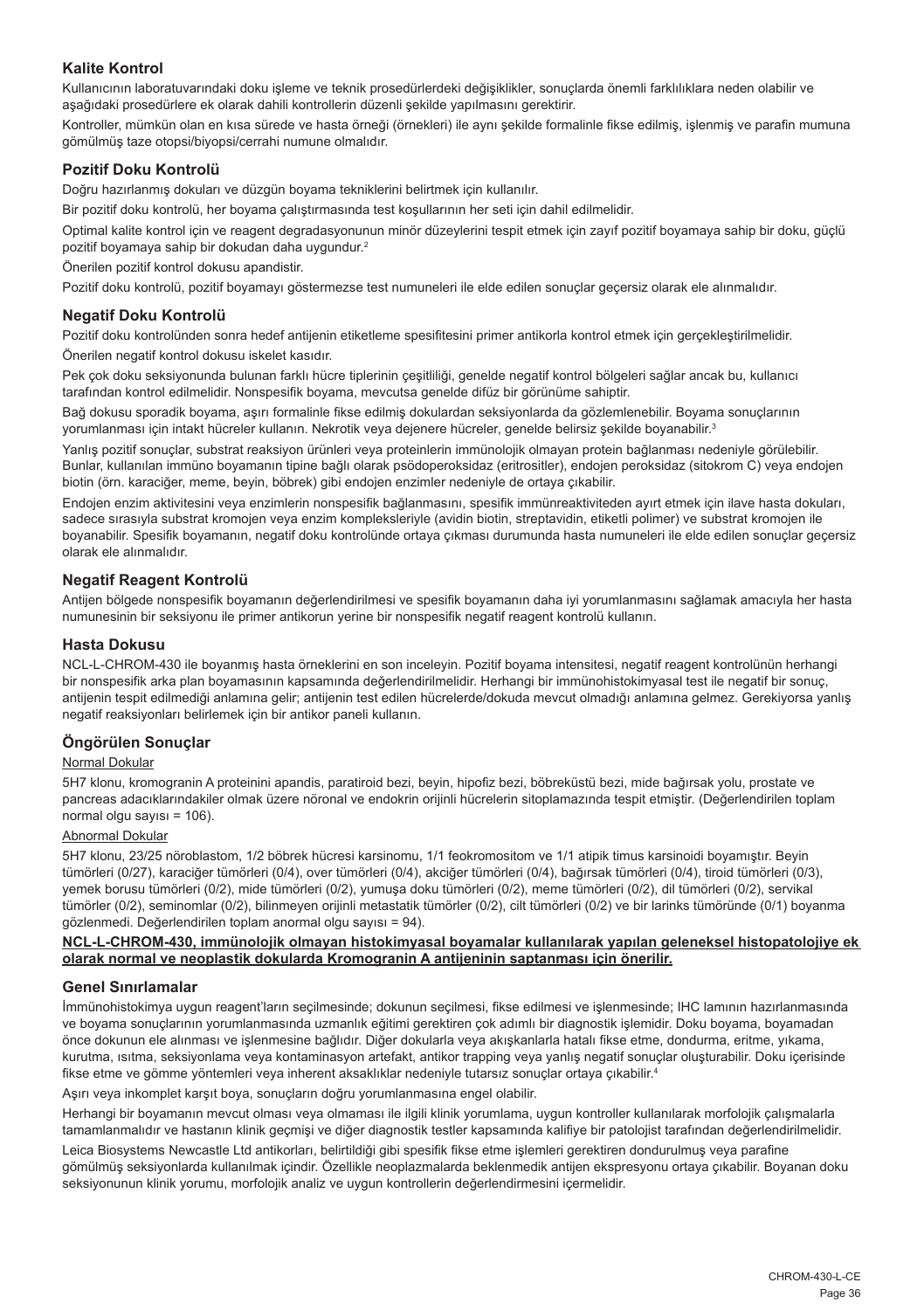# **Kaynakça - Genel**

- 1. National Committee for Clinical Laboratory Standards (NCCLS). Protection of laboratory workers from infectious diseases transmitted by blood and tissue; proposed guideline. Villanova, P.A. 1991; 7(9). Order code M29-P.
- 2. Battifora H. Diagnostic uses of antibodies to keratins: a review and immunohistochemical comparison of seven monoclonal and three polyclonal antibodies. Progress in Surgical Pathology. 6:1–15. eds. Fenoglio-Preiser C, Wolff CM, Rilke F. Field & Wood, Inc., Philadelphia.
- 3. Nadji M, Morales AR. Immunoperoxidase, part I: the techniques and pitfalls. Laboratory Medicine. 1983; 14:767.
- 4. Omata M, Liew CT, Ashcavai M, Peters RL. Nonimmunologic binding of horseradish peroxidase to hepatitis B surface antigen: a possible source of error in immunohistochemistry. American Journal of Clinical Pathology. 1980; 73:626.
- 5. Khandeparker S.G.S, Deshmukh S.D, Naik A.M, et al. Primary congenital sacrococcygeal neuroblastoma: A case report with immunohistochemical study and review of literature. Journal of Pediatric Neurosciences. 2013; 8(3): 239-242.
- 6. Marcu M, Radu E, Sajin M. Neuroendocrine differentiation in prostate adenocarcinoma biopsies and its correlation to histological grading. Current Health Sciences Journal. 2010; 32: 37-42.
- 7. Ferrari L, Seregni E, Bajetta E, et al. The biological characteristics of chromogranin A and its role as a circulating marker in neuroendocrine tumours. Anticancer Research. 1999; 19: 3415-3428.

# **Önceki Baskıya Göre Değişiklikler**

Uygulanamaz.

# **Yayım tarihi**

07 Kasım 2018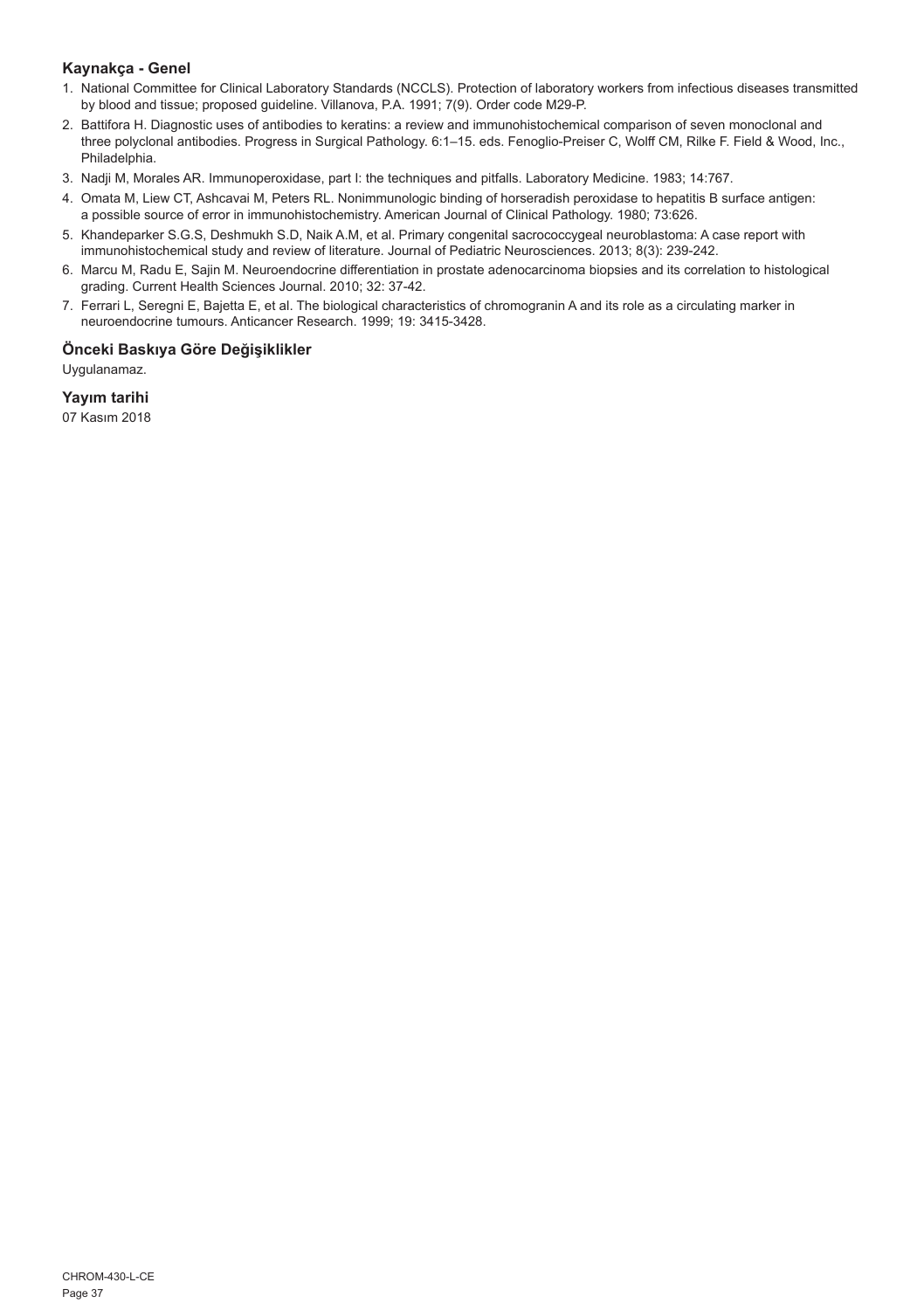# <span id="page-38-0"></span>**Течно мише моноклонално антитяло Novocastra™ Chromogranin A Код на продукта: NCL-L-CHROM-430**

## **Предназначение**

### *За употреба при in vitro диагностика.*

Продуктът NCL-L-CHROM-430 е предназначен за качествено идентифициране посредством оптична микроскопия на молекули хромогранин А в парафинови срези. Клиничната интерпретация на всяко оцветяване или неговата липса следва да бъде допълнена от морфологични проучвания с помощта на подходящи контроли и трябва да се оценява в контекста на клиничната история на пациента и други диагностични изследвания от квалифициран патолог.

## **Принцип на процедурата**

Техниките на имунохистохимично (IHC) оцветяване позволяват визуализация на антигени чрез последователно приложение на специфично антитяло на антигена (първично антитяло), вторично антитяло на първичното антитяло и ензимен комплекс с хромогенен субстрат, с междинни стъпки на промиване. Ензимното активиране на хромогена води до видим реакционен продукт на мястото на антигена. След това може да се направи контраоцветяване на спесимена и да се постави покривно стъкло. Резултатите се интерпретират с използване на оптичен микроскоп и са в помощ при диференциалната диагностика на патофизиологични процеси, които може да са или да не са свързани с определен антиген.

## **Клонинг**

5H7

## **Имуноген**

Прокариотен рекомбинантен синтезиран протеин, съответстващ на част от централния регион на молекулата на хромогранин A.

## **Специфичност**

Човешки хромогранин A.

## **Състав на реагента**

NCL-L-CHROM-430 е течен супернатант от тъканна култура, съдържащ натриев азид като консервант.

## **Имуноглобулинов клас**

IgG1

# **Обща концентрация на протеин Total Protein**

Вижте етикета на флакона относно специфичната за партидата концентрация на общ протеин.

## **Концентрация на антитела**

По-висока или равна на 13 mg/L, както е определено от ELISA. Вижте етикета на флакона за специфичната за партидата концентрация на имуноглобулин.

## **Препоръки за употреба**

Имунохистохимия върху парафинови срези.

**Термично индуцирано извличане на епитоп (Heat Induced Epitope Retrieval, HIER):** Моля, спазвайте инструкциите за употреба, включени в опаковката на Novocastra Epitope Retrieval Solution pH 6.

**Предложение за разреждане:** 1:100 за 30 минути при 25°C. Това е дадено като указание, като потребителите трябва сами да определят техни собствени оптимални работни разреждания.

**Визуализация:** Спазвайте инструкциите за употреба, приложени към Novolink™ Polymer Detection Systems. За допълнителна информация за продукта или помощ, свържете се с вашия локален дистрибутор или местния офис на Leica Biosystems, или, алтернативно, посетете уебсайта на Leica Biosystems, www.LeicaBiosystems.com

Работните характеристики на това антитяло трябва да бъдат валидирани при употреба с други мануални системи за оцветяване или автоматизирани платформи.

### **Съхранение и стабилност**

Да се съхранява при температура 2 – 8°C. Да не се замразява. Да се върне на температура 2 – 8°C веднага след употреба. Да не се използва след срока на годност, отбелязан върху етикета на флакона. Други условия на съхранение, освен посочените по-горе, трябва да бъдат проверени от потребителя.

#### **Подготовка на спесимени**

Препоръчителният фиксиращ разтвор е неутрален буфериран формалин 10% за тъканни срези, вградени в парафин.

#### **Предупреждения и предпазни мерки**

Този реагент е приготвен от супернатант от клетъчна култура. Тъй като е биологичен продукт, необходимо е повишено внимание при работа с него.

Този реагент съдържа натриев азид. Информационният лист за безопасност на материалите може да се получи при поискване или е на разположение от www.LeicaBiosystems.com

Консултирайте се с федералните, държавните или местните регламенти относно изхвърлянето на потенциално токсични компоненти.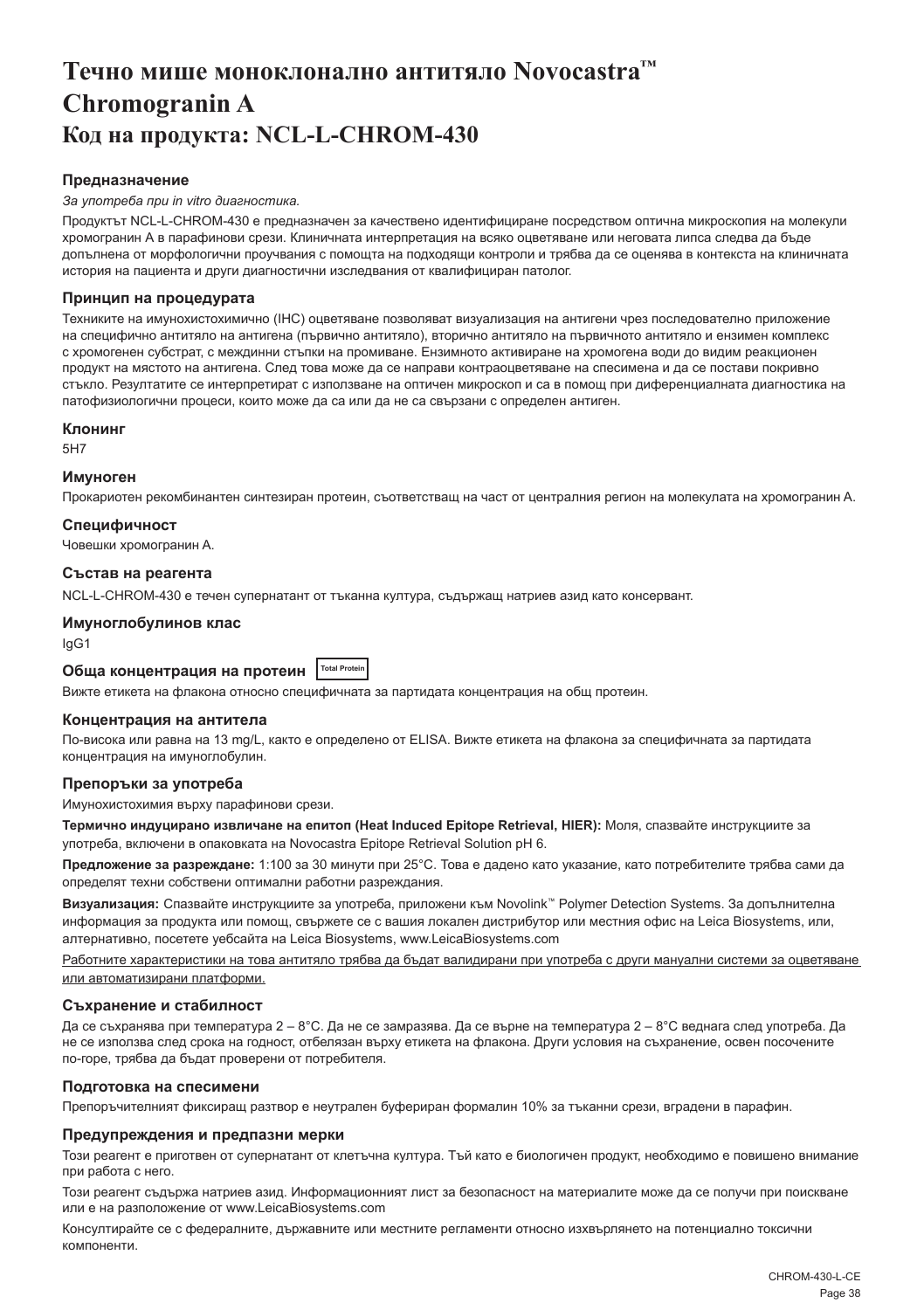Всички спесимени преди и след фиксация, както и всички материали, изложени на тях, трябва да се третират като възможни преносители на инфекция и да се изхвърлят, като се вземат правилни предпазни мерки.' Никога не пипетирайте реагенти с уста и избягвайте контакт на кожата и лигавиците с реагенти и спесимени. При контакт на реагенти или спесимени с чувствителни зони измийте зоните с обилно количество вода. Потърсете медицинска помощ.

Свеждайте до минимум микробната контаминация на реагентите, в противен случай може да се появи увеличаване на неспецифичното оцветяване.

Инкубационни времена или температури, различни от посочените, могат да доведат до грешни резултати. Всички подобни промени трябва да бъдат валидирани от потребителя.

## **Качествен контрол**

Различията в обработката на тъканите и техническите процедури в лабораторията на потребителя могат да доведат до значително вариране на резултатите, налагащо редовно извършване на вътрешен контрол в допълнение към следните процедури.

Контролите трябва да са свежи спесимени, взети по време на аутопсия/биопсия/операция, фиксирани във формалин, обработени и вградени в парафинов восък, възможно най-бързо, по същия начин като проба(та) на пациента(ите).

#### **Позитивна тъканна контрола**

Използва се, за да се покажат правилно приготвени тъкани и правилни техники на оцветяване.

Една позитивна тъканна контрола трябва да бъде включена за всеки сет с тестови условия при всяка серия проби за оцветяване.

Тъкан със слабо позитивно оцветяване е по-подходяща от тъкан със силно позитивно оцветяване за оптимален качествен контрол и за откриване на по-малки нива на деградация на реагента.<sup>2</sup>

Препоръчителната тъкан за позитивна контрола е апендикс.

Ако позитивната тъканна контрола не показва позитивно оцветяване, резултатите от спесимените, включени в теста, трябва да се считат за невалидни.

### **Негативна тъканна контрола**

Трябва да се изследва след позитивната тъканна контрола, за да се провери специфичността на белязването на таргетния антиген от първичното антитяло.

Препоръчителната тъкан за негативна контрола e скелетен мускул.

Алтернативно, разнообразието от различни видове клетки, присъстващи в повечето тъканни срези, често предлага места за негативна контрола, но това трябва да се провери от потребителя.

Неспецифичното оцветяване, ако присъства, обикновено е дифузно на вид. Спорадично оцветяване на съединителна тъкан може да се наблюдава и в части от прекомерно фиксирани във формалин тъкани. Използвайте интактни клетки за интерпретация на резултатите от оцветяването. Некротичните или дегенериралите клетки често се оцветяват неспецифично.<sup>3</sup> Може да се видят неверни позитивни резултати поради неимунологично свързване на протеини или реакционни продукти на субстрата. Те може да са причинени и от ендогенни ензими като псевдопероксидаза (еритроцити), ендогенна пероксидаза (цитохром C) или ендогенен биотин (напр. черен дроб, гърда, мозък, бъбрек) в зависимост от типа на използваното имунно оцветяване. За диференциране на ендогенна ензимна активност или неспецифично ензимно свързване от специфична имунна реактивност ексклузивно може да се оцветят допълнителни тъкани от пациента, съответно със субстрат-хромоген или с ензимни комплекси (авидин-биотин, стрептавидин, маркиран полимер) и субстрат-хромоген. Ако се появи специфично оцветяване в негативната тъканна контрола, резултатите от спесимените на пациентите трябва да се считат за невалидни.

## **Негативна контрола на реагента**

Използвайте неспецифична негативна контрола на реагента, вместо първичното антитяло, със срез от всеки спесимен на пациента, за да се направи оценка на неспецифичното оцветяване и да се даде по-добра интерпретация на специфичното оцветяване на мястото на антигена.

## **Тъкан от пациента**

Изследвайте спесимените на пациенти, оцветени последно с NCL-L-CHROM-430. Наситеността на позитивното оцветяване трябва да бъде оценена в контекста на всяко неспецифично фоново оцветяване на негативната контрола на реагента. Както при всеки имунохистохимичен тест, един отрицателен резултат означава, че антигенът не е открит, а не че антигенът отсъства в анализираните клетки/тъкан. Ако се налага, използвайте панел от антитела за идентифициране на фалшиво отрицателни реакции.

#### **Очаквани резултати**

#### Нормални тъкани

Клонинг 5H7 открива протеина на хромогранин A в цитоплазмата на клетките с невронен и ендокринен произход, включително тези в апендикса, паращитовидната жлеза, главния мозък, хипофизната жлеза, надбъбречната жлеза, стомашно-чревния тракт, простатата и островните клетки на панкреаса (Общ брой на оценените нормални случаи = 106).

#### Абнормни тъкани

Клонинг 5H7 оцветява 23/25 невробластома, 1/2 бъбречноклетъчни карцинома, 1/1 феохромоцитома и 1/1 атипичен карциноид на тимуса. Не се открива оцветяване при мозъчни тумори (0/27), чернодробни тумори (0/4), тумори на яйчниците (0/4), белодробни тумори (0/4), тумори на червата (0/4), тумори на щитовидната жлеза (0/3), тумори на хранопровода (0/2), тумори на стомаха (0/2), тумори на меките тъкани (0/2), тумори на гърдата (0/2), тумори на езика (0/2), цервикални тумори (0/2), семиноми (0/2), метастатични тумори от неизвестен произход (0/2), кожни тумори (0/2) и тумор на ларинкса (0/1). (Общ брой на оценените абнормни случаи = 94).

**NCL-L-CHROM-430 се препоръчва за откриване на антиген хромогранин А в нормални и неопластични тъкани като допълнение към конвенционалната хистопатология с използване на неимунологични хистохимични оцветявания.**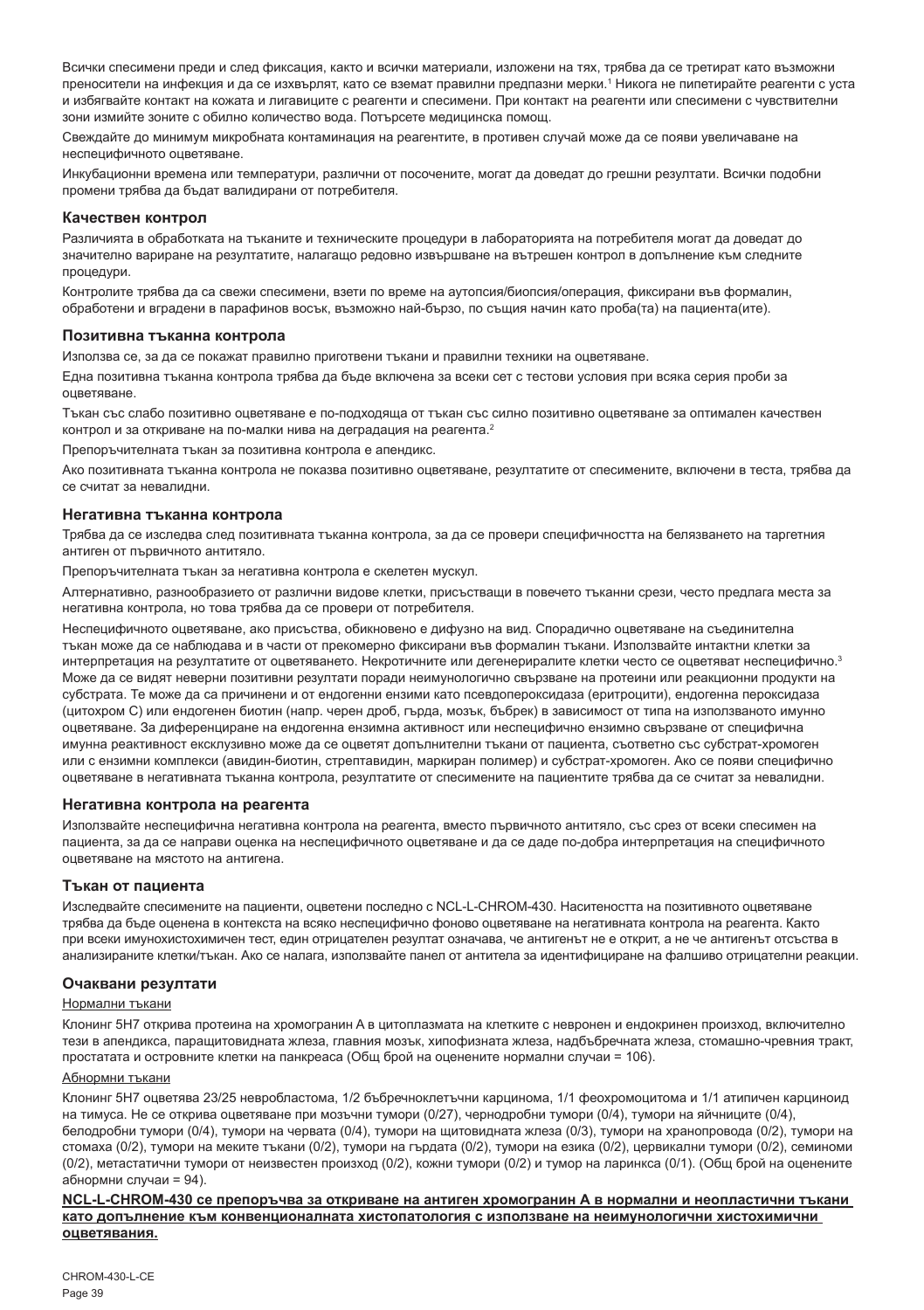# **Общи ограничения**

Имунохистохимията е многостъпков диагностичен процес, който се състои от специализирано обучение за избор на подходящи реагенти, избор на тъкани, фиксация и обработка, подготовка на предметното стъкло за имунохистохимия и интерпретация на резултатите от оцветяването.

Тъканното оцветяване зависи от боравенето с тъканта и нейната обработка преди оцветяването. Неправилната фиксация, замразяване, размразяване, промиване, изсушаване, затопляне, срязване или контаминацията с други тъкани или течности може да причини поява на артефакти, блокиране на антителата или фалшиво отрицателни резултати. Несъвместимите резултати може да са причинени от отклонения във фиксацията и методите на вграждане в парафина или от присъщи нередности вътре в тъканта.<sup>4</sup>

Прекаленото или непълно контраоцветяване може да компрометира правилната интерпретация на резултатите.

Клиничната интерпретация на всяко оцветяване или неговата липса следва да бъде допълнена от морфологични проучвания с помощта на подходящи контроли и трябва да се оценява в контекста на клиничната история на пациента и други диагностични изследвания от квалифициран патолог.

Антителата от Leica Biosystems Newcastle Ltd са предназначени за употреба, както е указано, върху замразени или вградени в парафин срези със специфични изисквания за фиксация. Възможно е да настъпи неочаквана антигенна експресия, особено при неоплазми. Клиничната интерпретация на всеки оцветен тъканен срез трябва да включва морфологичен анализ и оценката на подходящи контроли.

## **Библиография – основна**

- 1. National Committee for Clinical Laboratory Standards (NCCLS). Protection of laboratory workers from infectious diseases transmitted by blood and tissue; proposed guideline. Villanova, P.A. 1991; 7(9). Order code M29-P.
- 2. Battifora H. Diagnostic uses of antibodies to keratins: a review and immunohistochemical comparison of seven monoclonal and three polyclonal antibodies. Progress in Surgical Pathology. 6:1–15. eds. Fenoglio-Preiser C, Wolff CM, Rilke F. Field & Wood, Inc., Philadelphia.
- 3. Nadji M, Morales AR. Immunoperoxidase, part I: the techniques and pitfalls. Laboratory Medicine. 1983; 14:767.
- 4. Omata M, Liew CT, Ashcavai M, Peters RL. Nonimmunologic binding of horseradish peroxidase to hepatitis B surface antigen: a possible source of error in immunohistochemistry. American Journal of Clinical Pathology. 1980; 73:626.
- 5. Khandeparker S.G.S, Deshmukh S.D, Naik A.M, et al. Primary congenital sacrococcygeal neuroblastoma: A case report with immunohistochemical study and review of literature. Journal of Pediatric Neurosciences. 2013; 8(3): 239-242.
- 6. Marcu M, Radu E, Sajin M. Neuroendocrine differentiation in prostate adenocarcinoma biopsies and its correlation to histological grading. Current Health Sciences Journal. 2010; 32: 37-42.
- 7. Ferrari L, Seregni E, Bajetta E, et al. The biological characteristics of chromogranin A and its role as a circulating marker in neuroendocrine tumours. Anticancer Research. 1999; 19: 3415-3428.

## **Изменения на предишно издание**

Не е приложимо.

## **Дата на издаване**

07 Ноември 2018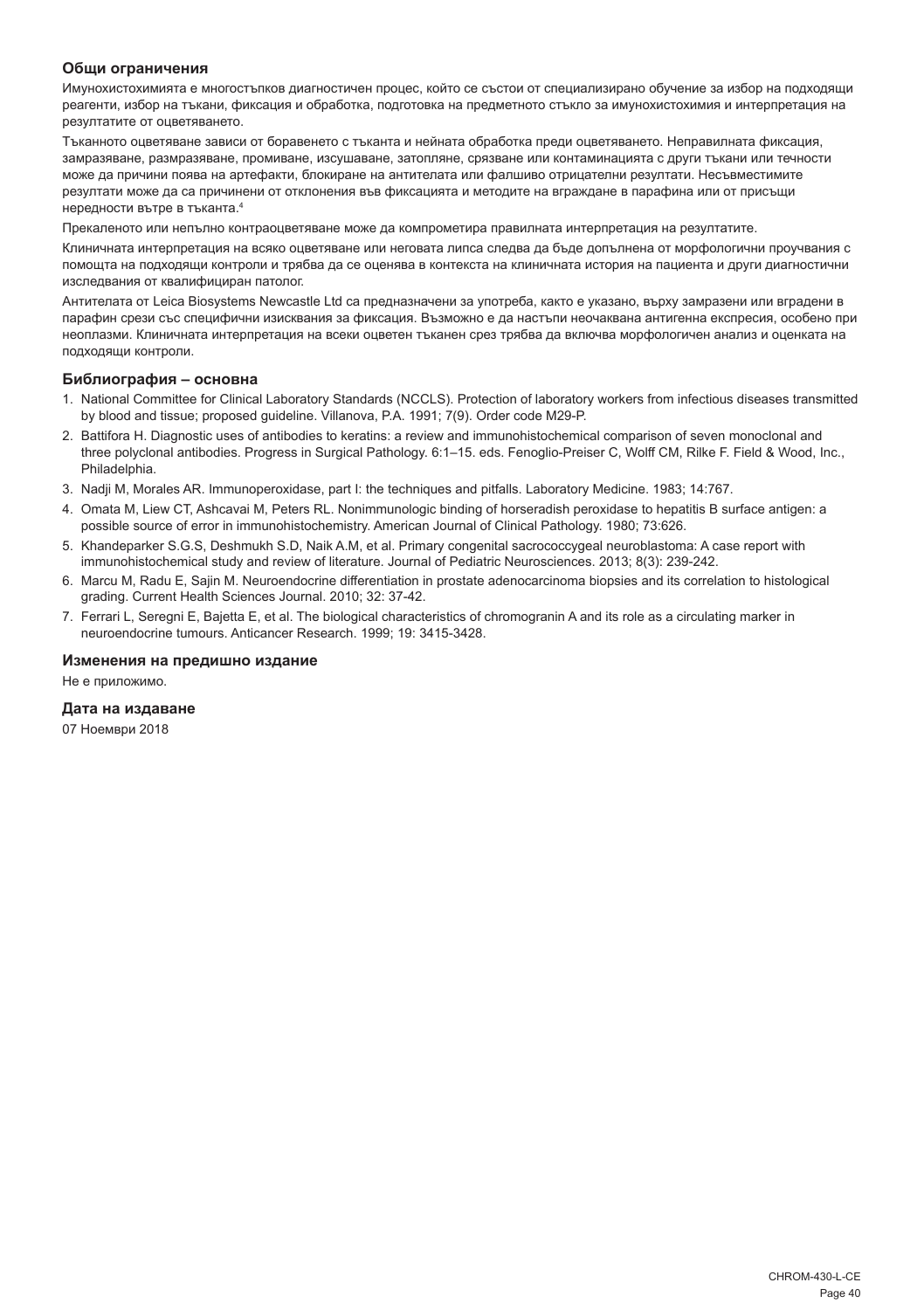# <span id="page-41-0"></span>**Novocastra™ folyékony egér monoklonális antitest Chromogranin A Termékkód: NCL-L-CHROM-430**

# **Alkalmazási terület**

## *In vitro diagnosztikai használatra.*

Az NCL-L-CHROM-430 a kromogranin A molekulák fénymikroszkóppal végzett kvalitatív azonosítására szolgál paraffinos metszetekben. Minden festődés meglétének vagy hiányának klinikai értelmezését morfológiai vizsgálatokkal és megfelelő kontrollokkal kell kiegészíteni, valamint az értékelést a beteg klinikai kórtörténete és egyéb diagnosztikai vizsgálatok figyelembevételével, képzett patológusnak kell elvégeznie.

# **Az eljárás elve**

Az immunhisztokémiai (immunohistochemical, IHC) megfestési technikák az antigén elleni specifikus antitest (elsődleges antitest), az elsődleges antitest elleni másodlagos antitest és egy enzim kromogén szubsztráttal alkotott komplexének egymás után következő alkalmazásán keresztül, közbeiktatott mosási lépések mellett lehetővé teszik az antigének megjelenítését. A kromogén enzimaktiválása látható reakcióterméket eredményez az antigén helyén. Ezután a minta kontrasztfesthető és lefedhető. Az eredmények fénymikroszkóp használatával értelmezhetők, majd segítségül használhatók a patofiziológiás folyamatok differenciáldiagnózisa során, amely folyamatok az esetek egy részében konkrét antigénhez kapcsolódnak.

## **Klón**

5H7

# **Immunogén**

A kromogranin A molekula centrális régiójának egy részének megfelelő prokarióta eredetű rekombináns fúziós fehérje.

## **Specificitás**

Humán kromogranin A.

## **A reagens összetétele**

Az NCL-L-CHROM-430 tartósítószerként nátrium-azidot tartalmazó folyékony szövetkultúra felülúszó.

# **Ig-osztály**

IgG1

**Összfehérje-koncentráció Total Protein**

A sarzsspecifikus összfehérje-koncentrációt lásd az üveg címkéjén.

# **Antitest-koncentráció**

Legalább 13 mg/l, ELISA módszerrel meghatározva. A sarzsspecifikus Ig-koncentrációt lásd az üveg címkéjén.

## **Felhasználási javaslatok**

## Immunhisztokémia paraffinos metszeteken.

**Hőindukált epitópfeltárás (heat induced epitope retrieval, HIER):** Kövesse a Novocastra Epitope Retrieval Solution pH 6 termék használati útmutatóját.

**Javasolt hígítás:** 1:100, 30 percen át, 25 °C-on. Az adatok csak útmutatásul szolgálnak, a felhasználóknak kell meghatározniuk saját optimális munkaoldataikat.

**Megjelenítés:** Kövesse a Novolink™ Polymer Detection Systems rendszerek használati útmutatóját. Ha további termékinformációkra vagy támogatásra van szüksége, forduljon a Leica Biosystems helyi forgalmazójához vagy regionális irodájához, vagy keresse fel a Leica Biosystems weboldalát a www.LeicaBiosystems.com címen.

Más manuális festési rendszerekkel vagy automata platformokkal való használat esetén validálni kell az antitest teljesítményét.

# **Tárolás és stabilitás**

2–8 °C-on tárolandó. Tilos fagyasztani. Felhasználás után azonnal tegye vissza 2–8 °C közötti hőmérsékletre. Ne használja az üveg címkéjén feltüntetett lejárati dátum után. A fentiekben előírtaktól eltérő tárolási feltételeket a felhasználónak ellenőriznie kell.

## **A minták előkészítése**

A javasolt fixálószer a paraffinba ágyazott szövetmetszeteknél 10%-os, semleges pufferolású formalin.

## **Figyelmeztetések és óvintézkedések**

Ez a reagens a sejtkultúra felülúszójából készült. Mivel biológiai termék, kezelésekor észszerű körültekintéssel kell eljárni.

Ez a reagens nátrium-azidot tartalmaz. Az anyagbiztonsági adatlapot igény esetén rendelkezésre bocsátjuk, illetve elérhető a www. LeicaBiosystems.com weboldalon is.

Minden potenciálisan toxikus összetevő ártalmatlanításával kapcsolatban kövesse a szövetségi, állami és helyi előírásokat.

A mintákat fixálás előtt és után, valamint a velük érintkező összes anyagot fertőzések terjesztésére képes anyagként kell kezelni, és megfelelő körültekintéssel kell ártalmatlanítani.1 Soha ne pipettázza szájjal a reagenseket, továbbá kerülje a bőr és a nyálkahártyák érintkezését a reagensekkel és a mintákkal. Ha a reagensek vagy minták érzékeny területtel érintkeznek, bő vízzel mossa le az érintett területet. Forduljon orvoshoz.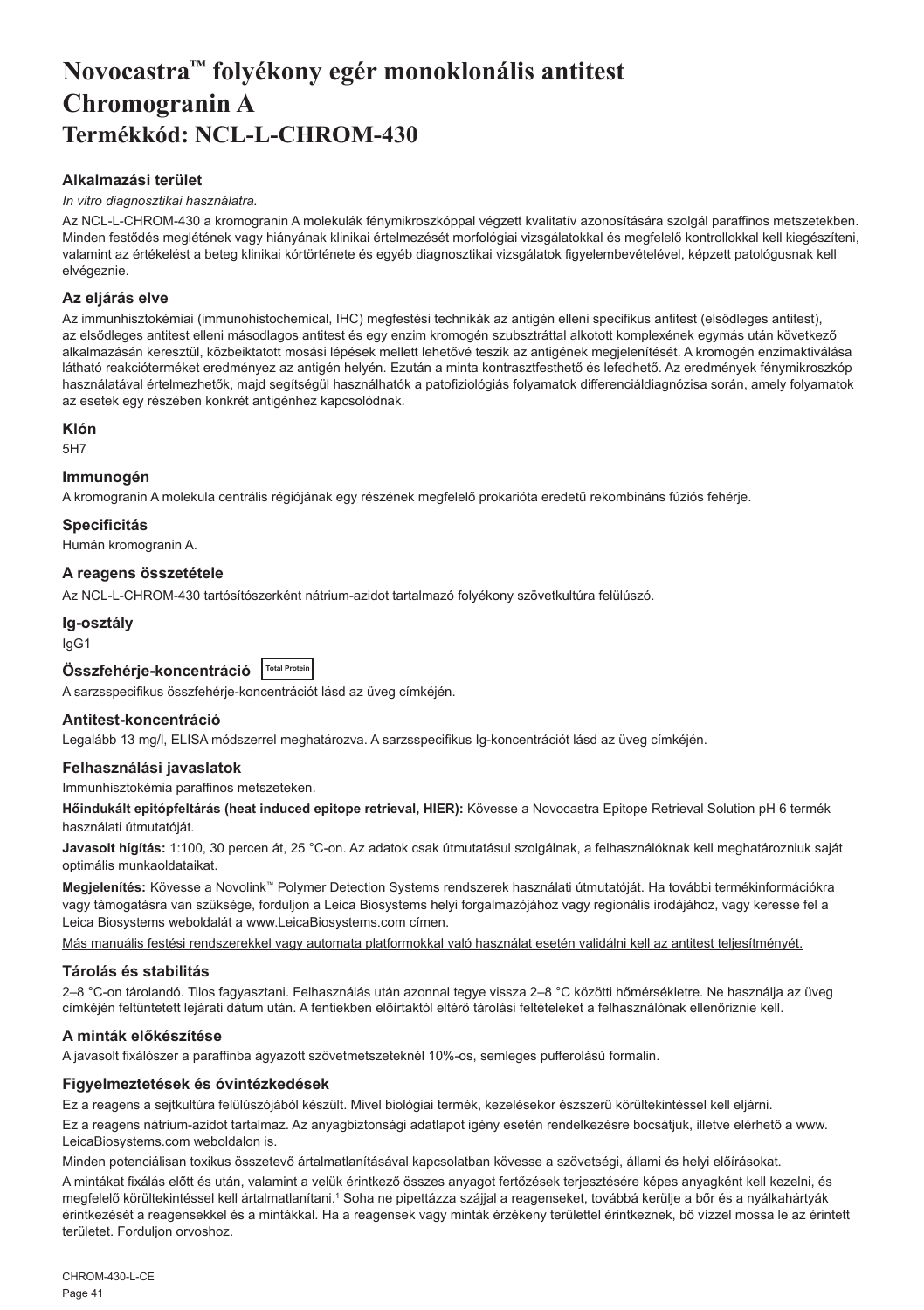Minimálisra kell csökkenteni a reagensek mikrobiális szennyeződését, különben megnövekedhet a nem specifikus festődés.

A megadottaktól eltérő inkubációs idők és hőmérsékletek hibás eredményekhez vezethetnek. A felhasználónak minden ilyen jellegű változtatást validálnia kell.

## **Minőség-ellenőrzés**

A felhasználó laboratóriumában alkalmazott szövetfeldolgozási és technikai eljárások eltérései jelentős különbséget okozhatnak az eredményekben, ami az alábbi eljárásokon túl belső kontrollok rendszeres futtatását teszi szükségessé.

Kontrollként friss boncolási/biopsziás/sebészeti mintákat kell használni, amelyeket a lehető leghamarabb a betegmintákkal megegyező módon kell formalinban fixálni, feldolgozni és paraffinviaszba ágyazni.

# **Pozitív szövetkontroll**

A megfelelő szövet-előkészítés és festési technikák ellenőrzésére használatos.

Minden tesztelési körülményegyüttes esetében és minden megfestési sorozatban kell alkalmazni egy pozitív szövetkontrollt.

A gyengén pozitív festődésű szövet alkalmasabb az erősebben pozitív festődésű szövetnél az optimális minőség-ellenőrzéshez, valamint a kismértékű reagensbomlás észleléséhez.<sup>2</sup>

A javasolt pozitív kontrollszövet a vakbél.

Ha a pozitív szövetkontroll nem mutat pozitív festődést, a vizsgált minták eredményeit érvénytelennek kell tekinteni.

# **Negatív szövetkontroll**

A pozitív szövetkontroll után azért kell megvizsgálni, hogy a vizsgált antigén elsődleges antitest segítségével történő jelölésének specificitását ellenőrizni lehessen.

A javasolt negatív kontrollszövet a vázizom.

Ezenkívül a legtöbb szövetmetszetben jelen lévő különböző sejttípusok gyakran használhatók negatív kontrollként, de ezeket a felhasználónak kell ellenőriznie.

Ha van nem specifikus festődés, az rendszerint diffúz megjelenésű. A formalinban túlfixált szövetekből származó metszeteknél a kötőszövet szórványos festődése is megfigyelhető. A festési eredmények értelmezésére ép sejteket használjon. A nekrotizált vagy degenerálódott sejtek gyakran nem specifikusan festődnek meg.<sup>3</sup> A fehérjék vagy a szubsztrát reakciótermékeinek nem immunológiai kötődése miatt álpozitív eredmények jelentkezhetnek. Az alkalmazott immunfestés típusától függően álpozitív eredményeket okozhatnak olyan endogén enzimek is, mint a pszeudoperoxidáz (vörösvérsejtek), endogén peroxidáz (citokróm C), illetve endogén biotin (pl. máj, emlő, agy, vese). Az endogén enzim aktivitásának vagy az enzimek nem specifikus kötődésének a specifikus immunreakciótól való megkülönböztetésére további betegszövetek festhetők kizárólag szubsztrát–kromogén oldattal vagy enzimkomplexekkel (avidinbiotin, sztreptavidin, jelölt polimer) és szubsztrát–kromogénnel. Ha a negatív szövetkontroll specifikus festődést mutat, a betegminták eredményeit érvénytelennek kell tekinteni.

### **Negatív reagenskontroll**

A nem specifikus festődés kiértékeléséhez és az antigén helyén létrejövő specifikus festődés jobb értelmezéséhez minden betegminta esetén egy metszeten alkalmazzon az elsődleges antitest helyett nem specifikus negatív reagenskontrollt.

## **Betegszövet**

Az NCL-L-CHROM-430 reagenssel festett betegmintákat vizsgálja meg utolsóként. A pozitív festődés intenzitását a negatív reagenskontroll esetleges nem specifikus háttérfestődésének viszonylatában értékelje. Mint minden immunhisztokémiai vizsgálatnál, a negatív eredmény azt jelenti, hogy az antigén nem volt kimutatható, nem pedig azt, hogy az antigén nem volt jelen a vizsgált sejtekben/ szövetben. Szükség esetén az álnegatív reakciók azonosítására használjon antitestpanelt.

## **Várható eredmények**

## Normál szövetek

Az 5H7 klón kimutatta a kromogranin A fehérjét az idegi és endokrin eredetű sejtek citoplazmájában a következők esetében: vakbél, mellékpajzsmirigy, cerebrum, agyalapi mirigy, mellékvese, emésztőrendszer, prosztata és a hasnyálmirigy szigetsejtjei. (Vizsgált normál esetek összesített száma = 106).

## Kóros szövetek

Az 5H7 klón megfestett 23/25 neuroblasztómát, 1/2 vesesejtes karcinómát, 1/1 feokromocitómát és 1/1 atípusos csecsemőmirigykarcinoidot. Nem figyeltek meg festődést agydaganatok (0/27), májdaganatok (0/4), petefészek-daganatok (0/4), tüdődaganatok (0/4), béldaganatok (0/4), pajzsmirigydaganatok (0/3), nyelőcsődaganatok (0/2), gyomordaganatok (0/2), lágyszöveti daganatok (0/2), emlődaganatok (0/2), nyelvdaganatok (0/2), méhnyakdaganatok (0/2), szeminómák (0/2), ismeretlen eredetű áttétes daganatok (0/2), bőrdaganatok (0/2) és gégedaganat (0/1) esetén. (Vizsgált kóros esetek összesített száma = 94).

# **Az NCL-L-CHROM-430 a kromogranin A antigén detektálására ajánlott egészséges és tumoros szövetekben, a nem immunológiai hisztokémiai festést használó hagyományos kórszövettani eljárások kiegészítéseként.**

## **Általános korlátozások**

Az immunhisztokémia több lépésből álló diagnosztikai folyamat, amely a következőket foglalja magában: speciális képzés alapján a megfelelő reagensek kiválasztása; a szövetek kiválasztása, fixálása és feldolgozása; az IHC tárgylemez előkészítése; és a festési eredmények értelmezése.

A szövet festődése függ a szövet festés előtti kezelésétől és feldolgozásától. A nem megfelelő fixálás, a fagyasztás, olvasztás, mosás, szárítás, melegítés, metszetkészítés, illetve a más szövetekkel vagy folyadékokkal történő szennyezés műtermékeket, az antitestek befogását, illetve álnegatív eredményeket okozhat. Ellentmondó eredményekhez vezethetnek a fixálási vagy beágyazási módszerek eltérései, illetve a szövet eredendő rendellenességei.<sup>4</sup>

A túlzott vagy hiányos kontrasztfestés ronthatja az eredmények megfelelő értelmezését.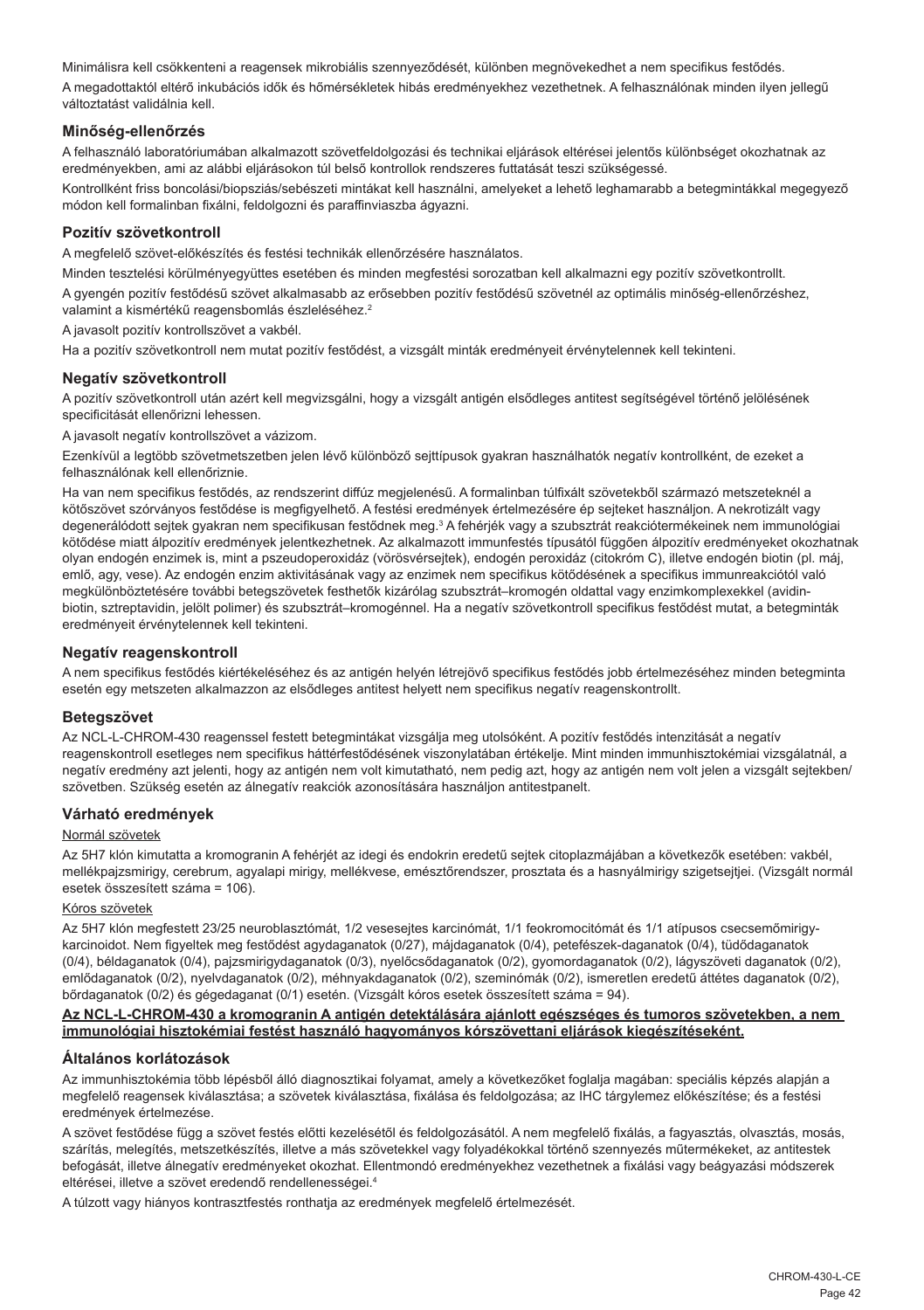Minden festődés meglétének vagy hiányának klinikai értelmezését morfológiai vizsgálatokkal és megfelelő kontrollokkal kell kiegészíteni, valamint az értékelést a beteg klinikai kórtörténete és egyéb diagnosztikai vizsgálatok figyelembevételével, képzett patológusnak kell elvégeznie.

A Leica Biosystems Newcastle Ltd által biztosított antitestek specifikus fixálási követelmények mellett, az utasításoknak megfelelően fagyasztott vagy paraffinba ágyazott metszeteken történő felhasználásra szolgálnak. Időnként váratlan antigén-expresszió fordulhat elő, különösen daganatok esetében. Bármely festett szövetmetszet klinikai értelmezéséhez morfológiai elemzést is kell végezni, és ki kell értékelni a megfelelő kontrollokat.

# **Bibliográfia – általános**

- 1. National Committee for Clinical Laboratory Standards (NCCLS). Protection of laboratory workers from infectious diseases transmitted by blood and tissue; proposed guideline. Villanova, P.A. 1991; 7(9). Order code M29-P.
- 2. Battifora H. Diagnostic uses of antibodies to keratins: a review and immunohistochemical comparison of seven monoclonal and three polyclonal antibodies. Progress in Surgical Pathology. 6:1–15. eds. Fenoglio-Preiser C, Wolff CM, Rilke F. Field & Wood, Inc., Philadelphia.
- 3. Nadji M, Morales AR. Immunoperoxidase, part I: the techniques and pitfalls. Laboratory Medicine. 1983; 14:767.
- 4. Omata M, Liew CT, Ashcavai M, Peters RL. Nonimmunologic binding of horseradish peroxidase to hepatitis B surface antigen: a possible source of error in immunohistochemistry. American Journal of Clinical Pathology. 1980; 73:626.
- 5. Khandeparker S.G.S, Deshmukh S.D, Naik A.M, et al. Primary congenital sacrococcygeal neuroblastoma: A case report with immunohistochemical study and review of literature. Journal of Pediatric Neurosciences. 2013; 8(3): 239-242.
- 6. Marcu M, Radu E, Sajin M. Neuroendocrine differentiation in prostate adenocarcinoma biopsies and its correlation to histological grading. Current Health Sciences Journal. 2010; 32: 37-42.
- 7. Ferrari L, Seregni E, Bajetta E, et al. The biological characteristics of chromogranin A and its role as a circulating marker in neuroendocrine tumours. Anticancer Research. 1999; 19: 3415-3428.

## **Módosítások az előző változathoz képest**

Nem alkalmazható.

## **Kiadás dátuma**

07 november 2018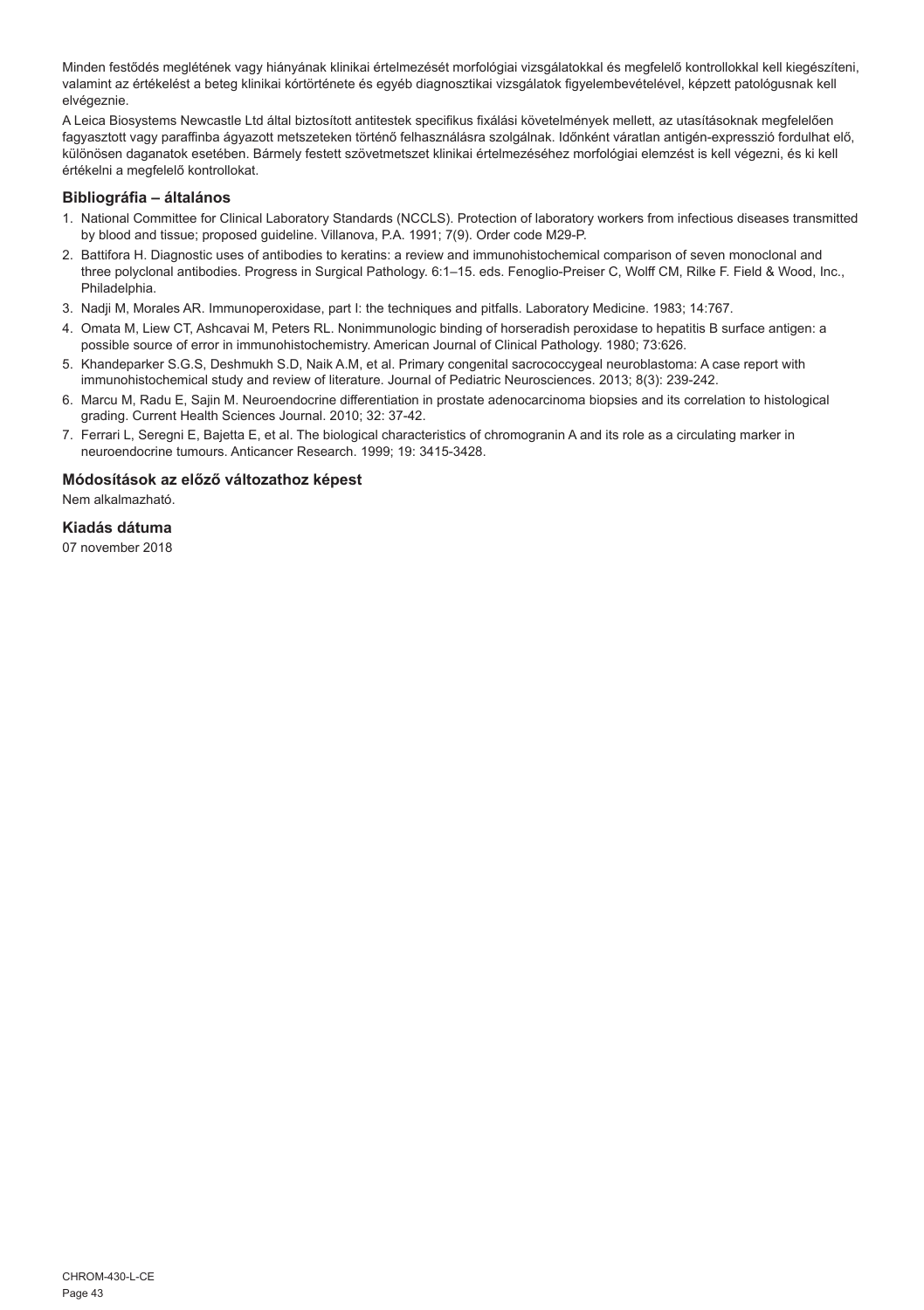# <span id="page-44-0"></span>**Novocastra™ Anticorp lichid monoclonal de șoarece Chromogranin A Cod produs: NCL-L-CHROM-430**

# **Utilizare prevăzută**

## *Pentru diagnosticare in vitro.*

NCL-L-CHROM-430 este destinat identificării calitative, prin intermediul microscopiei optice, a moleculelor de cromogranină A în secțiunile de parafină. Interpretarea clinică a oricărei colorări sau a absenței acesteia trebuie completată cu studii morfologice utilizând controale adecvate și trebuie evaluată în contextul antecedentelor clinice ale pacientului, precum și al altor teste de diagnosticare efectuate de către un patolog calificat.

# **Principiul de procedură**

Tehnicile de colorare imunohistochimică (IHC) permit vizualizarea antigenilor prin aplicarea secvențială a unui anumit anticorp pe antigen (anticorp primar), a unui anticorp secundar pe anticorpul primar și a unui complex enzimatic cu un substrat cromogen, cu etape de spălare intercalate. Activarea enzimatică a cromogenului duce la un produs de reacție vizibil la locul aplicării antigenului. Specimenul poate fi apoi contracolorat și acoperit cu lamelă. Rezultatele sunt interpretate folosind un microscop optic și ajută la diagnosticul diferențial al proceselor patofiziologice, care pot sau nu să fie asociate cu un anumit antigen.

# **Clonă**

5H7

## **Imunogen**

Proteină procariotă de fuziune recombinantă care corespunde regiunii centrale a moleculei de cromogranină A.

## **Specificitate**

Cromogranină umană A.

# **Compoziția reactivului**

NCL-L-CHROM-430 este un supernatant de cultură tisulară lichid care conține azidă de sodiu drept conservant.

# **Clasa Ig**

IgG1

# **Concentrație proteină totală Total Protein**

Consultați eticheta flaconului pentru concentrația proteinelor totale specifică lotului.

## **Concentrație anticorpi**

Mai mare sau egală cu 13 mg/L, așa cum este determinată prin ELISA. Consultați eticheta flaconului pentru concentrația Ig specifică lotului.

## **Recomandări privind utilizarea**

## Imunohistochimie pe secțiuni de parafină.

**Recuperarea indusă de căldură a epitopilor (HIER):** Urmați instrucțiunile de utilizare din Novocastra Epitope Retrieval Solution pH 6. **Diluție sugerată:** 1:100 timp de 30 de minute la 25 °C. Aceste informații sunt furnizate cu rol de îndrumare, iar utilizatorii trebuie să-și stabilească singuri propriile diluții de lucru optime.

**Vizualizare:** Respectați instrucțiunile de utilizare din Novolink™ Polymer Detection Systems. Pentru asistență sau informații suplimentare cu privire la produs, luați legătura cu distribuitorul dvs. local sau cu biroul regional al Leica Biosystems sau, ca alternativă, vizitați site-ul web al Leica Biosystems, www.LeicaBiosystems.com

Performanța acestui anticorp trebuie validată atunci când este utilizat cu alte sisteme de colorare manuală sau alte platforme automatizate.

## **Depozitare și stabilitate**

Depozitați la 2 °C – 8 °C. Nu congelați. Returnați la 2 °C – 8 °C imediat după utilizare. A nu se utiliza după data expirării indicată pe eticheta flaconului. Alte condiții de depozitare decât cele specificate mai sus trebuie verificate de către utilizator.

# **Pregătirea specimenului**

Mediul de fixare recomandat este formalină tamponată neutru 10% pentru secțiunile de țesut încorporate în parafină.

# **Avertismente și precauții**

Acest reactiv a fost pregătit din supernatantul culturii celulare. Întrucât este un produs biologic, trebuie să se acționeze cu prudență rezonabilă la manipularea sa.

Acest reactiv conține azidă de sodiu. O Fișă cu informații de siguranță despre material este disponibilă la cerere sau poate fi obținută de pe site-ul www.LeicaBiosystems.com

Consultați reglementările naționale, județene sau locale pentru informații privind eliminarea la deșeuri a oricăror componente cu potențial toxic.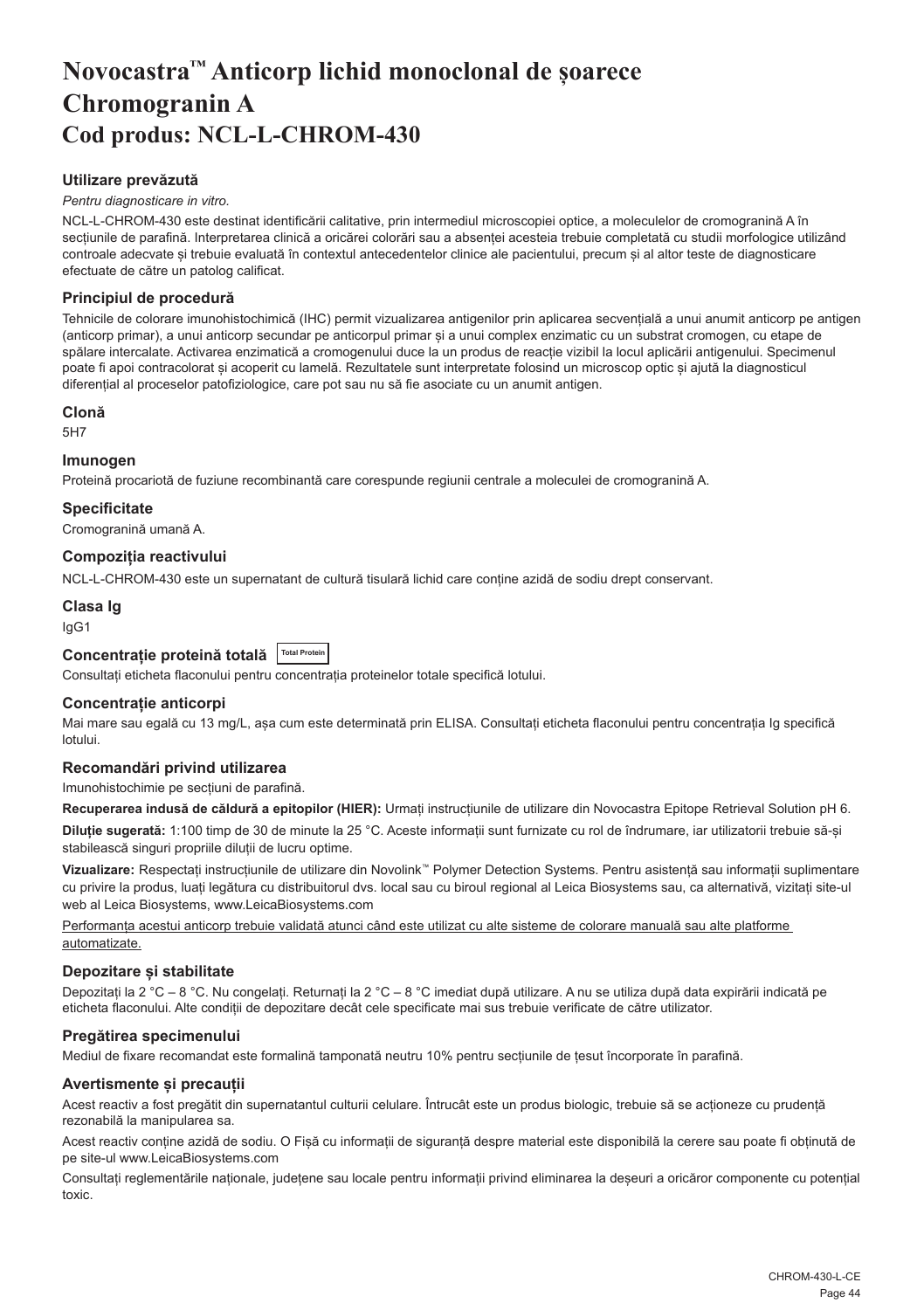Probele, înainte și după fixare, precum și toate materialele expuse la acestea, trebuie manipulate ca și când ar avea potențialul de a transmite infecții și trebuie eliminate la deșeuri luând măsurile de precauție adecvate.<sup>1</sup>Nu pipetați niciodată reactivii cu gura și evitați contactul reactivilor și probelor cu pielea și membranele mucoase. Dacă reactivii sau probele vin în contact cu suprafețele sensibile, spălați cu apă din abundență. Solicitați asistență medicală.

Reduceți la minimum contaminarea microbiană a reactivilor, în caz contrar poate apărea o creștere a colorării nespecifice. Timpii sau temperaturile de incubație care diferă de valorile specificate pot genera rezultate eronate. Orice astfel de modificări trebuie validate de către utilizator.

# **Controlul calității**

Diferentele în ceea ce priveste procesarea tesutului si procedurile tehnice în laboratorul utilizatorului pot cauza o variabilitate semnificativă a rezultatelor, necesitând efectuarea cu regularitate de controale interne, în plus față de următoarele proceduri.

Probele de control trebuie să fie probe proaspete de autopsie/biopsie/chirurgicale, fixate în formalină, procesate și încorporate în ceară de parafină cât mai curând posibil și în aceeași manieră ca și probele pacientului.

# **Țesutul de control pozitiv**

Folosit pentru a indica țesuturile pregătite corect și tehnicile de colorare adecvate.

O probă de țesut de control pozitiv trebuie să fie inclusă pentru fiecare set de condiții de testare în fiecare etapă de colorare. Un țesut cu colorare pozitivă slabă este mai adecvat decât un țesut cu colorare pozitivă puternică în vederea unui control optim al calității și pentru a detecta nivelurile minore de degradare a reactivului.<sup>2</sup>

Țesutul de control pozitiv recomandat este apendicele.

Dacă țesutul de control pozitiv nu demonstrează colorația pozitivă, rezultatele obținute cu acele probe de testare trebuie considerate nevalide.

# **Țesutul de control negativ**

Trebuie examinat după țesutul de control pozitiv pentru a verifica specificitatea informațiilor de etichetare ale antigenului țintă în funcție de anticorpul primar.

Țesutul de control negativ recomandat este mușchiul scheletic.

Ca alternativă, varietatea de tipuri diferite de celule prezente în majoritatea secțiunilor tisulare oferă frecvent locuri de control negativ, dar acest lucru trebuie verificat de către utilizator.

Colorația nespecifică, dacă este prezentă, are, de obicei, un aspect difuz. Colorația sporadică a țesutului conjunctiv poate fi observată, de asemenea, în secțiuni de țesuturi fixate în mod excesiv în formalină. Folosiți celule intacte pentru interpretarea rezultatelor de colorare. Celulele necrotice sau degenerate se colorează deseori într-un mod nespecific.<sup>3</sup> Se pot observa rezultate fals pozitive ca urmare a legării non-imunologice a proteinelor sau produșilor de reacție ai substratului. Acestea pot fi cauzate, de asemenea, de enzimele endogene precum pseudoperoxidaza (eritrocite), peroxidaza endogenă (citocromul C) sau biotina endogenă (de exemplu, ficat, sân, encefal, rinichi), în funcție de tipul de imunocolorație folosit. Pentru a diferenția activitatea enzimelor endogene sau legarea nespecifică a enzimelor de imunoreactivitatea specifică, pot fi colorate țesuturi suplimentare de la pacient numai cu substrat-cromogen sau, respectiv, complexe enzimatice (avidină-biotină, streptavidină, polimer etichetat) și substrat-cromogen. În cazul în care colorația specifică are loc în țesutul de control negativ, rezultatele obținute pe probele pacientului trebuie să fie considerate nevalide.

# **Reactivul de control negativ**

Folosiți un reactiv de control negativ nespecific în locul anticorpului primar cu o secțiune din fiecare specimen al pacientului pentru a evalua colorația nespecifică și a permite o mai bună interpretare a colorării specifice la situl antigenului.

# **Țesutul pacientului**

Examinați specimenele pacientului colorate cu NCL-L-CHROM-430 ultimele. Intensitatea colorației pozitive trebuie evaluată în contextul oricărei colorații de fond nespecifice a reactivului de control negativ. La fel ca în cazul oricărui test imunohistochimic, un rezultat negativ înseamnă că antigenul nu a fost detectat, și nu că antigenul a fost absent în celulele/țesuturile analizate. Dacă este necesar, folosiți un panel pentru anticorpi pentru identificarea reacțiilor fals negative.

# **Rezultate așteptate**

# Țesuturi normale

Clona 5H7 a detectat proteina de cromogranină A în citoplasma celulelor de origine neuronală și endocrină, inclusiv a celulelor din apendice, glanda paratiroidă, encefal, glanda pituitară, glanda suprarenală, tractul gastrointestinal, prostată și insulele pancreatice. (Numărul total al cazurilor normale evaluate = 106).

## Țesuturi anormale

Clona 5H7 a colorat 23 din 25 de neuroblastoame, 1 din 2 carcinoame ale celulelor renale, 1 din 1 feocromocitoame și 1 din 1 carcinoide atipice ale timusului. Nu s-a detectat niciun fel de colorare în cazul tumorilor cerebrale (0 din 27), tumorilor hepatice (0 din 4), tumorilor ovariene (0 din 4), tumorilor pulmonare (0 din 4), tumorilor intestinale (0 din 4), tumorilor glandei tiroide (0 din 3), tumorilor esofagului (0 din 2), tumorilor stomacale (0 din 2), tumorilor țesuturilor moi (0 din 2), tumorilor la sân (0 din 2), tumorilor limbii (0 din 2), tumorilor cervicale (0 din 2), seminoamelor (0 din 2), tumorilor metastatice de origine necunoscută (0 din 2), tumorilor cutanate (0 din 2) și în cazul unei tumori laringiene (0 din 1). (Numărul total al cazurilor anormale evaluate = 94).

# **NCL-L-CHROM-430 este recomandat pentru detectarea antigenului cromograninei A în țesuturile normale și neoplazice, ca adjuvant al histopatologiei convenționale care utilizează coloranți histochimici non-imunologici.**

# **Limitări generale**

Imunohistochimia este un proces de diagnostic cu mai multe etape, care constă din instruirea specializată în ceea ce privește alegerea reactivilor adecvați; alegerea, fixarea și procesarea țesutului; prepararea lamei IHC; și interpretarea rezultatelor de colorare.

Colorarea tisulară depinde de manipularea și procesarea țesutului înainte de colorare. Fixarea, congelarea, dezghețarea, spălarea, uscarea, încălzirea, secționarea necorespunzătoare sau contaminarea cu alte țesuturi ori fluide pot cauza artefacte, captura anticorpilor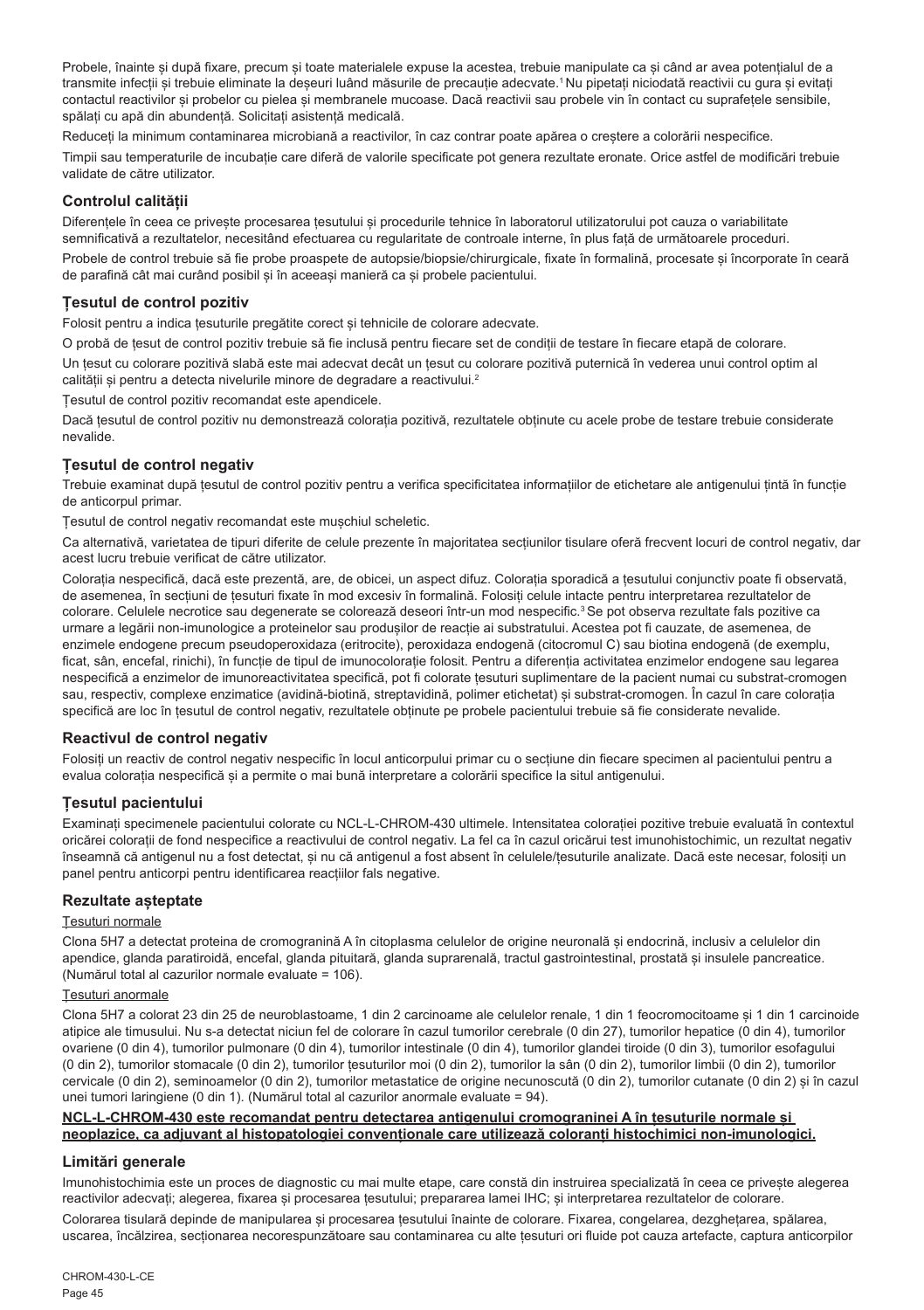sau rezultate fals negative. Rezultatele inconsecvente pot fi atribuite diferențelor în ceea ce privește metodele de fixare și încorporare, ori neregularităților inerente ale țesutului.<sup>4</sup>

Contracolorarea excesivă sau incompletă poate compromite interpretarea adecvată a rezultatelor.

Interpretarea clinică a oricărei colorări sau a absenței acesteia trebuie completată cu studii morfologice utilizând controale adecvate și trebuie evaluată în contextul antecedentelor clinice ale pacientului, precum și al altor teste de diagnosticare efectuate de către un patolog calificat.

Anticorpii de la Leica Biosystems Newcastle Ltd sunt destinați utilizării, conform indicațiilor, fie pe secțiuni congelate, fie pe secțiuni încorporate în parafină cu cerințe de fixare specifice. Poate apărea exprimarea neașteptată a antigenului, în special în neoplasme. Interpretarea clinică a oricărei secțiuni tisulare colorate trebuie să includă analiza morfologică și evaluarea probelor de control adecvate.

## **Bibliografie - General**

- 1. National Committee for Clinical Laboratory Standards (NCCLS). Protection of laboratory workers from infectious diseases transmitted by blood and tissue; proposed guideline. Villanova, P.A. 1991; 7(9). Order code M29-P.
- 2. Battifora H. Diagnostic uses of antibodies to keratins: a review and immunohistochemical comparison of seven monoclonal and three polyclonal antibodies. Progress in Surgical Pathology. 6:1–15. eds. Fenoglio-Preiser C, Wolff CM, Rilke F. Field & Wood, Inc., Philadelphia.
- 3. Nadji M, Morales AR. Immunoperoxidase, part I: the techniques and pitfalls. Laboratory Medicine. 1983; 14:767.
- 4. Omata M, Liew CT, Ashcavai M, Peters RL. Nonimmunologic binding of horseradish peroxidase to hepatitis B surface antigen: a possible source of error in immunohistochemistry. American Journal of Clinical Pathology. 1980; 73:626.
- 5. Khandeparker S.G.S, Deshmukh S.D, Naik A.M, et al. Primary congenital sacrococcygeal neuroblastoma: A case report with immunohistochemical study and review of literature. Journal of Pediatric Neurosciences. 2013; 8(3): 239-242.
- 6. Marcu M, Radu E, Sajin M. Neuroendocrine differentiation in prostate adenocarcinoma biopsies and its correlation to histological grading. Current Health Sciences Journal. 2010; 32: 37-42.
- 7. Ferrari L, Seregni E, Bajetta E, et al. The biological characteristics of chromogranin A and its role as a circulating marker in neuroendocrine tumours. Anticancer Research. 1999; 19: 3415-3428.

# **Amendamente la ediția anterioară**

Nu este cazul.

# **Data publicării**

07 noiembrie 2018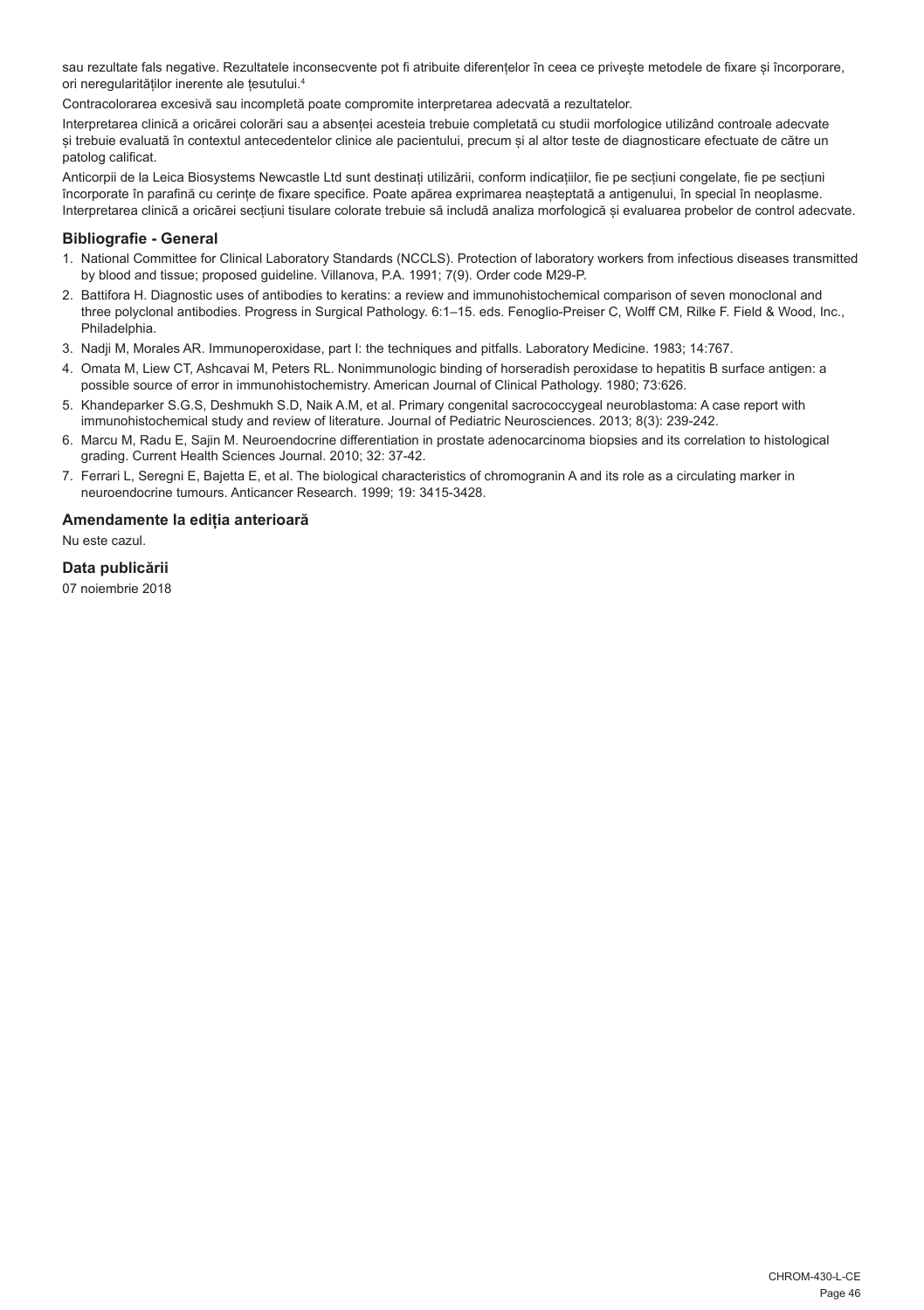# <span id="page-47-0"></span>**Жидкая форма моноклональных антител мыши Novocastra™ Chromogranin A Код продукта: NCL-L-CHROM-430**

# **Назначение**

#### *Для диагностики in vitro*

Препарат NCL-L-CHROM-430 предназначен для качественного определения молекул хромогранина А в парафиновых срезах методом световой микроскопии. Клиническая интерпретация любого окрашивания или его отсутствия должна быть дополнена морфологическими исследованиями с надлежащими контролями и должна быть оценена квалифицированным патологом с учетом анамнеза пациента и других диагностических тестов.

## **Принцип метода**

Иммуногистохимические (ИГХ) методы окрашивания позволяют визуализировать антигены путем последовательного связывания специфического антитела с антигеном (первичное антитело), вторичного антитела с первичным антителом и ферментного комплекса с хромогенным субстратом. Между этими этапами выполняется промежуточная промывка. Ферментная активация хромогена приводит к образованию видимого продукта реакции в месте расположения антигена. После этого образцы можно подвергать контрастному окрашиванию и заключить под покровную пленку. Интерпретацию результатов выполняют под световым микроскопом и используют для дифференциальной диагностики патофизиологических процессов, которые могут быть связаны или не связаны с конкретным антигеном.

#### **Клон**

 $5H7$ 

### **Иммуноген**

Рекомбинантный слитый белок из прокариотических клеток, соответствующий центральной части молекулы Хромогранина А.

#### **Специфичность**

Хромогранин А человека.

# **Состав реактива**

NCL-L-CHROM-430 является супернатантом жидкой культуры тканей, содержащим азид натрия в качестве консерванта.

## **Класс иммуноглобулинов**

IgG1

# **Общая концентрация белка Total Protein**

Общая концентрация белка в каждой партии указана на этикетке флакона.

### **Концентрация антитела**

Не менее 13 мг/л при измерении методом ИФА. Общая концентрация иммуноглобулина в каждой партии указана на этикетке флакона.

#### **Рекомендации по применению**

Иммуногистохимическое окрашивание парафиновых срезов.

**Тепловая демаскировка эпитопа (Heat Induced Epitope Retrieval, HIER):** выполняйте инструкцию по применению,

прилагаемую к препарату Novocastra Epitope Retrieval Solution pH 6.

**Рекомендуемое разведение:** 1:100 в течение 30 минут при температуре 25 °C. Данная информация носит рекомендательный характер, и пользователям следует самостоятельно определять оптимальные рабочие разведения.

**Визуализация:** Следуйте инструкциям по применению, которые прилагаются к системам визуализации Novolink™ Polymer Detection Systems. За дополнительной информацией об этом продукте и поддержкой обращайтесь к своему местному дистрибьютору или региональному офису компании Leica Biosystems, либо посетите веб-сайт компании Leica Biosystems, www.LeicaBiosystems.com

Если данные антитела используются с другими автоматизированными платформами или системами для окрашивания образцов, которое выполняется вручную, их характеристики следует валидировать.

## **Хранение и стабильность**

Хранить при температуре 2–8 °C. Не замораживать. Немедленно после применения вернуть на хранение при 2–8 °C. Не использовать после указанной на этикетке флакона даты истечения срока годности. Условия хранения, отличающиеся от указанных выше, должны быть проверены пользователем.

#### **Подготовка образцов**

Для приготовления залитых в парафин срезов тканей рекомендуется фиксация в 10 % нейтральном забуференном формалине.

## **Предупреждения и меры предосторожности**

Этот реактив был изготовлен из супернатанта культуры клеток. При обращении с этим продуктом, как и с другими биологическими продуктами, следует соблюдать разумную осторожность.

Этот реактив содержит азид натрия. Паспорт безопасности химической продукции предоставляется по запросу или доступен на сайте: www.LeicaBiosystems.com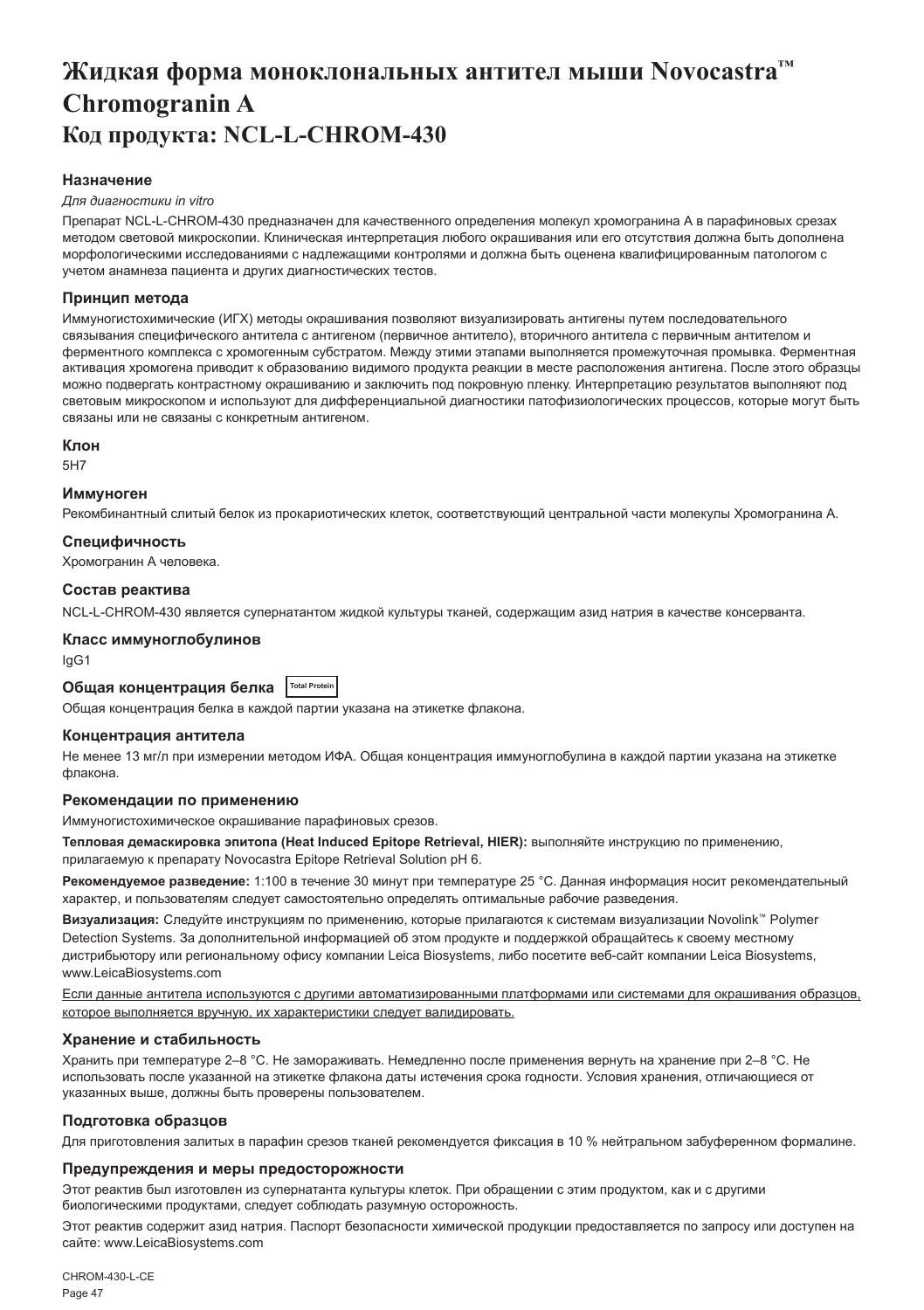По вопросам утилизации любых возможно токсических компонентов выполняйте требования федеральных, региональных или местных нормативных документов.

С образцами (до и после фиксации) и всеми материалами, которые находятся под их воздействием, следует обращаться как со способными к передаче инфекции и утилизировать, соблюдая соответствующие меры предосторожности.' Никогда не набирайте реактивы в пипетку ртом и не допускайте контакта реактивов и образцов с кожей и слизистыми оболочками. В случае контакта реактивов или образцов с чувствительными зонами промойте их большим количеством воды. Обратитесь за медицинской помощью.

Сводите к минимуму микробное загрязнение реактивов во избежание усиления неспецифического окрашивания. Инкубация при сроках и температурах, отличных от указанных в инструкции, может дать ошибочные результаты. Любые подобные изменения должны быть валидированы пользователем.

#### **Контроль качества**

Различия в методах обработки тканей и технических процедурах, выполняемых в лаборатории пользователя, могут привести к существенной вариабельности результатов, в связи с чем требуется регулярное выполнение внутрилабораторных контролей в дополнение к указанным ниже процедурам.

В качестве контролей следует использовать свежие образцы, полученные при аутопсии, биопсии или хирургических процедурах, фиксированные в формалине, обработанные и как можно скорее залитые в парафин так же, как были обработаны полученные у пациентов образцы.

#### **Положительный контроль ткани**

Применяется для проверки правильности подготовки тканей и методов окрашивания.

В каждый набор условий теста при каждом цикле окрашивания следует включать один срез ткани для положительного контроля.

Для оптимального контроля качества и обнаружения незначительных уровней деградации реактива более подходит ткань со слабым положительным окрашиванием, чем ткань с сильным положительным окрашиванием.<sup>2</sup>

В качестве положительного контроля рекомендуется ткань аппендикса.

При отсутствии положительного окрашивания ткани, использующейся в качестве положительного контроля, результаты, полученные с исследуемыми образцами, считаются недействительными.

## **Отрицательный контроль ткани**

Этот тест необходимо выполнять после положительного контроля ткани для проверки специфичности мечения целевого антигена первичным антителом.

В качестве отрицательного контроля рекомендуется использовать ткани скелетных мышц.

Кроме того, разнообразные типы клеток для отрицательного контроля можно часто найти в большинстве срезов тканей, однако такие препараты должны быть проверены пользователем.

Неспецифическое окрашивание, если оно присутствует, обычно выглядит диффузным. В срезах тканей, избыточно фиксированных формалином, можно также иногда увидеть окрашивание соединительной ткани. Для интерпретации результатов окрашивания используйте интактные клетки. Некротизированные или разрушенные клетки часто окрашиваются неспецифически.<sup>з</sup> Неиммунное связывание белков или продуктов реакции с субстратом может привести к ложноположительным результатам. Такие же результаты могут быть связаны с эндогенными ферментами, например псевдопероксидазой (в эритроцитах), эндогенной пероксидазой (цитохром C) или эндогенным биотином (например, в печени, молочной железе, головном мозге или почке) в зависимости от типа использованного иммунного окрашивания. Чтобы отличить активность эндогенных ферментов или неспецифическое связывание ферментов от специфической иммунореактивности, можно выполнить окрашивание дополнительных тканей пациента исключительно хромогенным субстратом или ферментными комплексами (авидин-биотин, стрептавидин, меченый полимер) и хромогенным субстратом соответственно. При наличии специфического окрашивания в отрицательном контроле ткани результаты исследования полученных у пациентов образцов считаются недействительными.

## **Отрицательный контроль реактива**

Используйте неспецифический отрицательный контроль реактива вместо первичного антитела на срезе каждого полученного у пациента образца с целью оценки неспецифического окрашивания и лучшей интерпретации специфического окрашивания в месте расположения антигена.

## **Ткань, полученная у пациента**

Исследуйте образцы взятой у пациента ткани, которые окрашены с помощью NCL-L-CHROM-430, в последнюю очередь. Интенсивность положительного окрашивания следует оценивать с учетом любого неспецифического фонового окрашивания отрицательного контроля реактива. Как и при любом иммуногистохимическом исследовании, отрицательный результат означает необнаружение антигена, но не его отсутствие в исследованных клетках или ткани. При необходимости следует использовать панель антител для выявления ложноотрицательных реакций.

## **Ожидаемые результаты**

## Нормальные ткани

Клон 5H7 выявил белок хромогранин А в цитоплазме клеток нервного и эндокринного происхождения, в том числе в клетках аппендикса, паращитовидной железы, мозга, гипофиза, надпочечника, желудочно-кишечного тракта, простаты и островков поджелудочной железы. (Общее число исследованных нормальных тканей = 106).

## Патологически измененные ткани

Клон 5H7 окрасил в 23/25 случаев нейробластомы, 1/2 случаев почечно-клеточной карциномы, 1/1 случая феохромоцитомы и 1/1 случая атипической карциноидной опухоли вилочковой железы. Окрашивание не наблюдалось в опухолях мозга (0/27), опухолях печени (0/4), опухолях яичников (0/4), опухолях легких (0/4), опухолях кишечника (0/4), опухолях щитовидной железы (0/3), опухолях пищевода (0/2), опухолях желудка (0/2), опухолях мягких тканей (0/2), опухолях молочной железы (0/2), опухолях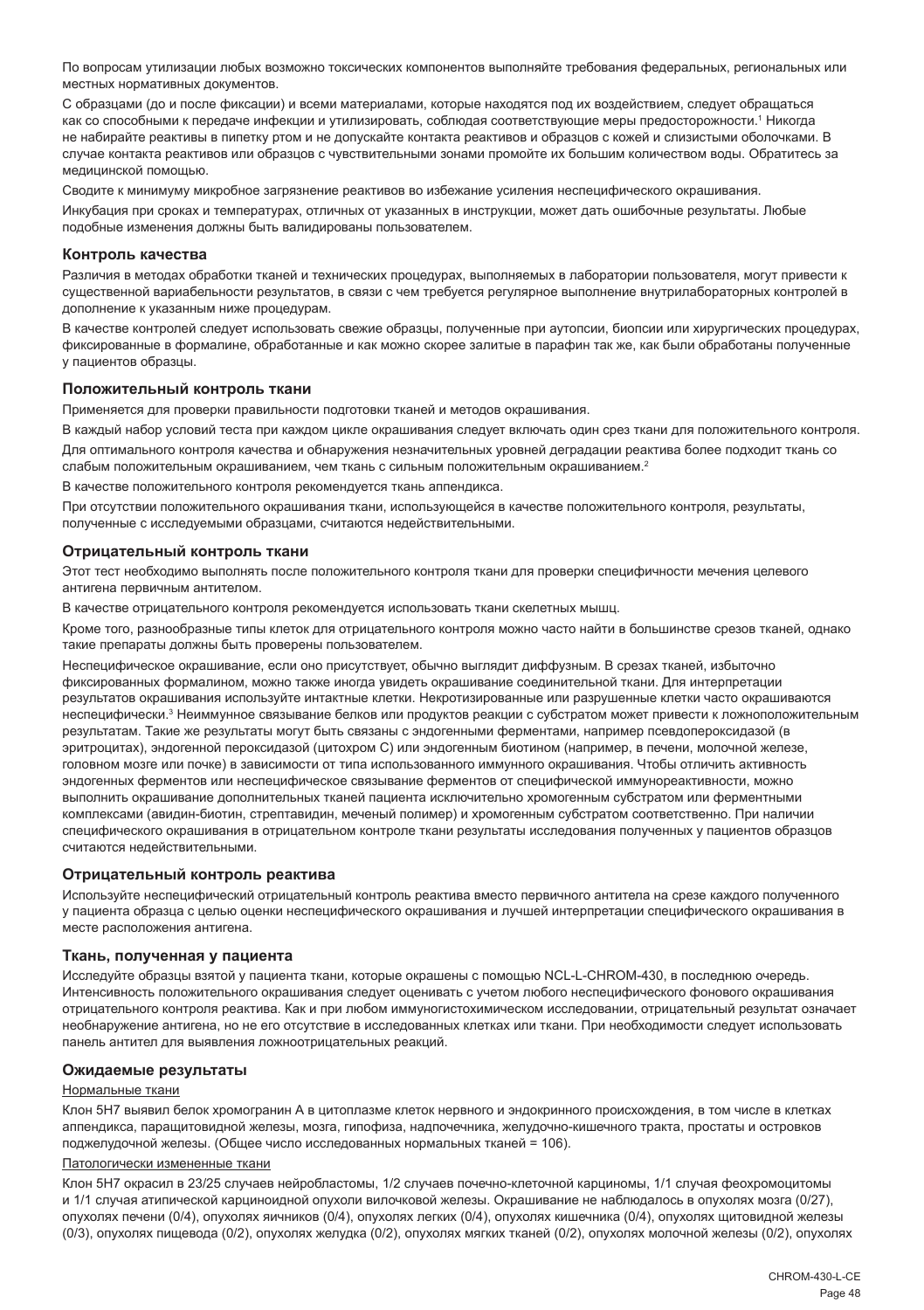языка (0/2), опухолях шейки матки (0/2), семиномах (0/2), метастатических опухолях неизвестного происхождения (0/2), опухолях кожи (0/2) и опухоли гортани (0/1). (Общее число исследованных патологически измененных образцов = 94).

## **NCL-L-CHROM-430 рекомендуется для обнаружения антигена хромогранина А в нормальных и опухолевых тканях в качестве дополнения к обычным гистопатологическим исследованиям с неиммунным гистохимическим окрашиванием.**

## **Общие ограничения**

Иммуногистохимическое исследование является многостадийным диагностическим процессом, требующим специальных навыков в выборе надлежащих реактивов; выборе, фиксации и обработке тканей; приготовлении среза с ИГХ препаратом; интерпретации результатов окрашивания.

Окрашивание тканей зависит от обращения с тканями и их обработкой перед окрашиванием. Неправильные процедуры фиксации, замораживания, оттаивания, промывки, сушки, нагрева, приготовления срезов, а также загрязнение другими тканями или жидкостями могут приводить к артефактам, захвату антител или ложноотрицательным результатам. Противоречивые результаты могут быть обусловлены различиями методов фиксации и заливки препарата или присущей тканям внутренней неравномерностью структуры.<sup>4</sup>

Избыточное или неполное контрастное окрашивание может привести к неправильной интерпретации результатов.

Клиническая интерпретация любого окрашивания или его отсутствия должна быть дополнена морфологическими исследованиями с надлежащими контролями и должна быть оценена квалифицированным патологом с учетом анамнеза пациента и других диагностических тестов.

Изготовленные компанией Leica Biosystems Newcastle Ltd антитела предназначены, как указано выше, для применения на замороженных или залитых в парафин срезах и требуют выполнения конкретных требований по фиксации. Возможна непредвиденная экспрессия антигена, особенно в опухолях. Клиническая интерпретация любого окрашенного среза ткани должна включать морфологический анализ и оценку соответствующих контролей.

## **Литература — общая**

- 1. National Committee for Clinical Laboratory Standards (NCCLS). Protection of laboratory workers from infectious diseases transmitted by blood and tissue; proposed guideline. Villanova, P.A. 1991; 7(9). Order code M29-P.
- 2. Battifora H. Diagnostic uses of antibodies to keratins: a review and immunohistochemical comparison of seven monoclonal and three polyclonal antibodies. Progress in Surgical Pathology. 6:1–15. eds. Fenoglio-Preiser C, Wolff CM, Rilke F. Field & Wood, Inc., Philadelphia.
- 3. Nadji M, Morales AR. Immunoperoxidase, part I: the techniques and pitfalls. Laboratory Medicine. 1983; 14:767.
- 4. Omata M, Liew CT, Ashcavai M, Peters RL. Nonimmunologic binding of horseradish peroxidase to hepatitis B surface antigen: a possible source of error in immunohistochemistry. American Journal of Clinical Pathology. 1980; 73:626.
- 5. Khandeparker S.G.S, Deshmukh S.D, Naik A.M, et al. Primary congenital sacrococcygeal neuroblastoma: A case report with immunohistochemical study and review of literature. Journal of Pediatric Neurosciences. 2013; 8(3): 239-242.
- 6. Marcu M, Radu E, Sajin M. Neuroendocrine differentiation in prostate adenocarcinoma biopsies and its correlation to histological grading. Current Health Sciences Journal. 2010; 32: 37-42.
- 7. Ferrari L, Seregni E, Bajetta E, et al. The biological characteristics of chromogranin A and its role as a circulating marker in neuroendocrine tumours. Anticancer Research. 1999; 19: 3415-3428.

## **Дополнения к предыдущему выпуску**

Не применимо.

# **Дата выпуска**

07 Ноябрь 2018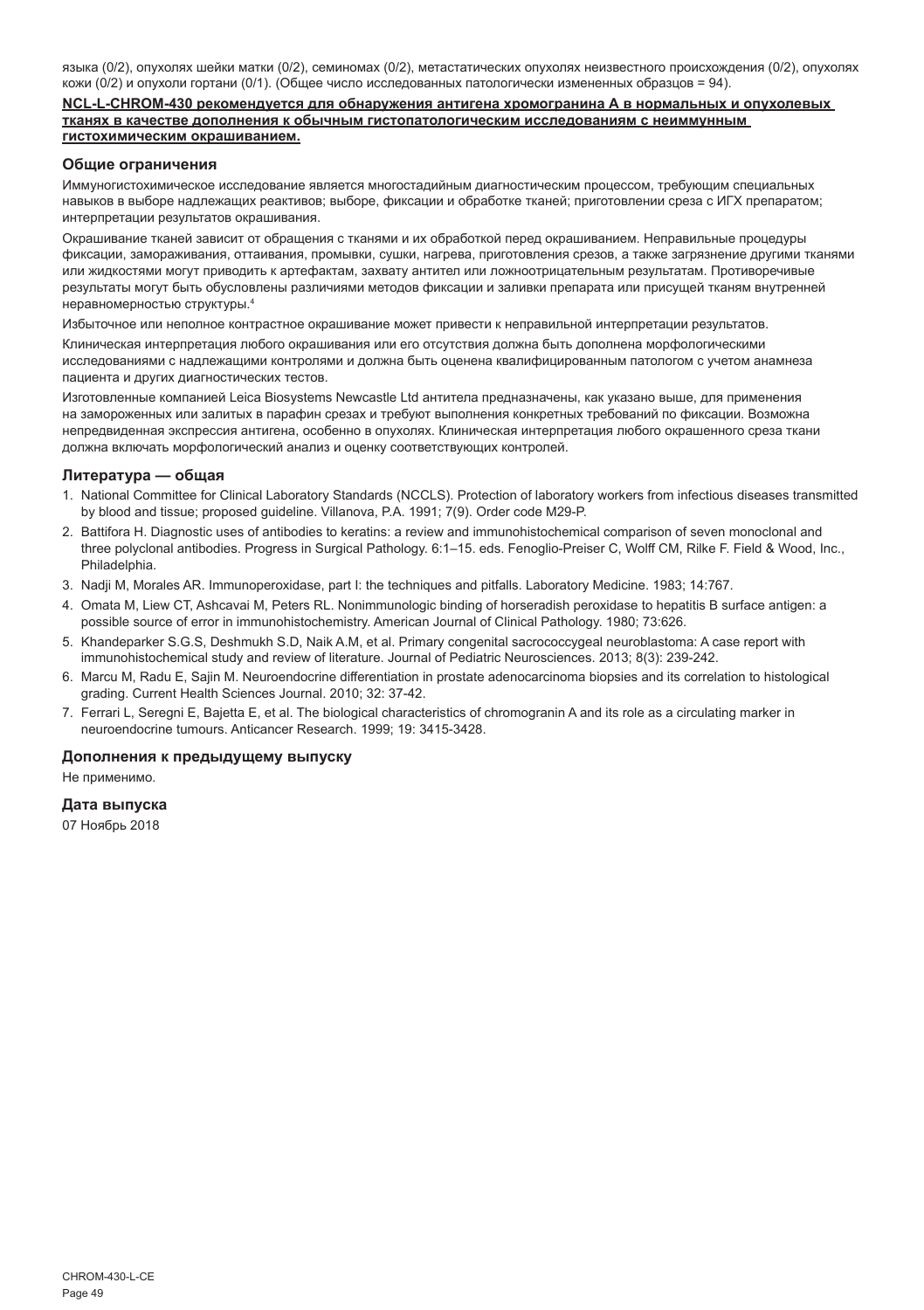# <span id="page-50-0"></span>**Płynne mysie przeciwciało monoklonalne Novocastra™ Chromogranin A Kod produktu: NCL-L-CHROM-430**

# **Przeznaczenie**

### *Do diagnostyki in vitro.*

Preparat NCL-L-CHROM-430 jest przeznaczony do jakościowej identyfikacji za pomocą mikroskopii świetlnej cząsteczek chromograniny A w skrawkach parafinowych. Kliniczną interpretację barwienia lub jego braku należy uzupełnić badaniami morfologicznymi oraz odpowiednimi kontrolami. Ocenę powinien przeprowadzić wykwalifikowany patolog w kontekście historii choroby pacjenta oraz innych badań diagnostycznych.

## **Zasady postepowania**

Metody barwienia immunohistochemicznego (IHC) umożliwiają wizualizację antygenów dzięki zastosowaniu – po kolei – swoistego przeciwciała przeciwko antygenowi (przeciwciała pierwszorzędowego), przeciwciała drugorzędowego przeciwko przeciwciału pierwszorzędowemu i kompleksu enzymu z substratem chromogennym z etapami przemywania. Aktywacja enzymatyczna chromogenu prowadzi do wytworzenia widocznego produktu reakcji w miejscu antygenu. Następnie można wykonać barwienie kontrastowe próbki i zakryć ją szkiełkiem nakrywkowym. Wyniki są interpretowane przy użyciu mikroskopu świetlnego i pomagają w diagnostyce różnicowej procesów patofizjologicznych, które mogą mieć związek z określonym antygenem.

## **Klon**

5H7

# **Immunogen**

Prokariotyczne rekombinowane białko fuzyjne odpowiadające centralnemu odcinkowi cząsteczki chromograniny A.

## **Swoistość**

Ludzka chromogranina A.

## **Skład odczynnika**

NCL-L-CHROM-430 jest płynnym supernatantem hodowli tkankowej zakonserwowanym azydkiem sodu.

# **Klasa Ig**

IgG1

| Całkowite stężenia białka <b>Total Protein</b> |  |  |
|------------------------------------------------|--|--|
|------------------------------------------------|--|--|

Całkowite stężenie białka w danej serii podano na etykiecie fiolki.

# **Stężenie przeciwciał**

Większe lub równe 13 mg/L oznaczone za pomocą testu ELISA. Stężenie lg w danej serii podano na etykiecie fiolki.

# **Zalecenia dotyczące stosowania**

Badanie immunohistochemiczne skrawków zatopionych w parafinie.

**Cieplne odmaskowywanie epitopu (HIER):** Należy postępować zgodnie z instrukcją stosowania załączoną do roztworu Novocastra Epitope Retrieval Solution pH 6.

**Sugerowane rozcieńczenie:** 1:100 przez 30 minut w temperaturze 25°C. Te informacje stanowią jedynie wskazówkę – użytkownicy powinni sami określić swoje optymalne rozcieńczenie robocze.

**Wizualizacja:** Należy postępować zgodnie z instrukcją stosowania dołączoną do Novolink™ Polymer Detection Systems. W celu uzyskania dodatkowych informacji o produkcie lub dalszej pomocy należy skontaktować się z lokalnym dystrybutorem lub regionalnym biurem Leica Biosystems, lub odwiedzić stronę internetową www.LeicaBiosystems.com

Jeżeli przeciwciało jest używane jednocześnie z innymi recznymi metodami barwienia lub platformami automatycznymi, należy zweryfikować jego działanie.

## **Przechowywanie i trwałość**

Przechowywać w temperaturze 2°C – 8°C. Nie zamrażać. Niezwłocznie po użyciu ponownie umieścić w temperaturze 2°C – 8°C. Nie używać po upływie daty ważności podanej na etykiecie fiolki. Przechowywanie w warunkach innych od wskazanych powyżej wymaga weryfikacji użytkownika.

# **Przygotowanie próbek**

Zalecanym utrwalaczem jest 10-procentowa obojętna buforowana formalina do zatopionych w parafinie skrawków tkankowych.

## **Ostrzeżenia i środki ostrożności**

Odczynnik został przygotowany z supernatantu hodowli tkankowej. Ponieważ jest to produkt biologiczny, podczas jego używania należy zachować odpowiednie środki ostrożności.

Ten odczynnik zawiera azydek sodu. Karta charakterystyki jest udostępniana na żądanie lub można ją pobrać ze strony www.LeicaBiosystems.com

Wszelkie potencjalnie toksyczne składniki należy utylizować zgodnie z krajowymi lub lokalnymi przepisami.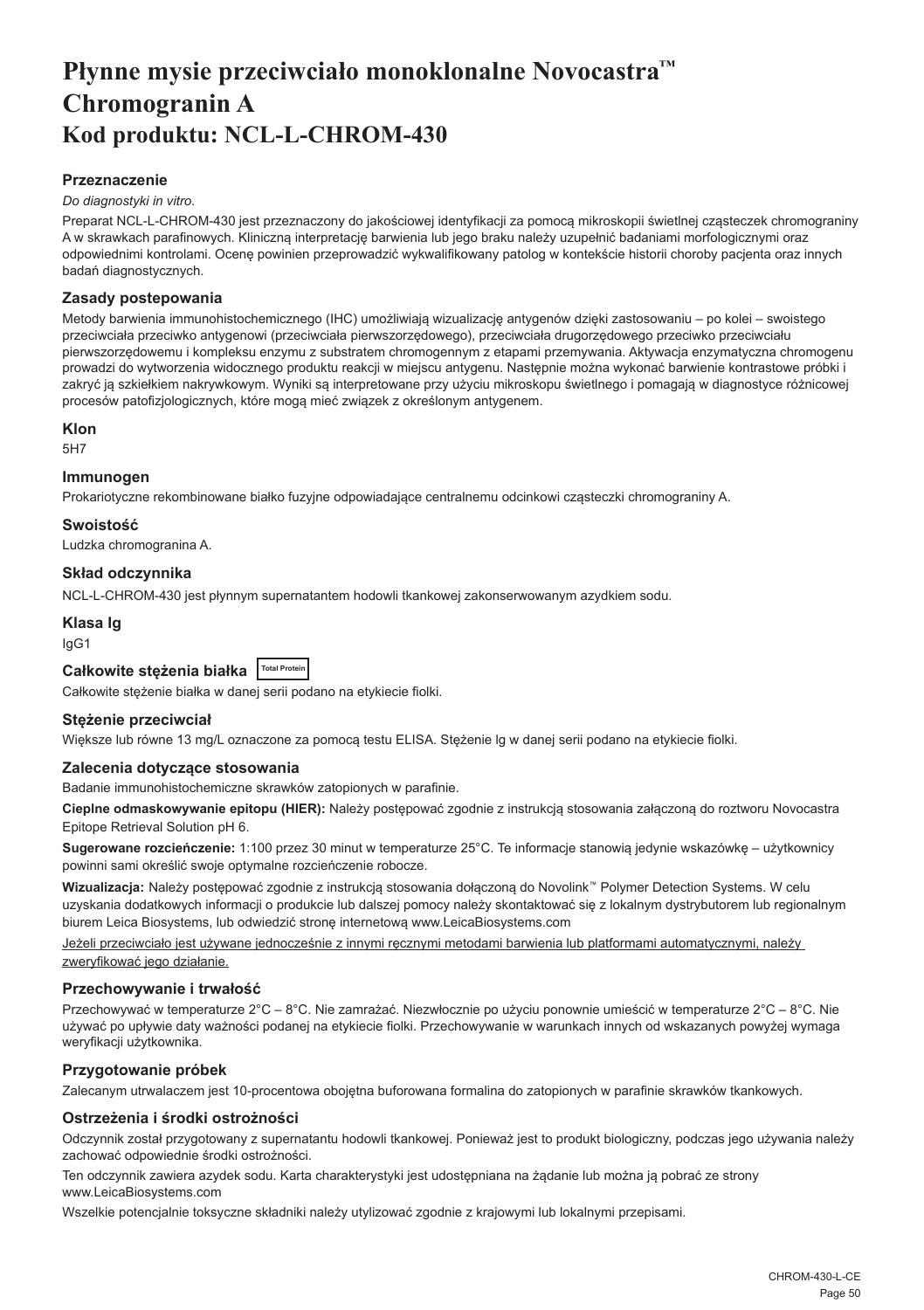Próbki przed i po utrwaleniu oraz wszelkie materiały narażone na kontakt z nimi należy traktować jak materiały potencjalnie zakaźne i należy je utylizować z zachowaniem odpowiednich środków ostrożności.<sup>1</sup> Podczas pobierania pipetą nie wolno zasysać odczynników ustami i należy unikać kontaktu odczynników i preparatów ze skórą oraz błonami śluzowymi. W razie kontaktu odczynników lub próbek ze szczególnie narażonymi miejscami przemyć miejsce kontaktu dużą ilością wody. Należy zasięgnąć porady lekarza.

Chronić odczynniki przed skażeniem drobnoustrojami, ponieważ może ono doprowadzić do zwiększonego barwienia niespecyficznego. Zastosowanie okresów inkubacji i temperatur innych niż podano w instrukcji może spowodować błędne wyniki. Wszelkie zmiany tego typu muszą zostać zweryfikowane przez użytkownika.

# **Kontrola jakości**

Różnice w przetwarzaniu tkanek i procedurach technicznych w laboratorium użytkownika mogą doprowadzić do znacznej zmienności wyników, co oznacza konieczność dodatkowego przeprowadzania regularnych kontroli wewnętrznych.

Kontrole należy przeprowadzać jak najszybciej na świeżych próbkach z autopsji/biopsji/operacji chirurgicznej utrwalonych, przetworzonych i zatopionych w parafinie, taką samą metodą, jaką badane są pobrane tkanki.

# **Tkankowa kontrola pozytywna**

Stosowana w celu wskazania prawidłowo przygotowanych tkanek i prawidłowych technik barwienia.

W każdej serii barwienia każdy zestaw warunków testowych powinien uwzględniać jedną tkankową kontrolę pozytywną.

Do optymalnej kontroli jakości i do wykrywania niewielkich poziomów degradacji odczynników bardziej nadaje się tkanka o słabym barwieniu pozytywnym niż tkanka o silnym barwieniu pozytywnym.<sup>2</sup>

Tkankowa kontrola pozytywna powinna obejmować wyrostek robaczkowy.

Jeśli tkankowa kontrola pozytywna nie wykaże odpowiedniego barwienia pozytywnego, wyniki testu przeprowadzonego na próbkach pobranych od pacjenta należy uznać za nieważne.

# **Tkankowa kontrola negatywna**

Należy ją wykonać po tkankowej kontroli pozytywnej, aby sprawdzić swoistość znakowania docelowego antygenu przez przeciwciało pierwszorzędowe.

Tkankowa kontrola negatywna powinna obejmować mięśnie szkieletowe.

Ewentualnie tkankowa kontrola negatywna może obejmować różne typy komórek obecne w większości skrawków tkankowych, jednak powinno to zostać zweryfikowane przez użytkownika.

Barwienie niespecyficzne, jeżeli jest obecne, zwykle ma charakter rozproszony. Na skrawkach wykonanych z materiału tkankowego nadmiernie utrwalonego w formalinie można również zaobserwować sporadyczne barwienie tkanki łącznej. Do interpretacji wyników barwienia należy używać nieuszkodzonych komórek. Komórki martwicze lub zdegenerowane często powodują barwienie niespecyficzne.<sup>3</sup>Wyniki fałszywie pozytywne mogą pojawić się w następstwie nieimmunologicznego wiązania białek lub występowania produktów reakcji substratów. Mogą być również spowodowane przez endogenne enzymy, takie jak pseudoperoksydaza (erytrocyty), endogenna peroksydaza (cytochrom C) lub endogenna biotyna (np. wątroba, piersi, mózg, nerki), w zależności od zastosowanego barwnika immunohistochemicznego. Aby odróżnić endogenną aktywność enzymatyczną lub niespecyficzne wiązanie enzymów od swoistej immunoreaktywności, dodatkowe tkanki pacjenta mogą być barwione wyłącznie substratem chromogenem lub kompleksem enzymatycznym (awidyna-biotyna, streptawidyna, znakowany polimer) i substratem-chromogenem. Jeśli w trakcie tkankowej kontroli negatywnej nastąpi barwienie specyficzne, wyniki testu przeprowadzonego na próbkach pobranych od pacjenta należy uznać za nieważne.

# **Negatywna kontrola odczynnika**

Aby przeprowadzić ocenę barwienia niespecyficznego oraz umożliwić lepszą interpretację barwienia specyficznego na każdym skrawku z próbki pobranej od pacjenta należy przeprowadzić nieswoistą kontrolę negatywną odczynnika w miejscu wiązania przeciwciała pierwszorzędowego.

# **Tkanka pacjenta**

Próbki pobrane od pacjenta barwione NCL-L-CHROM-430 należy badać jako ostatnie. Intensywność barwienia pozytywnego należy oceniać w kontekście ewentualnego barwienia niespecyficznego tła w negatywnej kontroli odczynnika. Tak jak we wszystkich innych badaniach immunohistochemicznych wynik ujemny oznacza, że antygen nie został wykryty, co jednak nie oznacza, że jest on nieobecny w badanych komórkach/tkankach. W razie konieczności do identyfikacji reakcji fałszywie negatywnych należy wykorzystać panel przeciwciał.

# **Oczekiwane wyniki**

# Tkanki prawidłowe

Klon 5H7 wykrył białko chromograniny A w cytoplazmie komórek tkanek neuronalnych i endokrynnych, w tym w wyrostku robaczkowym, gruczole przytarczycznym, mózgu, przysadce mózgowej, nadnerczu, przewodzie pokarmowym, prostacie oraz wysepkach trzustkowych. (Łączna liczba ocenionych prawidłowych przypadków = 106).

# Tkanki nieprawidłowe

Klon 5H7 wybarwił 23/25 nerwiaków zarodkowych, 1/2 raka nerkowokomórkowego, 1/1 guza chromochłonnego i 1/1 atypowego rakowiaka grasicy. Nie stwierdzono barwienia w przypadku guzów mózgu (0/27), guzów wątroby (0/4), guzów jajnika (0/4), guzów płuc (0/4), guzów jelit (0/4), guzów tarczycy (0/3), guzów przełyku (0/2), guzów żołądka (0/2), guzów tkanek miękkich (0/2), guzów sutka (0/2), guzów języka (0/2), guzów szyjki macicy (0/2), nasieniaków (0/2), guzów przerzutowych nieznanego pochodzenia (0/2), nowotworów skóry (0/2) i guza krtani (0/1). (Łączna liczba ocenionych nieprawidłowych przypadków = 94).

**Zaleca się stosowanie NCL-L-CHROM-430 do wykrywania antygenu chromograniny A w tkankach prawidłowych i nowotworowych, jako uzupełnienie konwencjonalnego badania histopatologicznego opartego na nieimmunologicznym barwieniu histologicznym**.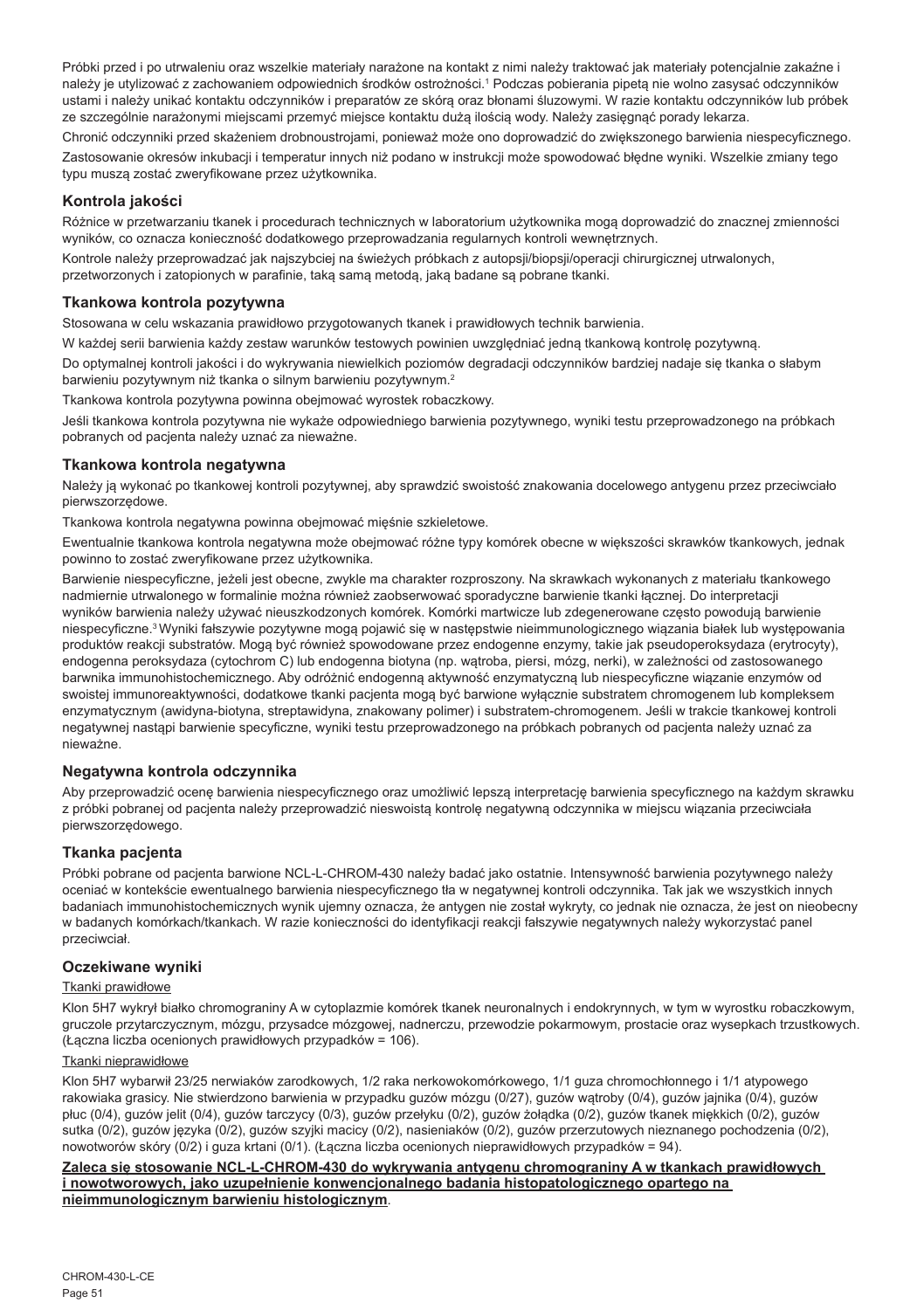# **Ograniczenia ogólne**

Badanie immunohistochemiczne to wieloetapowy proces diagnostyczny, który wymaga specjalistycznego szkolenia w zakresie doboru odpowiednich odczynników i tkanek, utrwalania i przetwarzania tkanek, przygotowywania preparatów immunohistochemicznych oraz interpretacji wyników barwienia.

Barwienie tkanek zależy od postępowania z tkanką i jej przetwarzania przed barwieniem. Nieprawidłowe utrwalanie, zamrażanie, rozmrażanie, przemywanie, suszenie, podgrzewanie, ścinanie skrawków lub skażenie innymi tkankami lub płynami może powodować artefakty, zatrzymywanie przeciwciał lub wyniki fałszywie negatywne. Niespójność wyników może być spowodowana zastosowaniem różnych metod utrwalania i zatapiania lub przez nieprawidłowości samego materiału tkankowego.<sup>4</sup>

Nadmierne lub niepełne barwienie ujemne może pogarszać interpretację wyników.

Kliniczną interpretację barwienia lub jego braku należy uzupełnić badaniami morfologicznymi oraz odpowiednimi kontrolami. Ocenę powinien przeprowadzić wykwalifikowany patolog w kontekście historii choroby pacjenta oraz innych badań diagnostycznych.

Przeciwciała firmy Leica Biosystems Newcastle Ltd są przeznaczone do badania skrawków zamrożonych lub zatopionych w parafinie, które utrwalono zgodnie z określonymi wymogami. Może wystąpić nieoczekiwana ekspresja antygenu, szczególnie w przypadku nowotworów. Interpretacja kliniczna wybarwionych skrawków musi obejmować analizę morfologiczną oraz ocenę przeprowadzoną w ramach odpowiednich kontroli.

# **Piśmiennictwo - ogólne.**

- 1. National Committee for Clinical Laboratory Standards (NCCLS). Protection of laboratory workers from infectious diseases transmitted by blood and tissue; proposed guideline. Villanova, P.A. 1991; 7(9). Order code M29-P.
- 2. Battifora H. Diagnostic uses of antibodies to keratins: a review and immunohistochemical comparison of seven monoclonal and three polyclonal antibodies. Progress in Surgical Pathology. 6:1–15. eds. Fenoglio-Preiser C, Wolff CM, Rilke F. Field & Wood, Inc., Philadelphia.
- 3. Nadji M, Morales AR. Immunoperoxidase, part I: the techniques and pitfalls. Laboratory Medicine. 1983; 14:767.
- 4. Omata M, Liew CT, Ashcavai M, Peters RL. Nonimmunologic binding of horseradish peroxidase to hepatitis B surface antigen: a possible source of error in immunohistochemistry. American Journal of Clinical Pathology. 1980; 73:626.
- 5. Khandeparker S.G.S, Deshmukh S.D, Naik A.M, et al. Primary congenital sacrococcygeal neuroblastoma: A case report with immunohistochemical study and review of literature. Journal of Pediatric Neurosciences. 2013; 8(3): 239-242.
- 6. Marcu M, Radu E, Sajin M. Neuroendocrine differentiation in prostate adenocarcinoma biopsies and its correlation to histological grading. Current Health Sciences Journal. 2010; 32: 37-42.
- 7. Ferrari L, Seregni E, Bajetta E, et al. The biological characteristics of chromogranin A and its role as a circulating marker in neuroendocrine tumours. Anticancer Research. 1999; 19: 3415-3428.

# **Zmiany wprowadzone do poprzedniego wydania**

Nie dotyczy.

# **Data publikacji**

07 listopada 2018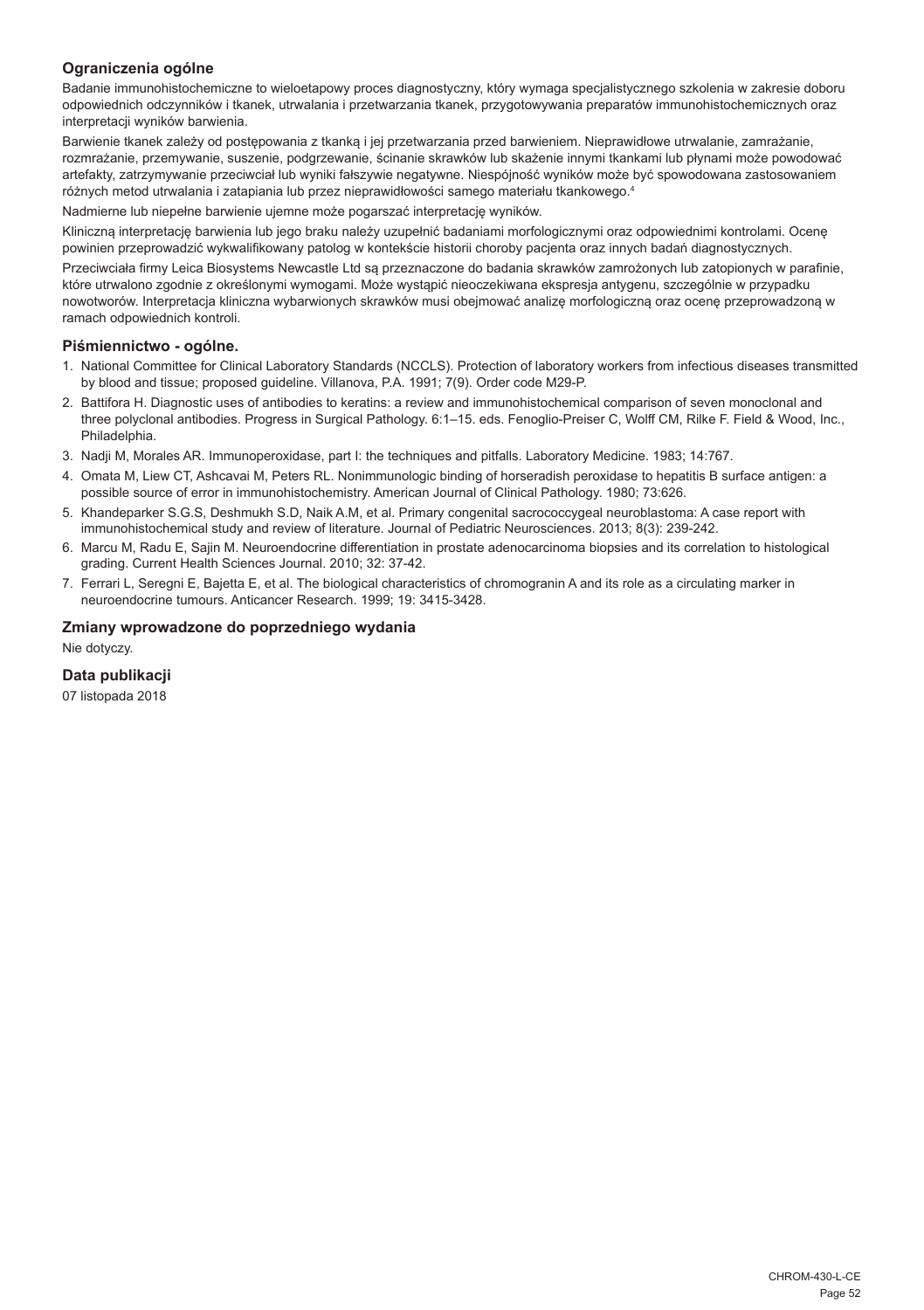# <span id="page-53-0"></span>**Tekoče mišje monoklonsko protitelo Novocastra™ Chromogranin A Koda izdelka: NCL-L-CHROM-430**

# **Predvidena uporaba**

## *Za diagnostično uporabo in vitro.*

Izdelek NCL-L-CHROM-430 je namenjen za kvalitativno identifikacijo molekul kromogranina A v parafinskih rezinah s pomočjo svetlobne mikroskopije. Klinično razlago obarvanja ali odsotnosti le-tega morajo dopolnjevati morfološke študije ustreznih kontrolnih vzorcev, ki jih v okviru klinične anamneze bolnika in drugih diagnostičnih testov oceni usposobljen patolog.

# **Načelo postopka**

Imunohistokemijske (IHC) tehnike barvanja omogočajo vizualizacijo antigenov z izvajanjem zaporednega nanosa - z vmesnimi koraki izpiranja - specifičnega protitelesa na antigen (primarno protitelo), sekundarnega protitelesa na primarno protitelo in encimskega kompleksa s kromogenim substratom. Encimska aktivacija kromogena povzroči vidno reakcijo izdelka na mestu antigena. Tak vzorec lahko nato nasprotno barvamo in pokrijemo s krovnim stekelcem. Rezultate nato obdelamo s pomočjo svetlobnega mikroskopa in jih uporabimo pri diferencialni diagnozi patološko-fizioloških procesov, ki so morda povezani z določenim antigenom ali pa tudi ne.

## **Klon**

5H7

# **Imunogen**

Prokarinotski rekombinantni fuzijski protein, ki ustreza osrednjemu delu molekule kromogranina A.

## **Specifičnost**

Humani kromogranin A.

# **Sestava reagenta**

NCL-L-CHROM-430 je tekočinski supernatant kulture tkiva in vsebuje natrijev azid kot konzervans.

# **Razred Ig**

IgG1

# **Skupna koncentracija beljakovin Total Protein**

Skupna koncentracija beljakovin v določeni seriji je navedena na oznaki na viali.

## **Koncentracija protiteles**

Višja ali enaka 13 mg/l, določena s testom ELISA. Glejte oznako na viali za koncentracijo Ig določene serije.

# **Priporočila za uporabo**

Imunohistokemija parafinskih rezin.

**Toplotno pridobivanje epitopa (HIER):** Upoštevajte navodila za uporabo raztopine za pridobivanje epitopov Novocastra Epitope Retrieval Solution pH 6.

**Predlagano redčenje:** 1 : 100, 30 minut pri 25 °C. To so samo smernice; uporabniki naj poiščejo svoje lastne najbolj učinkovite delovne razredčine.

**Vizualizacija:** Upoštevajte navodila za uporabo sistemov za zaznavanje polimerov Novolink™ Polymer Detection Systems. Za več podatkov o izdelku ali podporo se obrnite na svojega lokalnega distributerja ali regionalno pisarno podjetja Leica Biosystems, lahko pa tudi obiščete spletno mesto podjetja Leica Biosystems na www.LeicaBiosystems.com.

Učinkovitost tega protitelesa je treba validirati, kadar ga uporabljate z drugimi sistemi za ročno barvanje ali avtomatiziranimi okolji.

## **Shranjevanje in stabilnost**

Hraniti pri temperaturi od 2 °C do 8 °C. Ne zamrzujte. Takoj po uporabi ohladite na temperaturo od 2 °C do 8 °C. Ne uporabljajte po datumu izteka roka uporabnosti, ki je naveden na oznaki na viali. Uporabnik naj preveri pogoje shranjevanja, ki se razlikujejo od zgoraj navedenih.

# **Priprava vzorcev**

Priporočena fiksirna raztopina je 10-% formalin v nevtralnem pufru za tkivne rezine, vstavljene v parafin.

# **Opozorila in previdnostni ukrepi**

Vir priprave tega reagenta je supernatant celične kulture. Ker je to biološki izdelek, je treba z njim ravnati z ustrezno skrbnostjo.

Ta reagent vsebuje natrijev azid. Varnostni list je na voljo na zahtevo ali na spletnem mestu www.LeicaBiosystems.com.

Sledite zveznim, državnim ali lokalnim predpisom za odstranjevanje katerih koli morebitno strupenih sestavin.

Z vzorci, pred fiksiranjem in po njem, in vsemi materiali, s katerimi so prišli v stik, morate rokovati, kot da bi lahko prenašali okužbe, in pri njihovem odstranjevanju slediti ustreznim previdnostnim ukrepom.1 Nikoli ne pipetirajte reagentov skozi usta; pazite, da reagenti in vzorci ne pridejo v stik s kožo in sluznicami. Če reagenti ali vzorci pridejo v stik z občutljivimi deli, jih izperite z obilo vode. Poiščite zdravniško pomoč. Pazite, da ne pride do mikrobne okužbe reagentov, saj lahko povzroči nespecifično barvanje.

Če uporabite čas ali temperature inkubacije, ki se razlikujejo od navedenih, lahko pridobite napačne rezultate. Uporabnik mora validirati morebitne spremembe.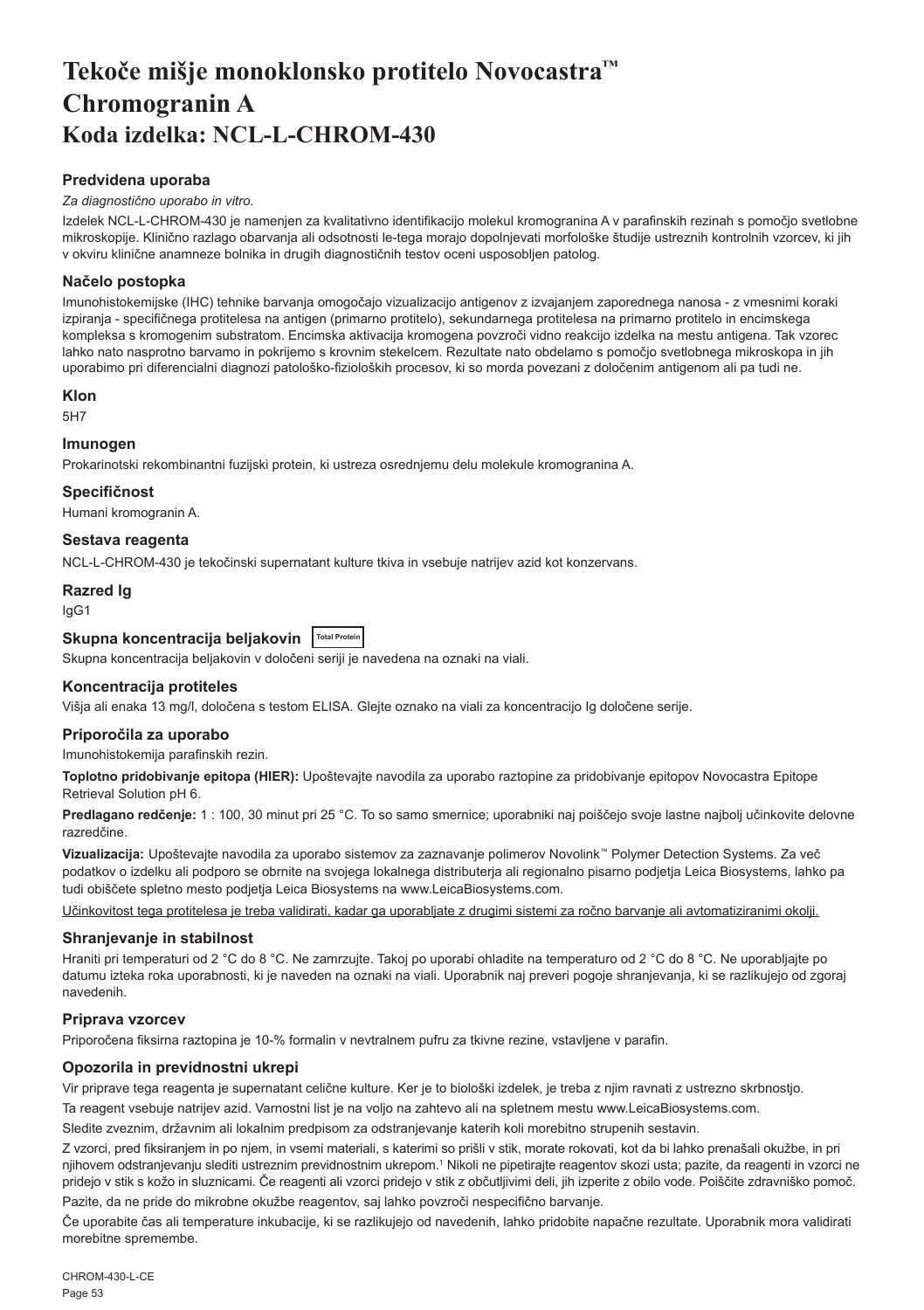# **Kontrola kakovosti**

Razlike pri obdelavi tkiva in tehničnih postopkih v laboratoriju uporabnika lahko vodijo do precejšnje variabilnosti rezultatov, kar zahteva redne interne kontrole učinkovitosti poleg spodaj navedenih postopkov.

Kontrolni vzorci morajo biti sveži vzorci, pridobljeni z obdukcijo/biopsijo/kirurškim posegom, fiksirani s formalinom, obdelani in shranjeni v parafinskem vosku kakor hitro je mogoče ter na isti način, kot vzorci bolnikov.

# **Pozitivni kontrolni vzorci tkiva**

Uporabite jih za opredelitev pravilno pripravljenih tkiv in ustreznih tehnik barvanja.

Pri vsakem postopku barvanja morate vsakemu sklopu preizkusnih pogojev dodati en pozitiven kontrolni vzorec tkiva.

Za kar najboljšo kontrolo kakovosti in boljše zaznavanje manjših stopenj razkroja reagenta je bolj primerno uporabiti tkivo s šibkim pozitivnim obarvanjem kot tkivo z močnim pozitivnim obarvanjem.<sup>2</sup>

Za pozitivni kontrolni vzorec tkiva priporočamo slepič.

Če pozitivni kontrolni vzorci tkiva ne pokažejo pozitivnega obarvanja, morate rezultate preizkusnih vzorcev zavreči kot neveljavne.

# **Negativni kontrolni vzorci tkiva**

Pregledati jih morate po pregledu pozitivnih kontrolnih vzorcev tkiva, da preverite specifičnost oznake ciljnega antigena glede na primarno protitelo.

Za negativno kontrolo tkiva priporočamo tkivo skeletnih mišic.

Drugače pa se kot negativni kontrolni vzorci pogosto uporablja vrsta različnih celic, ki so prisotne v večini rezin tkiv, vendar pa mora tako uporabo preveriti uporabnik.

Nespecifično barvanje, če je prisotno, je običajno razpršeno. Opazite lahko tudi posamično obarvanje vezivnega tkiva v rezinah tkiv, kot posledica premočnega fiksiranja s formalinom. Za razlago rezultatov obarvanja uporabite nespremenjene celice. Obarvanje nekrotičnih ali degeneriranih celic je pogosto nespecifično.<sup>3</sup> Lažno pozitivni rezultati se lahko pojavijo zaradi ne-imunološke vezave proteinov ali produktov reakcije substrata. Povzročijo jih lahko tudi endogeni encimi, kot so psevdoperoksidaza (eritrociti), endogena peroksidaza (citokromni C) ali endogeni biotin (npr. jetra, dojke, možgani, ledvice), odvisno od vrste uporabljenega imunskega barvila. Za razlikovanje med endogensko aktivnostjo encimov ali nespecifično vezavo encimov zaradi specifične imunske reaktivnosti, lahko barvate dodatna tkiva bolnika izključno ali s kromogenskim substratom ali encimskimi kompleksi (avidin-biotin, streptavidin, označeni polimer) in kromogenskim substratom. Če pride do specifičnega obarvanja negativnih kontrolnih vzorcev tkiva, morate rezultate vzorcev bolnika zavreči kot neveljavne.

# **Negativni kontrolni reagent**

Za oceno nespecifičnega barvanja in boljšo razlago specifičnega obarvanja na antigenskem mestu uporabite nespecifični negativni kontrolni reagent namesto primarnega protitelesa z eno rezino vsakega vzorca bolnika.

## **Bolnikovo tkivo**

Nazadnje preglejte bolnikove vzorce, obarvane z izdelkom NCL-L-CHROM-430. Intenzivnost pozitivnega obarvanja ocenite v okviru morebitnega nespecifičnega obarvanja ozadja z negativnim kontrolnim reagentom. Tako kot pri vseh imunohistokemijskih preizkusih negativen rezultat pomeni, da antigen ni bil zaznan, ne pa odsotnosti antigena v testiranih celicah/tkivih. Po potrebi uporabite nabor protiteles za opredelitev napačnih negativnih reakcij.

# **Pričakovani rezultati**

## Normalna tkiva

Klon 5H7 je zaznal kromogranin A v citoplazmi celic živčnega in endokrinega izvora, vključno s slepičem, obščitnico, malimi možgani, hipofizo, nadledvično žlezo, prebavili, prostato in otočki trebušne slinavke. (Skupno število ocenjenih normalnih primerov = 106).

## Nenormalna tkiva

Klon 5H7 je obarval 23/25 nevroblastomov, 1/2 karcinomov ledvičnih celic, 1/1 feokromocitoma in 1/1 atipičnega karcinoida priželjca. Obarvanja niso opazili pri možganskih tumorijh (0/27), jetrnih tumorjih (0/4), tumorjih jajčnikov (0/4), pljučnih tumorjih (0/4), črevesnih tumorjih (0/4), tumorjih ščitnice (0/3), tumorjih požiralnika (0/2), tumorjih želodca (0/2), tumorjih mehih tkiv (0/2), tumorjih dojk (0/2), tumorjih jezika (0/2), tumorjih materničnega vratu (0/2), seminomih (0/2), metastatskih tumorjih neznanega izvora (0/2), kožnih tumorjih (0/2) in tumorju grla (0/1). (Skupno število ocenjenih anomalnih primerov = 94).

## **Izdelek Chromogranin NCL-L-CHROM-430 se priporoča za zaznavanje antigena kromogranin A v normalnih in neoplastičnih tkivih kot dodatna analiza ob konvencionalni histopatologiji z uporabo neimunskih histokemičnih barvil.**

# **Splošne omejitve**

Imunohistokemija je diagnostični postopek z več koraki, ki zahteva specializirano usposabljanje za izbiro ustreznih reagentov, izbiro, fiksiranje in obdelavo tkiv, pripravo IHC preparata in razlago rezultatov obarvanja.

Obarvanje tkiva je odvisno od rokovanja s tkivom in njegovo obdelavo pred barvanjem. Nepravilno fiksiranje, zamrzovanje, odtajanje, izpiranje, sušenje, segrevanje, rezanje ali okužba z drugimi tkivi ali tekočinami lahko povzroči nastanek artefaktov, lovljenje protitelesa ali lažne negativne rezultate. Nedosledni rezultati so lahko posledica razlik pri metodah fiksiranja in priprave ali pa so del nepravilnosti tkiva samega.4

Prekomerno ali nepopolno kontrastno barvanje lahko neugodno vpliva na pravilno razlago rezultatov.

Klinično razlago obarvanja ali odsotnosti le-tega morajo dopolnjevati morfološke študije ustreznih kontrolnih vzorcev, ki jih v okviru klinične anamneze bolnika in drugih diagnostičnih testov oceni usposobljen patolog.

Protitelesa družbe Leica Biosystems Newcastle Ltd so namenjena uporabi, kot je navedeno, na zamrznjenih ali v parafin vstavljenih rezinah z določenimi zahtevami za fiksiranje. Lahko pride do nepričakovanega izražanja antigena, zlasti pri neoplazmah. Pri klinični razlagi obarvane rezine tkiva morate upoštevati morfološko analizo in oceno ustreznih kontrol.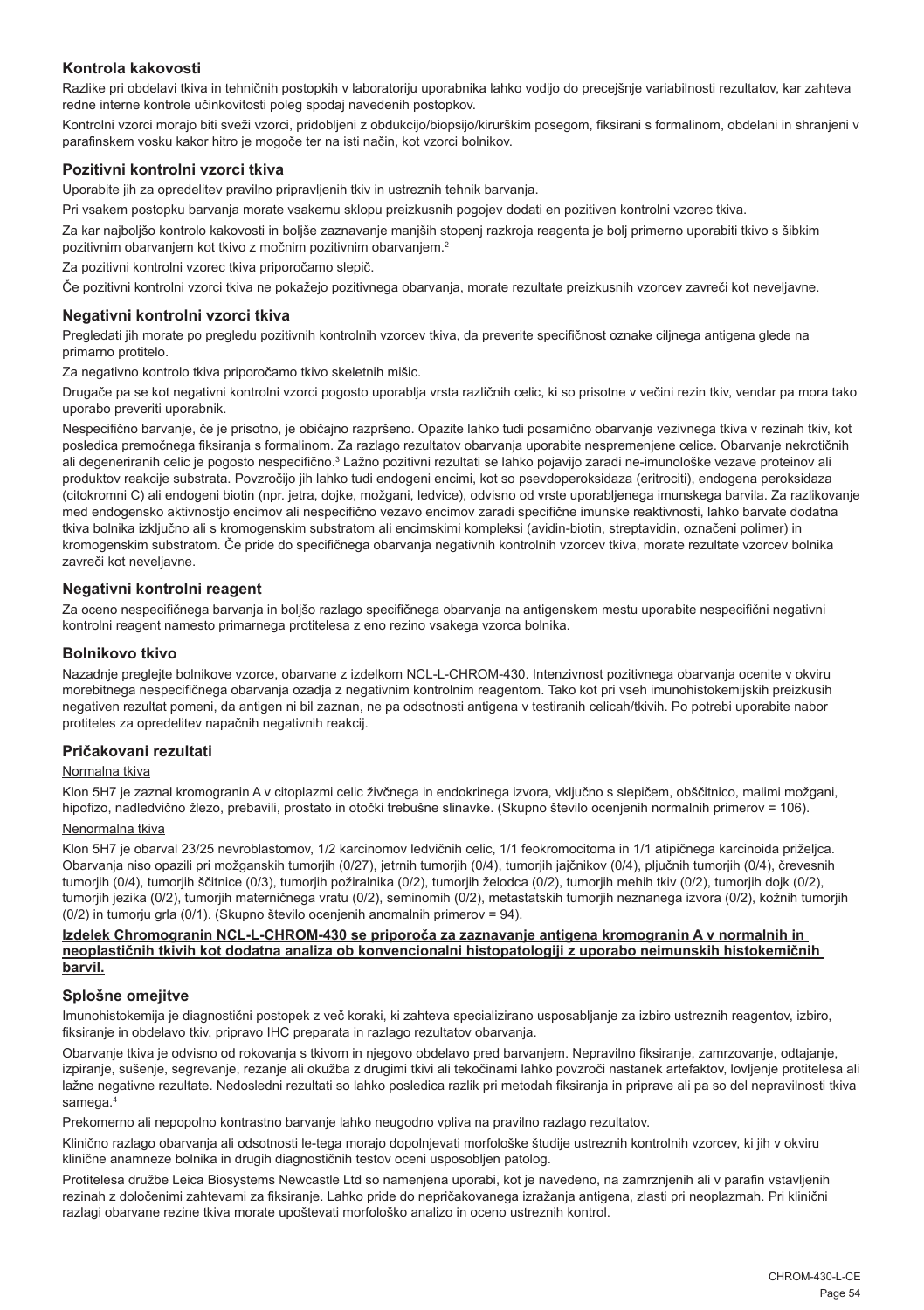# **Splošna literatura**

- 1. National Committee for Clinical Laboratory Standards (NCCLS). Protection of laboratory workers from infectious diseases transmitted by blood and tissue; proposed guideline. Villanova, P.A. 1991; 7(9). Order code M29-P.
- 2. Battifora H. Diagnostic uses of antibodies to keratins: a review and immunohistochemical comparison of seven monoclonal and three polyclonal antibodies. Progress in Surgical Pathology. 6:1–15. eds. Fenoglio-Preiser C, Wolff CM, Rilke F. Field & Wood, Inc., Philadelphia.
- 3. Nadji M, Morales AR. Immunoperoxidase, part I: the techniques and pitfalls. Laboratory Medicine. 1983; 14:767.
- 4. Omata M, Liew CT, Ashcavai M, Peters RL. Nonimmunologic binding of horseradish peroxidase to hepatitis B surface antigen: a possible source of error in immunohistochemistry. American Journal of Clinical Pathology. 1980; 73:626.
- 5. Khandeparker S.G.S, Deshmukh S.D, Naik A.M, et al. Primary congenital sacrococcygeal neuroblastoma: A case report with immunohistochemical study and review of literature. Journal of Pediatric Neurosciences. 2013; 8(3): 239-242.
- 6. Marcu M, Radu E, Sajin M. Neuroendocrine differentiation in prostate adenocarcinoma biopsies and its correlation to histological grading. Current Health Sciences Journal. 2010; 32: 37-42.
- 7. Ferrari L, Seregni E, Bajetta E, et al. The biological characteristics of chromogranin A and its role as a circulating marker in neuroendocrine tumours. Anticancer Research. 1999; 19: 3415-3428.

# **Dodatki in spremembe k prejšnji izdaji**

Navedba smiselno ni potrebna.

# **Datum izdaje**

07 november 2018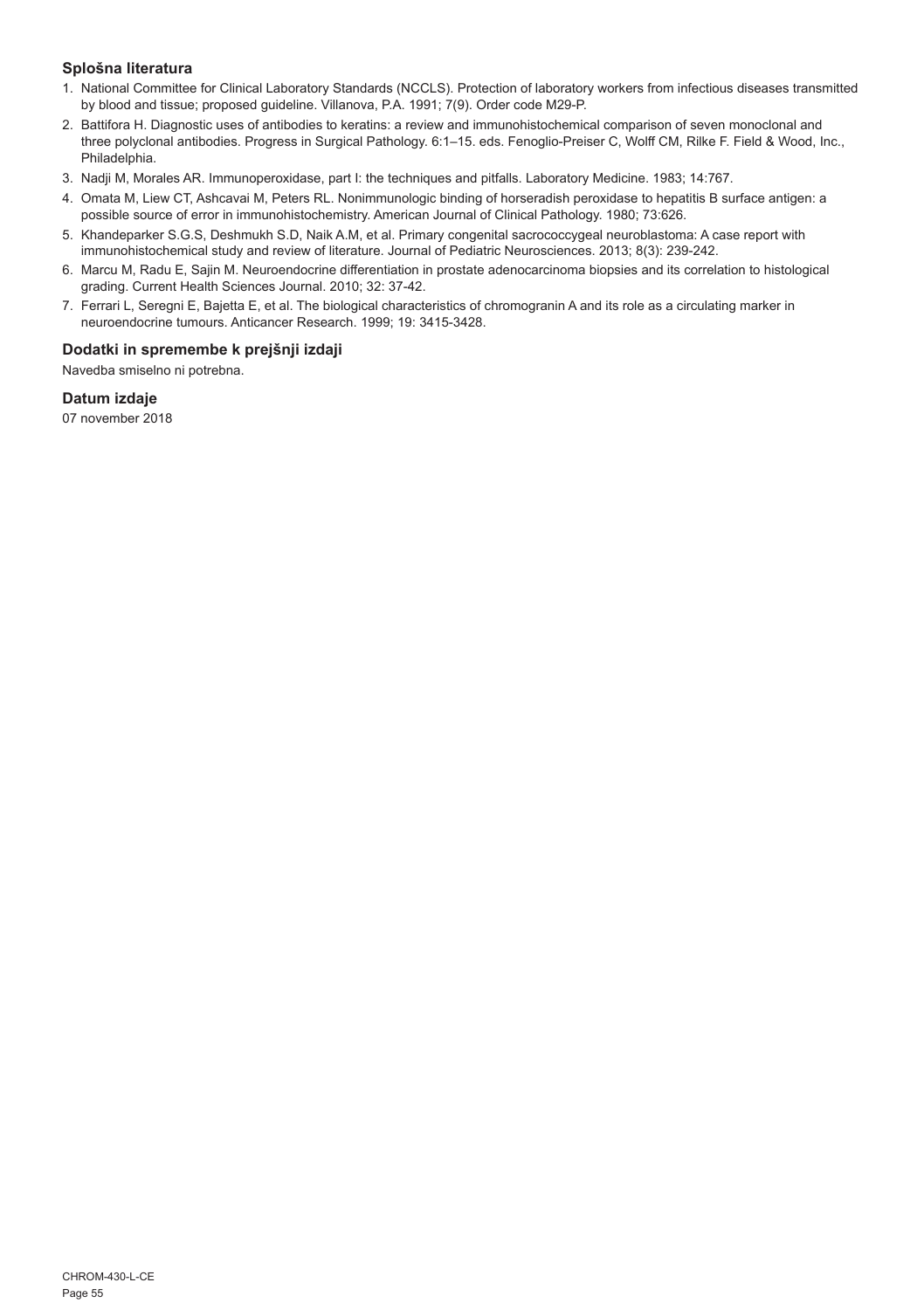# <span id="page-56-0"></span>**Novocastra™ Tekutá myší monoklonální protilátka Chromogranin A Kód výrobku: NCL-L-CHROM-430**

# **Zamýšlené použití**

## *Pro diagnostické použití in vitro.*

NCL-L-CHROM-430 je určen ke kvalitativnímu stanovení molekul chromograninu A světelnou mikroskopií na parafínových řezech. Klinickou interpretaci jakéhokoliv barvení nebo jeho nepřítomnosti je nutné doplnit morfologickým vyšetřením s použitím správných kontrol a zhodnotit je musí kvalifikovaný patolog v kontextu s klinickou anamnézou pacienta a jinými diagnostickými testy.

# **Princip metody**

Imunohistochemické (IHC) barvicí techniky umožňují vizualizaci antigenů pomocí sekvenční aplikace specifické protilátky proti antigenu (primární protilátka), sekundární protilátky proti primární protilátce a enzymového komplexu s chromogenním substrátem s interponovanými omývacími kroky. Enzymatická aktivace chromogenu má za následek viditelnou reakci produktu v místě antigenu. Vzorek pak může být kontrastně nabarven a překryt krycím sklíčkem. Výsledky se interpretují ve světelném mikroskopu; jsou pomůckou v diferenciální diagnostice patofyziologických procesů, které mohou, ale nemusí, souviset s příslušným antigenem.

# **Klon**

5H7

# **Imunogen**

Prokaryotický rekombinantní fúzní protein odpovídající části centrální oblasti molekuly chromograninu A.

# **Specificita**

Lidský chromogranin A.

# **Složení reagencie**

NCL-L-CHROM-430 je tekutý supernatant z tkáňové kultury obsahující jako konzervační prostředek azid sodný.

# **Třída Ig**

IgG1

# **Koncentrace celkového proteinu Total Protein**

Koncentrace celkového proteinu specifická pro šarži je uvedena na štítku na lahvičce.

# **Koncentrace protilátek**

13 mg/l nebo vyšší, stanovená metodou ELISA. Koncentrace imunoglobulinu (Ig) specifická pro šarži je uvedena na štítku na lahvičce.

## **Doporučení k použití**

Imunohistochemické vyšetření na parafínových řezech.

**Teplem indukované odmaskování epitopu (Heat Induced Epitope Retrieval, HIER):** Postupujte podle pokynů k použití k roztoku Novocastra Epitope Retrieval Solution pH 6.

**Doporučené ředění:** 1:100 po dobu 30 minut při 25 °C. Toto doporučení je uvedeno jako vodítko; uživatelé musí stanovit vlastní optimální pracovní ředění.

**Vizualizace:** Postupujte podle návodu k použití k systémům pro detekci polymerů Novolink™ Polymer Detection Systems. Další informace o produktu nebo podporu si vyžádejte od místního distributora nebo regionální kanceláře společnosti Leica Biosystems, nebo alternativně navštivte web společnosti Leica Biosystems, www.LeicaBiosystems.com

Výkon této protilátky je třeba validovat, pokud se používá s jinými systémy pro ruční barvení nebo na automatických platformách.

# **Skladování a stabilita**

Skladujte při teplotě 2–8 °C. Nezmrazujte. Okamžitě po použití vraťte do prostředí s teplotou 2–8 °C. Nepoužívejte po uplynutí data exspirace uvedeného na štítku na lahvičce. Podmínky skladování jiné než výše uvedené musí uživatel validovat.

# **Příprava vzorku**

Fixační roztok doporučený pro řezy tkáně zalité v parafinu je 10% formalín pufrovaný na neutrální pH.

# **Varování a bezpečnostní opatření**

Tato reagencie byla připravena ze supernatantu z buněčné kultury. Protože jde o biologický produkt, je nutno manipulaci s ní věnovat náležitou pozornost.

Tato reagencie obsahuje azid sodný. Bezpečnostní list materiálu je k dispozici na požádání nebo na webu www.LeicaBiosystems.com Údaje o likvidaci jakýchkoli potenciálně toxických komponent prostudujte ve federálních, státních nebo místních nařízeních.

Se vzorky, před fixací i po fixaci, a se všemi materiály jim vystavenými, je nutno zacházet, jako by mohly způsobit přenos infekce, a likvidovat je s náležitými bezpečnostními opatřeními.1 Reagencie nikdy nepipetujte ústy a zabraňte styku reagencií a vzorků s kůží a sliznicemi. Pokud se reagencie nebo vzorky dostanou do kontaktu s citlivými oblastmi, omyjte je velkým množstvím vody. Vyhledejte lékařskou pomoc. Minimalizujte mikrobiální kontaminaci reagencií, mohlo by dojít ke zvýšení výskytu nespecifického barvení.

Inkubační doby nebo teploty jiné než předepsané mohou vést k chybným výsledkům. Všechny takové změny musí být uživatelem validovány.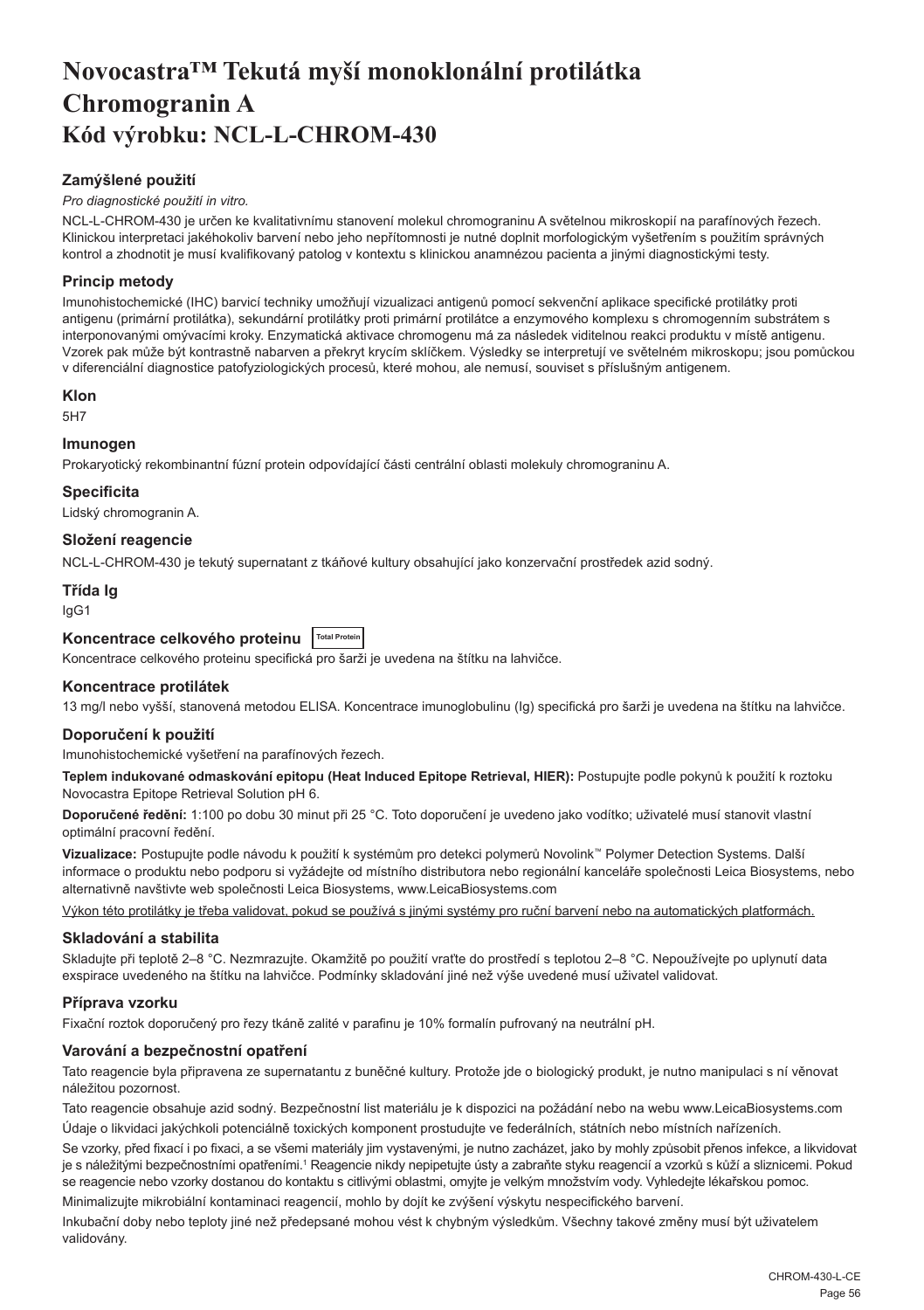# **Kontrola jakosti**

Rozdíly ve zpracování tkání a v technických postupech v laboratoři uživatele mohou způsobit významnou variabilitu výsledků, což vyžaduje kromě níže uvedených postupů i pravidelné provádění kontrol v laboratoři.

Kontroly musí být čerstvé pitevní/bioptické/operační vzorky co nejdříve fixované formalínem, zpracované a zalité do parafínového vosku, stejným způsobem jako vzorek/vzorky pacienta.

## **Pozitivní tkáňová kontrola**

Používá se k průkazu správně připravených tkání a správných barvicích technik.

V každém barvicím cyklu musí být použita jedna pozitivní tkáňová kontrola pro každý soubor testovacích podmínek.

Pro optimální kontrolu jakosti a k detekci menšího stupně degradace reagencie je vhodnější tkáň se slabým pozitivním barvením než tkáň se silným pozitivním barvením.<sup>2</sup>

Doporučená pozitivní tkáňová kontrola je apendix.

Pokud pozitivní tkáňová kontrola nevykazuje pozitivní barvení, musí být výsledky testovaných vzorků považovány za neplatné.

## **Negativní tkáňová kontrola**

Musí být vyšetřena po pozitivní tkáňové kontrole k ověření specificity označení cílového antigenu primární protilátkou.

Doporučená negativní tkáňová kontrola je kosterní sval.

Alternativně často představuje místa negativní kontroly řada různých typů buněk přítomných ve většině tkáňových řezů, to ale musí uživatel validovat.

Nespecifické barvení, je-li přítomno, má obvykle difúzní vzhled. V řezech ze tkání nadměrně fixovaných formalínem může být také zjištěno sporadické barvení pojivové tkáně. K interpretaci výsledků barvení použijte neporušené buňky. Nekrotické nebo degenerované buňky se často barví nespecificky.<sup>3</sup>Falešně pozitivní výsledky mohou být důsledkem neimunologické vazby proteinů nebo produktů reakčního substrátu. Mohou být také způsobeny endogenními enzymy, jako je např. pseudoperoxidáza (erytrocyty), endogenní peroxidáza (cytochrom C) nebo endogenní biotin (např. játra, prs, mozek, ledviny), podle typu použitého imunobarviva. K odlišení aktivity endogenních enzymů či nespecifické vazby enzymů od specifické imunoreaktivity mohou být barveny další tkáně pacienta výlučně chromogenním substrátem, případně enzymovými komplexy (avidin-biotin, streptavidin, značený polymer) a chromogenním substrátem. Pokud dojde v negativní tkáňové kontrole ke specifickému barvení, musí být výsledky vzorků pacienta považovány za neplatné.

# **Negativní reagenční kontrola**

K vyhodnocení nespecifického barvení a umožnění lepší interpretace specifického barvení v místě antigenu použijte na řezu z každého vzorku pacienta nespecifickou negativní reagenční kontrolu místo primární protilátky.

# **Tkáň pacienta**

Nakonec vyšetřete vzorky pacienta barvené pomocí NCL-L-CHROM-430. Intenzita pozitivního barvení musí být zhodnocena v kontextu se vším nespecifickým barvením pozadí u negativní reagenční kontroly. Jako u každého imunohistochemického vyšetření, negativní výsledek znamená, že antigen nebyl zjištěn, nikoli, že antigen není ve vyšetřovaných buňkách/tkáních přítomen. V případě potřeby použijte k identifikaci falešně negativních reakcí panel protilátek.

# **Očekávané výsledky**

# Normální tkáně

Klon 5H7 detekoval protein chromogranin A v cytoplazmě buněk neuronálního a endokrinního původu, včetně buněk apendixu, příštítného tělíska, mozečku, hypofýzy, nadledvin, gastrointestinálního traktu, prostaty a ostrůvkových buněk pankreatu. (Celkový počet normálních vyšetřovaných tkání = 106).

# Abnormální tkáně

Klon 5H7 barvil 23/25 neuroblastomů, 1/2 karcinomů renálních buněk, 1/1 feochromocytomů a 1/1 atypický karcinoid brzlíku. Žádné barvení nebylo pozorováno u nádorů mozku (0/27), nádorů jater (0/4), nádorů vaječníku (0/4), nádorů plic (0/4), nádorů střev (0/4), nádorů štítné žlázy (0/3), nádorů jícnu (0/2), nádorů žaludku (0/2), nádorů měkkých tkání (0/2), nádorů prsu(0/2), nádorů jazyka (0/2), nádorů děložního hrdla (0/2), seminomů (0/2), metastatických nádorů neznámého původu (0/2), nádorů kůže (0/2) a nádorů hrtanu (0/1). (Celkový počet vyšetřených abnormálních tkání = 94).

## **NCL-L-CHROM-430 se doporučuje k detekci antigenu chromograninu A v normálních a neoplastických tkáních, jako doplněk ke konvenční histopatologii s použitím neimunologických histochemických nátěrů.**

## **Obecná omezení**

Imunohistochemické vyšetření je vícekrokový diagnostický proces, který spočívá ve specializovaném školení ve výběru vhodných reagencií; výběru, fixaci a zpracování tkání; přípravě imunohistochemickího sklíčka; a v interpretaci výsledků barvení.

Barvení tkáně závisí na manipulaci s tkání a jejím zpracování před barvením. Nesprávným postupem při fixaci, zmrazení, rozmrazení, omývání, sušení, zahřívání, krájení řezů nebo kontaminací jinými tkáněmi či tekutinami mohou vzniknout artefakty, může dojít k vychytávání protilátek nebo k falešně negativním výsledkům. Nekonzistentní výsledky mohou být důsledkem odchylek ve fixačních metodách a metodách zalití v konzervačním médiu, nebo přirozených odchylek ve tkáni.<sup>4</sup>

Nadměrné nebo nedostatečné kontrastní barvení může narušit správnou interpretaci výsledků.

Klinickou interpretaci jakéhokoliv barvení nebo jeho nepřítomnosti je nutné doplnit morfologickým vyšetřením s použitím správných kontrol a zhodnotit je musí kvalifikovaný patolog v kontextu s klinickou anamnézou pacienta a jinými diagnostickými testy.

Protilátky společnosti Leica Biosystems Newcastle Ltd se používají, jak bylo uvedeno, u zmrazených nebo u parafínových řezů se specifickými požadavky na fixaci. Může dojít k expresi neočekávaných antigenů, zejména u nádorů. Klinická interpretace jakéhokoli barveného tkáňového řezu musí zahrnovat morfologickou analýzu a zhodnocení příslušných kontrol.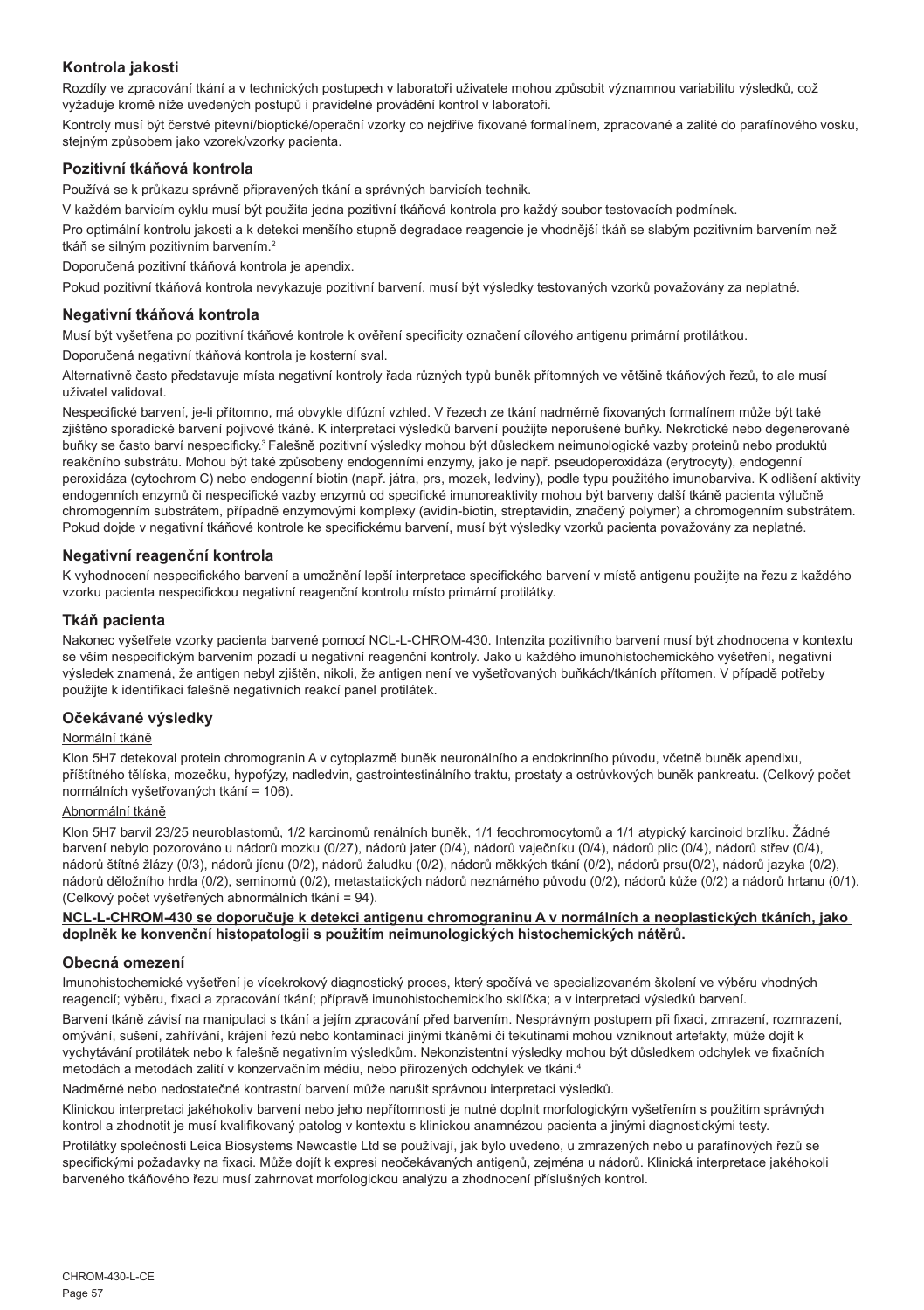# **Literatura - všeobecná**

- 1. National Committee for Clinical Laboratory Standards (NCCLS). Protection of laboratory workers from infectious diseases transmitted by blood and tissue; proposed guideline. Villanova, P.A. 1991; 7(9). Order code M29-P.
- 2. Battifora H. Diagnostic uses of antibodies to keratins: a review and immunohistochemical comparison of seven monoclonal and three polyclonal antibodies. Progress in Surgical Pathology. 6:1–15. eds. Fenoglio-Preiser C, Wolff CM, Rilke F. Field & Wood, Inc., Philadelphia.
- 3. Nadji M, Morales AR. Immunoperoxidase, part I: the techniques and pitfalls. Laboratory Medicine. 1983; 14:767.
- 4. Omata M, Liew CT, Ashcavai M, Peters RL. Nonimmunologic binding of horseradish peroxidase to hepatitis B surface antigen: a possible source of error in immunohistochemistry. American Journal of Clinical Pathology. 1980; 73:626.
- 5. Khandeparker S.G.S, Deshmukh S.D, Naik A.M, et al. Primary congenital sacrococcygeal neuroblastoma: A case report with immunohistochemical study and review of literature. Journal of Pediatric Neurosciences. 2013; 8(3): 239-242.
- 6. Marcu M, Radu E, Sajin M. Neuroendocrine differentiation in prostate adenocarcinoma biopsies and its correlation to histological grading. Current Health Sciences Journal. 2010; 32: 37-42.
- 7. Ferrari L, Seregni E, Bajetta E, et al. The biological characteristics of chromogranin A and its role as a circulating marker in neuroendocrine tumours. Anticancer Research. 1999; 19: 3415-3428.

# **Opravy předchozího vydání**

Nevztahuje se.

# **Datum vydání**

07 listopad 2018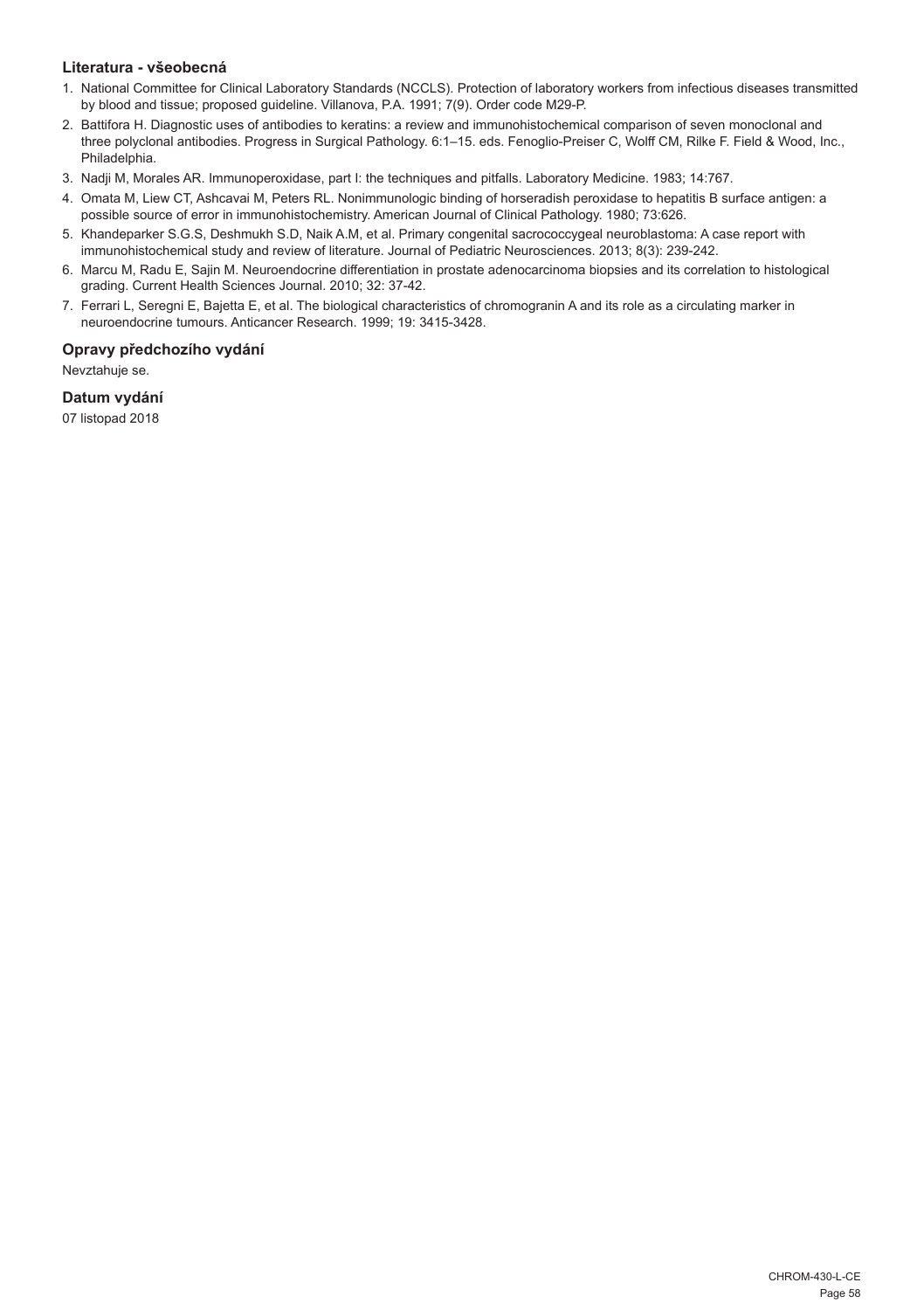# <span id="page-59-0"></span>**Tekutá myšia monoklonálna protilátka Novocastra™ Chromogranin A Kód produktu: NCL-L-CHROM-430**

# **Zamýšľané použitie**

## *Na diagnostické použitie in vitro.*

NCL-L-CHROM-430 slúži na kvalitatívnu identifikáciu molekúl chromogranínu A v parafínových rezoch pomocou svetelnej mikroskopie. Klinická interpretácia akéhokoľvek farbenia alebo jeho absencie musí byť kombinovaná s morfologickými vyšetreniami za použitia zodpovedajúcich kontrol. Výsledky je nutné vyhodnotiť v kontexte klinickej anamnézy pacienta a iných diagnostických testov vedených kvalifikovaným patológom.

# **Princíp postupu**

Techniky imunohistochemického (IHC) zafarbenia umožňujú vizualizáciu antigénov sekvenčnou aplikáciou špecifickej protilátky proti antigénu (primárna protilátka), sekundárnej protilátky proti primárnej protilátke a enzymatického komplexu s chromogénnym substrátom. Medzi jednotlivými krokmi prebieha premývanie. Enzymatická aktivácia chromogénu vytvára v mieste antigénu viditeľné produkty reakcie. Môžete doplniť kontrastné zafarbenie vzorky a zakryť ju krycím sklíčkom. Výsledky sa interpretujú pomocou svetelného mikroskopu a napomáhajú pri diferenciálnej diagnostike patofyziologických procesov, ktoré môžu, ale nemusia byť spojené s určitým antigénom.

# **Klon**

5H7

# **Imunogén**

Prokaryotický rekombinantný fúzovaný proteín zodpovedajúci časti stredného regiónu molekuly chromogranínu A.

# **Špecificita**

Ľudský chromogranín A.

# **Zloženie činidla**

NCL-L-CHROM-430 je tekutý supernatant na tkanivovú kultiváciu obsahujúci azid sodný ako konzervačnú látku.

# **Trieda Ig**

IgG1

# **Celková koncentrácia proteínov Total Protein**

Celkovú koncentráciu proteínov špecifickú pre šaržu nájdete na štítku fľaštičky.

# **Koncentrácia protilátok**

Vyššia alebo rovná 13 mg/l podľa ELISA. Koncentráciu Ig špecifickú pre šaržu nájdete na štítku fľaštičky.

# **Odporúčania na použitie**

Imunohistochémia parafínových rezov.

**Záchyt epitopov s tepelnou indukciou (HIER):** Postupujte podľa návodu na použitie systému Novocastra Epitope Retrieval Solution pH 6.

**Odporúčané riedenie:** 1 : 100 po dobu 30 minút pri teplote 25 °C. Táto hodnota je orientačná, používatelia si musia stanoviť svoje vlastné optimálne pracovné riedenia.

**Vizualizácia:** Postupujte podľa návodu na použitie systémov Novolink™ Polymer Detection Systems. Ďalšie informácie o produkte alebo podporu vám poskytne váš miestny distribútor alebo lokálne zastúpenie spoločnosti Leica Biosystems. Takisto môžete navštíviť internetovú stránku spoločnosti Leica Biosystems: www.LeicaBiosystems.com

Funkčnosť tejto protilátky je nutné validovať pri použití s inými manuálnymi systémami farbenia alebo automatizovanými platformami.

# **Uskladnenie a stabilita**

Skladujte pri teplote 2 °C – 8 °C. Nezmrazujte. Okamžite po použití vráťte do teploty 2 °C – 8 °C. Nepoužívajte po uplynutí dátumu exspirácie uvedeného na štítku fľaštičky. Iné než vyššie uvedené podmienky skladovania si vyžadujú validáciu používateľom.

# **Príprava vzorky**

Odporúčaný fixačný prípravok je 10 % neutrálny pufrovaný formalín pre bločky tkaniva zaliate do parafínu.

## **Varovania a bezpečnostné opatrenia**

Toto činidlo bolo pripravené zo supernatantu bunkovej kultúry. Keďže ide o biologický produkt, pri manipulácii je nutné vynaložiť zodpovedajúcu starostlivosť.

Toto činidlo obsahuje azid sodný. Materiálový bezpečnostný list je k dispozícii na požiadanie alebo na stránkach www.LeicaBiosystems.com Likvidáciu prípadných potenciálne toxických súčastí definujú federálne, štátne alebo miestne predpisy.

So vzorkami pred fixáciou a po nej a všetkými materiálmi, ktoré s nimi prišli do kontaktu, je nutné manipulovať ako s potenciálne infekčnými a zlikvidovať ich pri dodržaní zodpovedajúcich bezpečnostných opatrní.<sup>1</sup> Činidlá nikdy nepipetujte ústami a zabráňte kontaktu činidiel a vzoriek s kožou a sliznicami. Ak sa činidlá alebo vzorky dostanú do kontaktu s citlivými oblasťami, umyte ich veľkým množstvom vody. Vyhľadajte lekársku pomoc.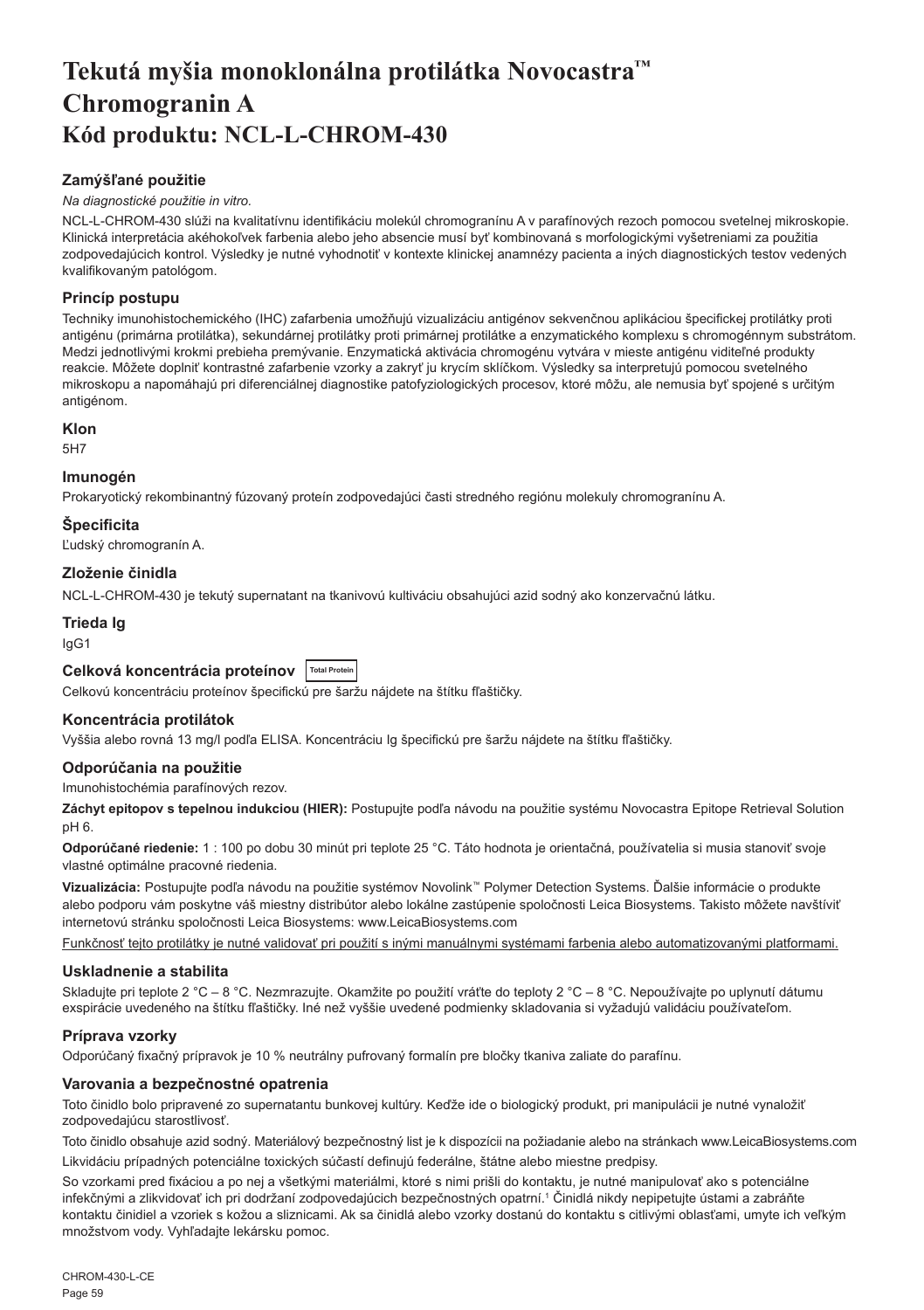Minimalizujte mikrobiálnu kontamináciu činidiel. V opačnom prípade môže dôjsť k zvýšeniu nešpecifického zafarbenia. Nedodržanie predpísaných inkubačných dôb alebo teplôt môže viesť k nesprávnym výsledkom. Všetky takéto zmeny si vyžadujú validáciu používateľom**.**

# **Kontrola kvality**

Rozdiely v spracovaní tkaniva a technických postupoch v laboratóriu používateľa môžu viesť k významnému kolísaniu výsledkov, čo si vyžaduje, okrem nasledujúcich postupov, aj pravidelné interné kontroly.

Kontroly by mali byť čerstvé pitevné/bioptické/chirurgické vzorky fixované čo najskôr formalínom a spracované zaliatím do parafínu rovnakým spôsobom ako vzorky pacienta.

# **Pozitívna kontrola tkanivom**

Identifikuje správne pripravené tkanivá a správne techniky zafarbenia.

Každá súprava testových podmienok v každom cykle zafarbenia musí obsahovať jednu pozitívnu kontrolu tkanivom.

Tkanivo so slabým pozitívnym farbením je pre optimálnu kontrolu kvality a na detekciu slabšej degradácie činidla vhodnejšie než tkanivo so silným pozitívnym farbením.<sup>2</sup>

Odporúčané tkanivo na pozitívnu kontrolu je slepé črevo.

Ak pozitívna kontrola tkanivom nebude vykazovať pozitívne zafarbenie, výsledky testovaných vzoriek je nutné považovať za neplatné.

## **Negatívna kontrola tkanivom**

Nutné vyšetriť po pozitívnej kontrole tkanivom s cieľom overiť špecificitu značenia cieľového antigénu primárnou protilátkou.

Odporúčané tkanivo na negatívnu kontrolu je kostrový sval.

Ako negatívnu kontrolu je možné použiť aj rôzne typy buniek prítomné vo väčšine tkanivových rezov, takýto postup si však vyžaduje validáciu používateľom.

Prípadné nešpecifické farbenie má obvykle difúzny vzhľad. V rezoch tkanív silne fixovaných formalínom môže byť pozorované sporadické farbenie spojiva. Na interpretáciu výsledkov farbenia používajte intaktné bunky. Nekrotické alebo degenerované bunky sa často farbia nešpecificky.<sup>3</sup> Falošne pozitívne výsledky môžu byť pozorované v dôsledku neimunologickej väzby proteínov alebo produktov reakcie substrátu. Môžu byť spôsobené aj endogénnymi enzýmami, ako napr. pseudoperoxidázou (erytrocyty), endogénnou peroxidázou (cytochróm C) alebo endogénnym biotínom (napr. pečeň, prsník, mozog, oblička) v závislosti od typu imunologického farbenia. S cieľom diferencovať endogénnu enzymatickú aktivitu alebo nešpecifickú väzbu enzýmov od špecifickej imunoreaktivity môžete nafarbiť ďalšie vzorky tkanív pacienta výhradne substrátovým chromogénom alebo enzymatickými komplexmi (avidín-biotín, streptavidín, značený polymér), resp. substrátovým chromogénom. V prípade špecifického farbenia v negatívnej kontrole tkanivom je nutné výsledky vzoriek pacienta považovať za neplatné.

# **Negatívna kontrola činidlom**

Na vyhodnotenie nešpecifického zafarbenia použite nešpecifickú negatívnu kontrolu činidlom miesto primárnej protilátky s rezom jednotlivých vzoriek pacienta, čo umožní lepšiu interpretáciu špecifického farbenia na mieste antigénu.

## **Tkanivo pacienta**

Pacientske vzorky zafarbené prípravkom NCL-L-CHROM-430 preskúmajte ako posledné. Intenzitu pozitívneho farbenia je nutné vyhodnotiť v kontexte prípadného nešpecifického zafarbenia negatívnej kontroly činidlom na pozadí. Podobne ako pri všetkých imunohistochemických testov znamená negatívny výsledok, že antigén nebol detegovaný. Nepotvrdzuje jeho absenciu v testovaných bunkách/tkanivách. V prípade potreby identifikujte falošne negatívne reakcie pomocou panelu protilátok.

## **Očakávané výsledky**

## Normálne tkanivá

Klon 5H7 detegoval proteín chromogranínu A v cytoplazme buniek neurónového a endokrinného pôvodu vrátane buniek v slepom čreve, prištítnej žľaze, mozgu, hypofýze, nadobličkách, gastrointestinálnom trakte, prostate a Langerhansových ostrovčekoch pankreasu. (Celkový počet normálnych vyšetrených prípadov = 106).

## Abnormálne tkanivá

Klon 5H7 zafarbil 23/25 neuroblastómov, 1/2 karcinómov renálnych buniek, 1/1 feochromocytómu a 1/1 atypického karcinoidu týmusu. Nepozorovalo sa žiadne zafarbenie pri nádoroch mozgu (0/27), nádoroch pečene (0/4), nádoroch vaječníkov (0/4), nádoroch pľúc (0/4), nádoroch čriev (0/4), nádoroch štítnej žľazy (0/3), nádoroch pažeráka (0/2), nádoroch žalúdka (0/2), nádoroch mäkkých tkanív (0/2), nádoroch prsníka (0/2), nádoroch jazyka (0/2), nádoroch krčka maternice (0/2), seminómoch (0/2), metastatických nádoroch neznámeho pôvodu (0/2), nádoroch kože (0/2) ani pri nádore hrtana (0/1). (Celkový počet abnormálnych vyšetrených prípadov = 94).

# **NCL-L-CHROM-430 sa odporúča na detekciu antigénu chromogranínu A v normálnych a neoplastických tkanivách ako doplnok konvenčnej histopatológie pri použití neimunologických histochemických zafarbení.**

## **Všeobecné limitácie**

Imunohistochémia je diagnostický postup pozostávajúci z viacerých krokov, ktorý si vyžaduje špecializované zaškolenie vo výbere zodpovedajúcich činidiel, výbere tkanív, fixácie a spracovania, príprave IHC sklíčka a interpretácii výsledkov farbenia.

Farbenie tkaniva závisí od manipulácie s tkanivom a od jeho spracovania pred farbením. Nesprávna fixácia,

zmrazovanie,rozmrazovanie, premývanie, sušenie, ohrievanie, rezanie alebo kontaminácia inými tkanivami či tekutinami môžu viesť k vzniku artefaktov, záchytu protilátok alebo falošne negatívnym výsledkom. Inkonzistentné výsledky môžu byť spôsobené zmenami metód fixácie a montáže preparátov alebo inherentnými nepravidelnosťami v tkanive.<sup>4</sup>

Nadmerné alebo neúplné kontrastné farbenie môže narušiť správnosť interpretácie výsledkov.

Klinická interpretácia akéhokoľvek farbenia alebo jeho absencie musí byť kombinovaná s morfologickými vyšetreniami za použitia zodpovedajúcich kontrol. Výsledky je nutné vyhodnotiť v kontexte klinickej anamnézy pacienta a iných diagnostických testov vedených kvalifikovaným patológom.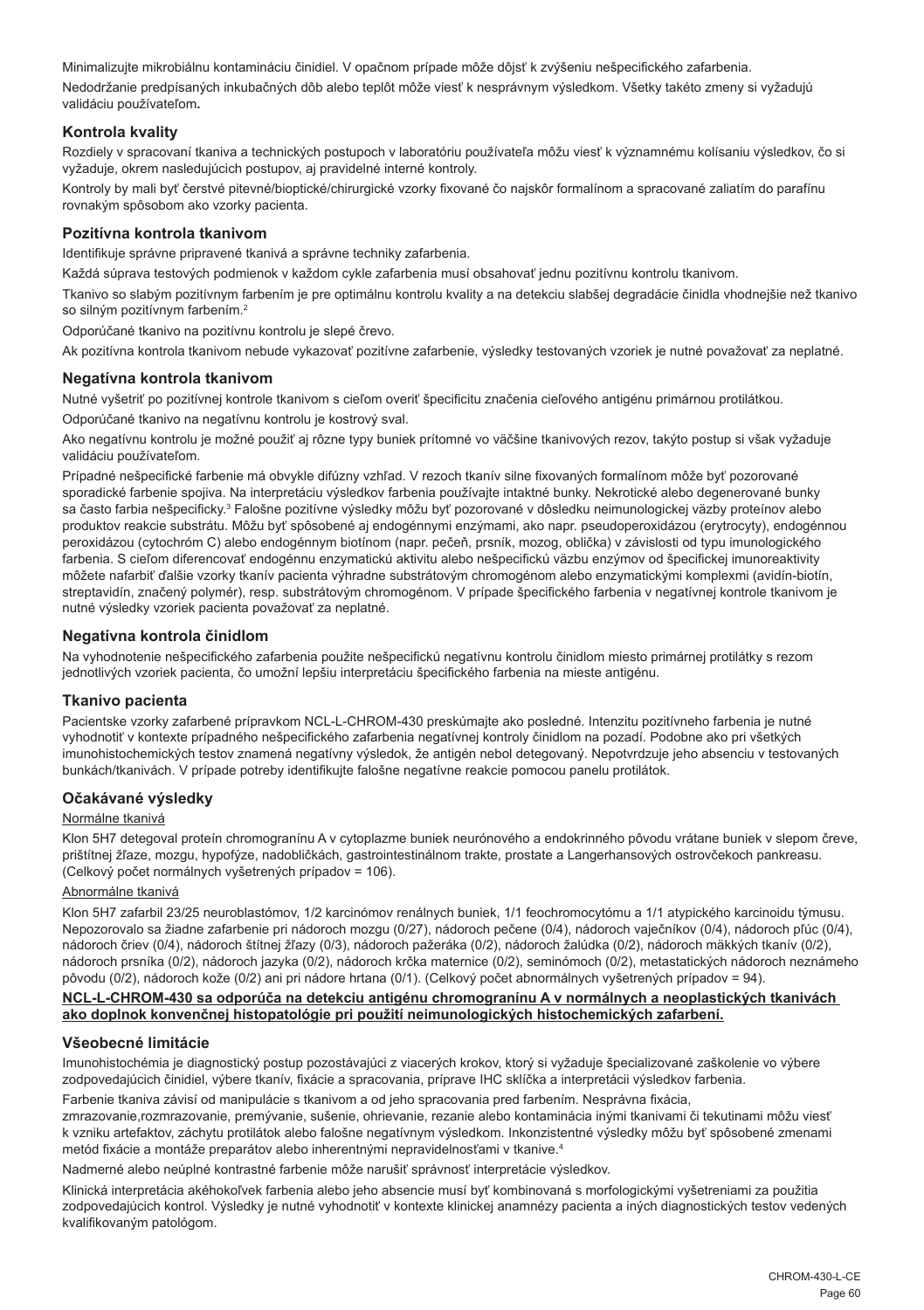Protilátky spoločnosti Leica Biosystems Newcastle Ltd sú určené na použitie na zmrazených rezoch alebo rezoch zaliatych parafínom so špecifickými požiadavkami na fixáciu, ako uvádza tento dokument. Najmä pri neopláziách môže dôjsť k nečakanej expresii antigénov. Klinická interpretácia akýchkoľvek farbených tkanivových rezov musí zahŕňať morfologickú analýzu a vyhodnotenie zodpovedajúcich kontrol.

# **Bibliografia – všeobecne**

- 1. National Committee for Clinical Laboratory Standards (NCCLS). Protection of laboratory workers from infectious diseases transmitted by blood and tissue; proposed guideline. Villanova, P.A. 1991; 7(9). Order code M29-P.
- 2. Battifora H. Diagnostic uses of antibodies to keratins: a review and immunohistochemical comparison of seven monoclonal and three polyclonal antibodies. Progress in Surgical Pathology. 6:1–15. eds. Fenoglio-Preiser C, Wolff CM, Rilke F. Field & Wood, Inc., Philadelphia.
- 3. Nadji M, Morales AR. Immunoperoxidase, part I: the techniques and pitfalls. Laboratory Medicine. 1983; 14:767.
- 4. Omata M, Liew CT, Ashcavai M, Peters RL. Nonimmunologic binding of horseradish peroxidase to hepatitis B surface antigen: a possible source of error in immunohistochemistry. American Journal of Clinical Pathology. 1980; 73:626.
- 5. Khandeparker S.G.S, Deshmukh S.D, Naik A.M, et al. Primary congenital sacrococcygeal neuroblastoma: A case report with immunohistochemical study and review of literature. Journal of Pediatric Neurosciences. 2013; 8(3): 239-242.
- 6. Marcu M, Radu E, Sajin M. Neuroendocrine differentiation in prostate adenocarcinoma biopsies and its correlation to histological grading. Current Health Sciences Journal. 2010; 32: 37-42.
- 7. Ferrari L, Seregni E, Bajetta E, et al. The biological characteristics of chromogranin A and its role as a circulating marker in neuroendocrine tumours. Anticancer Research. 1999; 19: 3415-3428.

# **Úpravy predchádzajúceho vydania**

Neuplatňuje sa.

# **Dátum vydania**

07 november 2018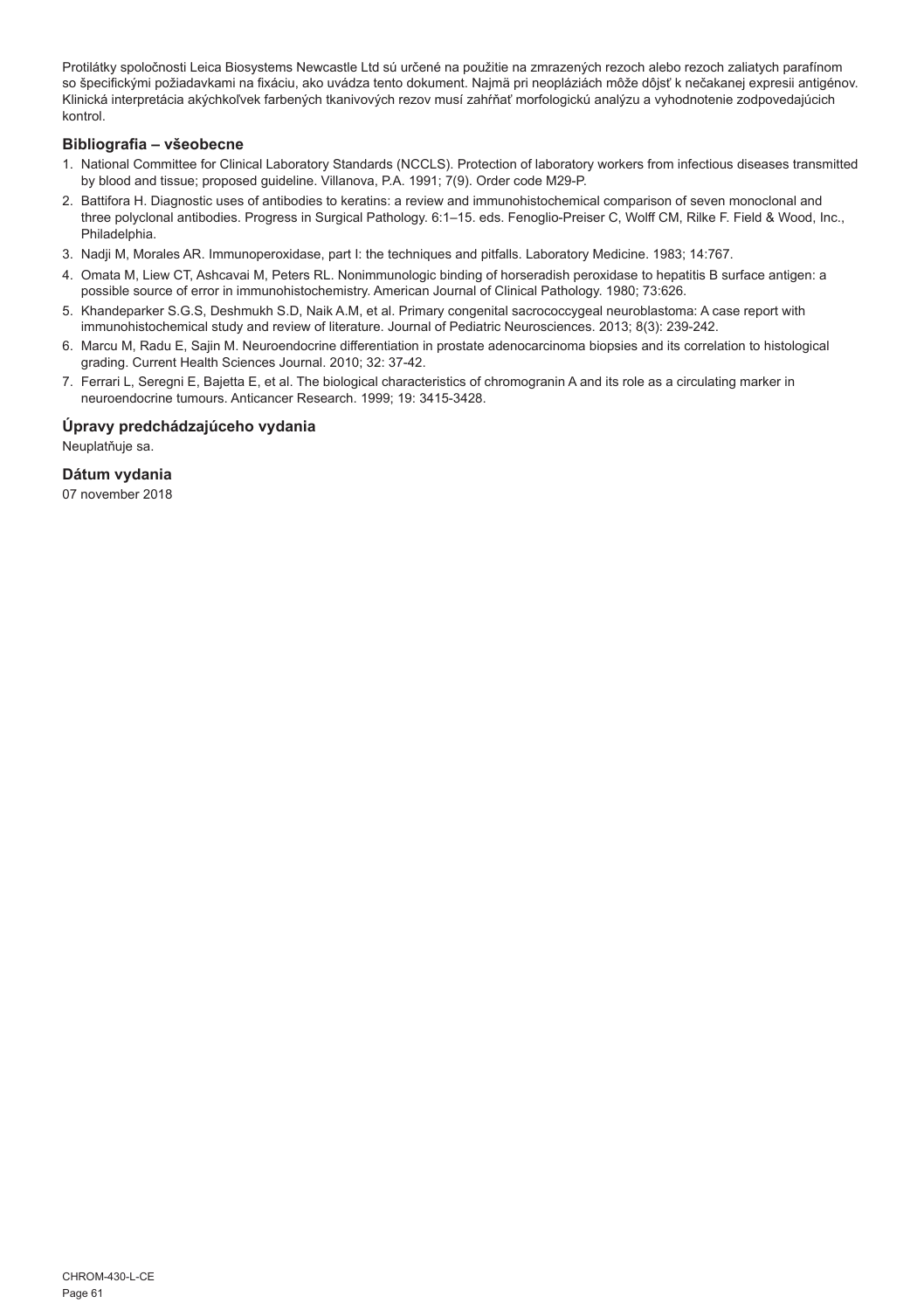CHROM-430-L-CE Page 62